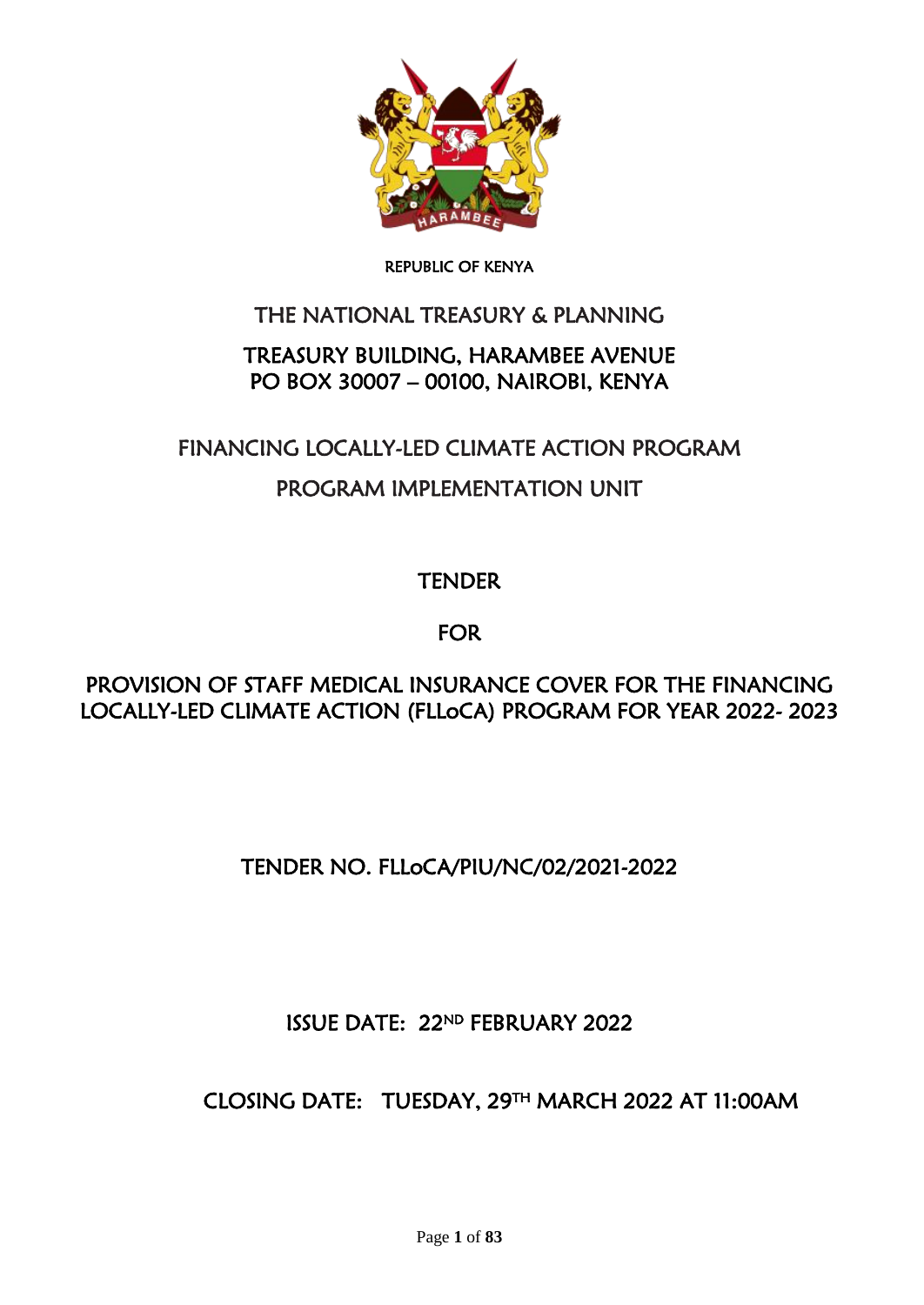# Contents

| А.               |                                                                              |  |  |
|------------------|------------------------------------------------------------------------------|--|--|
| 1.               |                                                                              |  |  |
| 2.               |                                                                              |  |  |
| 3.               |                                                                              |  |  |
| $\overline{4}$ . |                                                                              |  |  |
| 5.               |                                                                              |  |  |
| B.               |                                                                              |  |  |
| 6.               |                                                                              |  |  |
| 7.               |                                                                              |  |  |
| 8.               |                                                                              |  |  |
| 9.               |                                                                              |  |  |
| C.               |                                                                              |  |  |
| 10.              |                                                                              |  |  |
| 11.              |                                                                              |  |  |
| 12.              |                                                                              |  |  |
| 13.              |                                                                              |  |  |
| 14.              |                                                                              |  |  |
| 15.              |                                                                              |  |  |
| 16.              |                                                                              |  |  |
| 17.              |                                                                              |  |  |
| 18.              | Documents Establishing the Eligibility and Qualifications of the Tenderer 15 |  |  |
| 19.              |                                                                              |  |  |
| 20.              |                                                                              |  |  |
| 21.              |                                                                              |  |  |
| D.               |                                                                              |  |  |
| 22.              |                                                                              |  |  |
| 23.              |                                                                              |  |  |
| 24.              |                                                                              |  |  |
| 25.              |                                                                              |  |  |
| 26.              |                                                                              |  |  |
| Е.               |                                                                              |  |  |
| 27.              |                                                                              |  |  |
| 28.              |                                                                              |  |  |
| 29.              |                                                                              |  |  |
| 30.              |                                                                              |  |  |
| 31.              |                                                                              |  |  |
| 32.              |                                                                              |  |  |
| 33.              |                                                                              |  |  |
| 34.              |                                                                              |  |  |
| 35.              |                                                                              |  |  |
|                  |                                                                              |  |  |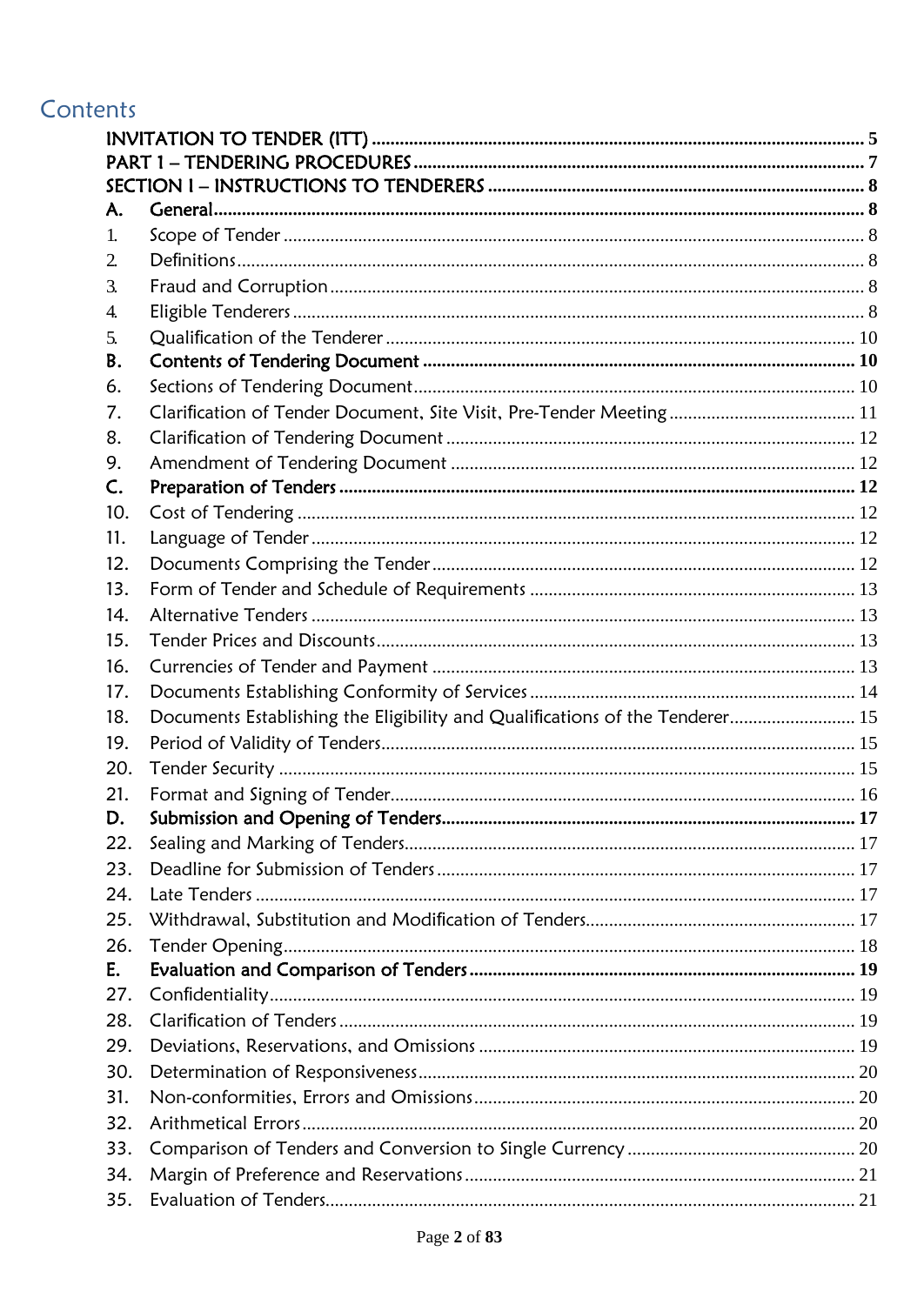| 36. |                                                                                    |      |
|-----|------------------------------------------------------------------------------------|------|
| 37. |                                                                                    |      |
| 38. |                                                                                    |      |
| 39. | Procuring Entity's Right to Accept Any Tender, and to Reject Any or All Tenders 23 |      |
| F.  |                                                                                    |      |
| 40. |                                                                                    |      |
| 41. |                                                                                    |      |
| 42. |                                                                                    |      |
| 43. |                                                                                    |      |
| 44. |                                                                                    |      |
| 45. |                                                                                    |      |
| 46. |                                                                                    |      |
| 47. |                                                                                    |      |
| 48. |                                                                                    |      |
| 49. |                                                                                    |      |
|     |                                                                                    |      |
|     |                                                                                    |      |
|     |                                                                                    |      |
|     |                                                                                    |      |
|     |                                                                                    |      |
|     |                                                                                    |      |
|     |                                                                                    |      |
|     |                                                                                    |      |
| 1.1 |                                                                                    |      |
| 1.2 |                                                                                    |      |
| 1.3 |                                                                                    |      |
| 1.4 |                                                                                    |      |
|     | 1.5 Location                                                                       | . 74 |
| 1.6 |                                                                                    |      |
| 1.7 |                                                                                    |      |
| 1.8 |                                                                                    |      |
| 2.  | Commencement, Completion, Modification, and Termination of Contract                |      |
| 3.  |                                                                                    |      |
| 4.  |                                                                                    |      |
| 5.  |                                                                                    |      |
| 6.  |                                                                                    |      |
| 7.  |                                                                                    |      |
| 8.  |                                                                                    |      |
|     |                                                                                    |      |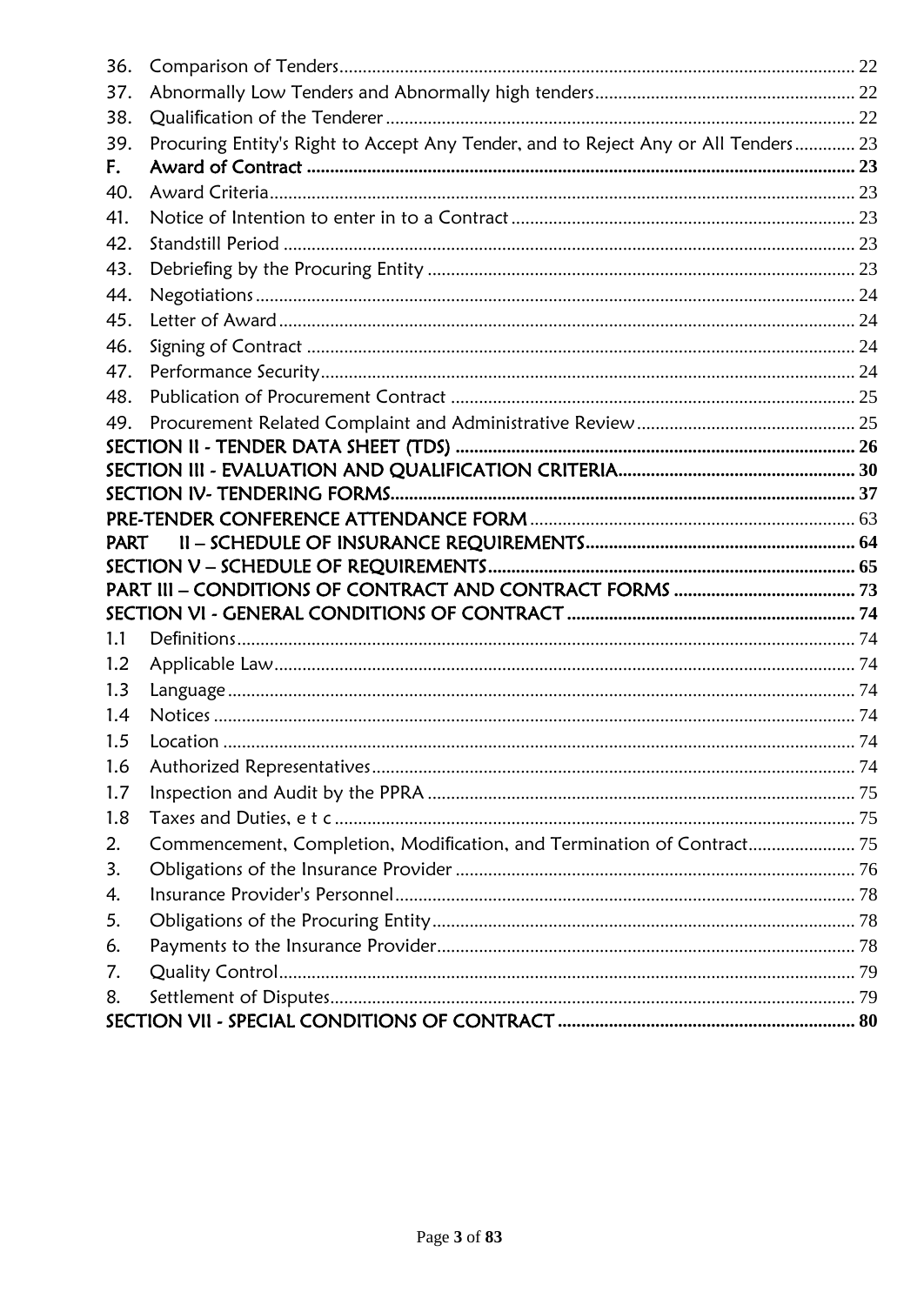# 1) NAME AND CONTACT ADDRESSES OF PROCURING ENTITY

The Principal Secretary, The National Treasury, P.O. Box 30007 – 00100, Nairobi, Kenya Attn: Head, Supply Chain Management Services Email: [procurement@treasury.go.ke](mailto:procurement@treasury.go.ke)

## 2) Invitation to Tender (ITT) No. FLLoCA/PIU/NC/02/2021-2022

3) Tender Name: PROVISION OF STAFF MEDICAL INSURANCE COVER FOR THE FINANCING LOCALLY- LED CLIMATE ACTION (FLLoCA)PROGRAM FOR YEAR 2022- 2023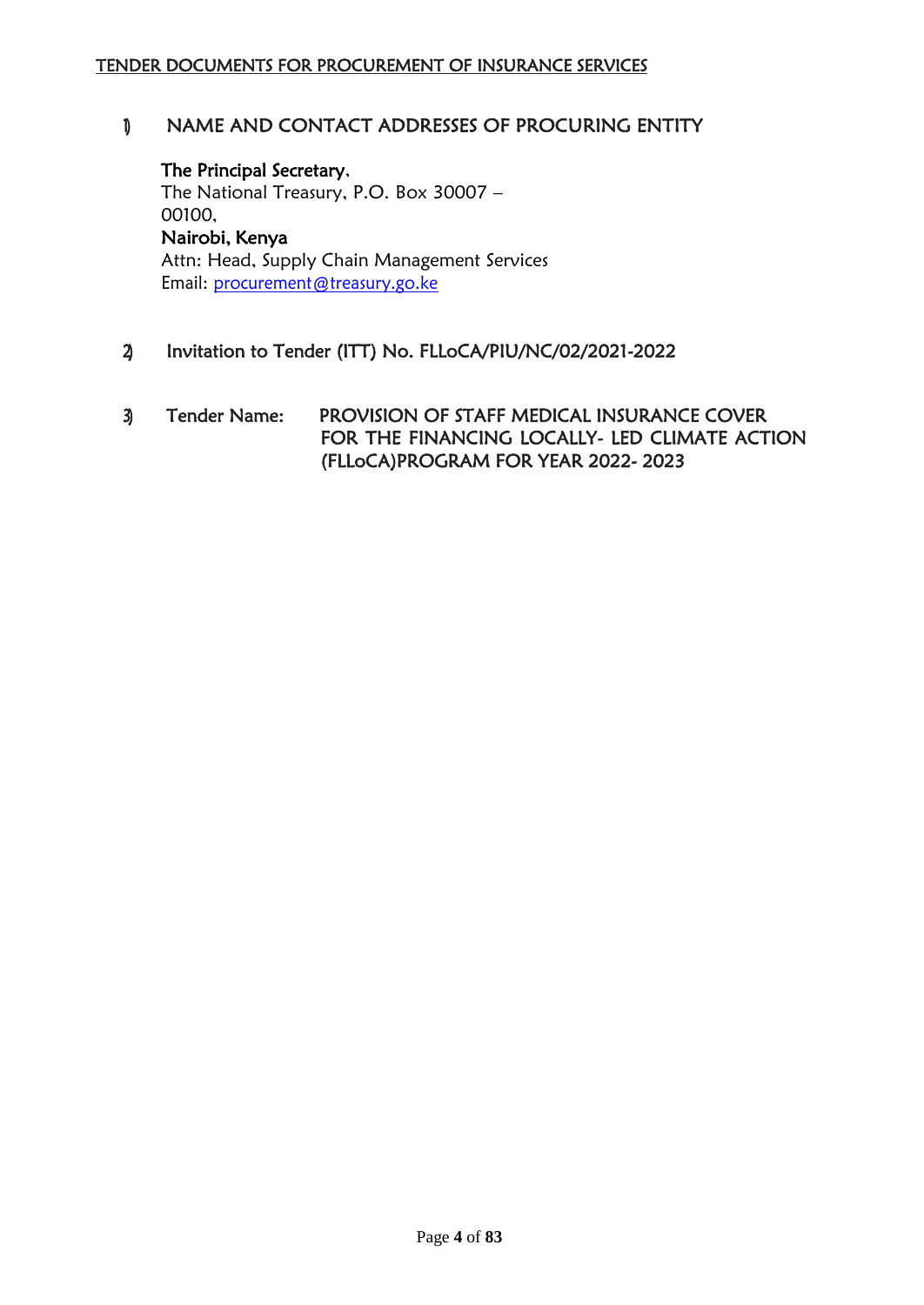

# INVITATION TO TENDER (ITT)

# <span id="page-4-0"></span>THE NATIONAL TREASURY AND PLANNING PROVISION OF STAFF MEDICAL INSURANCE COVER FOR THE FINANCING LOCALLY-LED CLIMATE ACTION (FLLOCA) PROGRAM FOR THE YEAR 2022-2023 PROGRAM IMPLEMENTATION UNIT TENDER NO.FLLOCA/PIU/NC/02/2021-2022

- 1. The National Treasury, Financing Locally-Led Climate Action (FLLoCA) Program invites sealed Tenders for Provision of Staff Medical Insurance Cover for Program Implementation Unit members of staff for the Year 2022- 2023.
- 2. Tendering will be conducted under Open Competitive Tendering method using a standardized tender document and is open to all qualified and interested Tenderers.
- 3. Qualified and interested tenderers may obtain further information and inspect the Tender Documents during office hours from 0900 hrs to 1600 hrs at the address given below.
- 4. Tender documents may be viewed and downloaded free of charge from the website [www.tenders.go.ke](http://www.tenders.go.ke/) or [www.treasury.go.ke](http://www.treasury.go.ke/) . Tenderers who download the tender document must forward their particulars immediately to [procurement@treasury.go.ke](mailto:procurement@treasury.go.ke) to facilitate any further clarification or addendum.
- 5. A Mandatory Virtual Pre-Bid Conference will be held on 9th March,2022 at 10:00 AM East African Time with interested tenderers. Invitations to the pre-bid virtual /video conference meeting shall be sent to the interested tenderers who submitted their particulars to the email address [procurement@treasury.go.ke.](mailto:procurement@treasury.go.ke)
- 6. The Tenderer shall chronologically serialize all pages of the Tender documents submitted.
- 7. All Tenders must be accompanied by a Bid Security of Kenya Shillings Three Hundred Thousand Only (Kshs. 300,000.00) from a Reputable Financial Institution or Insurance Firm approved by Public Procurement Regulatory Authority (PPRA) valid for 30 days beyond the Tender Validity period
- 8. Completed tenders must be delivered to the address below on or before Tuesday, 29<sup>th</sup> March 2022 at 11:00AM. Electronic Tenders shall not be permitted.
- 9. Tenders will be opened immediately after the deadline date and time specified above or any deadline date and time specified later. Tenders will be publicly opened in the presence of the Tenderers' designated representatives who choose to attend at the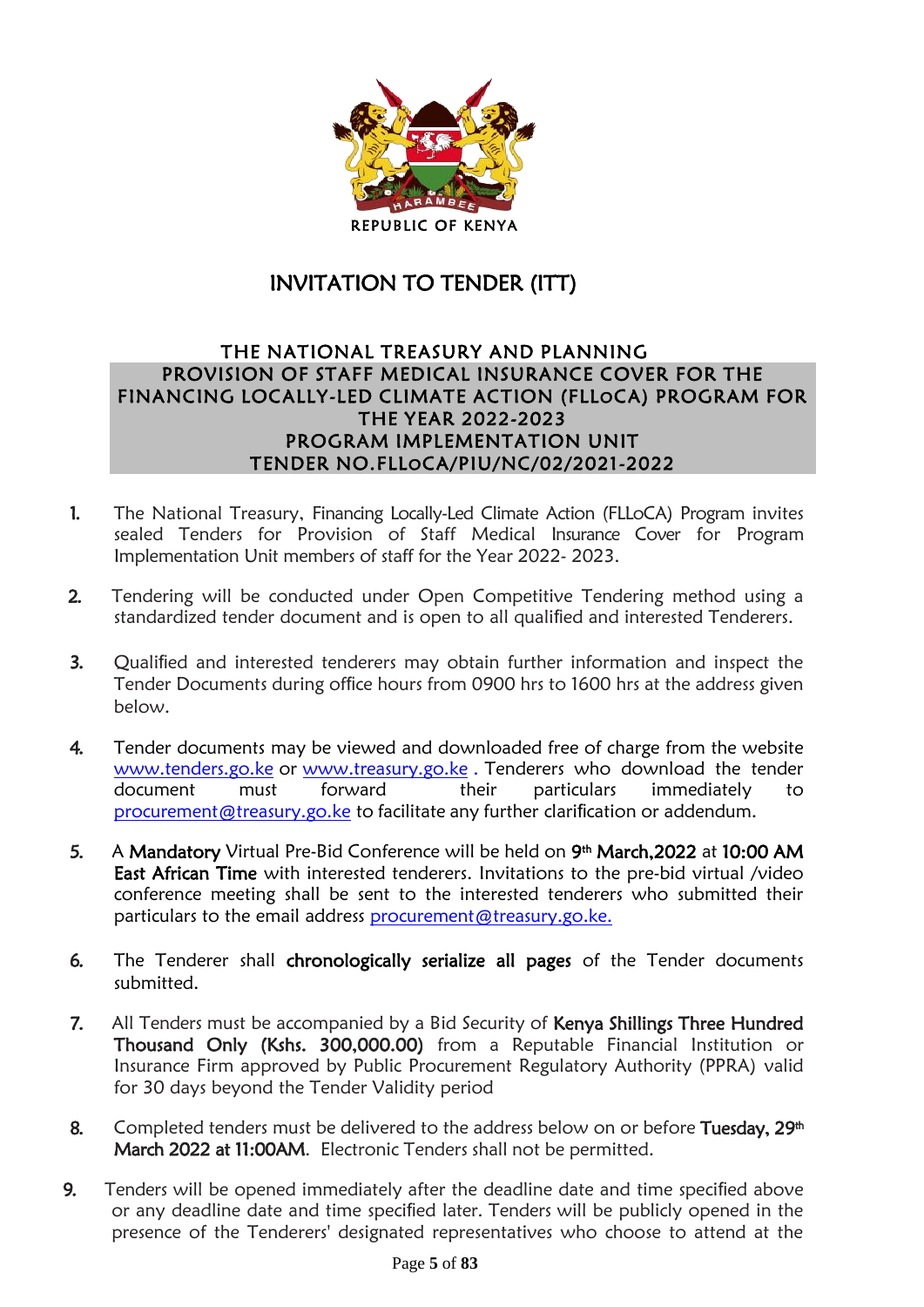address below.

- 10. Late tenders will be rejected.
- 11. The addresses referred to above are:

# A. Address for obtaining further information on the tender documents

The Principal Secretary The National Treasury Treasury Building, Harambee Avenue P.O. BOX 30007-00100 Nairobi, Kenya Attn : Head, Supply Chain Management Services Email: [procurement@treasury.go.ke](mailto:procurement@treasury.go.ke) Tel: +254 20 2252299

## B. Address for Submission of Tenders.

The Principal Secretary The National Treasury Treasury Building, Harambee Avenue P.O. BOX 30007-00100 Nairobi, Kenya

#### C. Address for Opening of Tenders.

The National Treasury, Treasury Building, Harambee Avenue P.O. BOX 30007-00100 Nairobi, Kenya 6 th Floor, Conference Room No. 603

## HEAD, SUPPLY CHAIN MANAGEMENT SERVICES FOR: PRINCIPAL SECRETARY / NATIONAL TREASURY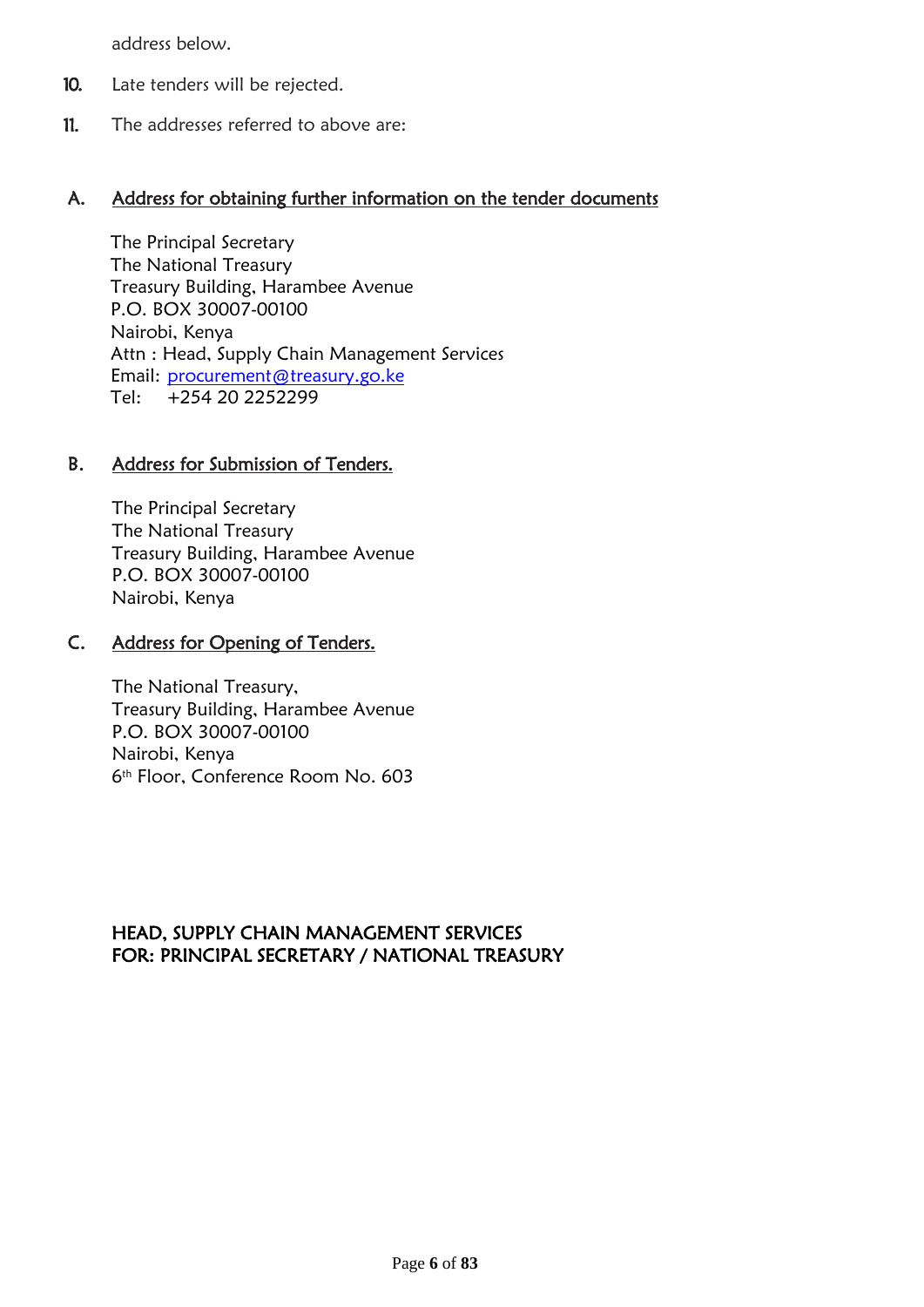# <span id="page-6-0"></span>PART 1 – TENDERING PROCEDURES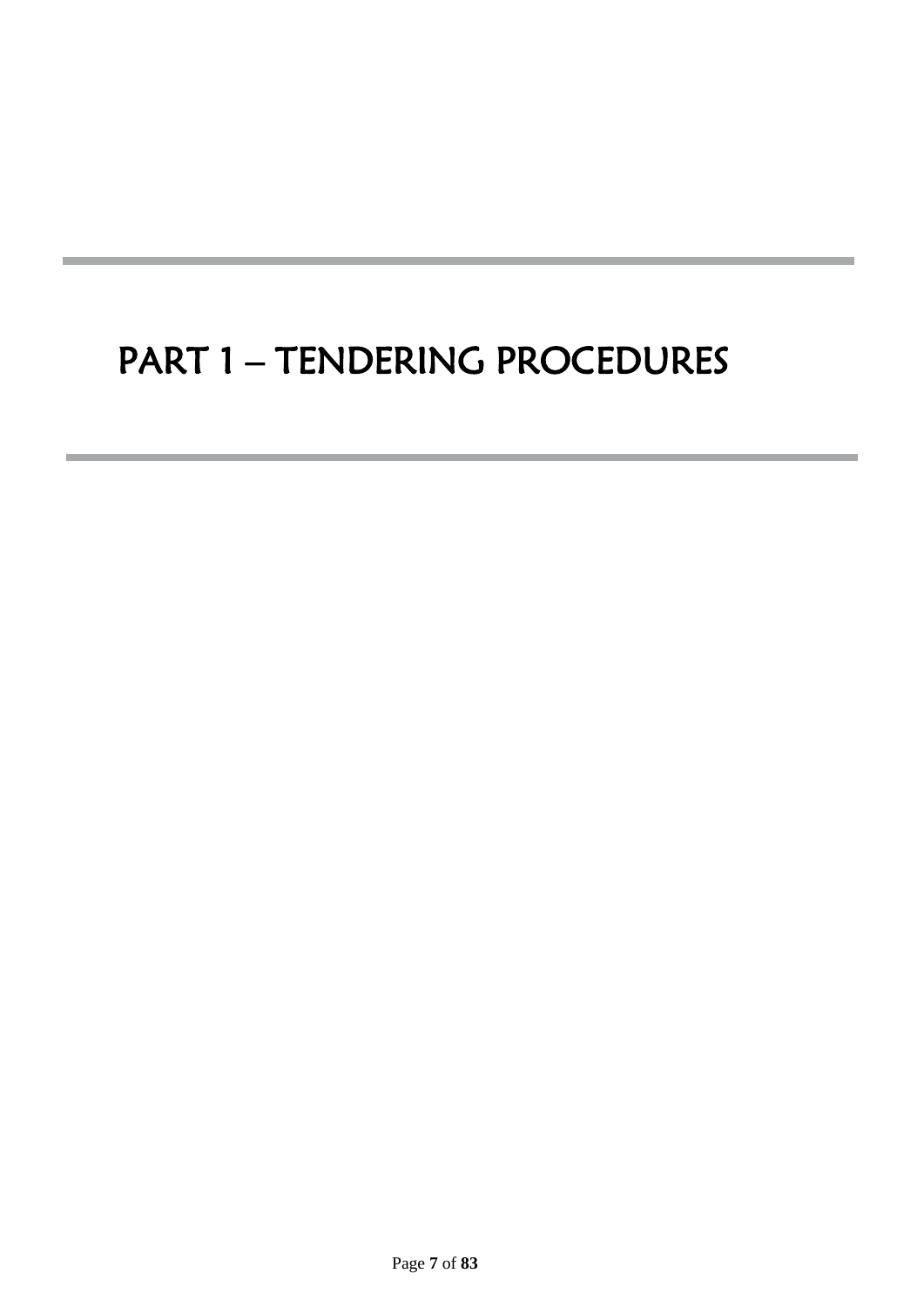# <span id="page-7-1"></span><span id="page-7-0"></span>A. General

#### <span id="page-7-2"></span>**1.** Scope of Tender

1.1 This tendering document is for the delivery of Insurance services, as specified in Section V, Procuring Entity's Schedule of Requirements. The name of the Procuring Entity, name and identification and number of this tender are specified in the TDS.

# <span id="page-7-3"></span>**2.** De**fi**nitions

- 2.1 Throughout this tendering document:
- a) The term "in writing" means communicated in written form (e.g., by mail, e-mail, including if specified in the TDS, distributed or received through the electronicprocurement system used by the Procuring Entity) with proof of receipt;
- b) If the contexts require, "singular" means "plural" and vice versa; and
- c) "Day" means calendar day, unless otherwise specified as "Business Day". A Business Day is any day that is an official working day of the Procuring Entity. It excludes the Procuring Entity's official public holidays.
- 2.2 The successful Tenderer will be expected to commence providing the Insurance Services by Date provided in the TDS. The insurance duration for each item will be one year or the period specified in the TDS.

## <span id="page-7-4"></span>**3.** Fraud and Corruption

- 3.1 The Procuring Entity requires compliance with the provisions of the Public Procurement and Asset Disposal Act, 2015, Section 62 "Declaration not to engage in corruption". The tender submitted by a person shall include a declaration that the person shall not engage in any corrupt or fraudulent practice and a declaration that the person or his or her sub-contractors are not debarred from participating in public procurement proceedings.
- 3.2 The Procuring Entity requires compliance with the provisions of the Competition Act 2010, regarding collusive practices in contracting. Any tenderer found to have engaged in collusive conduct shall be disqualified and criminal and/or civils actions may be imposed. To this effect, Tenders shall be required to complete and sign the "Certificate of Independent Tender Determination" annexed to the Form of Tender.
- 3.3 Unfair Competitive Advantage -Fairness and transparency in the tender process require that the firms or their Affiliates competing for a specific assignment do not derive a competitive advantage from having provided consulting services related to this tender. To that end, the Procuring Entity shall indicate in the TDS and make available to all the firms together with this tender document all information that would in that respect give such firm any unfair competitive advantage over competing firms.
- 3.4 Tenderers shall permit and shall cause their agents (where declared or not), subcontractors, sub-consultants, service providers, suppliers, and their personnel, to permit the Procuring Entity to inspect all accounts, records and other documents relating to any initial selection process, pre-qualification process, tender submission, proposal submission, and contract performance (in the case of award), and to have them audited by auditors appointed by the Procuring Entity.

#### <span id="page-7-5"></span>**4.** Eligible Tenderers

4.1 A Tenderer may be a firm that is a private entity, a state-owned enterprise or institution subject to ITT 4.7 or any combination of such entities in the form of a joint venture (JV) under an existing agree mentor with the intent to enter into such an agreement supported by a letter of intent. Only Insurance service providers registered by Insurance Regulatory Authority are eligible to tender and sign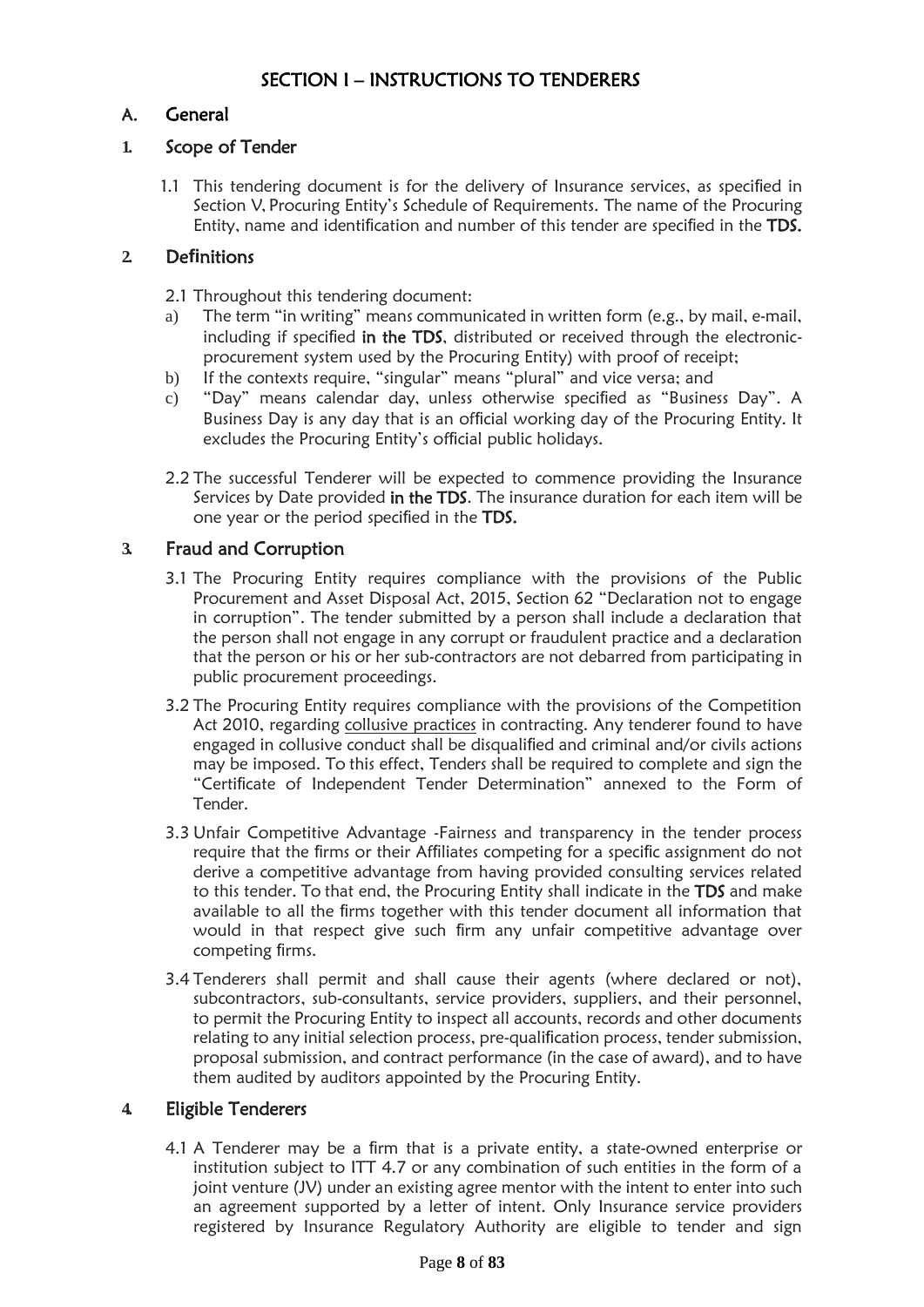contracts. In the case of a joint venture, all members shall be jointly and severally liable for the execution of the entire Contract in accordance with the Contract terms. The JV shall nominate a Representative who shall have the authority to conduct all business for and on behalf of any and all the members of the JV during the tendering process and, in the event the JV is awarded the Contract, during contract execution. Members of a joint venture may not also make an individual tender, be a subcontractor in a separate tender or be part of another joint venture for the purposes of the same Tender. The maximum number of JV members shall be specified in the TDS.

- 4.2 Public Officers of the Procuring Entity, their spouse, child, parent, brother, sister, child, parent or sister of a spouse, their business associates or agents and firms/organizations in which they have a substantial or controlling interest shall not be eligible to tender or be awarded a contract. Public Officers are also not allowed to participate in any procurement proceedings.
- 4.3 A Tenderer shall not have a conflict of interest. Any Tenderer found to have a conflict of interest shall be disqualified. A Tenderer may be considered to have a conflict of interest for the purpose of this Tendering process, if the Tenderer:
	- a) Directly or in directly controls, is controlled by or is under common control with another Tenderer; or
	- b) Receives or has received any direct or indirect subsidy from another Tenderer; or
	- c) Has the same legal representative as another Tenderer; or
	- d) Has a relationship with another Tenderer, directly or through common third parties, that puts it in a position to influence the Tender of another Tenderer, or influence the decisions of the Procuring Entity regarding this Tendering process; or
	- e) Or any of its affiliates participated as a consultant in the preparation of the Procuring Entity's Requirements (including Schedules of requirements, Performance Specifications, etc.) for the Insurance services that are the subject of this Tender; or
	- f) or any of its affiliates has been hired (or is proposed to be hired) by the Procuring Entity for the Contract implementation; or
	- g) would be providing goods, works, or services resulting from or directly related to the insurance services specified in the TDS ITT 1.1 that it provided or were provided by any affiliate that directly or indirectly controls, is controlled by, or is under common control with that firm; or
	- h) has a close business or family relationship with a professional staff of the Procuring Entity who: (i) are directly or indirectly involved in the preparation of the tendering document or specifications of the contract, and/or the Tender evaluation process of such contract; or (ii) would be involved in the implementation or supervision of such contract unless the conflict stemming from such relationship has been resolved in a manner acceptable to the Procuring Entity throughout the procurement process and execution of the Contract.
- 4.4 A firm that is a Tenderer shall not participate in more than one Tender, except for permitted alternative Tenders. Such participation shall result in the disqualification of all Tenders in which the firm is involved.
- 4.5 A Tenderer may have the nationality of any country, subject to the restrictions pursuant to ITT 4.9. A Tenderer shall be deemed to have the nationality of a country if the Tenderer is constituted, incorporated or registered in and operates in conformity with the provisions of the laws of that country, as evidenced by its articles of incorporation (or equivalent documents of constitution or association) and its registration documents, as the case may be. This criterion also shall apply to the determination of the nationality of proposed sub-contractors or sub-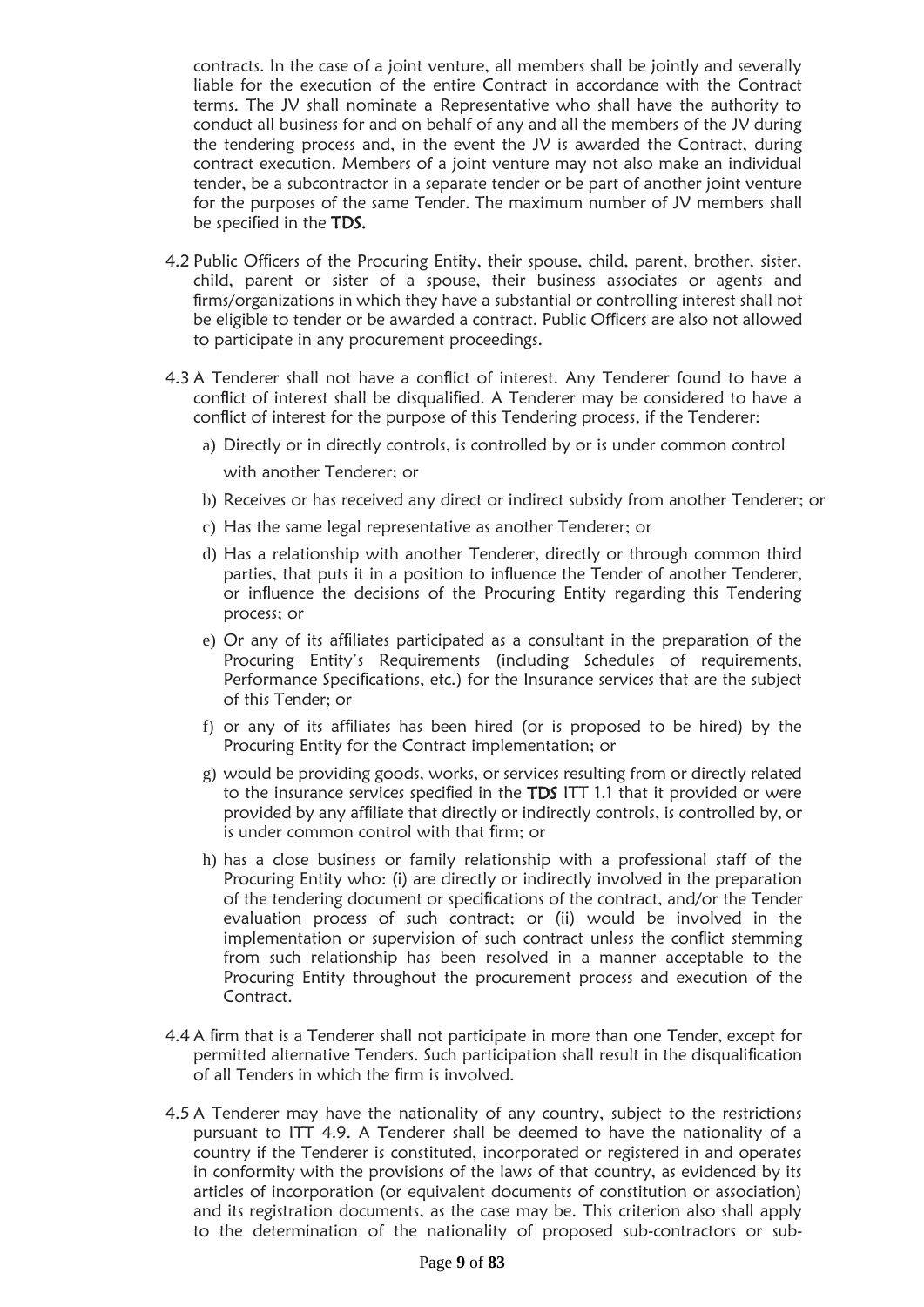consultants for any part of the Contract including related Services.

- 4.6 A Tenderer that has been debarred from participating in public procurement shall be ineligible to tender or be awarded a contract. The list of debarred firms and individuals is available from the website of PPR[Awww.ppra.go.ke.](http://www.ppra.go.ke/)
- 4.7 Tenderers that are state-owned enterprises or institutions in Kenya may be eligible to compete and be awarded a Contract(s) if they can establish that they are registered as insurance businesses.
- 4.8 A tenderer under suspension from tendering as the result of the operation of a Tender-Securing Declaration or Proposal-Securing Declaration shall not be eligible to tender.
- 4.9 Firms and individuals may be ineligible if (a) as a matter of law or official regulations, Kenya prohibits commercial relations with that country, or (b) by an act of compliance with a decision of the United Nations Security Council taken under Chapter VII of the Charter of the United Nations, Kenya prohibits any import of goods or contracting of works or services from that country, or any payments to any country, person, or entity in that country.
- 4.10 The Insurance Act of Kenya (Revised 2017) requires that insurance companies that wish to offer insurance services in Kenya should be registered with the Insurance Regulatory Authority (IRA) of Kenya to allow them undertake insurance business in Kenya. Registration shall not be a condition for tender, but it shall be a condition of contract award and signature. A selected tenderer shall be given opportunity to register before contract award and signature of contract. Details on application for registration with Insurance Regulatory Authority may be accessed from the website [www.ira.go.ke](http://www.ira.go.ke/)
- 4.11 The Competition Act of Kenya requires that firms wishing to tender as Joint Venture undertakings which may prevent, distort or lessen competition in provision of services are prohibited unless they are exempt in accordance with the provisions of Section 25 of the Act. JVs will be required to seek for exemption from the Competition Authority. Exemption shall not be a condition for tender, but it shall be a condition of contract award and signature. A JV tenderer shall be given opportunity to seek such exemption as a condition of award and signature of contract. Application for exemption from the Competition Authority of Kenya may be accessed from the website [www.ira.go.ke](http://www.ira.go.ke/)
- 4.12 A Kenyan tenderer shall provide evidence of having fulfilled his/her tax obligations by producing a current tax compliance certificate or tax exemption certificate issued by the Kenya Revenue Authority.

#### <span id="page-9-0"></span>**5.** Quali**fi**cation of the Tenderer

5.1 In the event that pre-qualification of Tenderers has been undertaken as stated in ITT 18.4, the provisions on qualifications of the Section III, Evaluation and Qualification Criteria shall not apply.

#### <span id="page-9-1"></span>B. Contents of Tendering Document

#### <span id="page-9-2"></span>6. Sections of Tendering Document

6.1 The tendering document consists of Parts1, 2, and 3, which include all the sections indicated below and should be read in conjunction with any Addenda issued in accordance with ITT 9.

#### PART 1: Tendering Procedures

i) Section I - Instructions to Tenderers (ITT)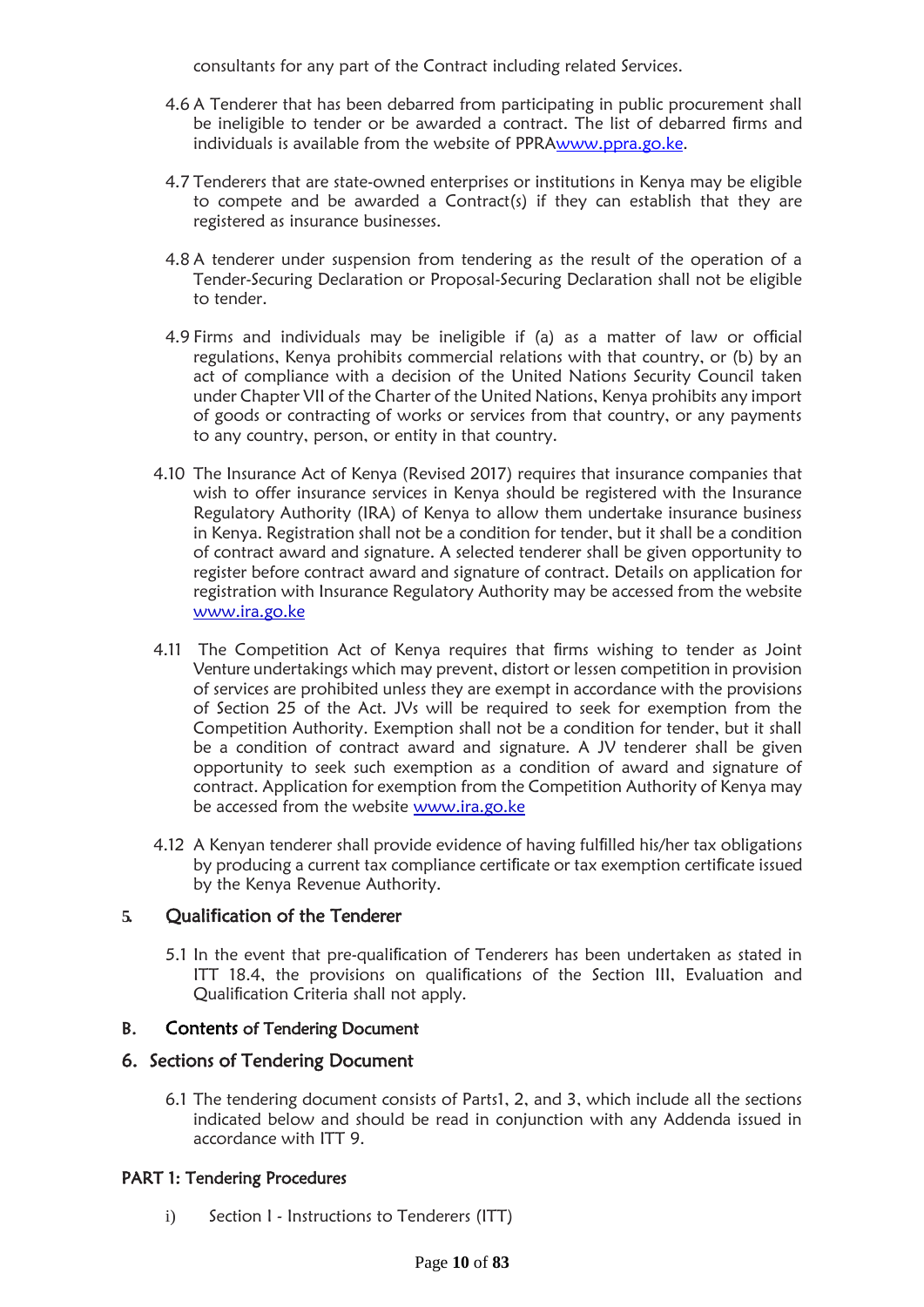- ii) Section II Tender Data Sheet (TDS)
- iii) Section III Evaluation and Qualification Criteria
- iv) Section IV Tendering Forms

#### PART 2: Procuring Entity's Requirements

v) Section V–Schedule of Requirements

#### PART 3: Contract

- vi) Section VI-General Conditions of Contract (GCC)
- vii) Section VII-Special Conditions of Contract (SCC)
- viii) Appendix to the Contract–Insurance Policy
- 6.2 The Invitation to Tender (ITT) or the notice to pre-qualify Tenderers, as the case may be, issued by the Procuring Entity is not part of this tendering document.
- 6.3 Unless obtained directly from the Procuring Entity, the Procuring Entity is not responsible for the completeness of the document, responses to requests for clarification, the Minutes of the pre-Tender meeting (if any), or Addenda to the tendering document in accordance with ITT 9. In case of any contradiction, documents obtained directly from the Procuring Entity shall prevail.
- 6.4 The Tenderer is expected to examine all instructions, forms, terms of reference, and specifications in the tendering document and to furnish with its Tender all information or documentation as is required by the tendering document.

#### <span id="page-10-0"></span>7. Clari**fi**cation of Tender Document, Site Visit, Pre-Tender Meeting

- 7.1 A Tenderer requiring any clarification of the Tender Document shall contact the Procuring Entity in writing at the Procuring Entity's address specified in the TDS or raise its enquiries during the pre-Tender meeting if provided for in accordance with ITT 7.2. The Procuring Entity will respond in writing to any request for clarification, provided that such request is received no later than the period specified in the TDS prior to the deadline for submission of tenders. The Procuring Entity shall forward copies of its response to all tenderers who have acquired the Tender D documents in accordance with ITT 7.4, including a description of the inquiry but without identifying its source. If so specified in the TDS, the Procuring Entity shall also promptly publish its response at the web page identified in the TDS. Should the clarification result in changes to the essential elements of the Tender Documents, the Procuring Entity shall amend the Tender Documents following the procedure under ITT 8 and ITT 22.2.
- 7.2 The Tenderer, at the Tenderer's own responsibility and risk, is encouraged to visit and examine and inspect the site(s) and items of the required contracts and obtain all information that may be necessary for preparing a tender. The costs of visiting the Sites shall be at the Tenderer's own expense. The Procuring Entity shall specify in the TDS if a pre-arranged Site visit and or a pre-tender meeting will be held, when and where. The Tenderer's designated representative is invited to attend a pre-arranged site visit and a pre-tender meeting, as the case may be. The purpose of the site visit and the pre-tender meeting will be to clarify issues and to answer questions on any matter that may be raised at that stage.
- 7.3 The Tenderer is requested to submit any questions in writing, to reach the Procuring Entity not later than the period specified in the TDS before the meeting.
- 7.4 Minutes of a pre-arranged site visit and those of the pre-tender meeting, if applicable, including the text of the questions asked by Tenderers and the responses given, together with any responses prepared after the meeting, will be transmitted promptly to all Tenderers who have acquired the Tender Documents. Minutes shall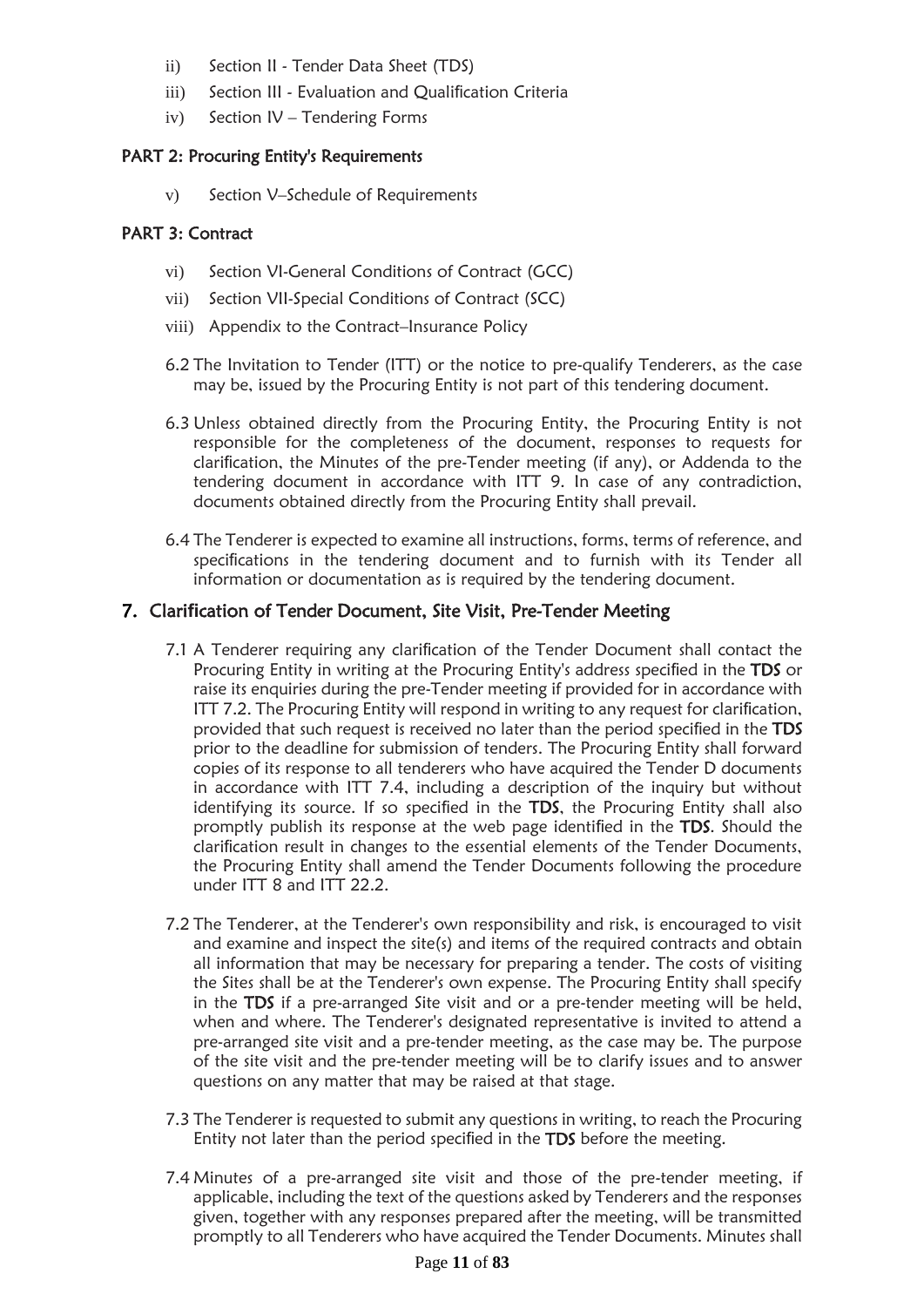not identify the source of the questions asked.

7.5 The Procuring Entity shall also promptly publish anonymized (no names) Minutes of the pre-arranged site visit and those of the pre-tender meeting at the web page identified in the TDS. Any modification to the Tender Documents that may become necessary as a result of the pre-arranged site visit and those of the pre-tender meeting shall be made by the Procuring Entity exclusively through the issue of an Addendum pursuant to ITT 8 and not through the minutes of the pre-Tender meeting. Non-attendance at the pre-arranged site visit and the pre- tender meeting will not be a cause ford is qualification of a Tenderer.

# <span id="page-11-0"></span>8. Clari**fi**cation of Tendering Document

8.1 A Tenderer requiring any clarification of the tendering document shall contact the Procuring Entity in writing at the Procuring Entity's address specified in the TDS. The Procuring Entity will respond in writing to any request for clarification, provided that such request is received prior to the deadline for submission of Tenders within a period specified in the TDS. The Procuring Entity shall forward copies of its response to all Tenderers who have acquired the tendering document in accordance with ITT 6.3, including description of the inquiry but without identifying its source. If so specified in the TDS, the Procuring Entity shall also promptly publish its response at the web page identified in the TDS. Should the clarification result in changes to the essential elements of the tendering document, the Procuring Entity shall amend the tendering document following the procedure under ITT 9 and ITT 23.2.

# 9. Amendment of Tendering Document

- <span id="page-11-1"></span>9.1 At any time prior to the deadline for submission of Tenders, the Procuring Entity may amend the Tendering document by issuing addenda.
- 9.2 Any addendum issued shall be part of the tendering document and shall be communicated in writing to all who have obtained the tendering document from the Procuring Entity in accordance with ITT 6.3. The Procuring Entity shall also promptly publish the addendum on the Procuring Entity's web page in accordance with ITT 8.1.
- 9.3 To give prospective Tenderers reasonable time in which to take an addendum into account in preparing their Tenders, the Procuring Entity shall extend, as necessary, the deadline for submission of Tenders, in accordance with ITT 23.2 below.

# <span id="page-11-2"></span>C. Preparation of Tenders

# <span id="page-11-3"></span>10. Cost of Tendering

10.1 The Tenderer shall bear all costs associated with the preparation and submission of its Tender, and the Procuring Entity shall not be responsible or liable for those costs, regardless of the conduct or outcome of the Tendering process.

# <span id="page-11-4"></span>11. Language of Tender

11.1 The Tender as well as all correspondence and documents relating to the Tender exchanged by the Tenderer and the Procuring Entity shall be written in the English language. Supporting documents and printed literature that are part of the Tender maybe in another language provided they are accompanied by an accurate translation of the relevant passages in to the English language, in which case, for purposes of interpretation of the Tender, such translation shall govern.

# <span id="page-11-5"></span>12. Documents Comprising the Tender

12.1 The Tender shall comprise the following:

- 1. Form of Tender prepared in accordance with ITT 13;
- 2. Schedules: priced Activity Schedule completed in accordance with ITT 13 and ITT 15;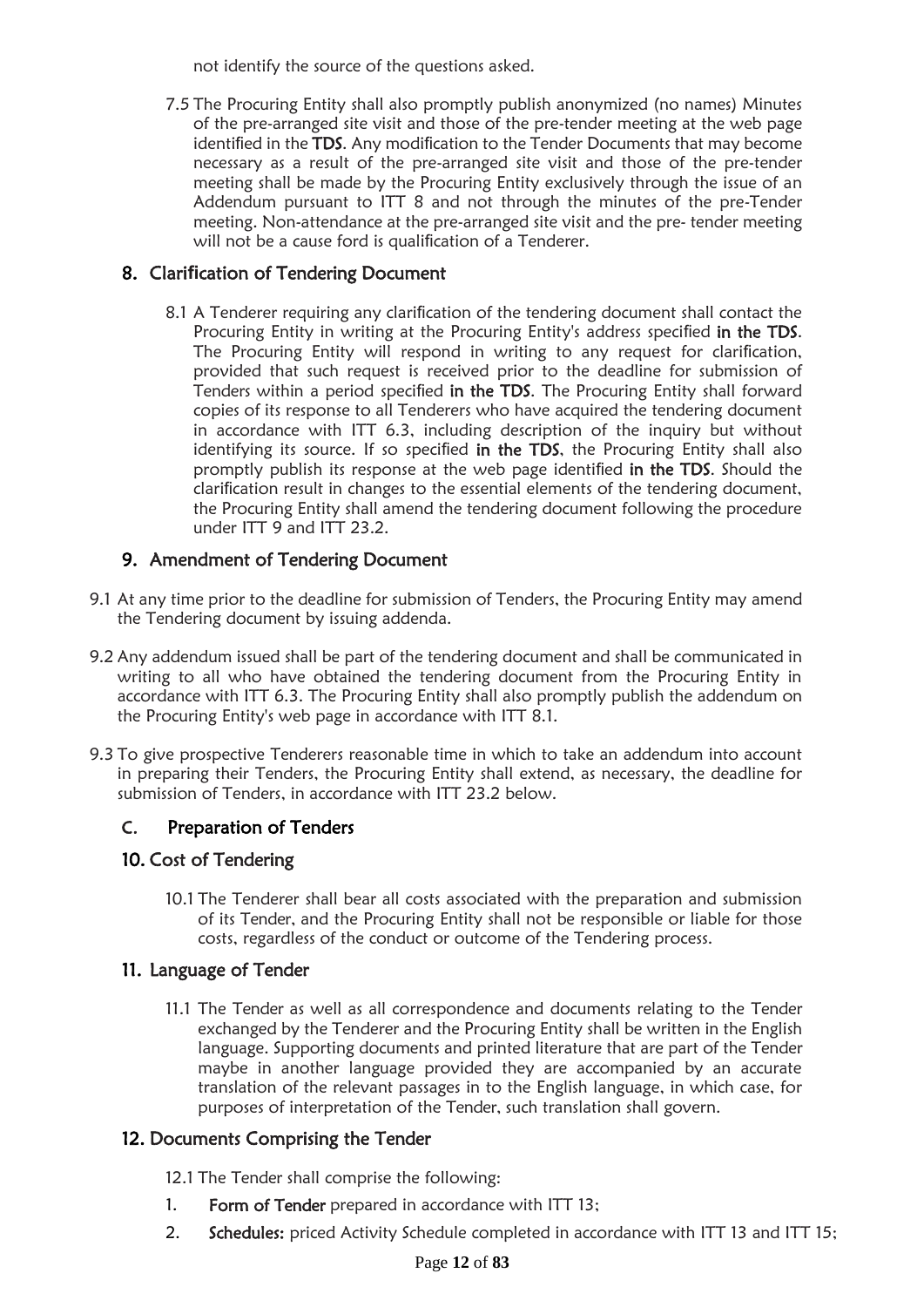- 3. Tender Security or Tender-Securing Declaration in accordance with ITT 20.1;
- 4. Alternative Tender: if permissible in accordance with ITT 14;
- 5. Authorization: written confirmation authorizing the signatory of the Tender to commit the Tenderer, in accordance with ITT 21.3;
- 6. Quali**fi**cations: documentary evidence in accordance with ITT 18 establishing the Tenderer's qualifications to perform the Contract if its Tender is accepted;
- 7. Tenderer's Eligibility: documentary evidence in accordance with ITT 18 establishing the Tenderer's eligibility to Tender;
- 8. Conformity: documentary evidence in accordance with ITT 17, that the Services con form to the tendering document;
- 9. Sample Insurance Policy for each type of insurance required, and
- 10. Any other document required in the TDS.
- 12.2The Tenderer shall furnish in the Tender Information Form on commissions and gratuities, if any, paid or to be paid to agents or any other party relating to the is Tender.

#### <span id="page-12-0"></span>13. Form of Tender and Schedule of Requirements

13.1 The Form of Tender and priced Schedule of Requirements shall be prepared using the relevant forms furnished in Section IV, Tendering Forms. The forms must be completed without any alterations to the text, and no substitutes shall be accepted except as provided under ITT 21.3. All blank spaces shall be filled in with the information requested. The Tenderer shall chronologically serialize pages of all tender documents submitted.

#### <span id="page-12-1"></span>14. Alternative Tenders

14.1 Unless otherwise indicated in the TDS, alternative Tenders shall not be considered. If alternatives are permitted, only the technical alternatives, if any, of the best Evaluated Tenderer shall be considered by the Procuring Entity.

#### <span id="page-12-2"></span>15. Tender Prices and Discounts

- 15.1 The prices (or premiums) and discounts (including any price reduction) quoted by the Tenderer in the Form of Tender and in the Schedule of Requirements shall conform to the requirements specified below.
- 15.2The Contract shall be for the Insurance Services of the items described in the Schedule of Requirements submitted by the Tenderer.
- 15.3The Tenderer shall quote any discounts in the Form of Tender in accordance with ITT 13.1.
- 15.4All duties, taxes, and other levies pay able by the Insurance Provider under the Contract, or for any other cause, as of the date 28 days prior to the deadline for submission of Tenders, shall be included in the total Tender price submitted by the Tenderer.
- 15.5If provided for in the TDS, prices quoted by the Tenderer shall be subject to adjustment during the performance of the Contract in accordance with and the provisions of Clause 6.6 of the General Conditions of Contract and/or Special Conditions of Contract. The Tenderer shall submit with the Tender all the information required under the Special Conditions of Contract and of the General Conditions of Contract.

## <span id="page-12-3"></span>16. Currencies of Tender and Payment

16.1 The currency of the Tender and the currency of payments shall be Kenya Shillings,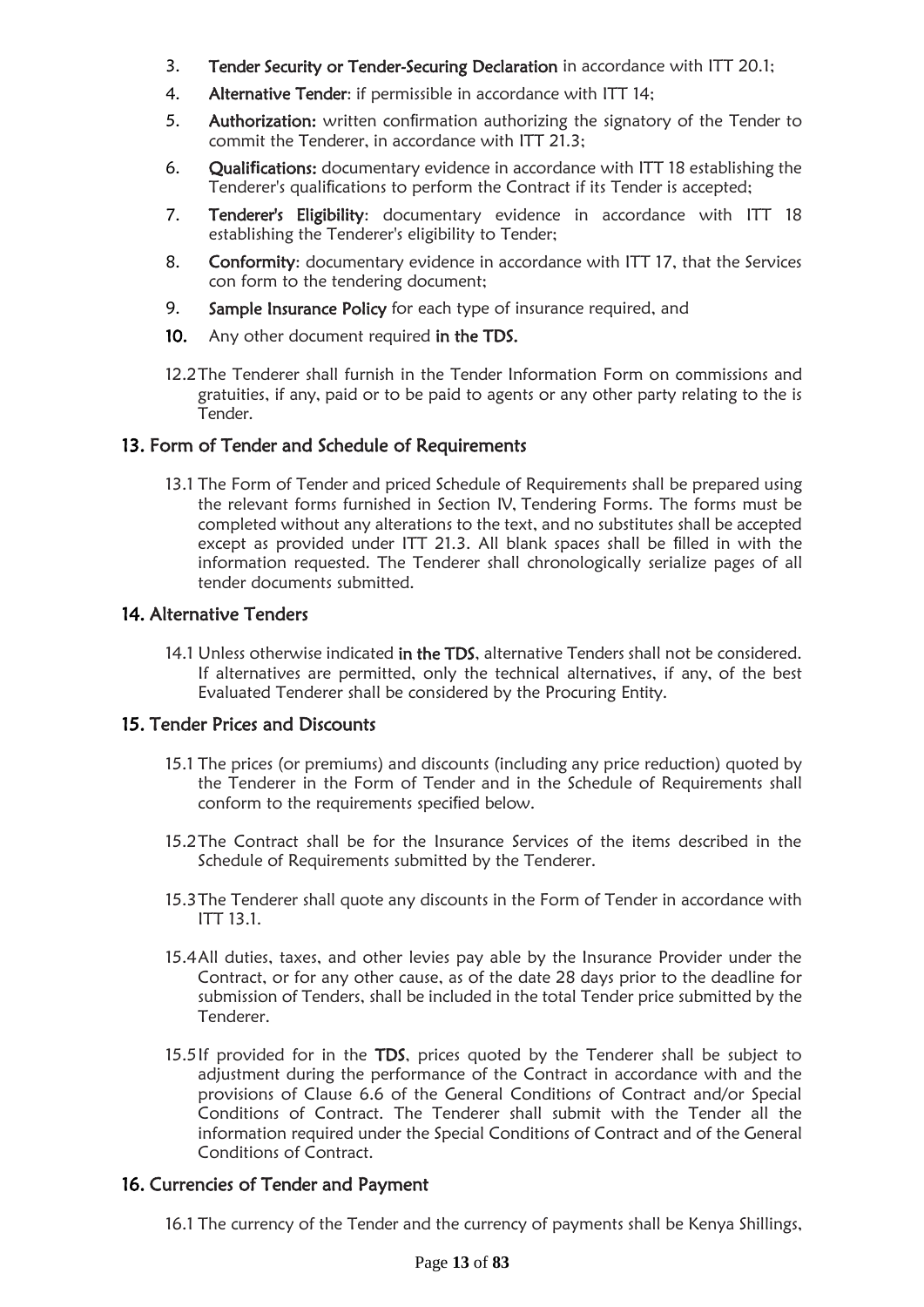#### <span id="page-13-0"></span>17. Documents Establishing Conformity of Services

- 17.1 To establish the conformity of the Insurance Services to the tendering document, the Tenderer shall furnish as part of its Tender the documentary evidence that Services provided conform to the Procurement Entity's requirements specified in Section VII, Schedule of Requirements.
- 17.2Standards for provision of the Insurance Services are intended to be descriptive only and not restrictive. The Tenderer may offer other standards of quality provided that it demonstrates, to the Procuring Entity's satisfaction, that the substitutions ensure substantial equivalence or are superior to those specified in the Section V, Schedule of Requirements.
- 17.3Tenderers shall be asked to provide, as part of the data for qualification, such information, including details of ownership, as shall be required to determine whether, according to the classification established by the Procuring Entity, a Service provider or group of service providers qualifies for a margin of preference. Further the information will enable the Procuring Entity identify any actual or potential conflict of interest in relation to the procurement and / or contract management processes, or a possibility of collusion between tenderers, and there by help to prevent any corrupt influence in relation to the procurement process or contract management.
- 17.4The purpose of the information described in ITT 6.2 above overrides any claims to confidentiality which a tenderer may have. There can be no circumstances in which it would be justified for a tenderer to keep information relating to its ownership and control confidential where it is tendering to undertake public sector work and receive public sector funds. Thus, confidentiality will not be accepted by the Procuring Entity as a justification for a Tenderer's failure to disclose, or failure to provide required information on its ownership and control.
- 17.5The Tenderer shall provide further documentary proof, information or authorizations that the Procuring Entity may request in relation to ownership and control which information on any changes to the information which was provided by the tenderer under ITT 6.3.The obligations to require this information shall continue for the duration of the procurement process and contract performance and after completion of the contract, if any change to the information previously provided may reveal a conflict of interest in relation to the award or management of the contract.
- 17.6All information provided by the tenderer pursuant to these requirements must be complete, current and accurate as at the date of provision to the Procuring Entity. In submitting the information required pursuant to these requirements, the Tenderer shall warrant that the information submitted is complete, current and accurate as at the date of submission to the Procuring Entity.
- 17.7If a tenderer fails to submit the information required by these requirements, its tender will be rejected. Similarly, if the Procuring Entity is unable, after taking reasonable steps, to verify to a reasonable degree the information submitted by a tenderer pursuant to these requirements, then the tender will be rejected.
- 17.8If information submitted by a tenderer pursuant to these requirements, or obtained by the Procuring Entity (whether through its own enquiries, through notification by the public or otherwise), shows any conflict of interest which could materially and improperly benefit the tenderer in relation to the procurement or contract management process, then:
- i) If the procurement process is still ongoing, the tenderer will be disqualified from the procurement process,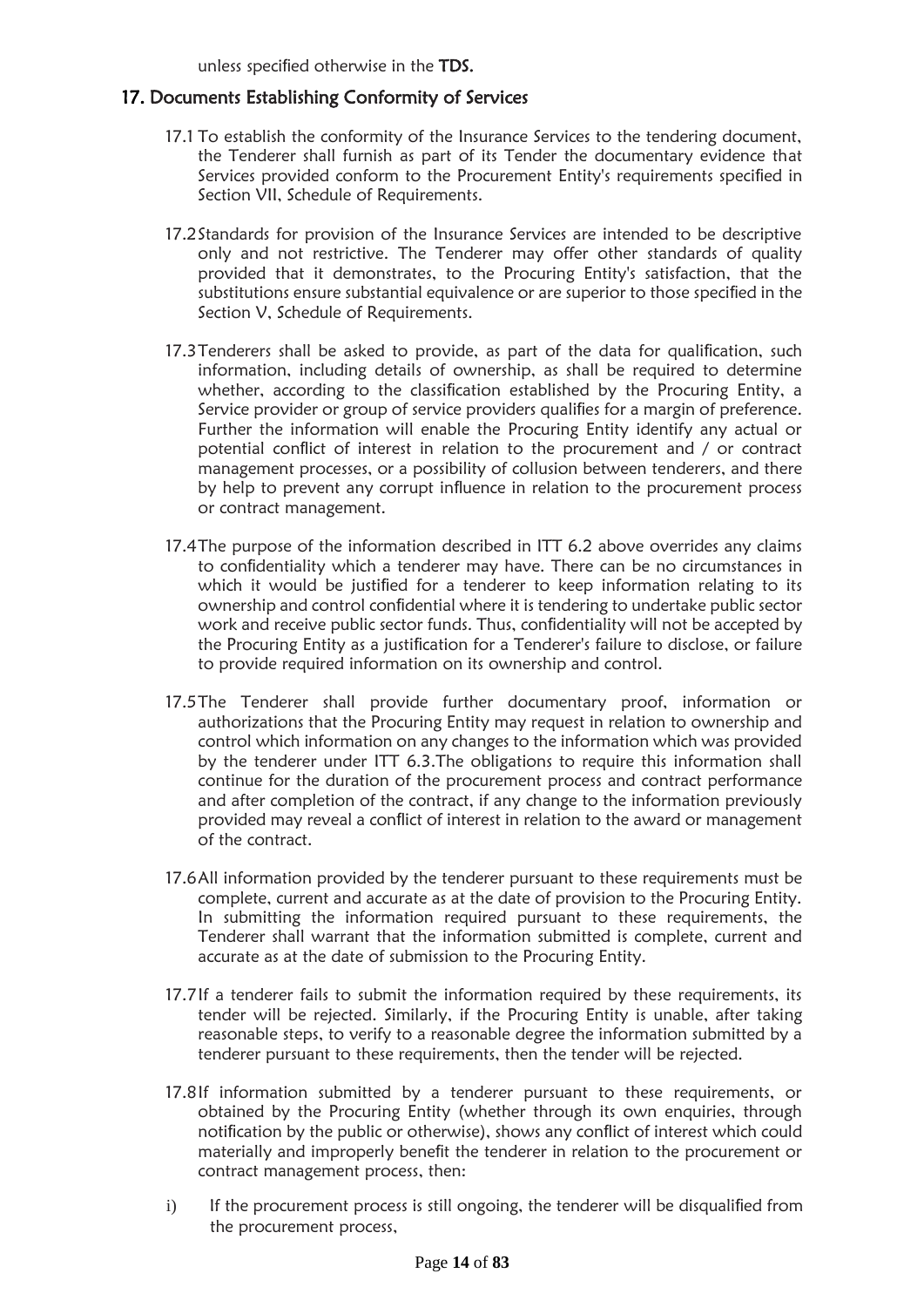- ii) if the contract has been awarded to that tenderer, the contract award will be set aside,
- iii) the tenderer will be referred to the relevant law enforcement authorities for investigation of whether the tenderer or any other persons have committed any criminal offence.
- 17.9If a tenderer submits information pursuant to these requirements that is incomplete, inaccurate or out-of-date, or attempts to obstruct the verification process, then the consequences ITT 6.7 will ensue unless the tenderer can show to the reasonable satisfaction of the Procuring Entity that any such act was not material, or was due to genuine err or which was not at tribute able to the intentional act, negligence or recklessness of the tenderer.

#### <span id="page-14-0"></span>18. Documents Establishing the Eligibility and Quali**fi**cations of the Tenderer

- 18.1 To establish Tenderer's their eligibility in accordance with ITT 4, Tenderers shall complete the Form of Tender, and all Tendering Forms included in Section IV.
- 18.2The documentary evidence of the Tenderer's qualifications to perform the Contract if its Tender is accepted shall establish to the Procuring Entity's satisfaction that the Tenderer meets each of the qualification criterion specified in Section III, Evaluation and Qualification Criteria.
- 18.3 In the event that pre-qualification of Tenderers has been under taken as stated in the TDS, only Tenders from pre- qualified Tenderers shall be considered for award of Contract. These qualified Tenderers should submit with their Tenders any information updating their original pre-qualification applications or, alternatively, confirm in their Tenders that the originally submitted pre-qualification information remains essentially correct as of the date of Tender submission.
- 18.4If pre-qualification has not taken place before Tendering, the qualification criteria for the Tenderers are specified- in Section III, Evaluation and Qualification Criteria.

#### <span id="page-14-1"></span>19. Period of Validity of Tenders

- 19.1 Tenders shall remain valid for the Tender Validity period specified in the TDS. The Tender Validity period starts from the date fixed for the Tender submission deadline date (as prescribed by the Procuring Entity in accordance with ITT 23.1). A tender valid for a shorter period shall be rejected by the Procuring Entity as nonresponsive.
- 19.2In exceptional circumstances, prior to the expiration of the Tender validity period, the Procuring Entity may request Tenderers to extend the period of validity of their Tenders. The request and the responses shall be made in writing. If a Tender Security is requested in accordance with ITT 20, it shall also be extended for ac or responding period. A Tenderer may refuse the request without forfeiting its Tender Security. A Tenderer granting the request shall not be required or permitted to modify its Tender, except as provided in ITT 19.3.

#### <span id="page-14-2"></span>20.Tender Security

- 20.1The Tenderer shall furnish as part of its Tender, either a Tender-Securing Declaration or a Tender security, as specified in the TDS, in original form and, in the case of a Tender Security, in the amount and currency specified in the TDS.
- 20.2 A Tender Securing Declaration shall use the form included in Section IV, Tendering Forms.
- 20.3 If a Tender Security is specified pursuant to ITT 20.1, from a reputable source, and an eligible country and shall be in any of the following forms at the Tenderer's option:
	- i) cash;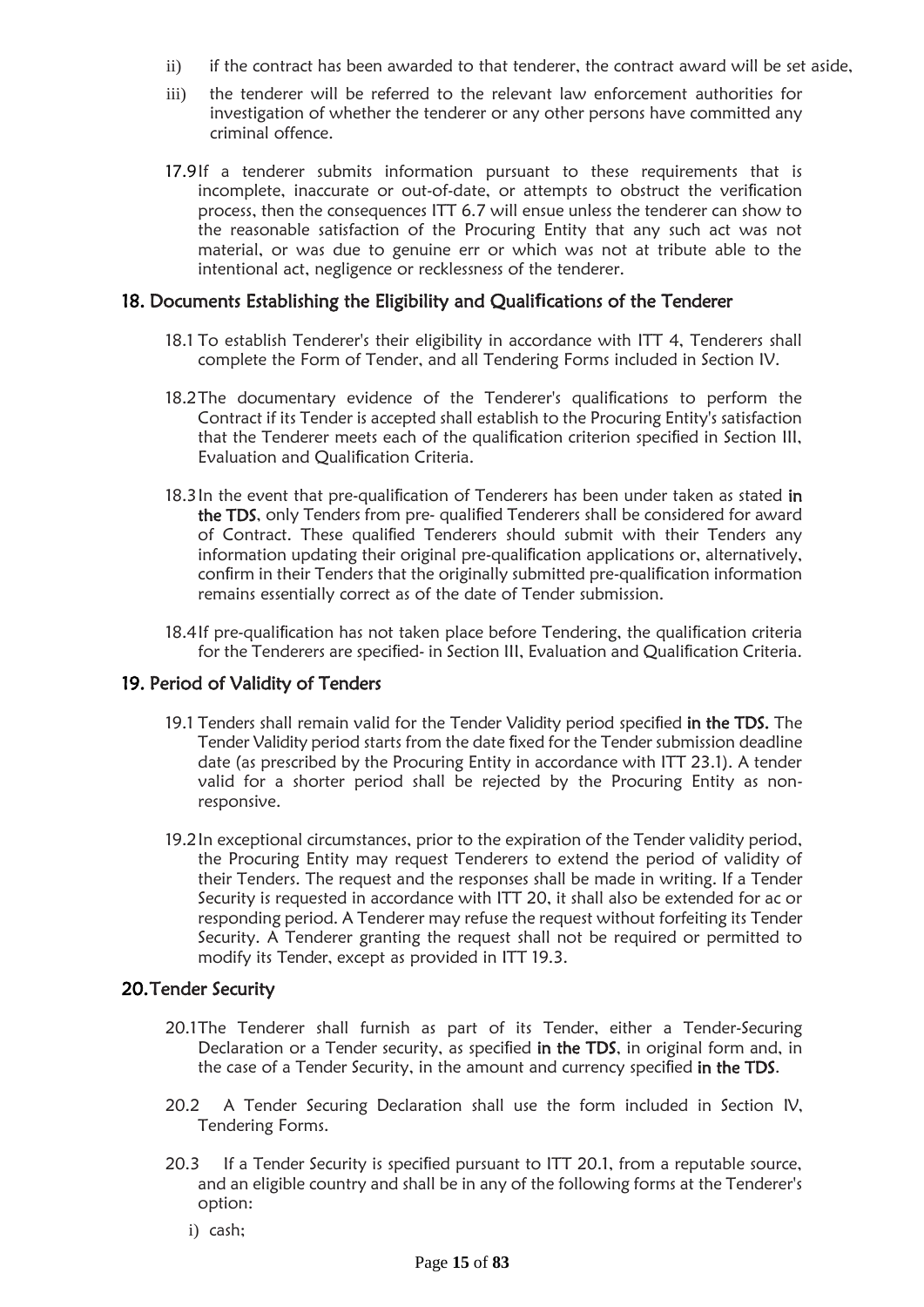- ii) a bank guarantee;
- iii)a guarantee by an insurance company registered and licensed by the Insurance Regulatory Authority listed by the Authority; or
- iv)a guarantee issued by a financial institution approved and licensed by the Central Bank of Kenya,
- 20.4 If a Tender Security is specified pursuant to ITT 20.1, any Tender not accompanied by a substantially responsive Tender Security shall be rejected by the Procuring Entity as non-responsive.
- 20.5 If a Tender Security is specified pursuant to ITT 20.1, the Tender Security of unsuccessful Tenderers shall be returned as promptly as possible upon the successful Tenderer's signing the contract and furnishing the Performance Security pursuant to ITT 46. The Procuring Entity shall also promptly return the tender security to the tenderers where the procurement proceedings are terminated, all tenders were determined non responsive or a bidder declines to extend tender validity period.
- 20.6 The Tender Security of the successful Tenderer shall be returned as promptly as possible once the successful Tenderer has signed the Contract and furnished the required Performance Security.
- 20.7 The Tender Security may be forfeited or the Tender-Securing Declaration executed:
	- a) If a Tenderer withdraws its Tender during the period of Tender validity specified by the Tenderer in the Form of Tender, or any extension thereto provided by the Tenderer; or
	- b) If the successful Tenderer fails to:
		- i) Sign the Contract in accordance with ITT 45; or
		- ii)Furnish a performance security in accordance with ITT 46.
- 20.8 Where tender securing declaration is executed, the Procuring Entity shall recommend to the PPRA that PPRA debars the Tenderer from participating in public procurement as provided in the law.
- 20.9 A tenderer shall not issue a tender security to guarantee itself.

#### <span id="page-15-0"></span>21. Format and Signing of Tender

- 21.1 The Tenderer shall prepare one original of the documents comprising the Tender as described in ITT 12, bound with the volume containing the Form of Tender, and clearly marked "Original." In addition, the Tenderer shall submit copies of the Tender, in the number specified in the TDS, and clearly marked as "Copies." In the event of discrepancy between them, the original shall prevail.
- 21.2Tenderers shall mark as "CONFIDENTIAL" information in their Tenders which is confidential to their business. This may include proprietary information, trade secrets, or commercial or financially sensitive information.
- 21.3The original and all copies of the Tender shall be typed or written in indelible ink and shall be signed by a person or persons duly authorized to sign on behalf of the Tenderer. This authorization shall consist of a written confirmation as specified in the TDS and shall be attached to the Tender. The name and position held by each person signing the authorization must be typed or printed below the signature. All pages of the Tender where entries or amendments have been made shall be signed or initialed by the person signing the Tender.
- 21.4Any inter-lineation, erasures, or overwriting shall be valid only if they are signed or initialed by the person signing the Tender.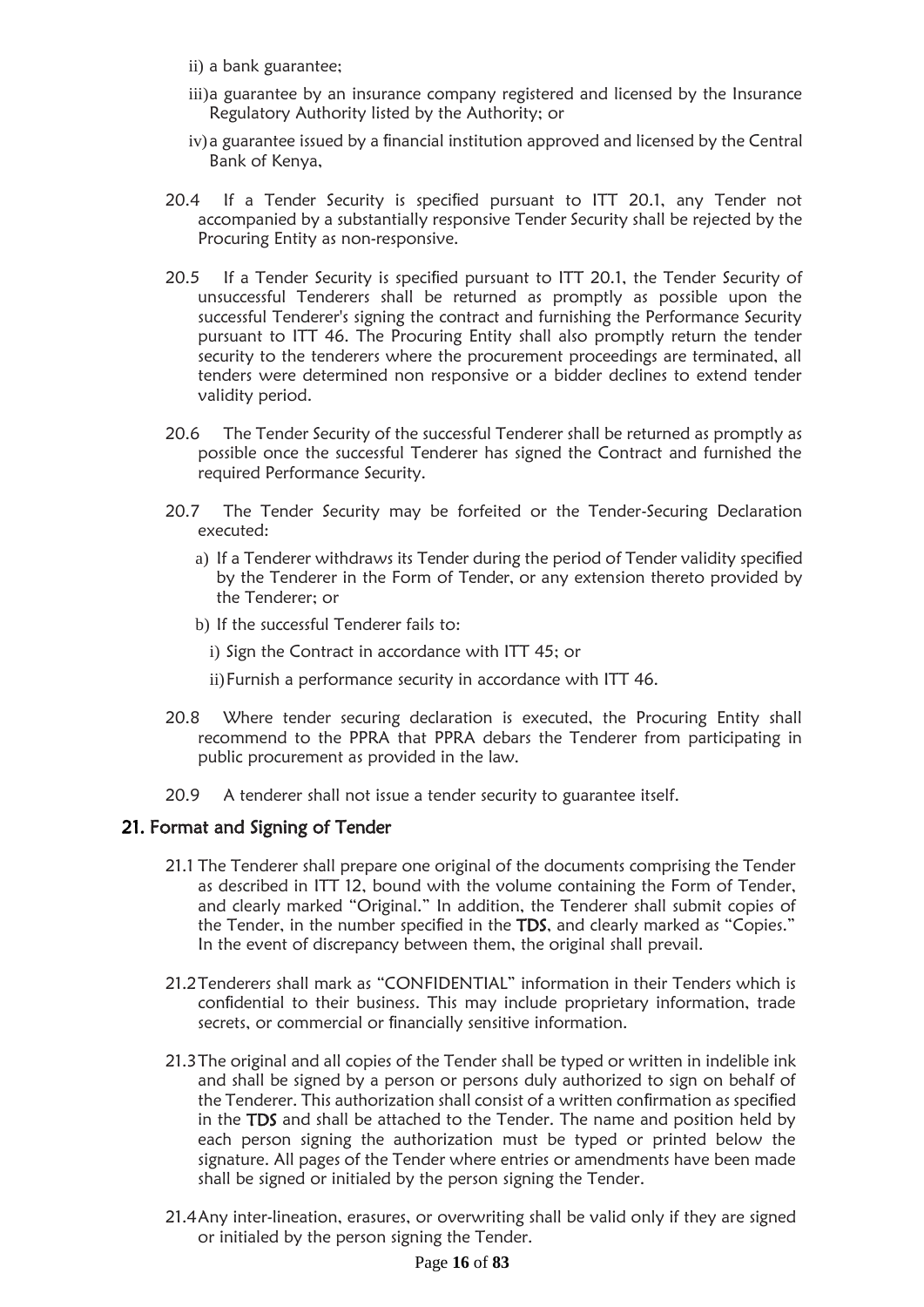# <span id="page-16-0"></span>D. Submission and Opening of Tenders

#### <span id="page-16-1"></span>22.Sealing and Marking of Tenders

- 22.1The Tenderer shall deliver the Tender in a single, sealed envelope. Within the single envelope the Tenderer shall place the following separate, sealed envelopes:
	- 1. In an envelope marked "ORIGINAL", all documents comprising the Tender, as described in ITT 12; and
	- 2. in an envelope marked "COPIES", all required copies of the Tender; and
	- 3. if alternative Tenders are permitted in accordance with ITT14, and if relevant:
		- a. in an envelope marked "ORIGINAL-ALTERNATIVETENDER", the alternative Tender; and
		- b. in the envelope marked "COPIES –ALTERNATIVE TENDER" all required copies of the alternative Tender.
- 22.2 The inner envelopes shall:
	- a) Bear the name and address of the Tenderer;
	- b) Be addressed to the Procuring Entity in accordance with ITT 23.1;
	- c) Bear the specific identification of this Tendering process specified in accordance with TDS 1.1; and
	- d) Bear a warning not to open before the time and date for Tender opening.
- 22.3 The outer-envelopes shall:
	- a) Be addressed to the Procuring Entity in accordance with ITT 23.1;
	- b) bear the specific identification of this Tendering process specified in accordance with TDS 1.1; and
	- (c) Bear a warning not to open before the time and date for Tender opening.
- 22.4 I fall envelopes are not sealed and marked as required, the Procuring Entity will assume no responsibility for the misplacement or premature opening of the Tender. Tenders that were misplaced or opened prematurely will be not be accepted.

#### <span id="page-16-2"></span>23.Deadline for Submission of Tenders

- 23.1Tenders must be received by the Procuring Entity at the address and no later than the date and time specified in the TDS. When so specified in the TDS, Tenderers shall have the option of submitting their Tenders electronically. Tenderers submitting Tenders electronically shall follow the electronic Tender submission procedures specified in the TDS.
- 23.2 The Procuring Entity may, at its discretion, extend the deadline for the submission of Tenders by amending the tendering document in accordance with ITT 9, in which case all rights and obligations of the Procuring Entity and Tenderers previously subject to the deadline shall thereafter be subject to the deadline as extended.

# <span id="page-16-3"></span>24. Late Tenders

24.1The Procuring Entity shall not consider any Tender that arrives after the deadline for submission of Tenders, in accordance with ITT 23. Any Tender received by the Procuring Entity after the deadline for submission of Tenders shall be declared late, rejected, and returned unopened to the Tenderer.

# <span id="page-16-4"></span>25.Withdrawal, Substitution and Modi**fi**cation of Tenders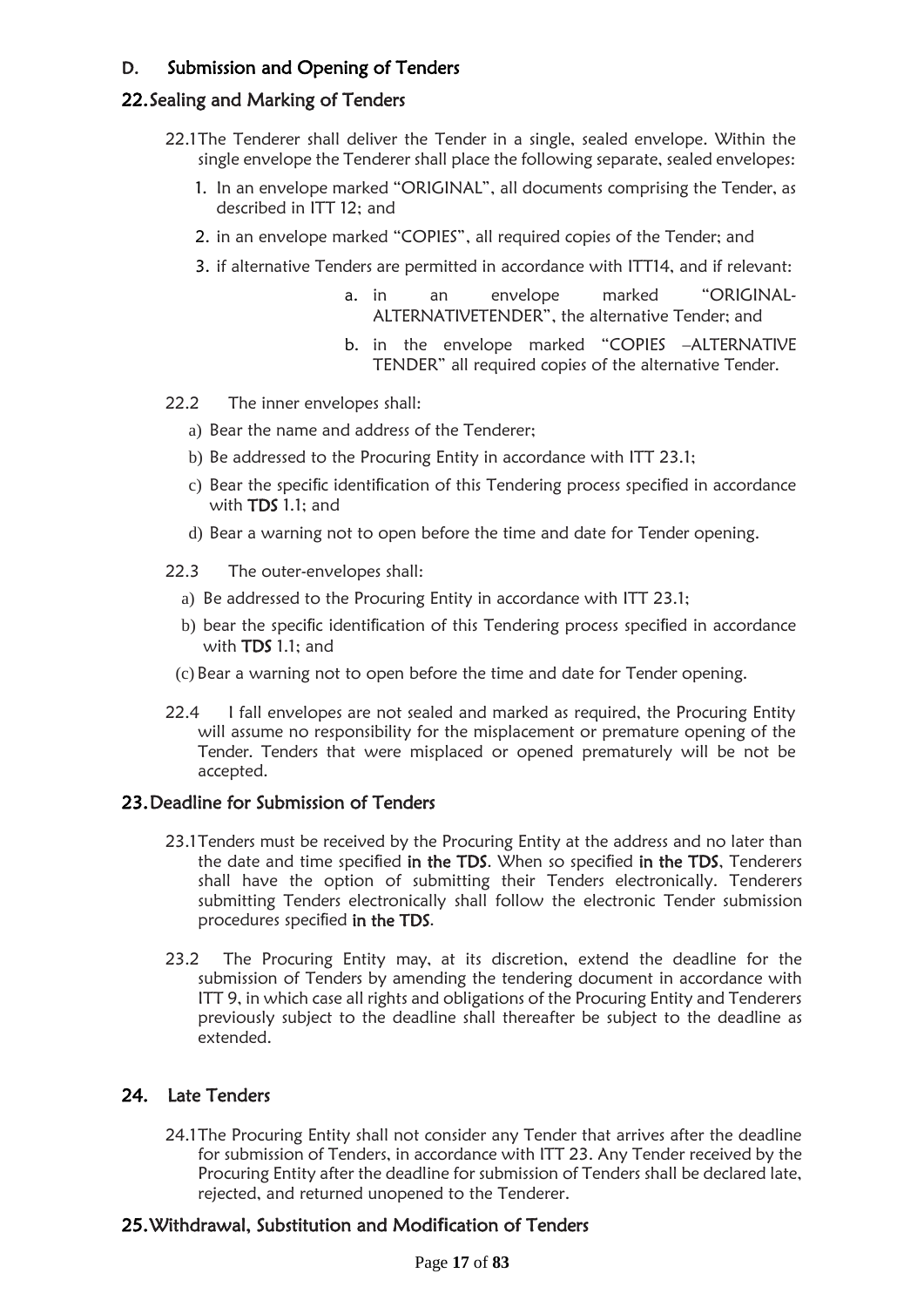- 25.1A Tenderer may withdraw, substitute, or modify its Tender after it has been submitted by sending a written notice, duly signed by an authorized representative, and shall include a copy of the authorization (the power of attorney) in accordance with ITT 21.3, (except that withdrawal notices do not require copies). The corresponding substitution or modification of the Tender must accompany the respective written notice. All notices must be:
	- a) Prepared and submitted in accordance with ITT 21 and ITT 22 (except that with draw all notices do not require copies), and in addition, the respective envelopes shall be clearly marked "WITHDRAWAL," "SUBSTITUTION," or "MODIFICATION;" and
	- b) Received by the Procuring Entity prior to the deadline prescribed for submission of Tenders, in accordance with ITT 23.
- 25.2 Tenders requested to be withdrawn in accordance with ITT 25.1 shall be returned unopened to the Tenderers.
- 25.3 No Tender may be withdrawn, substituted, or modified in the interval between the deadline for submission of Tenders and the expiration of the period of Tender validity specified by the Tenderer on the Form of Tender or any extension thereof.

# <span id="page-17-0"></span>26.Tender Opening

- 26.1Except as in the cases specified in ITT 23 and ITT 25.2, the Procuring Entity shall, at the Tender opening, publicly open and read out all Tenders received by the deadline at the date, time and place specified in the TDS in the presence of Tenderers' designated representatives and anyone who choose to attend. Any specific electronic Tender opening procedures required if electronic tendering is permitted in accordance with ITT 23.1, shall be as specified in the TDS.
- 26.2 First, envelopes marked "WITHDRAWAL" shall be opened and read out and the envelope with the corresponding Tender shall not be opened, but returned to the Tenderer. If the withdrawal envelope does not contain a copy of the "power of attorney" confirming the signature as a person duly authorized to sign on behalf of the Tenderer, the corresponding Tender will be opened. No Tender withdrawal shall be permitted unless the corresponding withdrawal notice contains a valid authorization to request the withdrawal and is read out at Tender opening.
- 26.3 Next, envelopes marked "SUBSTITUTION" shall be opened and read out and exchanged with the corresponding Tender being substituted, and the substituted Tender shall not be opened, but returned to the Tenderer. No Tender substitution shall be permitted unless the corresponding substitution notice contains a valid authorization to request the substitution and is read out at Tender opening.
- 26.4 Next, envelopes marked "MODIFICATION" shall be opened and read out with the corresponding Tender. No Tender modification shall be permitted unless the corresponding modification notice contains a valid authorization to request the modification and is read out at Tender opening.
- 26.5 Next, all remaining envelopes shall be opened one at a time, reading out: the name of the Tenderer and whether there is a modification; the total Tender Prices, per lot (contract) if applicable, including any discounts and alternative Tenders; the presence or absence of a Tender Security or Tender-Securing Declaration, if required; and any other details as the Procuring Entity may consider appropriate.
- 26.6 Only Tenders, alternative Tenders and discounts that are opened and read out at Tender opening shall be considered further. The Form of Tender and the priced Activity Schedule are to be initialed by representatives of the Procuring Entity attending Tender opening in the manner specified in the TDS.
- 26.7 The Procuring Entity shall neither discuss the merits of any Tender nor reject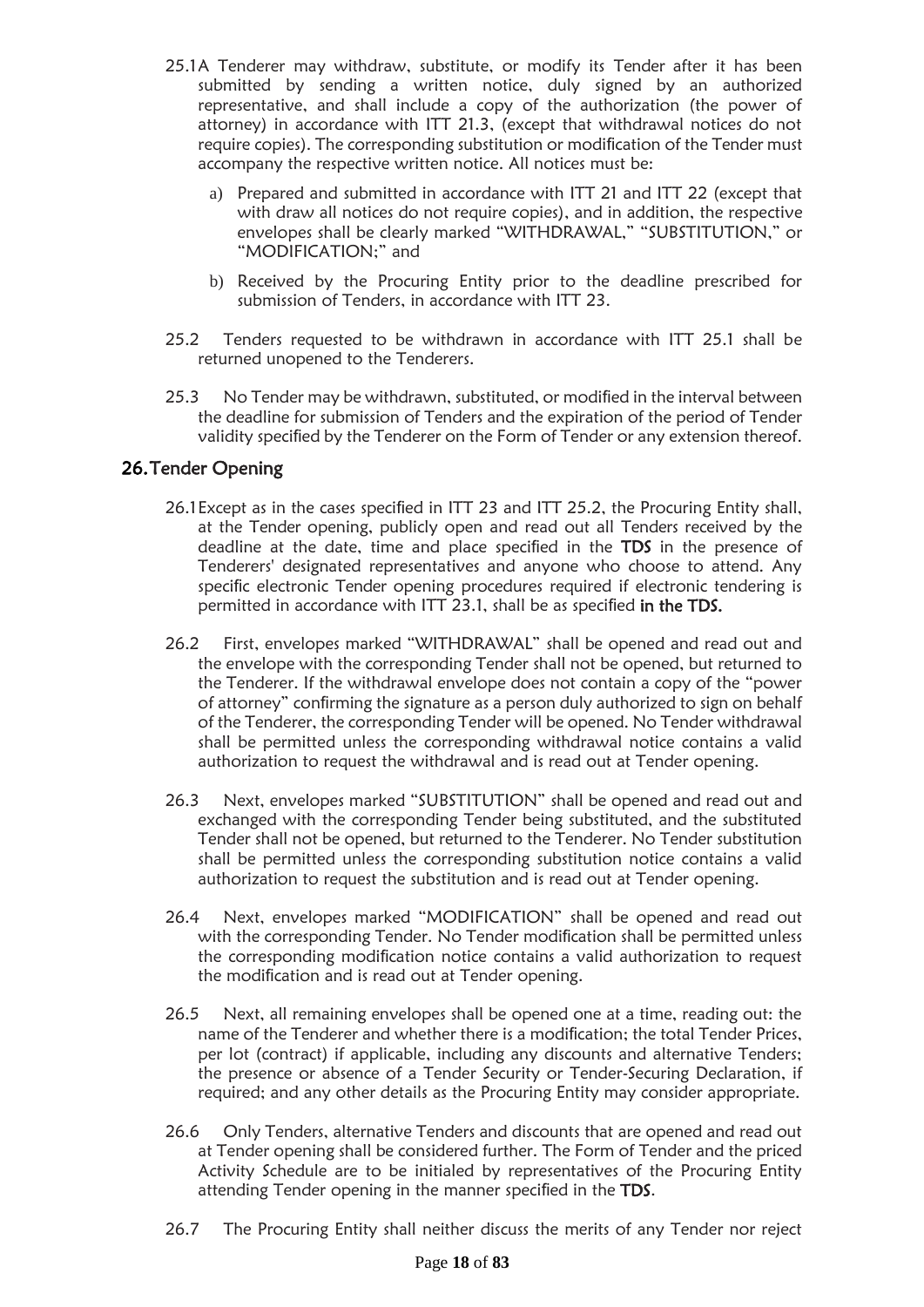any Tender (except for late Tenders, in accordance with ITT 24.1).

26.8 The Procuring Entity shall prepare a record of the Tender opening that shall include, as a minimum:

a) the name of the Tenderer and whether there is a withdrawal, substitution, or modification;

- b) the Tender Price, per lot (contract) if applicable, including any discounts; and
- c) any alternative Tenders;
- d) the presence or absence of a Tender Security or Tender-Securing Declaration, if one was required.
- e) Number of pages of each tender document submitted.
- 26.9 The Tenderers' representatives who a represent shall be requested to sign the record. The omission of a Tenderer's signature on the record shall not invalidate the contents and effect of the record. A copy of the tender opening register shall be issued to a tenderer upon request.

#### <span id="page-18-0"></span>E. Evaluation and Comparison of Tenders

#### <span id="page-18-1"></span>27.Con**fi**dentiality

- 27.1Information relating to the evaluation of Tenders and recommendation of contract award, shall not be disclosed to Tenderers or any other persons not officially concerned with the Tendering process until information on the Intention to Award the Contract is transmitted to all Tenderers in accordance with ITT 41.
- 27.2 Any effort by a Tenderer to influence the Procuring Entity in the evaluation or contract award decisions may result in the rejection of its Tender.
- 27.3 Notwithstanding ITT 27.2, from the time of Tender opening to the time of Contract Award, if any Tenderer wishes to contact the Procuring Entity on any matter related to the Tendering process, it should do so in writing.

#### <span id="page-18-2"></span>28.Clari**fi**cation of Tenders

- 28.1To assist in the examination, evaluation, and comparison of Tenders, and qualification of the Tenderers, the Procuring Entity may, at the Procuring Entity's discretion, ask any Tenderer for clarification of its Tender including breakdowns of the prices in the Activity Schedule, and other information that the Procuring Entity may require. Any clarification submitted by a Tenderer in respect to its Tender and that is not in response to a request by the Procuring Entity shall not be considered. The Procuring Entity's request for clarification and the response shall be in writing. No change, including any voluntary increase or decrease, in the prices or substance of the Tender shall be sought, offered, or permitted, except to confirm the correction of arithmetic errors discovered by the Procuring Entity in the evaluation of the Tenders, in accordance with ITT 32.
- 28.2 If a Tenderer does not provide clarifications of its Tender by the date and time set in the Procuring Entity's request for clarification, its Tender may be rejected.

#### <span id="page-18-3"></span>29.Deviations, Reservations, and Omissions

- 29.1During the evaluation of Tenders, the following definitions apply:
	- a) "Deviation" is a departure from the requirements specified in the tendering document;
	- b) "Reservation" is the setting of limiting conditions or withholding from complete acceptance of the requirements specified in the tendering document; and
	- c) "Omission" is the failure to submit part or all of the information or documentation required in the tendering document.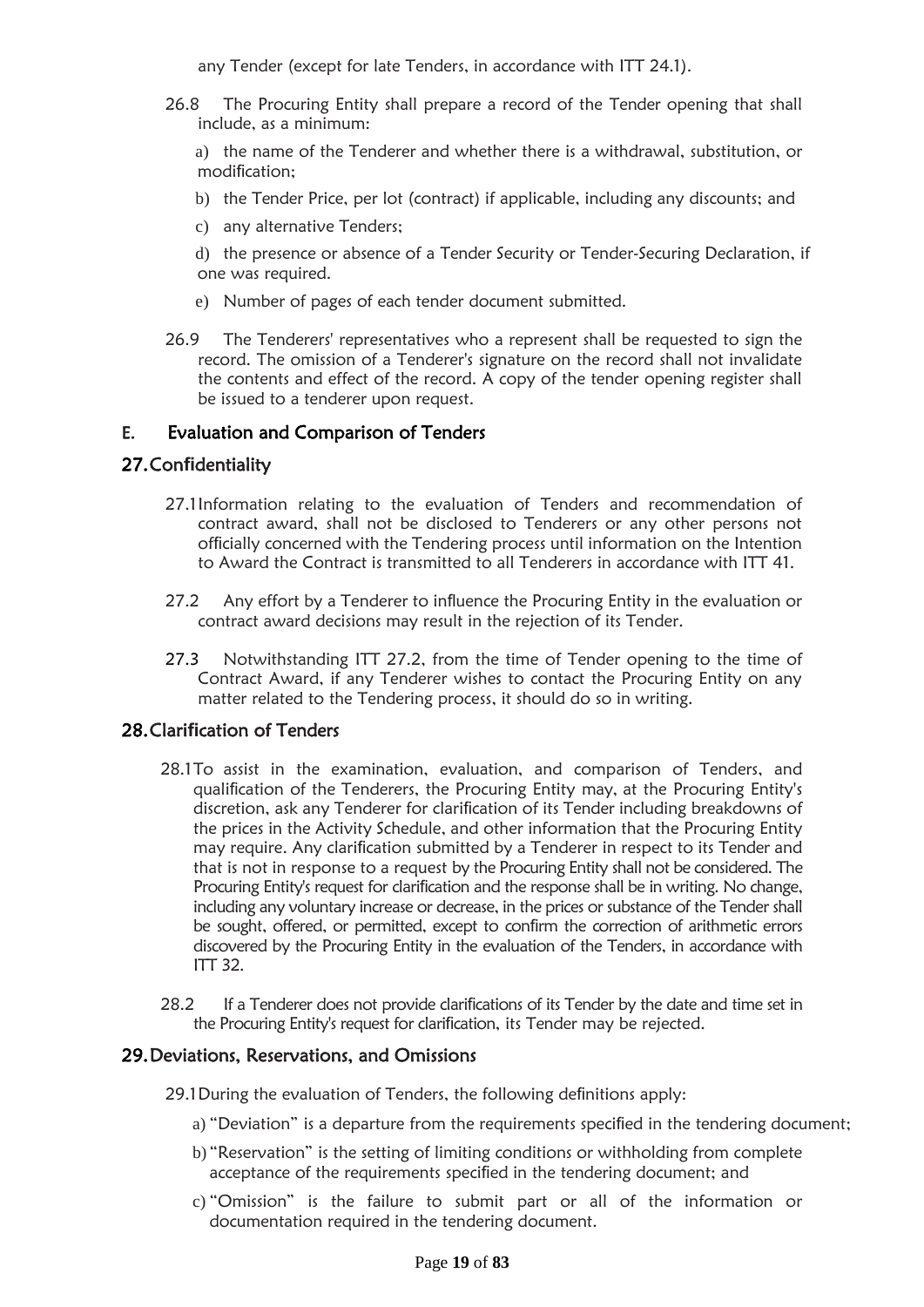#### <span id="page-19-0"></span>30.Determination of Responsiveness

- 30.1The Procuring Entity's determination of a Tender's responsiveness is to be based on the contents of the Tender itself, as defined in ITT 12.
- 30.2 A substantially responsive Tender is one that meets the requirements of the tendering document without material deviation, reservation, or omission. A material deviation, reservation, or omission is one that:
	- a) If accepted, would:

i) Affect in any substantial way the scope, quality, or performance of the Insurance Services specified in the Contract; or

ii) Limit in any substantial way, inconsistent with the tendering document, the Procuring Entity's rights or the Tenderer's obligations under the Contract; or

b) if rectified, would unfairly affect the competitive position of other Tenderers presenting substantially responsive Tenders.

30.3 TheProcuringEntityshallexaminethetechnicalaspectsoftheTendersubmittedinacc ordancewithITT17and ITT 18, in particular, to confirm that all requirements of Section VII, Schedule of Requirements have been met without any material deviation or reservation, or omission.

## <span id="page-19-1"></span>31. Non-conformities, Errors and Omissions

- 31.1 If a Tender is not substantially responsive to the requirements of tendering document, it shall be rejected by the Procuring Entity and may not subsequently be made responsive by correction of the material deviation, reservation, or omission. Non-conformities, Errors and Omissions
- 31.2Provided that a Tender is substantially responsive, the Procuring Entity may waive any non-conformities in the Tender.
- 31.3Provided that a Tender is substantially responsive, the Procuring Entity may request that the Tenderer submit the necessary information or documentation, within a reasonable period of time, to rectify non-conformities or omissions in the Tender related to documentation requirements. Requesting information or documentation on such non-conformities shall not be related to any aspect of the price of the Tender. Failure of the Tenderer to comply with the request may result in the rejection of its Tender.

# <span id="page-19-2"></span>32.Arithmetical Errors

- 32.1The tender sum as submitted and read out during the tender opening shall be absolute and final and shall not be the subject of correction, adjustment or amendment in any way by any person or entity.
- 32.2 Provided that the Tender is substantially responsive, the Procuring Entity shall handle errors on the following basis:
	- c) Any error detected if considered a major deviation that affects the substance of the tender, shall lead to disqualification of the tender as non-responsive.
	- d) Any errors in the submitted tender a rising from am is calculation of unit price, quantity, sub-total and total bid price shall be considered as a major deviation that affects the substance of the tender and shall lead to disqualification of the tender as non-responsive. and
	- e) If there is a discrepancy between words and figures, the amount in words shall prevail
- 32.3 Tenderers shall be notified of any error detected in their bid during the notification of award

#### <span id="page-19-3"></span>33.Comparison of Tenders and Conversion to Single Currency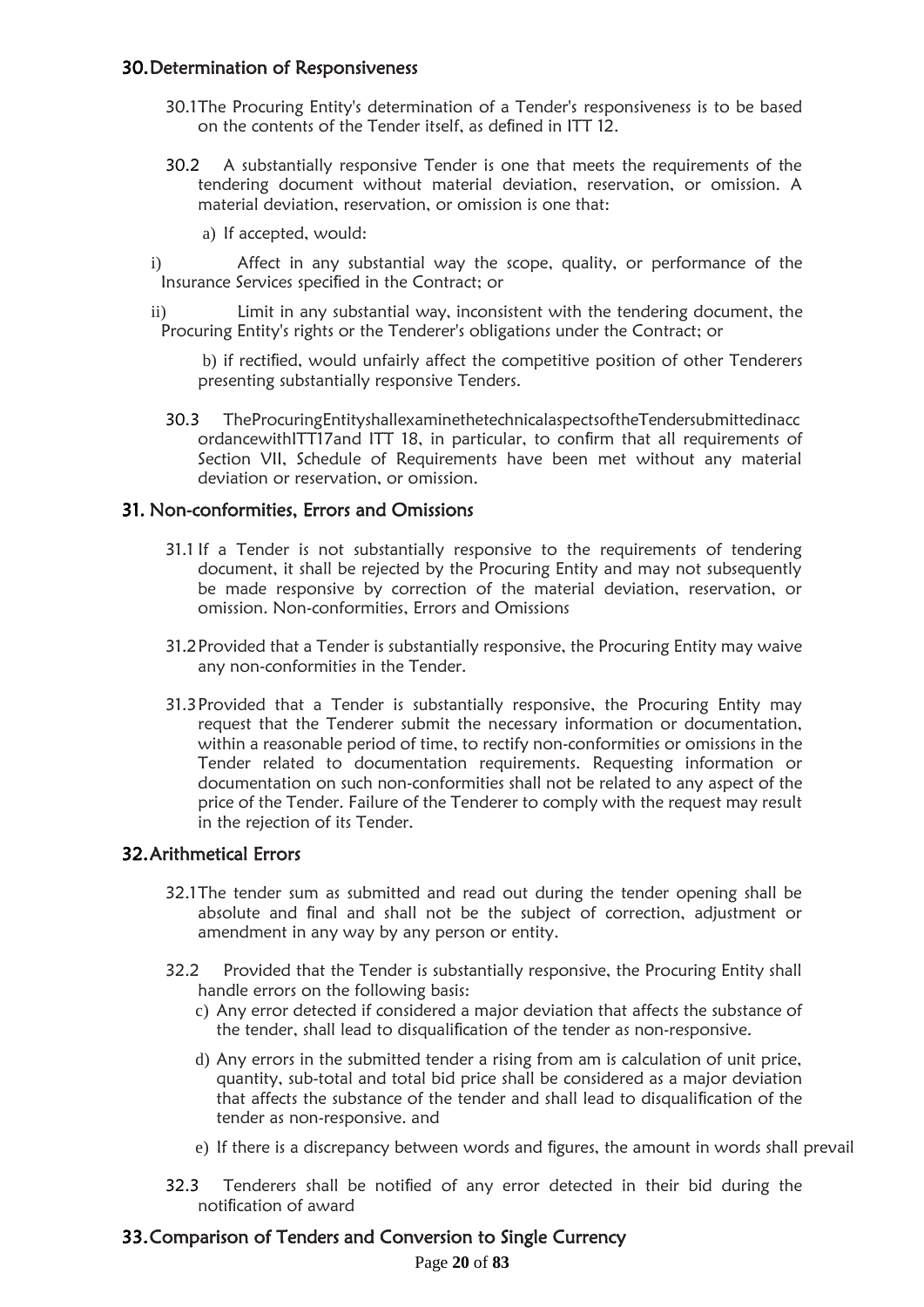- 33.1The Procuring Entity shall compare the evaluated costs of all substantially responsive Tenders established in accordance with ITT 31.2 to determine the Tender that has the lowest evaluated cost. The comparison shall be on the basis of total cost prices for each offered insurance service.
- 33.2 For evaluation and comparison purposes, the currency(ies) of the Tender shall be converted in a single currency as specified in the TDS. The source of exchange rate and the date of such exchange rate shall also be specified in the TDS.

#### <span id="page-20-0"></span>34.Margin of Preference and Reservations

- 34.1A margin of preference on local insurance providers may be allowed only when the contract is open to international competitive tendering where foreign contractors are expected to participate in the tendering processandwherethecontractexceedsthevalue/thresholdspecifiedintheRegulations.
- 34.2 A margin of preference shall not be allowed unless it is specified so in the TDS.
- 34.3 Contractsprocuredonbasisofinternationalcompetitivetenderingshallnotbesubje cttoreservationsexclusive tospecificgroupsasprovidedinITT33.4.
- 34.4 Where it is intended to reserve a contract to a specific group of businesses (these groups are Small and Medium Enterprises, Women Enterprises, Youth Enterprises and Enterprises of persons living with disability, as the case maybe), and who are appropriately registered as such by a competent authority, a procuring entity shall ensure that the invitation to tender specifically indicates that only businesses or firms belonging to the specified group are eligible to tender. No tender shall be reserved to more than one group. If not so stated in the Invitation to Tender and in the Tender documents, the invitation to tender will be open to all interested tenderers.

#### <span id="page-20-1"></span>35.Evaluation of Tenders

- 35.1The Procuring Entity shall use the criteria and methodologies listed in this ITT and Section III, Evaluation and Qualification Criteria. No other evaluation criteria or methodologies shall be permitted. By applying the criteria and methodologies, the Procuring Entity shall determine the Lowest Evaluated Tender. This is the Tender of the Tenderer that meets the qualification criteria and whose Tender has been determined to be:
	- a) Substantially responsive to the tendering document; and
	- b) The lowest evaluated cost.
- 35.2 In evaluating the Tenders, the Procuring Entity will determine for each Tender the Evaluated Tender Price by adjusting the Tender price as follows:
	- a) Prices offered by the Tenderer, corrected appropriately in accordance with ITT 32;
	- b) Price adjustment due to discounts offered in accordance with ITT 15.4;
	- c) converting the amount resulting from applying (a) and (b) above, if allowed, to a single currency in accordance with ITT 33.2;
	- d) the additional evaluation factors are specified in Section III, Evaluation and Qualification Criteria.
- 35.3 The estimated effect of the price adjustment provisions of the Conditions of Contract, applied over the period of execution of the Contract, shall not be taken in to account in Tender evaluation.
- 35.4 Where the tender involves multiple items, the tenderer will be allowed to tender for one or more items. Each item will be evaluated in accordance with ITT 35.2. The methodology to determine the lowest evaluated tenderer or tenderers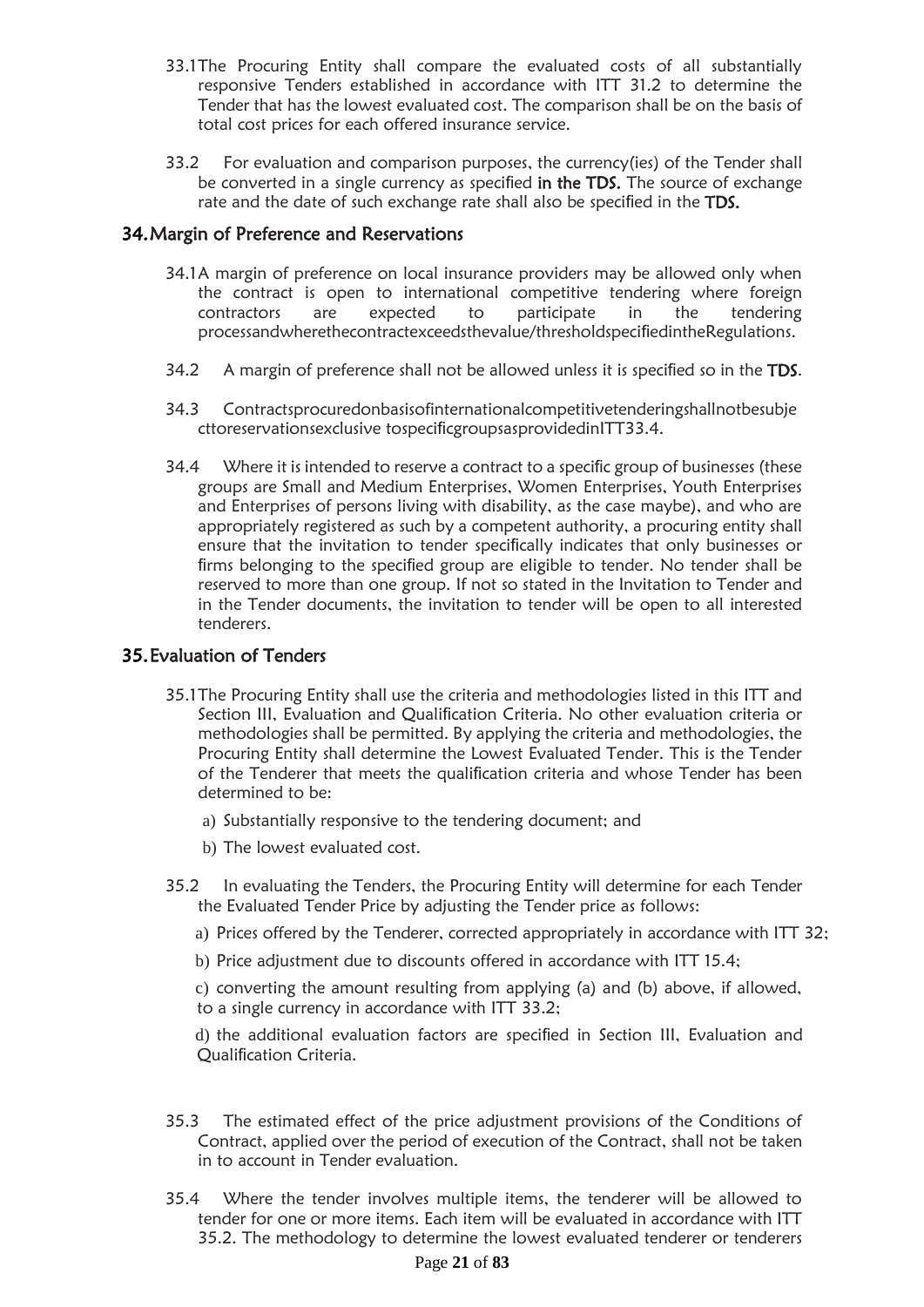will be base done each item and not a combination of items.

#### <span id="page-21-0"></span>36.Comparison of Tenders

36.1The Procuring Entity shall compare the evaluated costs of all substantially responsive Tenders established in accordance with ITT 35.2 to determine the Tender that has the lowest evaluated cost.

#### <span id="page-21-1"></span>37.Abnormally Low Tenders and Abnormally high tenders Abnormally Low Tenders

- 37.1An Abnormally Low Tender is one where the Tender price, in combination with other constituent elements of the Tender, appears unreasonably low to the extent that the Tender price raises material concerns as to the capability of the Tenderer to perform the Contract for the offered Tender price or that genuine competition between Tenderers is compromised.
- 37.2 In the event of identification of a potentially Abnormally Low Tender by the evaluation committee, the Procuring Entity shall seek written clarifications from the Tenderer, including detailed price analysis of its Tender price in relation to the subject matter of the contract, scope, proposed methodology, schedule, allocation of risks and responsibilities and any other requirements of the tendering document.
- 37.3 After evaluation of the price analyses, in the event that the Procuring Entity determines that the Tenderer has failed to demonstrate its capability to perform the Contract for the offered Tender Price, the Procuring Entity shall reject the Tender.

#### Abnormally High Tenders

- 37.4 An abnormally high tender price is one where the tender price, in combination with other constituent elements of the Tender, appears unreasonably too high to the extent that the Procuring Entity is concerned that it (the Procuring Entity) may not be getting value for money or it may be paying too high a price for the contract compared with market prices or that genuine competition between Tenderers is compromised.
- 37.5 In case of an abnormally high price, the Procuring Entity shall make a survey of the market prices, check if the estimated cost of the contract is correct and review the Tender Documents to check if the specifications, scope of work and conditions of contract are contributory to the abnormally high tenders. The Procuring Entity may also seek written clarification from the tenderer on the reason for the high tender price. The Procuring Entity shall proceed as follows:
	- i) If the tender price is abnormally high based on wrong estimated cost of the contract, the Procuring Entity may accept or not accept the tender depending on the Procuring Entity's budget considerations.
	- ii) If specifications, cope of work and/or conditions of contract are contributory to the abnormally high tender prices, the Procuring Entity shall reject all tenders and may retender for the contract based on revised estimates, specifications, scope of work and conditions of contract, as the case may be.
- 37.6 If the Procuring Entity determines that the Tender Price is abnormally too high because genuine competition between tenderers is compromised (often due to collusion, corruption or other manipulations), the Procuring Entity shall reject all Tenders and shall institute or cause relevant Government Agencies to institute an investigation on the cause of the compromise, before retendering.

#### <span id="page-21-2"></span>38.Quali**fi**cation of the Tenderer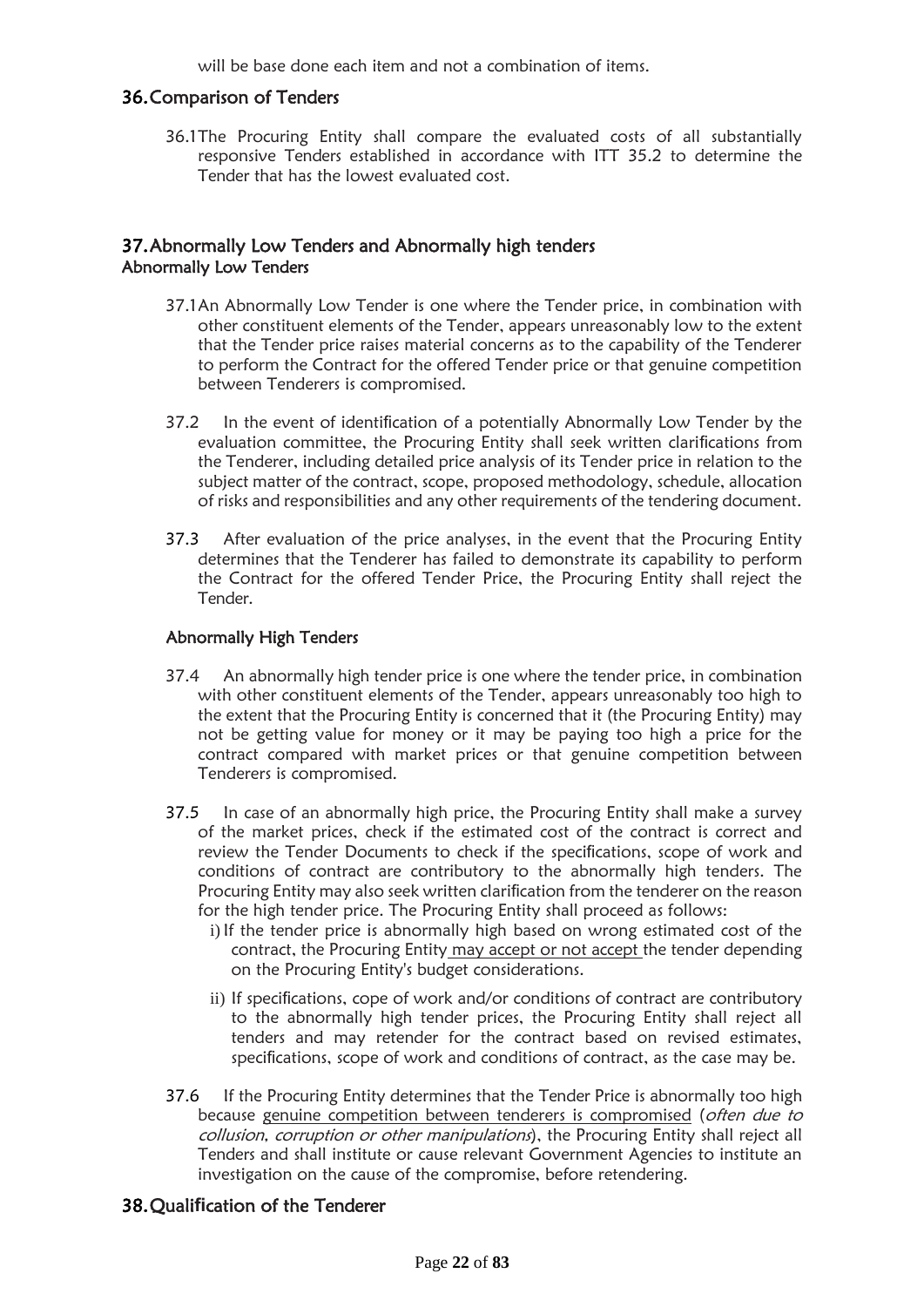- 38.1The Procuring Entity shall determine to its satisfaction whether the Tenderer that is selected as having submitted the lowest evaluated cost and substantially responsive Tender is eligible and meets the qualifying criteria specified in Section III, Evaluation and Qualification Criteria.
- 38.2 The determination shall be based upon an examination of the documentary evidence of the Tenderer's qualifications submitted by the Tenderer, pursuant to ITT 18. The determination shall not take in to consideration the qualifications of other firms such as the Tenderer's subsidiaries, parent entities, affiliates, subcontractors or any other firm(s) different from the Tenderer that submitted the Tender.
- 38.3 An affirmative determination shall be a prerequisite for award of the Contract to the Tenderer. A negative determination shall result in disqualification of the Tender, in which event the Procuring Entity shall proceed to the Tenderer who offers a substantially responsive Tender with the next lowest evaluated cost to make a similar determination of that Tenderer's qualifications to perform satisfactorily.

## <span id="page-22-0"></span>39.Procuring Entity's Right to Accept Any Tender, and to Reject Any or All Tenders

39.1The Procuring Entity reserves the right to accept or reject any tender, and to annul the Tendering process and reject all Tenders at any time prior to Contract Award, without there by incurring any liability to Tenderers. In case of annulment, all Tenderers shall be notified with reasons and all Tenders submitted and specifically, Tender securities, shall be promptly returned to the Tenderers.

## <span id="page-22-1"></span>F. Award of Contract

#### <span id="page-22-2"></span>40.Award Criteria

40.1The Procuring Entity shall award the Contract to the successful tenderer whose tender has been determined to be the Lowest Evaluated Tender.

#### <span id="page-22-3"></span>41. Notice of Intention to enter in to a Contract

- 41.1 Upon award of the contract and prior to the expiry of the Tender Validity Period the Procuring Entity shall issue a Notification of Intention to Enter in to a Contract/Notification of award to all tenderers which shall contain, at a minimum, the following information:
	- a) The name and address of the Tenderer submitting the successful tender;
	- b) The Contract price of the successful tender;
	- c) a statement of the reason(s) the tender of the unsuccessful tenderer to whom the letter is addressed was unsuccessful, unless the price information in(c) above already reveals the reason;
	- d) the expiry date of the Standstill Period; and
	- e) instructionsonhowtorequestadebriefingand/orsubmitacomplaintduringthestandstillperiod ;

#### <span id="page-22-4"></span>42.Standstill Period

- 42.1The Contract shall not be signed earlier than the expiry of a Stands till Period of 14days to allow any dissatisfied tender to launch a complaint. Where only one Tender is submitted, the Standstill Period shall not apply.
- 42.2 Where a Standstill Period applies, it shall commence when the Procuring Entity has transmitted to each Tenderer the Notification of Intention to Enter in to a Contract with the successful Tenderer.

#### <span id="page-22-5"></span>43.Debrie**fi**ng by the Procuring Entity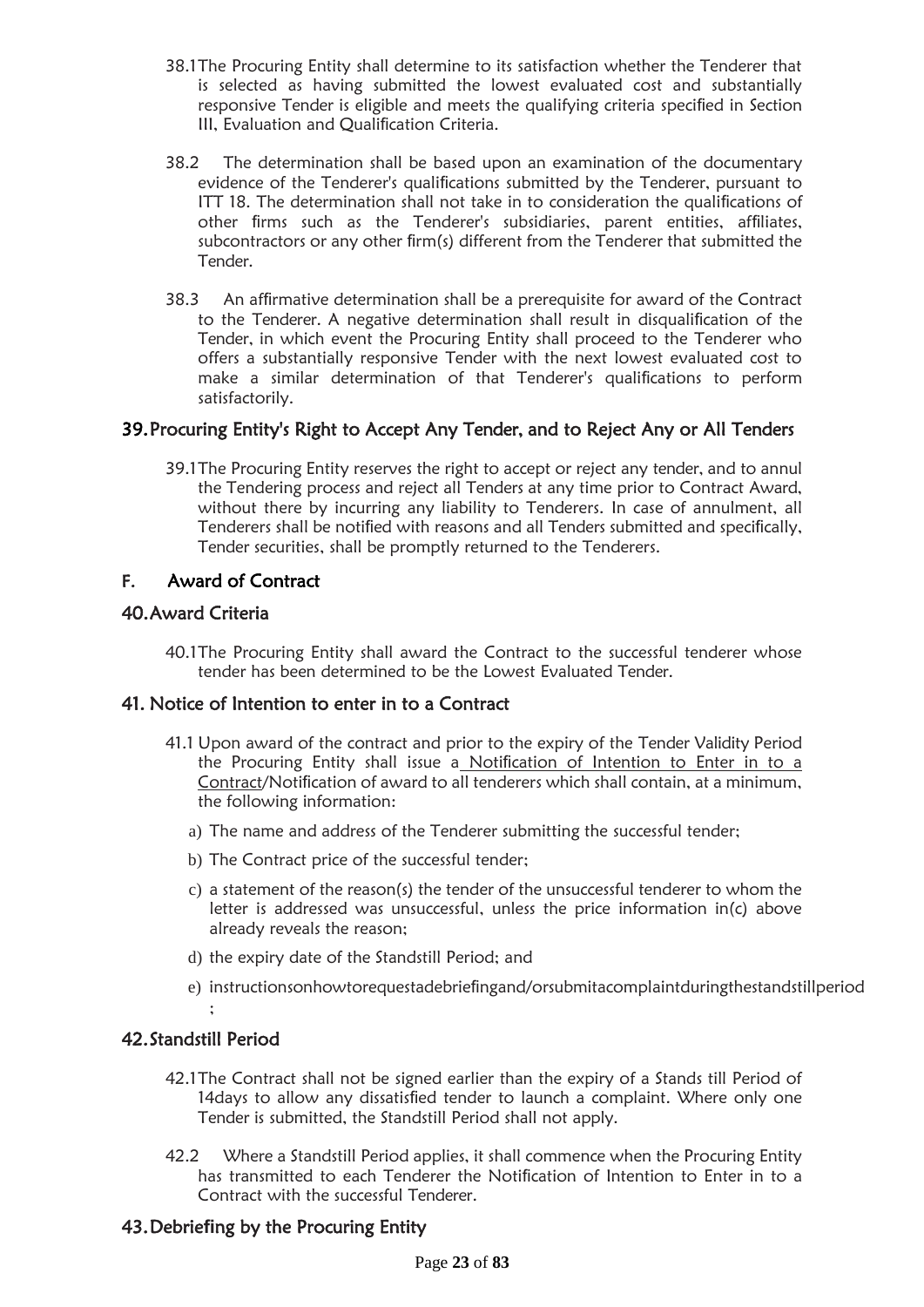- 43.1On receipt of the Procuring Entity's Notification of Intention to Enter into a Contract referred to in ITT 43, an unsuccessful tenderer may make a written request to the Procuring Entity for a debriefing on specific issues or concerns regarding their tender. The Procuring Entity shall provide the debriefing within five days of receipt of the request.
- 43.2 Debriefings of unsuccessful Tenderers may be done in writing or verbally. The Tenderer shall bear its own costs of attending such a debriefing meeting.

#### <span id="page-23-0"></span>44.Negotiations

- 44.1 The negotiations shall be held at the place indicated in the TDS with the Tenderer's representative(s) who must have written power of attorney to negotiate and sign a Contract on behalf of the Tenderer. The Procuring Entity will constitute a team to negotiate a contract and the terms of the Insurance Policy to be provided.
- 44.2 The negotiations shall start with discussions of the scope of the terms and conditions of the Policy, its conformity to the Procuring Entity's requirements, the conditions and circumstances under which the insured will be financially compensated, and the items that would need to be attended to before the contract is signed and an Insurance Policy issued. These discussions shall not substantially alter the original scope of the Procuring Entity's requirements. The items that would need to be attended to by the Procuring Entity before the contract is signed and an Insurance Policy issued should not be so extended as to render the scope of the required service and its price different from the Procuring Entity's requirements.
- 44.3 The Procuring Entity shall prepare minutes of negotiations that are signed by the Procuring Entity and the Tenderers' authorized representative.

#### <span id="page-23-1"></span>45.Letter of Award

45.1Prior to the expiry of the Tender Validity Period and upon expiry of the Standstill Period specified in ITT 42.1, upon addressing a complaint that has been filed within the Standstill Period, the Procuring Entity shall transmit the Letter of Award to the successful Tenderer. The letter of award shall request the successful tenderer to furnish the Performance Security within 21days of the date of the letter.

#### <span id="page-23-2"></span>46.Signing of Contract

- 46.1Upon the expiry of the fourteen days of the Notification of Intention to enter into contract and upon the parties meeting their respective statutory requirements, the Procuring Entity shall send the successful Tenderer the Contract Agreement.
- 46.2 Within fourteen (14) days of receipt of the Contract Agreement, the successful Tenderer shall sign, date, and return it to the Procuring Entity.
- 46.3 The written contract shall be entered into within the period specified in the notification of award and before expiry of the tender validity period.

#### <span id="page-23-3"></span>47.Performance Security

- 47.1Within twenty-one (21) days of the receipt of the Letter of Award from the Procuring Entity, the successful Tenderer shall furnish the Performance Security and, any other documents required in the TDS, in accordance with the General Conditions of Contract, subject to ITT 38.2 (b), using the Performance Security and other Forms included in Section X, Contract Forms, or another form acceptable to the Procuring Entity. A foreign institution providing a bank guarantee shall have a correspondent financial institution located in Kenya, unless the Procuring Entity has agreed in writing that a correspondent bank is not required.
- 47.2 Failure of the successful Tenderer to submit the above-mentioned Performance Security and other documents required in the TDS or sign the Contract shall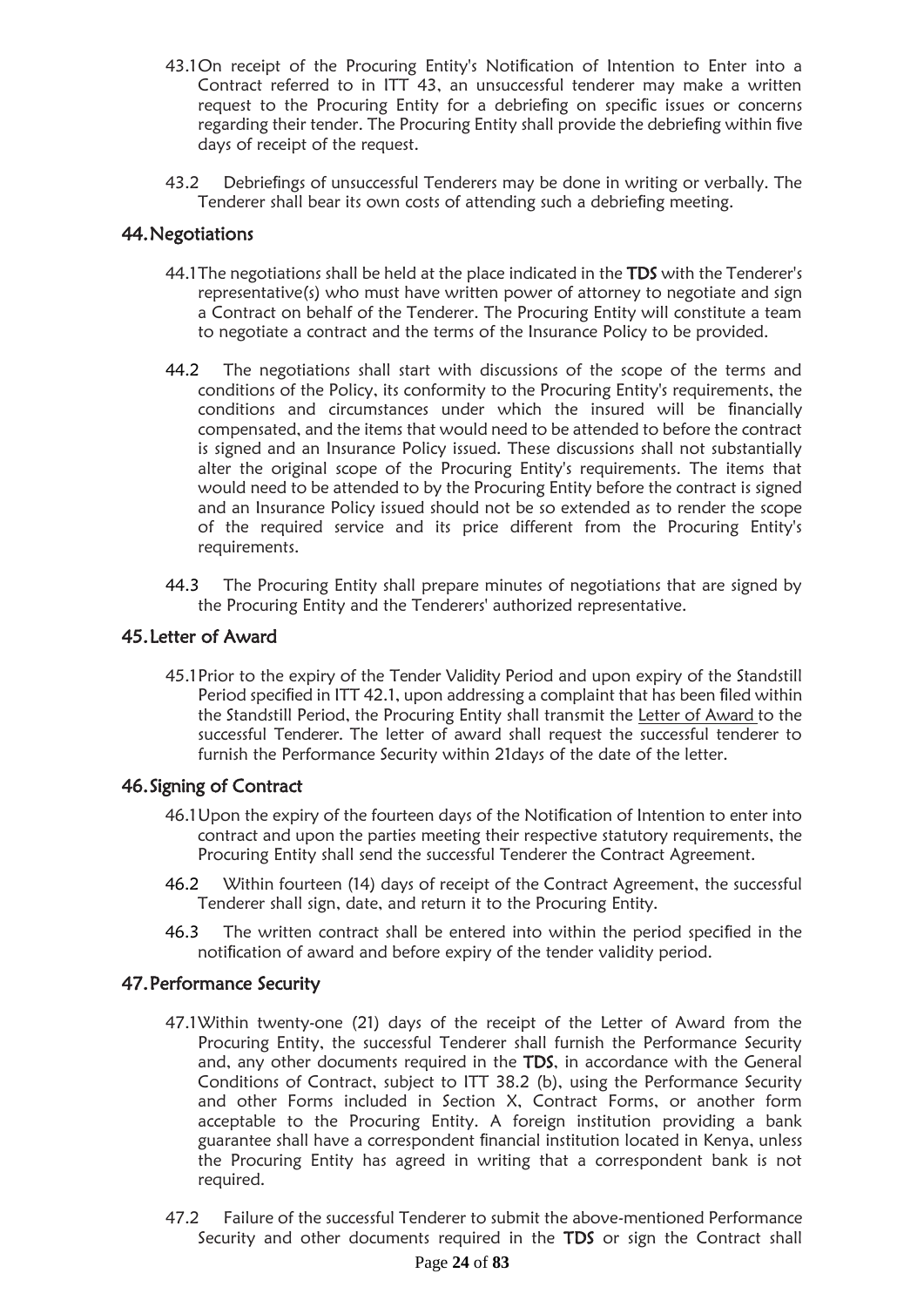constitute sufficient grounds for the annulment of the award and forfeiture of the Tender Security. In that event the Procuring Entity may award the Contract to the Tenderer offering the next Best Evaluated Tender.

<span id="page-24-0"></span>47.3 Performance security shall not be required for contracts estimated to cost less than the amount specified in the Regulations.

#### 48. Publication of Procurement Contract

- 48.1Within fourteen days after signing the contract, the Procuring Entity shall publish the awarded contract at its notice boards and websites; and on the Website of the Authority. At the minimum, the notice shall contain the following information:
	- a) Name and address of the Procuring Entity;
	- b) Name and reference number of the contract being awarded, a summary of its scope and the selection method used;
	- c) The name of the successful Tenderer, the final total contract price, the contract duration.
	- d) Dates of signature, commencement and completion of contract;
	- e) Names of all Tenderers that submitted Tenders, and their Tender prices as read out at Tender opening.

#### <span id="page-24-1"></span>49.Procurement Related Complaint and Administrative Review

- 49.1The procedures for making Procurement-related Complaints are as specified in the TDS.
- 49.2 A request for administrative review shall be made in the form provided under contract forms.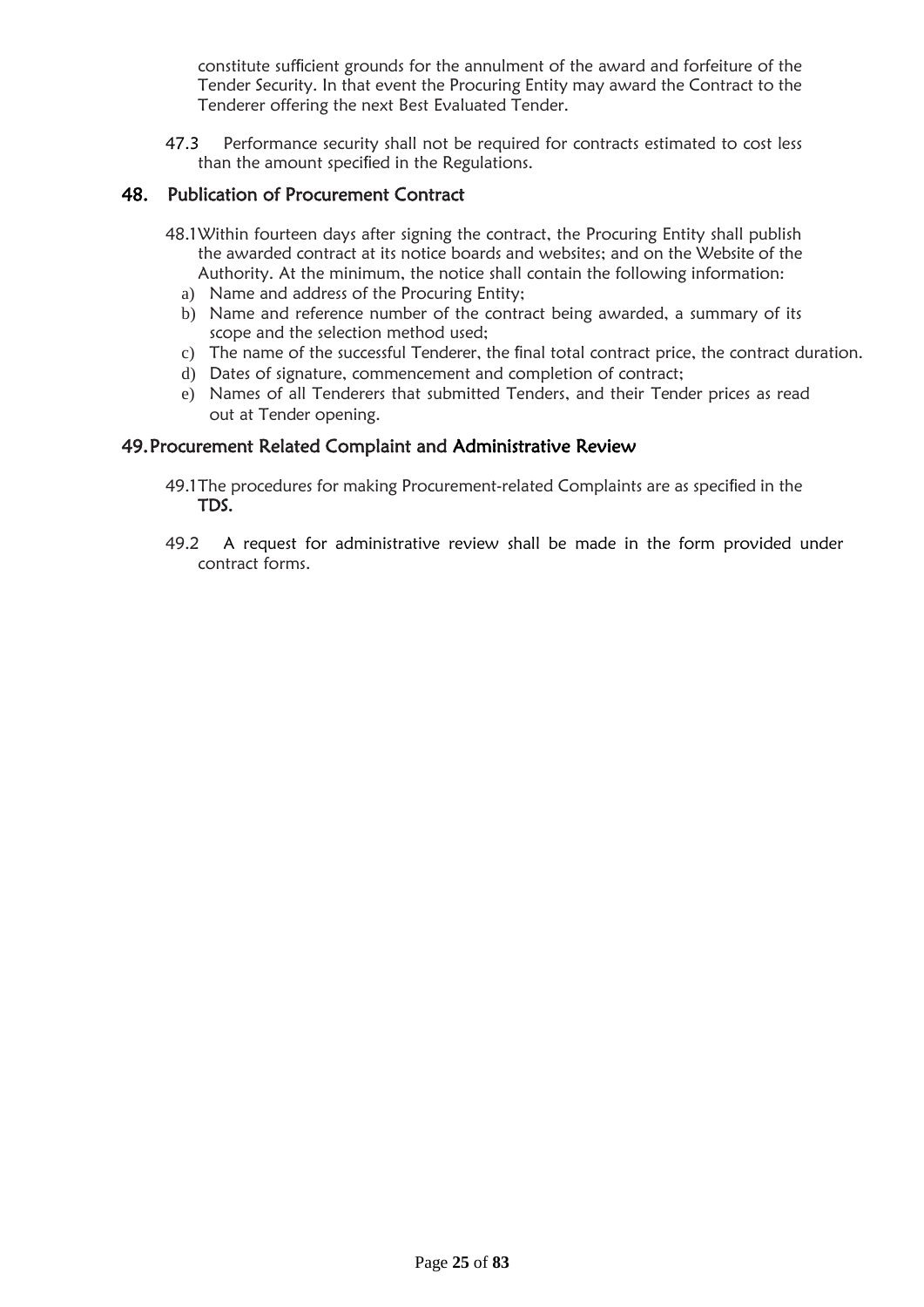# SECTION II - TENDER DATA SHEET (TDS)

<span id="page-25-0"></span>The following specific data for the Insurance services to be procured shall complement, supplement, or amend the provisions in the Instructions to Tenderers (ITT). Whenever there is a conflict, the provisions here in shall prevail over those in ITT.

| <b>ITT</b><br>Reference | PARTICULARS OF APPENDIX TO INSTRUCTIONS TO TENDERS                                                                                                                                                                                 |  |  |
|-------------------------|------------------------------------------------------------------------------------------------------------------------------------------------------------------------------------------------------------------------------------|--|--|
|                         | A. General                                                                                                                                                                                                                         |  |  |
| <b>ITT 1.1</b>          | The Tender reference number (ITT) is: FLLoCA/PIU/NC/02/2021-2022                                                                                                                                                                   |  |  |
|                         | The Procuring Entity is: The National Treasury, Financing Locally-Led Climate<br>Action (FLLoCA) Program                                                                                                                           |  |  |
|                         | The name of the ITT is: Provision of Staff Medical Insurance <i>Cover for The</i><br>National Treasury Financing Locally- Led Climate Action Program for the Year<br>2022-2023                                                     |  |  |
| ITT 2.1(a)              | Electronic - Procurement System                                                                                                                                                                                                    |  |  |
|                         | The Procuring Entity shall use the following electronic-procurement system to<br>manage this Tendering process: Not Applicable                                                                                                     |  |  |
|                         | The electronic-procurement system shall be used to manage the following aspects<br>of the Tendering process: Not Applicable                                                                                                        |  |  |
| $\overline{IT}$ 2.2     | The Intended date commencing providing the Insurance Services is: Upon                                                                                                                                                             |  |  |
|                         | <b>Contract Signing</b><br>The insurance duration for each item will be: Three (3No.) years.                                                                                                                                       |  |  |
|                         |                                                                                                                                                                                                                                    |  |  |
| <b>ITT 3.3</b>          | The Information made available on competing firms is as follows: Not Applicable                                                                                                                                                    |  |  |
| <b>ITT 4.1</b>          | Maximum number of members in the Joint Venture (JV) shall be: Three (3No.)                                                                                                                                                         |  |  |
|                         | <b>B. Contents of Tendering Document</b>                                                                                                                                                                                           |  |  |
| <b>ITT 7.1 8.1</b>      | The Tenderer will submit any request for clarifications in writing at the Address<br>$\mathbf{i}$<br>procurement@treasury.go.ke; to reach the Procuring Entity not later than three<br>(3) days before the tender submission date. |  |  |
|                         | Procuring Entity shall publish its response at the website www.treasury.go.ke<br>$\rm ii)$<br>and, www.tenders.go.ke                                                                                                               |  |  |
| <b>ITT 7.2</b>          | A Pre-Tender meeting shall take place at the following date, time and<br>place:                                                                                                                                                    |  |  |
|                         | Date: 9th March, 2022                                                                                                                                                                                                              |  |  |
|                         | Time: 10:00AM EAT                                                                                                                                                                                                                  |  |  |
|                         | Place: Virtual Meeting                                                                                                                                                                                                             |  |  |
|                         | Interested Tenderers to submit their e-mail to procurement@treasury.go.ke;<br>to be sent the link.                                                                                                                                 |  |  |
|                         | A site visit conducted by the Procuring Entity <b>shall not be</b> organized.                                                                                                                                                      |  |  |
| <b>ITT 7.3</b>          | The Tenderer will submit any questions in writing, to reach the Procuring Entity<br>not later than _One (1) day before the virtual meeting.                                                                                        |  |  |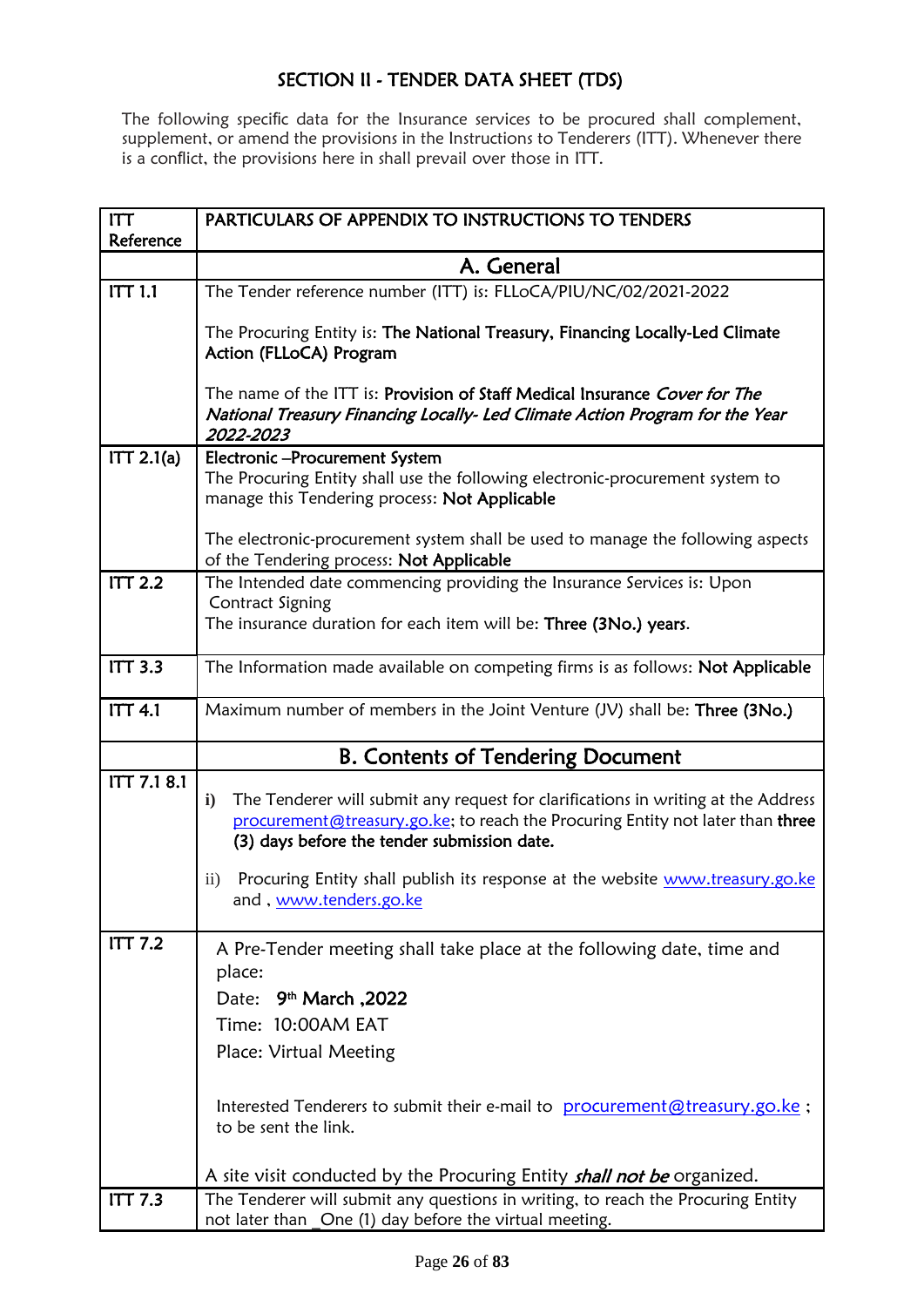| ITT                                                              |                                                                                                                                                                                                                               | PARTICULARS OF APPENDIX TO INSTRUCTIONS TO TENDERS                                                                                                                                  |  |
|------------------------------------------------------------------|-------------------------------------------------------------------------------------------------------------------------------------------------------------------------------------------------------------------------------|-------------------------------------------------------------------------------------------------------------------------------------------------------------------------------------|--|
| Reference                                                        |                                                                                                                                                                                                                               |                                                                                                                                                                                     |  |
|                                                                  |                                                                                                                                                                                                                               |                                                                                                                                                                                     |  |
| <b>ITT 7.5</b>                                                   |                                                                                                                                                                                                                               | The Procuring Entity's website where Minutes of the pre-Bid meeting and the pre-<br>arranged pre-bid conference will be published is www.treasury.go.ke<br>and<br>www.tenders.go.ke |  |
| <b>ITT 12.1</b><br>(i)                                           | The Tenderer shall submit the following additional documents in its Tender: <i>[list</i><br>any additional document not already listed in ITT 13.1 that must be submitted<br>with the Tender]<br>Other documents required are |                                                                                                                                                                                     |  |
|                                                                  |                                                                                                                                                                                                                               |                                                                                                                                                                                     |  |
|                                                                  | S/No                                                                                                                                                                                                                          | Description                                                                                                                                                                         |  |
|                                                                  | 1.                                                                                                                                                                                                                            | Certified copy of Certificate of Incorporation or Certificate of                                                                                                                    |  |
|                                                                  |                                                                                                                                                                                                                               | Registration                                                                                                                                                                        |  |
|                                                                  | 2.                                                                                                                                                                                                                            | Valid copy of Tax Compliance Certificate                                                                                                                                            |  |
|                                                                  | 3.                                                                                                                                                                                                                            | Certified copy of a valid license from the Insurance Regulatory                                                                                                                     |  |
|                                                                  |                                                                                                                                                                                                                               | Authority                                                                                                                                                                           |  |
|                                                                  |                                                                                                                                                                                                                               | (IRA)                                                                                                                                                                               |  |
|                                                                  | 4.                                                                                                                                                                                                                            | Certified copy of registration certificate from the Association of<br>Insurance Brokers of Kenya (for Brokers)                                                                      |  |
|                                                                  | 5.                                                                                                                                                                                                                            | Certified copy of registration certificate from the Association of                                                                                                                  |  |
|                                                                  |                                                                                                                                                                                                                               | Kenya Professional Insurance Agents (for Agents)                                                                                                                                    |  |
|                                                                  | 6.                                                                                                                                                                                                                            | Certified copy of registration certificate from the Association of                                                                                                                  |  |
|                                                                  |                                                                                                                                                                                                                               | Kenya Insurers (AKI).                                                                                                                                                               |  |
|                                                                  | 7.                                                                                                                                                                                                                            | Duly filled, signed and stamped Confidential Business                                                                                                                               |  |
|                                                                  |                                                                                                                                                                                                                               | Questionnaire                                                                                                                                                                       |  |
| 8.<br>9.                                                         |                                                                                                                                                                                                                               | Certified copy of County Government Business Permit                                                                                                                                 |  |
|                                                                  |                                                                                                                                                                                                                               | Certified copy of certificate of Confirmation of Directors and                                                                                                                      |  |
| Shareholding (CR 12) (Issued within the last 12 Months to Tender |                                                                                                                                                                                                                               | <b>Opening Date)</b>                                                                                                                                                                |  |
|                                                                  | 10.                                                                                                                                                                                                                           | Original Bid Security of Kenya Shillings Three Hundred Thousand                                                                                                                     |  |
|                                                                  |                                                                                                                                                                                                                               | Only (Kshs. 300,000.00) from a Reputable Financial Institution                                                                                                                      |  |
|                                                                  |                                                                                                                                                                                                                               | or Insurance Firm approved by Public Procurement Regulatory                                                                                                                         |  |
|                                                                  |                                                                                                                                                                                                                               | Authority (PPRA) in Kenya valid for 30 days beyond the Tender                                                                                                                       |  |
|                                                                  |                                                                                                                                                                                                                               | Validity period.                                                                                                                                                                    |  |
|                                                                  | 11.                                                                                                                                                                                                                           | Provide Certified, duly filled, signed and stamped Self-Declaration                                                                                                                 |  |
|                                                                  |                                                                                                                                                                                                                               | Form that the Tenderer is Not Debarred by the Public                                                                                                                                |  |
|                                                                  |                                                                                                                                                                                                                               | Procurement Regulatory Authority                                                                                                                                                    |  |
|                                                                  | 12.                                                                                                                                                                                                                           | Provide Certified, duly filled, signed and stamped Self-Declaration                                                                                                                 |  |
|                                                                  |                                                                                                                                                                                                                               | form that the Tenderer will not engage in any Corrupt or                                                                                                                            |  |
|                                                                  |                                                                                                                                                                                                                               | Fraudulent Practice.                                                                                                                                                                |  |
|                                                                  | 13.                                                                                                                                                                                                                           | Provide Power of Attorney giving the name of the person who                                                                                                                         |  |
|                                                                  |                                                                                                                                                                                                                               | should be signing the bid, authorizing him to submit / execute the                                                                                                                  |  |
|                                                                  |                                                                                                                                                                                                                               | agreement as a binding document                                                                                                                                                     |  |
|                                                                  | 14.                                                                                                                                                                                                                           | The bid document "Original" and "Copies" must be sequentially                                                                                                                       |  |
|                                                                  | paginated / serialized.<br>15.<br>Submit the required number of copies i.e. One (1) original and                                                                                                                              |                                                                                                                                                                                     |  |
|                                                                  |                                                                                                                                                                                                                               |                                                                                                                                                                                     |  |
| Five (5) copies                                                  |                                                                                                                                                                                                                               |                                                                                                                                                                                     |  |
|                                                                  | 16.<br>Duly filled, signed and stamped Pre-Bid Conference                                                                                                                                                                     |                                                                                                                                                                                     |  |
|                                                                  |                                                                                                                                                                                                                               | Attendance Form (Mandatory requirement)                                                                                                                                             |  |
|                                                                  | 17.                                                                                                                                                                                                                           | Duly Filled, Signed and Stamped Price schedule form                                                                                                                                 |  |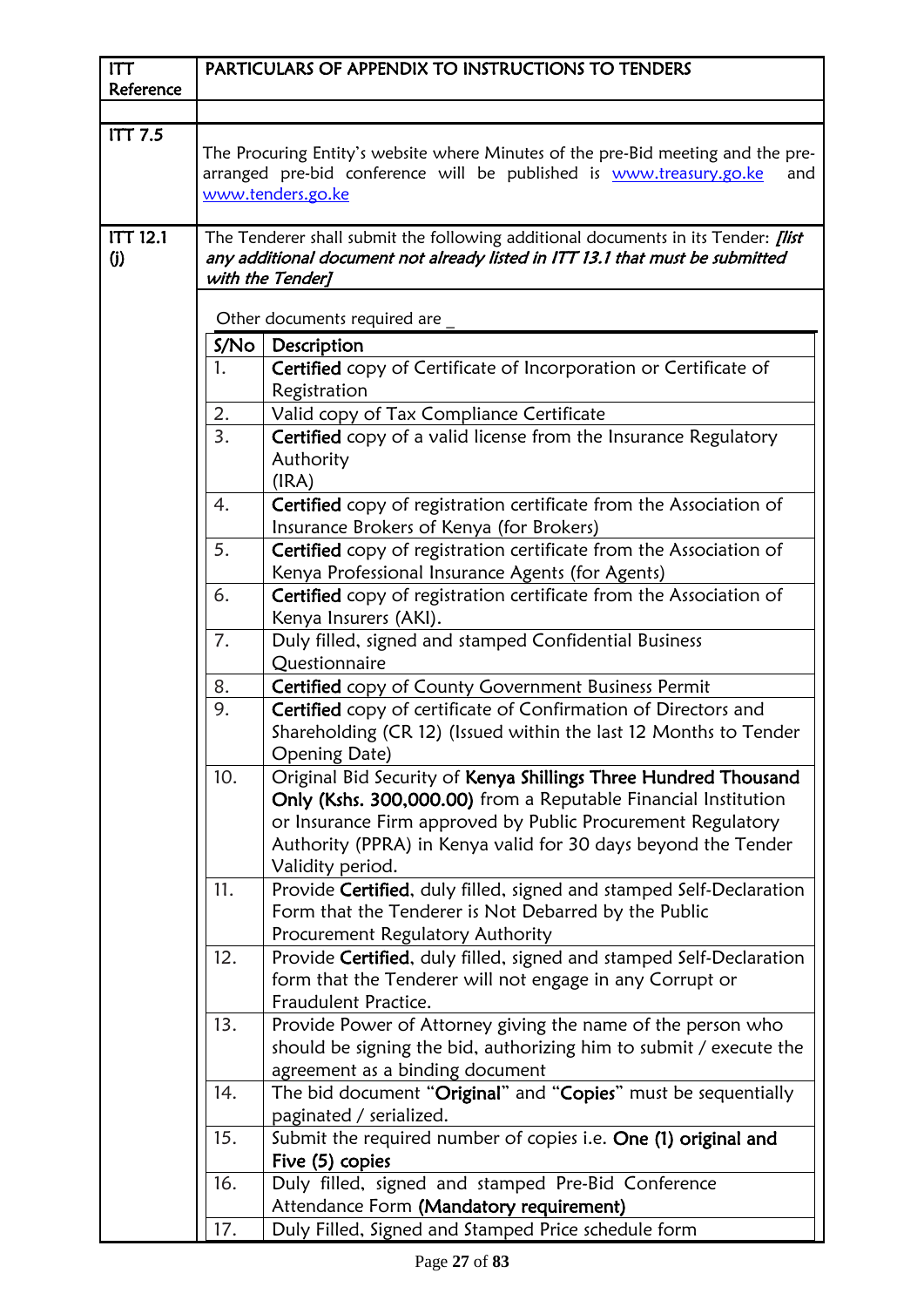| <b>ITT</b><br>Reference | PARTICULARS OF APPENDIX TO INSTRUCTIONS TO TENDERS                                                                                                            |  |  |  |
|-------------------------|---------------------------------------------------------------------------------------------------------------------------------------------------------------|--|--|--|
|                         | 18.<br>Duly filled, signed and stamped Form of Tender                                                                                                         |  |  |  |
|                         | 19.<br>Certified, duly filled, signed and stamped Declaration and                                                                                             |  |  |  |
|                         | Commitment to The Code of Ethics                                                                                                                              |  |  |  |
|                         | 20.<br>Certified, duly filled, signed and stamped Certificate of                                                                                              |  |  |  |
|                         | Independent Tender Determination form                                                                                                                         |  |  |  |
| <b>ITT 14.1</b>         | Alternative Tenders <i>shall not be</i> considered.                                                                                                           |  |  |  |
| <b>ITT 15.5</b>         | The prices quoted by the Tenderer <i>shall not</i> be subject to adjustment during the<br>performance of the Contract.                                        |  |  |  |
| <b>ITT 16.1</b>         | The currency of the Tender and the currency of payments shall be: Kenya Shillings                                                                             |  |  |  |
| <b>ITT 18.3</b>         | Prequalification has not been undertaken.                                                                                                                     |  |  |  |
| <b>ITT 19.1</b>         | The Tender validity period shall be 180 days.                                                                                                                 |  |  |  |
| <b>ITT 20.1</b>         | A Bid Security shall be required in the amount of Kenya Shillings Three Hundred<br>Thousand Only (Kshs. 300,000.00) from a Reputable Financial Institution or |  |  |  |
|                         | Insurance Firm approved by Public Procurement Regulatory Authority (PPRA) valid                                                                               |  |  |  |
|                         | for 30 days beyond the Tender Validity period                                                                                                                 |  |  |  |
| <b>ITT 21.1</b>         | In addition to the original of the Tender, the number of copies is: Five (5) copies                                                                           |  |  |  |
| <b>ITT 21.3</b>         | The written confirmation of authorization to sign on behalf of the Tenderer shall<br>consist of: Power of Attorney                                            |  |  |  |
|                         | D. Submission and Opening of Tenders                                                                                                                          |  |  |  |
| <b>ITT 23.1</b>         | For Tender submission purposes only, the Procuring Entity's address is:                                                                                       |  |  |  |
|                         | The Principal Secretary                                                                                                                                       |  |  |  |
|                         | The National Treasury                                                                                                                                         |  |  |  |
|                         | Treasury Building, Harambee Avenue                                                                                                                            |  |  |  |
|                         | P.O. BOX 30007-00100                                                                                                                                          |  |  |  |
|                         | Nairobi, Kenya                                                                                                                                                |  |  |  |
|                         | The tender documents shall be deposited in Tender Box located at the<br>Treasury Building, Sixth (6 <sup>th</sup> ) Floor, Harambee Avenue, Nairobi, Kenya.   |  |  |  |
|                         | Bulky tender documents that cannot fit in the tender box shall be delivered                                                                                   |  |  |  |
|                         | and registered on Sixth (6 <sup>th</sup> ) floor, Room Number 619 at the Treasury                                                                             |  |  |  |
|                         | Building, Harambee Avenue, Nairobi, Kenya.                                                                                                                    |  |  |  |
| <b>ITT 23.1</b>         | The deadline for Tender submission is:                                                                                                                        |  |  |  |
|                         | Date: 29th March, 2022                                                                                                                                        |  |  |  |
|                         | Time: 11.00 A.M EAT                                                                                                                                           |  |  |  |
|                         |                                                                                                                                                               |  |  |  |
|                         | Tenderers <i>shall not</i> have the option of submitting their Tenders electronically.                                                                        |  |  |  |
|                         | The electronic Tender submission procedures shall be: Not Applicable                                                                                          |  |  |  |
| <b>ITT 26.1</b>         | The Tender opening shall take place at:                                                                                                                       |  |  |  |
|                         | The National Treasury                                                                                                                                         |  |  |  |
|                         | Treasury Building, Harambee Avenue                                                                                                                            |  |  |  |
|                         | P.O. BOX 30007-00100                                                                                                                                          |  |  |  |
|                         | Nairobi, Kenya<br>6 <sup>th</sup> Floor                                                                                                                       |  |  |  |
|                         |                                                                                                                                                               |  |  |  |
|                         | Date: 29th March, 2022                                                                                                                                        |  |  |  |
|                         | Time: 11.00 A.M EAT                                                                                                                                           |  |  |  |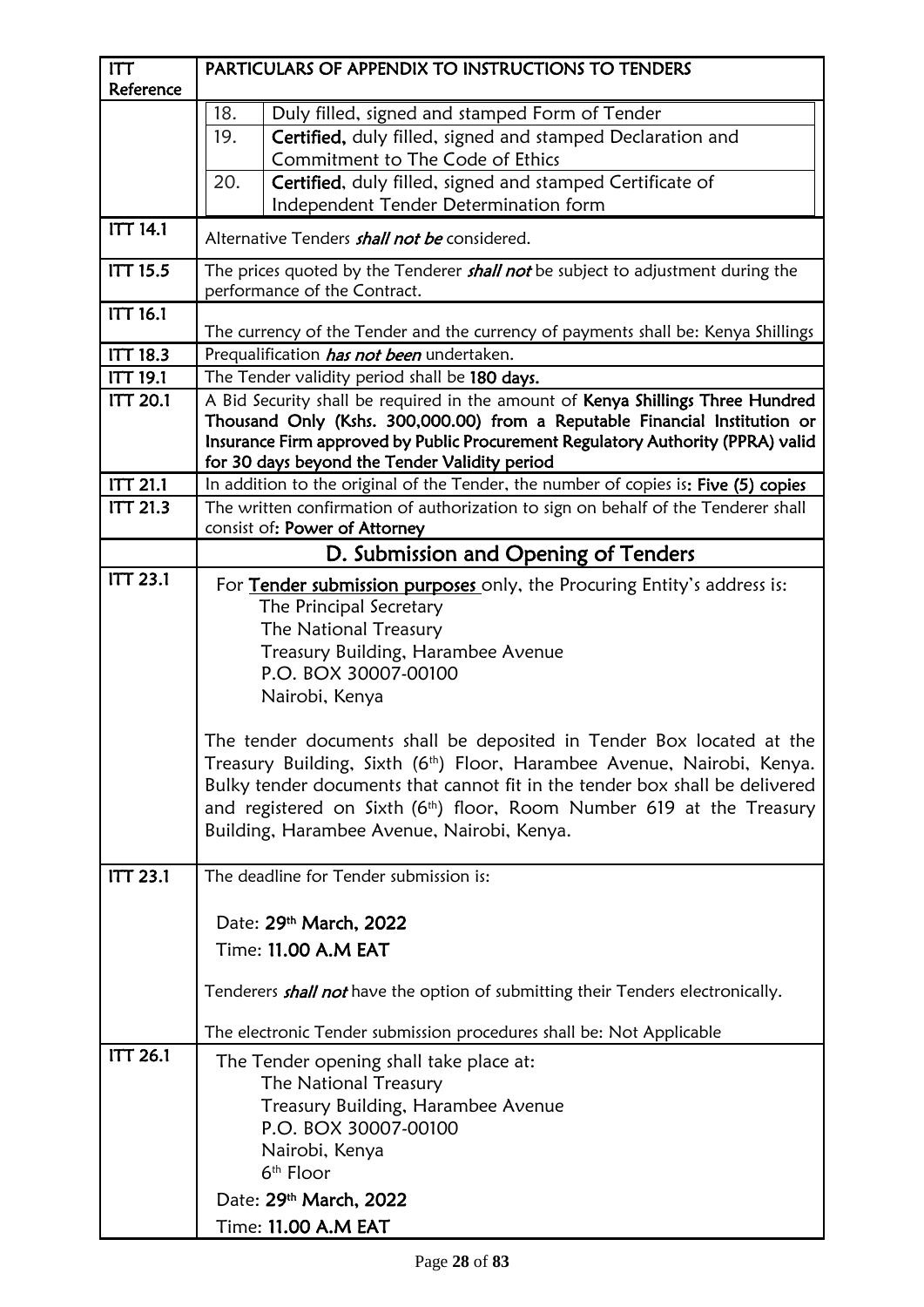| <b>ITT</b>                                              | PARTICULARS OF APPENDIX TO INSTRUCTIONS TO TENDERS                                                                                                                                                                                                                                                                                                                                                                       |  |  |
|---------------------------------------------------------|--------------------------------------------------------------------------------------------------------------------------------------------------------------------------------------------------------------------------------------------------------------------------------------------------------------------------------------------------------------------------------------------------------------------------|--|--|
| Reference                                               |                                                                                                                                                                                                                                                                                                                                                                                                                          |  |  |
| <b>ITT 26.1</b>                                         | The electronic Tender opening procedures shall be: Not Applicable                                                                                                                                                                                                                                                                                                                                                        |  |  |
| <b>ITT 26.6</b>                                         | The Form of Tender and priced Schedule of requirements shall be initialed                                                                                                                                                                                                                                                                                                                                                |  |  |
|                                                         | by all members of the Procuring Entity conducting Tender opening.                                                                                                                                                                                                                                                                                                                                                        |  |  |
|                                                         | E. Evaluation and Comparison of Tenders                                                                                                                                                                                                                                                                                                                                                                                  |  |  |
| <b>ITT 33.2</b>                                         | The currency shall be Kenya Shillings and the source of exchange rate shall                                                                                                                                                                                                                                                                                                                                              |  |  |
| be Central Bank of Kenya as on the Tender Opening Date. |                                                                                                                                                                                                                                                                                                                                                                                                                          |  |  |
| <b>ITT 34.2</b>                                         | Margin of preference shall be not be allowed.                                                                                                                                                                                                                                                                                                                                                                            |  |  |
|                                                         | F. Award of Contract                                                                                                                                                                                                                                                                                                                                                                                                     |  |  |
| <b>ITT 40.1</b>                                         | Award Criteria: The Lowest Technically Evaluated Tenderer                                                                                                                                                                                                                                                                                                                                                                |  |  |
| <b>ITT 44.1</b>                                         | The negotiations will be held at :Not Applicable                                                                                                                                                                                                                                                                                                                                                                         |  |  |
| <b>ITT 47.1</b>                                         | The Performance Security shall be denominated in Kenya Shillings for an amount<br>equal to 10% percent of the Contract Price from a Bank.                                                                                                                                                                                                                                                                                |  |  |
| <b>ITT 49.1</b>                                         | The procedures for making a Procurement-related Complaint are available from<br>the PPRA Website www.ppra.go.ke or email complaints@ppra.go.ke.                                                                                                                                                                                                                                                                          |  |  |
|                                                         | If a Tenderer wishes to make a Procurement-related Complaint, the Tenderer<br>should submit its complaint following these procedures, in writing (by the<br>quickest means available, that is either by hand delivery or email to:                                                                                                                                                                                       |  |  |
|                                                         | The address for submitting appeals to Administrative Review Board:                                                                                                                                                                                                                                                                                                                                                       |  |  |
|                                                         | The Secretary,<br>Public Procurement Administrative Review Board,<br>The Public Procurement Oversight Authority,<br>10th Floor, National Bank House,<br>P.O. Box 58583-00200,<br>NAIROBI, Kenya.<br>Tel: +254 (0) 20 3244000<br>Email: info@ppra.go.ke<br>Website: www.ppoa.go.ke<br>In summary, a Procurement-related Complaint may challenge any of the<br>following:<br>(i)<br>the terms of the Tender Documents; and |  |  |
|                                                         | the Procuring Entity's decision to award the contract.<br>(ii)                                                                                                                                                                                                                                                                                                                                                           |  |  |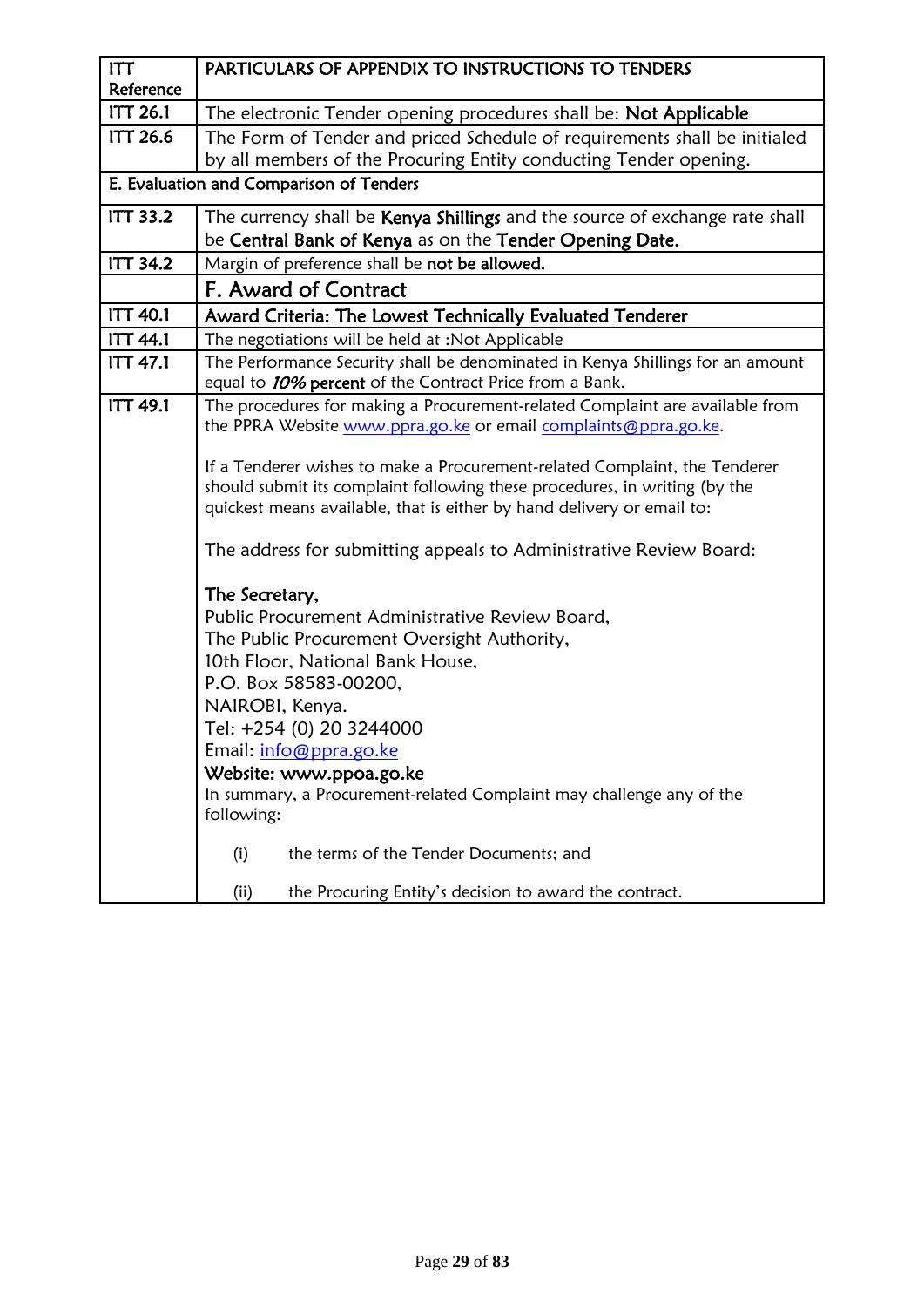# SECTION III - EVALUATION AND QUALIFICATION CRITERIA

#### <span id="page-29-0"></span>**1.** General Provision

Wherever a Tenderer is required to state a monetary amount, Tenderers should indicate the Kenya Shilling equivalent using the rate of exchange determined as follows:

a) For business turn over or financial data required for each year - Exchange rate prevailing on the last day of the respective calendar year (in which the amounts for that year is to be converted) was originally established.

b) Value of single contract-Exchange rate prevailing on the date of the contract signature.

c) Exchange rates shall be taken from the publicly available source identified in the ITT. Any error in determining the exchange rates in the Tender may be corrected by the Procuring Entity.

This section contains the criteria that the Employer shall use to evaluate tender and qualify tenderers. No other factors, methods or criteria shall be used other than specified in this tender document. The Tenderer shall provide all the information requested in the forms included in Section IV, Tendering Forms. The Procuring Entity should use the Standard Tender Evaluation Report for Provision of Services for evaluating Tenders.

#### Evaluation and contract award Criteria

The Procuring Entity shall use the criteria and methodologies listed in this Section to evaluate tenders and arrive at the Lowest Evaluated Tender. The tender that (I) meets the qualification criteria, (ii) has been determined to be substantially responsive to the Tender Documents, and (iii) is determined to have the Lowest Evaluated Tender price shall be selected for award of contract.

#### **2.** Preliminary examination for Determination of Responsiveness

The Procuring Entity will start by examining all tenders to ensure they meet in all respects the eligibility criteria and other requirements in the ITT, and that the tender is complete in all aspects in meeting the requirements of "Part2–Procuring" Entity's Insurance Requirements", including checking for tenders with unacceptable errors, abnormally low tenders, abnormally high tenders and tenders that are incomplete. The Standard Tender Evaluation Report for Provision of Services for evaluating Tenders provides clear guidelines on how to deal with review of these requirements. Tenders that do not pass the Preliminary Examination will be considered irresponsive and will not be considered further.

#### a) Mandatory Requirements

All Tenderers MUST meet the following mandatory requirements. Tenderers that do not meet ALL the mandatory requirements will be considered non-responsive and will not be considered for further evaluation.

*Note:* All copies that require certification SHALL be certified by an Advocate and Commissioner for Oaths, High Court of Kenya.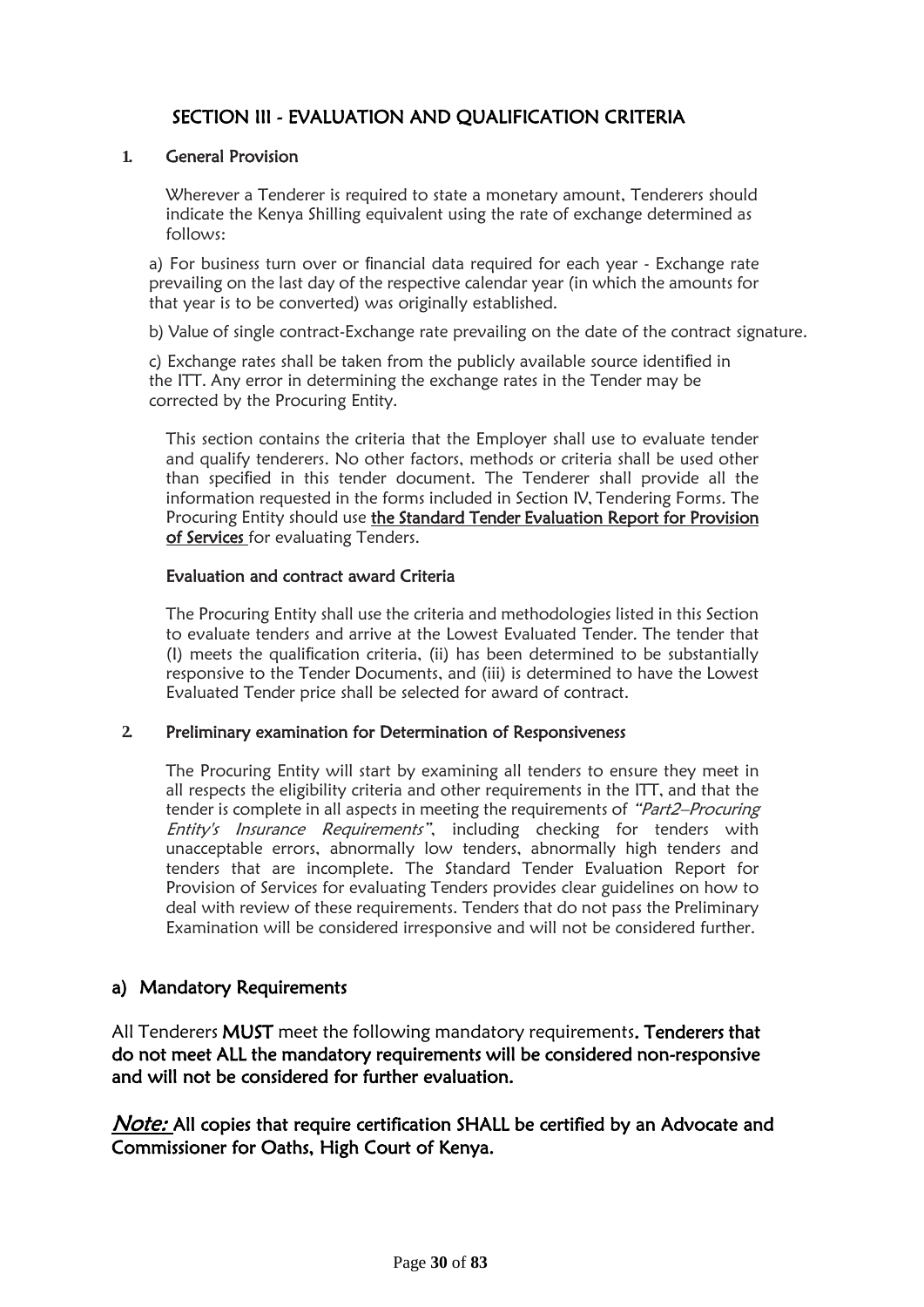| S/No | Description                                                      | Yes /No |
|------|------------------------------------------------------------------|---------|
| 1.   | Certified copy of Certificate of Incorporation or Certificate of |         |
|      | Registration                                                     |         |
| 2.   | Valid copy of Tax Compliance Certificate                         |         |
| 3.   | Certified copy of a valid license from the Insurance             |         |
|      | Regulatory Authority (IRA)                                       |         |
| 4.   | Certified copy of registration certificate from the Association  |         |
|      | of Insurance Brokers of Kenya (for Brokers)                      |         |
| 5.   | Certified copy of registration certificate from the Association  |         |
|      | of Kenya Professional Insurance Agents (for Agents)              |         |
| 6.   | Certified copy of registration certificate from the Association  |         |
|      | of Kenya Insurers (AKI).                                         |         |
| 7.   | Duly filled, signed and stamped Confidential Business            |         |
|      | Questionnaire                                                    |         |
| 8.   | Certified copy of County Government Business Permit              |         |
| 9.   | Certified copy of certificate of Confirmation of Directors and   |         |
|      | Shareholding (CR 12) (Issued within the last 12 Months to        |         |
|      | <b>Tender Opening Date)</b>                                      |         |
| 10.  | Original Bid Security of Kenya Shillings Three Hundred           |         |
|      | Thousand Only (Kshs. 300,000.00) from a Reputable                |         |
|      | Financial Institution or Insurance Firm approved by Public       |         |
|      | Procurement Regulatory Authority (PPRA) in Kenya valid for       |         |
|      | 30 days beyond the Tender Validity period.                       |         |
| 11.  | Provide Certified, duly filled, signed and stamped Self-         |         |
|      | Declaration Form that the Tenderer is Not Debarred by the        |         |
|      | Public Procurement Regulatory Authority                          |         |
| 12.  | Provide Certified, duly filled, signed and stamped Self-         |         |
|      | Declaration form that the Tenderer will not engage in any        |         |
|      | Corrupt or Fraudulent Practice.                                  |         |
| 13.  | Provide Power of Attorney giving the name of the person          |         |
|      | who should be signing the bid, authorizing him to submit /       |         |
|      | execute the agreement as a binding document                      |         |
| 14.  | The bid document "Original" and "Copies" must be                 |         |
|      | sequentially paginated / serialized.                             |         |
| 15.  | Submit the required number of copies i.e. One (1) original       |         |
|      | and Five (5) copies                                              |         |
| 16.  | Duly filled, signed and stamped Pre-Bid Conference               |         |
|      | Attendance Form (Mandatory requirement)                          |         |
| 17.  | Duly Filled, Signed and Stamped Price schedule form              |         |
| 18.  | Duly filled, signed and stamped Form of Tender                   |         |
| 19.  | Certified, duly filled, signed and stamped Declaration and       |         |
|      | Commitment to The Code of Ethics                                 |         |
| 20.  | Certified, duly filled, signed and stamped Certificate of        |         |
|      | Independent Tender Determination form                            |         |

# AT THIS STAGE, THE TENDERER'S SUBMISSION WILL EITHER BE RESPONSIVE OR NON RESPONSIVE. THE NON RESPONSIVE SUBMISSIONS WILL BE ELIMINATED FROM THE ENTIRE EVALUATION PROCESS AND WILL NOT BE CONSIDERED FURTHER.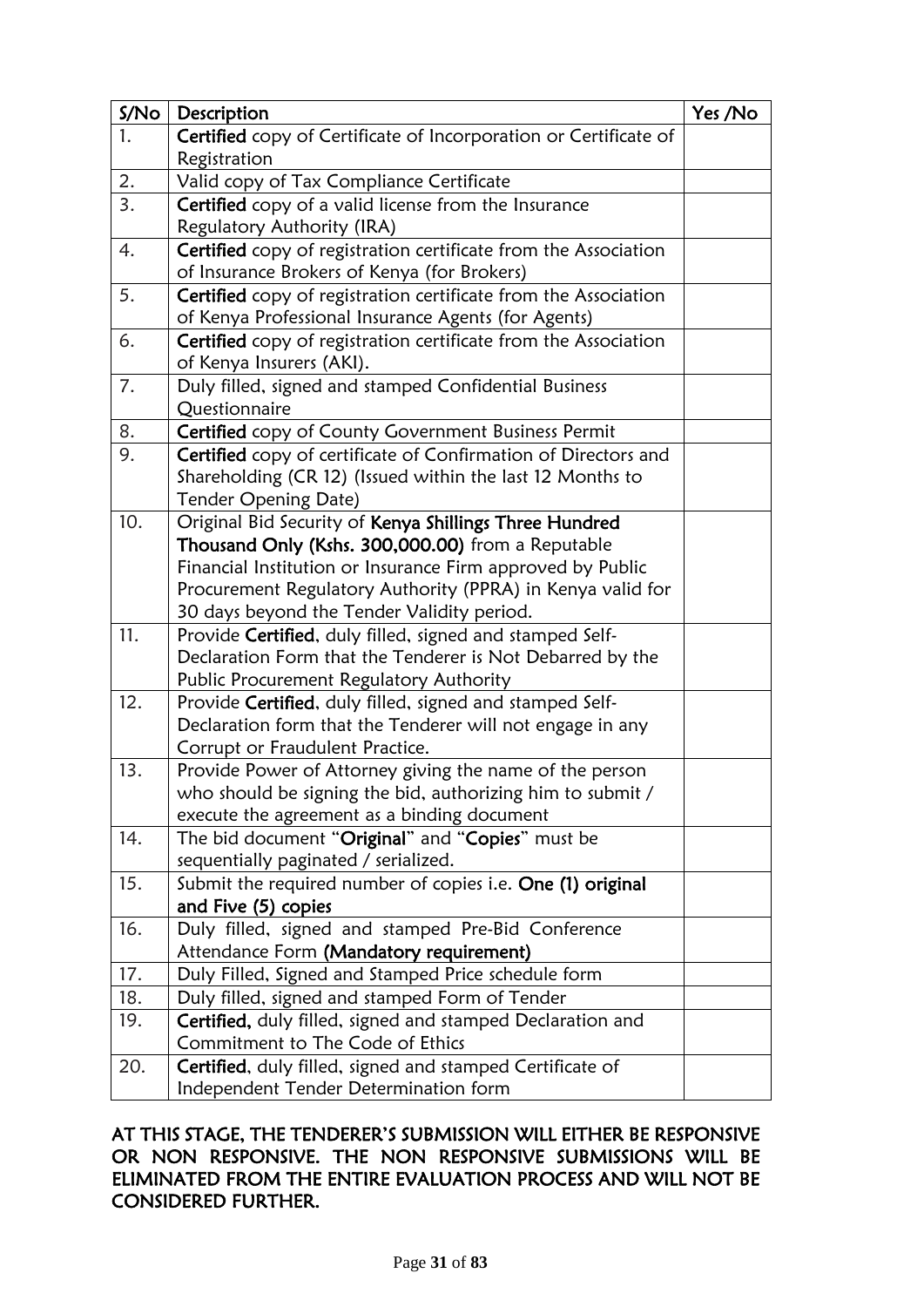# b) Technical Evaluation Criteria

Assessment of adequacy of Tender's Proposal in connection with Procuring Entity's Terms of Reference (TORs).

# Evaluation and Comparison of Tenders (Technical Evaluation)

- i) The pass mark to qualify for Financial Evaluation shall be 80%
- ii) Technical Evaluation will be done as indicated below
- iii) Any bidder who scores 80% and above, based on the evaluation criteria provided in the terms of reference shall be considered for financial evaluation

| S/N <sub>O</sub> | Description                                                                                                                                                                                                                                                                                                                                                                                                                                                                                                                                                                                                                                  | Max<br><b>Scores</b> |
|------------------|----------------------------------------------------------------------------------------------------------------------------------------------------------------------------------------------------------------------------------------------------------------------------------------------------------------------------------------------------------------------------------------------------------------------------------------------------------------------------------------------------------------------------------------------------------------------------------------------------------------------------------------------|----------------------|
| 1.               | Specific experience of the bidder related to the assignment                                                                                                                                                                                                                                                                                                                                                                                                                                                                                                                                                                                  |                      |
|                  | Relevant experience within the last 5 years for at least 3 clients.<br>Each client should have a total annual premium of at least Kenya<br>Shillings Twenty Million (Ksh. 20,000,000.00) and above in<br>medical insurance.<br>Attach evidence of client engagement i.e. (contracts/LSOs), giving<br>the contact person and telephone number). (5 Marks per client<br>with LSO/Contract)                                                                                                                                                                                                                                                     | 15                   |
|                  | List of 5 ongoing public institution clients<br>Attach copy of LSO/ Contract document (Ministries, Parastatals or<br>SAGAs)                                                                                                                                                                                                                                                                                                                                                                                                                                                                                                                  | 5                    |
| $\overline{2}$   | Understanding of the Terms of Reference                                                                                                                                                                                                                                                                                                                                                                                                                                                                                                                                                                                                      |                      |
|                  | Detailed Methodology or Approach for implementing the<br>assignment (5 marks)<br>Work plan/programme of action incorporating all the activities to<br>be undertaken as per the Terms of Reference (2 marks)<br>Demonstrate clear understanding of the Terms of Reference<br>indicating how the client deliverables will be achieved.<br>Giving a brief overview of the following: -<br>i. Network Coverage - General spread of Health Providers and<br>Specialist Doctors / Consultants presence in majority of counties-<br>$(2 \text{ marks})$<br>ii. Scheme administration $-$ (2 marks)<br>iii. Utilization/ Case management - (4 marks) | 15                   |
| 3                | Qualification & Competence -                                                                                                                                                                                                                                                                                                                                                                                                                                                                                                                                                                                                                 |                      |
|                  | Qualifications and competence of 3 key staff as follows;<br>Principal Officer/Account Manager<br>a)<br>Master's degree in insurance, law, economics, finance, business<br>٠<br>or equivalent (attach certificate) (2Marks)<br>Attach a valid membership certificate from IIK (Insurance<br>$\bullet$<br>Institute of Kenya) (attach certificate) (2 Marks)<br>Professional Qualification in ACII/AIIK or equivalent (attach<br>$\bullet$<br>certificate) (2 Marks)<br>A minimum of over 7 years of professional experience in<br>insurance industry (4 marks)<br>b) Two (2) other Technical Officers with the following: -                   | 20                   |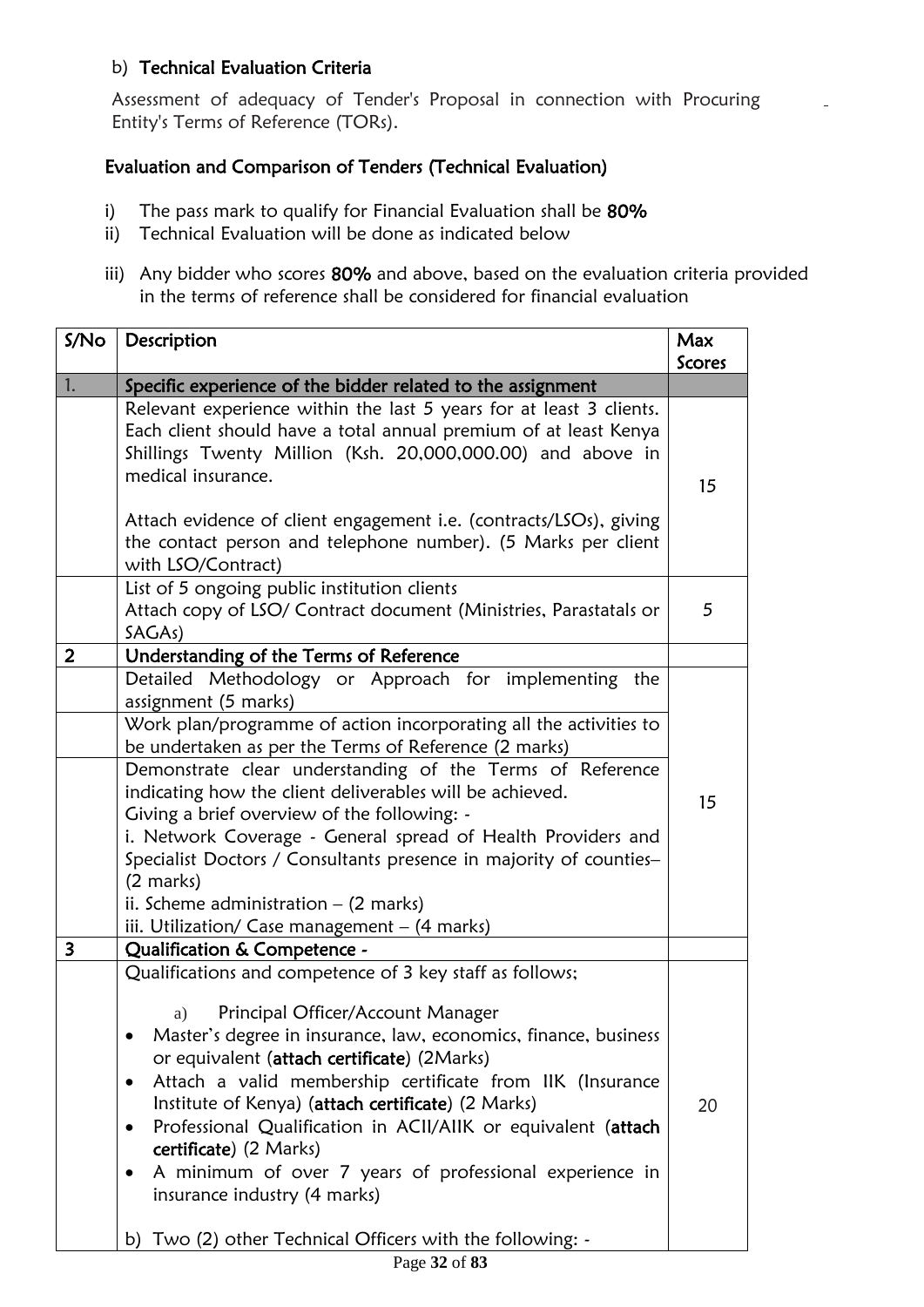|   | Bachelor degree in insurance, law, economics, finance,<br>business or equivalent (attach certificate) (2 Marks)<br>Attach a valid membership certificate from IIK (Insurance<br>Institute of Kenya) (attach certificate) (2 Marks)<br>• Professional Qualification in ACII/AIIK or equivalent (attach<br>certificate) (2 Marks)<br>A minimum of over 5 years of professional experience<br>professional experience in insurance industry (4 marks)                                                                                                                                                                   |     |
|---|----------------------------------------------------------------------------------------------------------------------------------------------------------------------------------------------------------------------------------------------------------------------------------------------------------------------------------------------------------------------------------------------------------------------------------------------------------------------------------------------------------------------------------------------------------------------------------------------------------------------|-----|
|   | Attach CVs and copies of the relevant professional and academic<br>qualifications and membership certificates from the Professional<br><b>Bodies</b>                                                                                                                                                                                                                                                                                                                                                                                                                                                                 |     |
| 4 | <b>Financial Capability</b>                                                                                                                                                                                                                                                                                                                                                                                                                                                                                                                                                                                          |     |
|   | Financial capability for the last three years:<br>1. Current ratio; (Current Assets/Current Liabilities)<br>$\bullet$ 1.5 - 2 (2 Marks each of the three years)<br>• 1.5-1 (1 Mark each of the three years)<br>• Less $-1$ (0 Mark each of the three years)<br>2. Medical premium turnover for the last Two years - 5 marks for<br>every Kshs. 500 million per annum (Max - 10 marks)                                                                                                                                                                                                                                | 16  |
|   | The Tenderer shall demonstrate access to, or have available, liquid<br>assets, unencumbered real assets, lines of credit, and other financial<br>means (independent of any contractual advance pay sufficient to<br>meet the medical cover services cash flow (4 marks)                                                                                                                                                                                                                                                                                                                                              | 4   |
| 5 | Suitability of the proposed scheme                                                                                                                                                                                                                                                                                                                                                                                                                                                                                                                                                                                   |     |
|   | Illustrate in narrative form the suitability of the scheme in relation<br>to the scope of services rendered i.e., benefits, and cover for<br>chronic illness for all preexisting conditions and $HIV/AIDS - (10$<br>marks)<br>Illustrate in narrative form the suitability of the scheme provided<br>by the insurer as relates to flexibility and convenience. (5 Marks)<br>Provide details in narrative form of any added benefits and<br>applicability. The products MUST be in line with the requirements<br>$(5$ Marks)<br>Information provided may be confirmed by the client from the<br>references provided). | 20  |
| 6 | <b>Category of Practice</b>                                                                                                                                                                                                                                                                                                                                                                                                                                                                                                                                                                                          |     |
|   | 1) Main Insurer (5 Marks)<br>2) Insurance Broker (2 Marks)                                                                                                                                                                                                                                                                                                                                                                                                                                                                                                                                                           | 5   |
|   | 3) Insurance Agent (1 Mark)                                                                                                                                                                                                                                                                                                                                                                                                                                                                                                                                                                                          |     |
|   | <b>TOTALS</b>                                                                                                                                                                                                                                                                                                                                                                                                                                                                                                                                                                                                        | 100 |

# Note:

- 1. The pass mark for technical score is 80%
- 2. Site visit and due diligence of the referenced may be conducted
- 3. Due diligence of the proposed team of experts may be conducted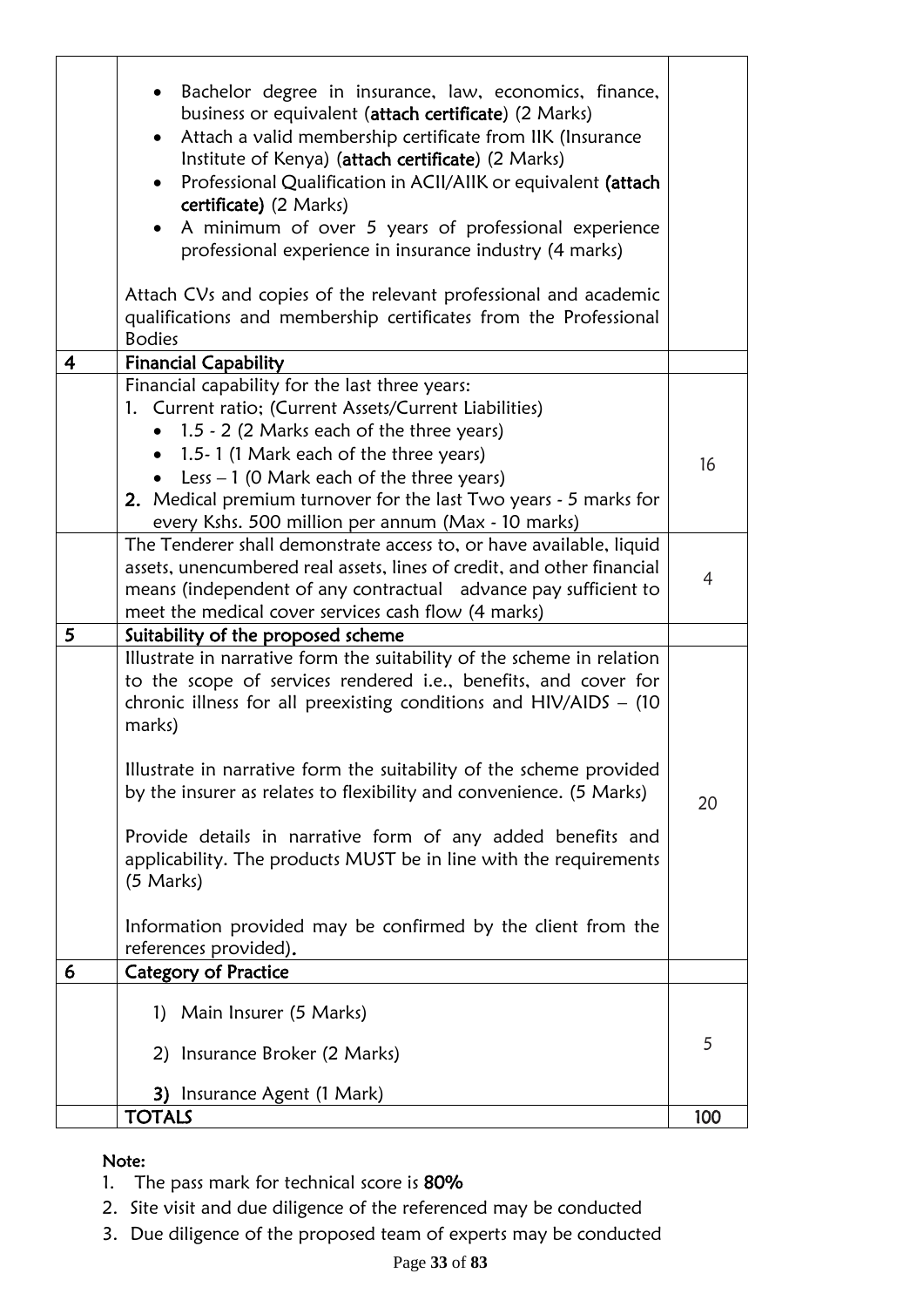- 4. All required personnel must attach CVs and copies of Academic and Professional certificates.
- 5. If for any reason the successful bidder needs to replace any team member, the bidder must maintain the team requirement criteria and such changes shall be evaluated and approved in writing by the Accounting Officer or authorized representative.

#### **3.** Tender Evaluation

(ITT 35) Price evaluation: in addition to the criteria listed in ITT 35.2 (a) – (c) the

following criteria shall apply: Other Criteria; if permitted under ITT 35.2 (d): Not

#### Applicable

#### **4.** Multiple Contracts Not Applicable

Multiple contracts will be not permitted in accordance with ITT 35.4. Tenderers are evaluated on basis of items and the lowest evaluated tenderer identified for each item.

#### **5.** Alternative Tenders (ITT14.1) Not Applicable

The Procuring Entity shall consider Tenders offered for alternatives as specified in Part 2- Procuring Entity's requirements. Only the technical alternatives, if any, of the Tenderer with the Best Evaluated Tender conforming to the basic technical requirements shall be considered by the Procuring Entity.

#### **6.** MARGIN OF PREFERENCE: Not Applicable

Apply Margin of Preference, if so allowed to all evaluated and accepted

tenders as follows.

If the TDS so specifies, the Procuring Entity will grant a margin of preference of fifteen percent (15%) to be loaded on evaluated prices of the foreign tenderers, where the percentage of shareholding of Kenyan citizens is less than fifty-one percent (51%).

Contractors applying for such preference shall be asked to provide, as part of the data for qualification, such information, including details of ownership, as shall be required to determine whether, according to the classification established by the Procuring Entity, a particular contractor or group of contractors qualifies fora margin of preference.

After Tenders have been received and reviewed by the Procuring Entity, responsive Tenders shall be assessed to ascertain their percentage of shareholding of Kenyan citizens. Responsive tenders shall be classified into the following groups:

- i) Group A: tenders offered by Kenyan insurers and other Tenderers where Kenyan citizens hold shares of over fifty one percent (51%).
- ii)  $Group B:$  tenders offered by foreign insurers and other Tenderers where Kenyan citizens hold shares of less than fifty one percent (51%).

All evaluated tenders in each group shall, as a first evaluation step, be compared to determine the lowest tender, and the lowest evaluated tender in each group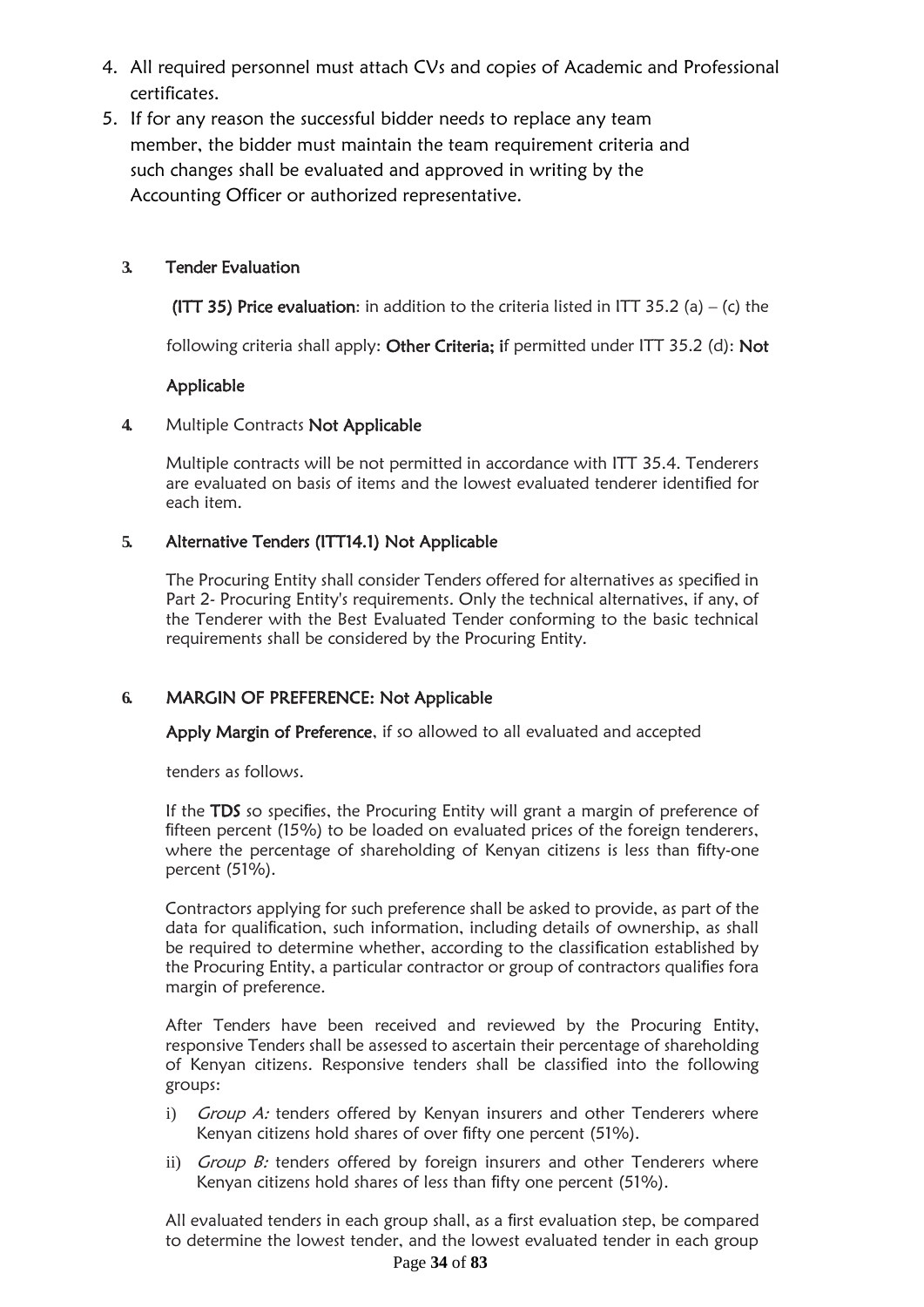shall be further compared with each other. If, as a result of this comparison, at tender from Group A is the lowest, it shall be selected for the award. If a tender from Group B is the lowest, an amount equal to the percentage indicated in Item 5.1(c) of the respective tender price, including unconditional discounts, if any, shall be added to the evaluated price offered in each tender from Group B. All tenders shall then be compared using new prices with added prices to Group B and the lowest evaluated tender from Group A. If the tender from Group A is still the lowest tender, it shall be selected for award. If not, the lowest evaluated tender from Group B based on the first evaluation price shall be selected.

#### **7.** Post Quali**fi**cation Criteria (ITT 38) Post quali**fi**cation and Contract award (ITT39), more speci**fi**cally,

- a) In case the tender was subject to post-qualification, the contract shall be awarded to the lowest evaluated tenderer, subject to confirmation of prequalification data, if so required: Applicable
- b) In case the tender was not subject to post-qualification, the tender that has been determined to be the lowest evaluated tenderer shall be considered for contract award, subject to meeting each of the following conditions. NOT APPLICABLE
	- i) The Tenderer shall demonstrate that it has access to, or has available, liquid assets, un encumbered real assets, lines of credit, and other financial means (independent of any contractual advance payment) sufficient to meet the services cash flow of Kenya Shillings .
	- ii) Minimum average annual turnover of Kenya Shillings **Example 2** *Shillings [insert amount]*, equivalent calculated as total certified payments received for contracts in progress and/or completed within the last\_*[insert of year] years*.]
	- iii) At least  $(inset number)$  of contract (s) of a similar nature executed within Kenya, or the East African Community or abroad, that have been satisfactorily and substantially completed as a prime insurer, or joint vent u remember or sub-contractor each of minimum value Kenya shillings

equivalent.

iv) Other conditions depending on their seriousness.

#### **a)** History of non-performing contracts: Applicable

Tenderer and each member of JV in case the Tenderer is a JV, shall demonstrate that non-performance of a contract did not occur because of the default of the Tenderer, or the member of a JV in the last Three (3) years. The required information shall be furnished in the appropriate form.

#### **b)** Pending Litigation: Applicable

Financial position and prospective long-term profitability of the Single Tenderer, and in the case the Tenderer is a JV, of each member of the JV, shall remain sound according to criteria established with respect to Financial Capability under Paragraph (i) above i fall pending litigation will be resolved against the Tenderer. Tenderer shall provide information on pending litigations in the appropriate form.

#### **c)** Litigation History: Applicable

There shall be no consistent history of court/arbitral award decisions against the Tenderer, in the last Three (3) Years. All parties to the contract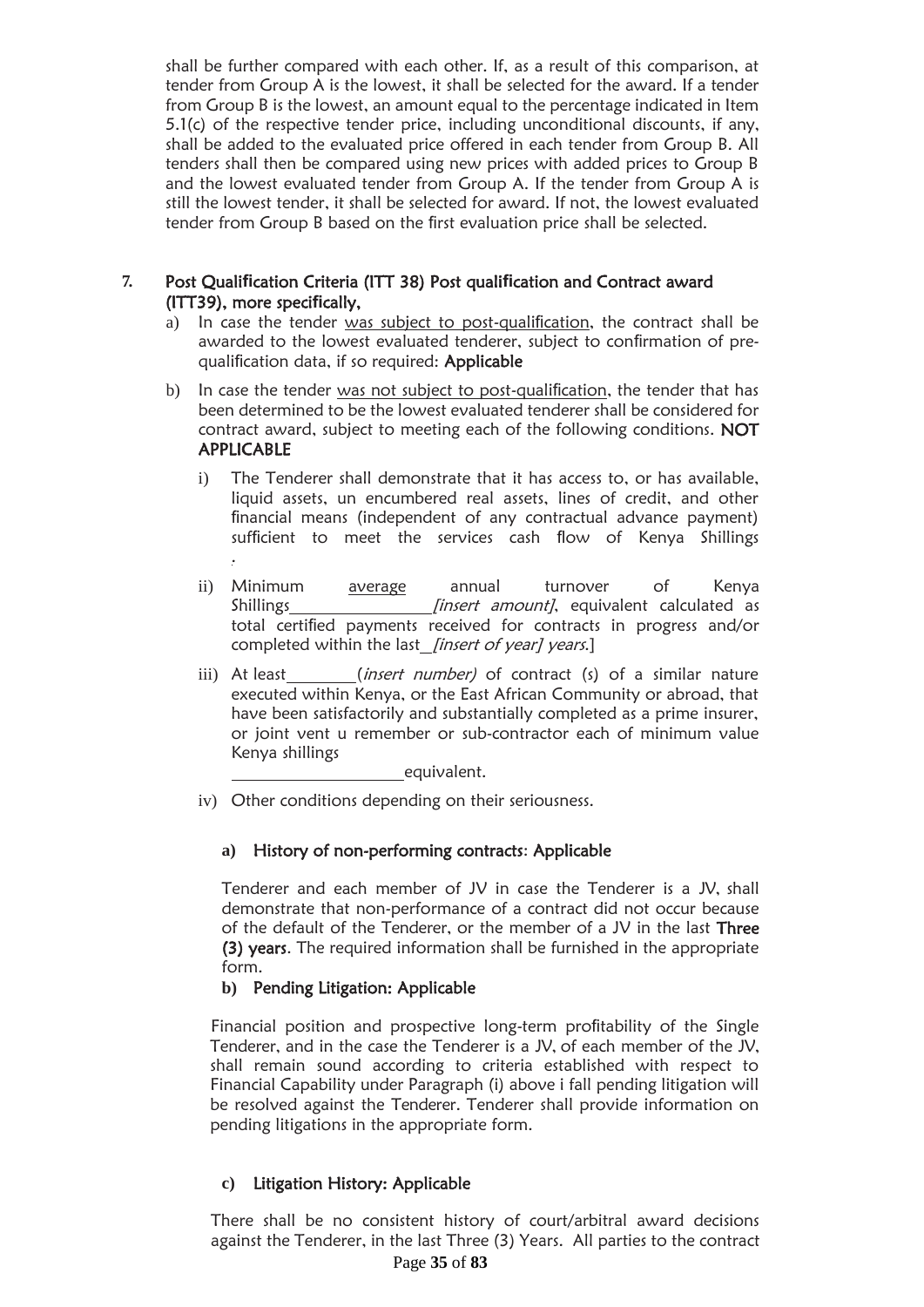shall furnish the information in the appropriate form about any litigation or arbitration resulting from contracts completed or ongoing under its execution over the years specified. A consistent history of awards against the Tenderer or any member of a JV may result in rejection of the tender.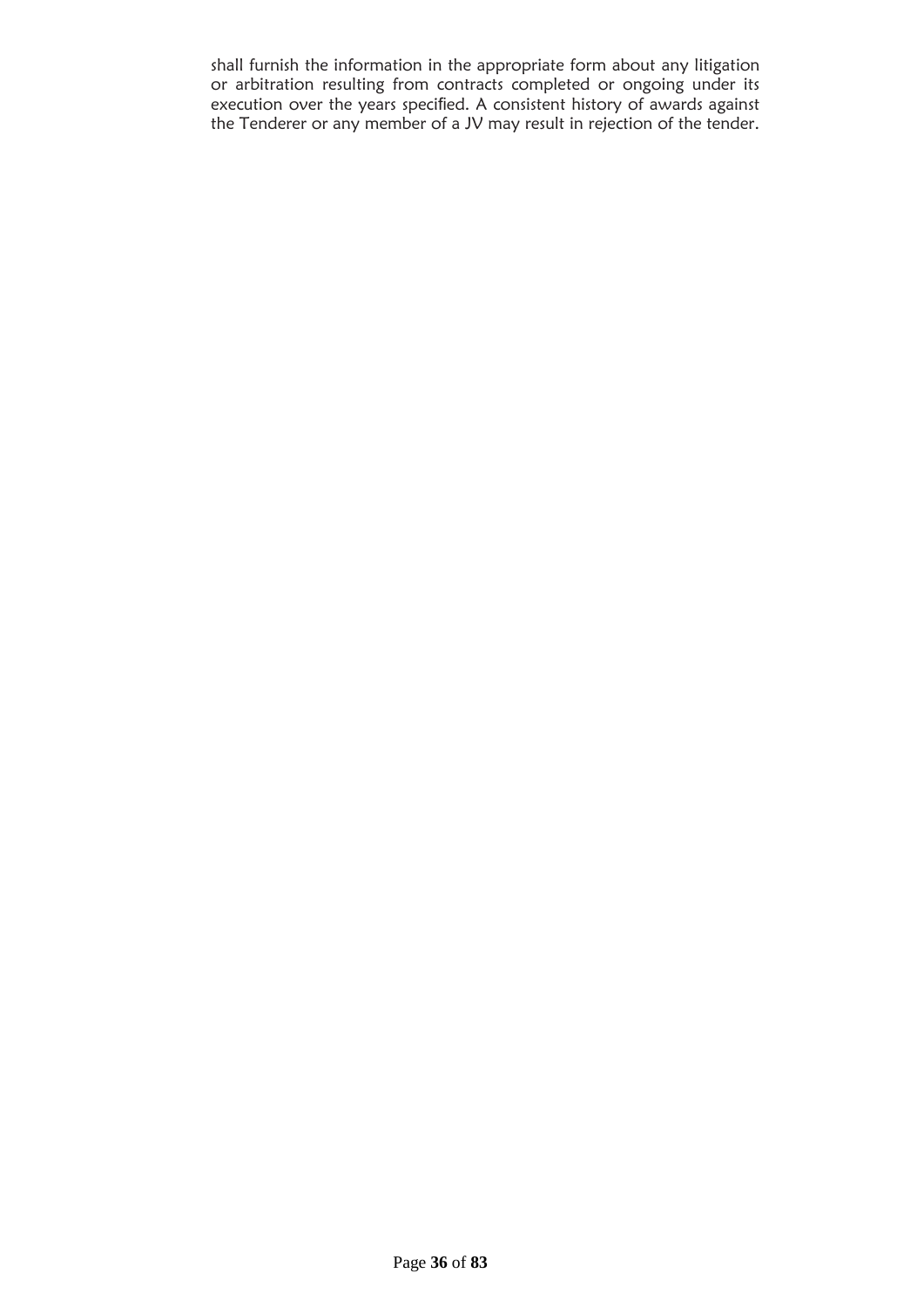# SECTION IV- TENDERING FORMS

#### **1.** Form of Tender

INSTRUCTIONS TO TENDERERS

- i) The Tenderer must prepare this Form of Tender on stationery with its letterhead clearly showing the Tenderer's complete name and business address.
- ii) All italicized text is to help Tenderer in preparing this form.
- iii) Tenderer must complete and sign CERTIFICATE OF INDEPENDENT TENDER DETERMINATION and the SELF DECLARATION OF THE TENDERER and TENDERER'S ELIGIBILITY - CONFIDENTIAL BUSINESS QUESTIONNAIRE all attached to this Form of Tender.
- iv) The Form of Tender shall include the following Forms duly completed and signed by the Tenderer.
	- a) Tenderer's Eligibility-Con*fi*dential Business Questionnaire
	- b) Certi*fi*cate of Independent Tender Determination
	- c) Self-Declaration of the Tenderer

Date of this Tender submission: *[insert date (as day, month and year)* 

of Tender submission] ITT No.: *[insert number of ITT process]* 

To: <u>[insert complete name of Procuring Entity]</u>

- a) No reservations: We have examined and have no reservations to the tendering document, including Addenda issued in accordance with ITT 9;
- b) Eligibility: We meet the eligibility requirements and have no conflict of interest in accordance with ITT 4:
- c) Tender-Securing Declaration: We have not been suspended nor declared ineligible by the Procuring Entity based on execution of a Tender-Securing Declaration or Proposal-Securing Declaration in Kenya in accordance with ITT 21;
- d) **Conformity:** We offer to provide the Insurance Services in conformity with the tendering document of the following: [insert the list of items tendered for and a brief description of the Insurance Services];

|                                                               |                                                      | 3                                 | 4                    | 5                                                      | 6                             |                                                                  |
|---------------------------------------------------------------|------------------------------------------------------|-----------------------------------|----------------------|--------------------------------------------------------|-------------------------------|------------------------------------------------------------------|
| $\overline{\phantom{a}}$ No of<br>∥item to<br>be<br>  insured | Brief description of<br>item to be insured           | Value of<br>item to be<br>insured | Insurance<br>period  | Insurance<br>Premium<br>per annum<br>(Tender<br>Price) | Price<br>discount<br>(if any) | Total Tender<br>Price for<br>Insurance<br>Service for 3<br>years |
| No 1                                                          | Provision of Staff<br>Medical Insurance<br>Cover for | As per<br><b>ToR</b>              | Three $(3)$<br>years |                                                        |                               |                                                                  |
| No <sub>2</sub>                                               |                                                      |                                   |                      |                                                        |                               |                                                                  |
| $N0$ 3                                                        |                                                      |                                   |                      |                                                        |                               |                                                                  |

#### SCHEDULE OF TENDERED ITEMS AND PRICES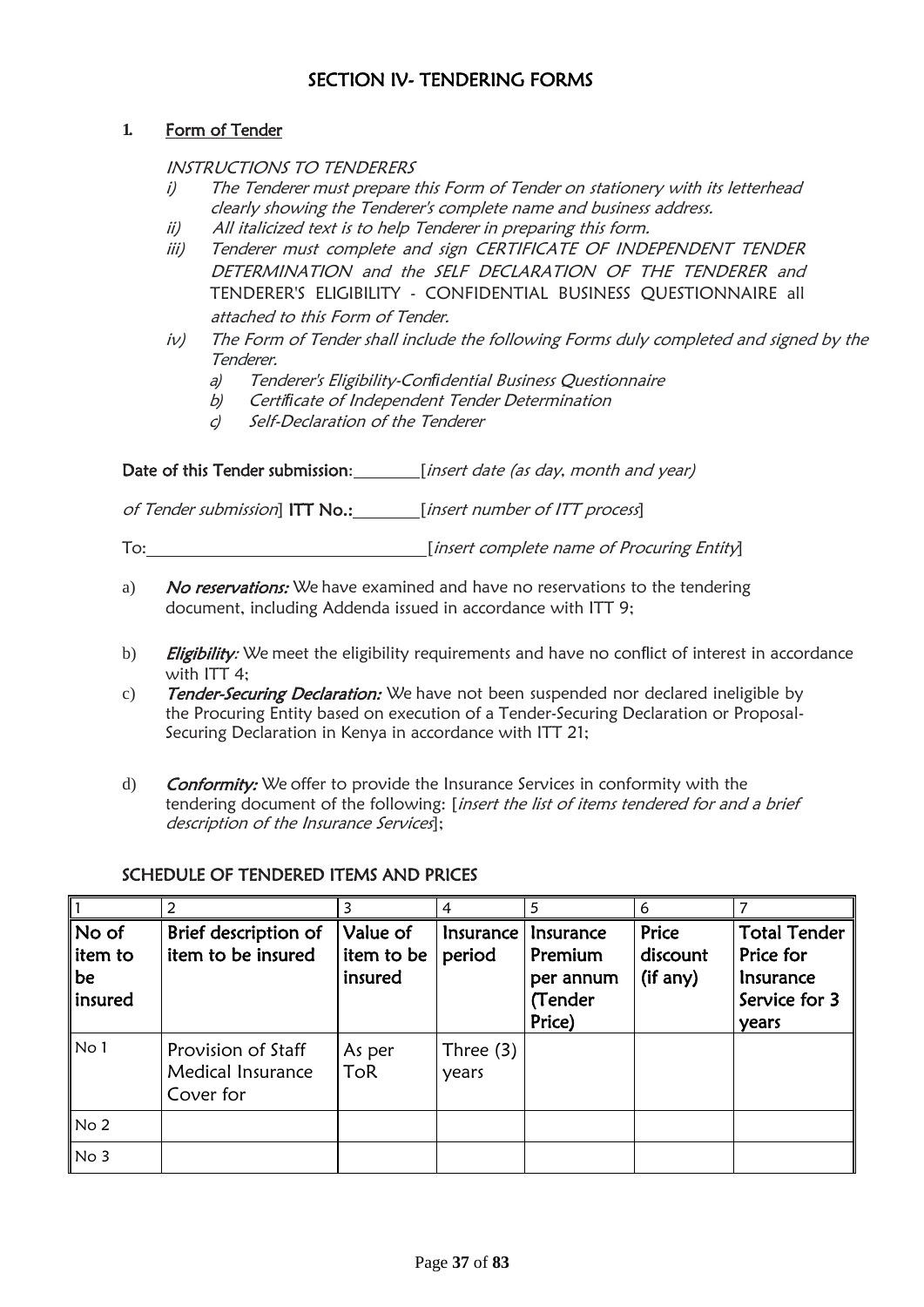- e) **Discounts:** The discounts offered and the methodology for their application are:
	- i) The discounts offered are: [Specify in detail each discount offered.]
	- ii) The exact method of calculations to determine the net price after application of discounts is shown below: [Specify in detail the method that shall be used to apply the discounts];
- f) Tender Validity Period: Our Tender shall be valid for the period specified in TDS 19.1(as amended if applicable) from the date fixed for the Tender submission deadline (specified in TDS 23.1(as amended if applicable), and it shall remain binding upon us and may be accepted at any time before the expiration of that period;
- g) Performance Security: If our Tender is accepted, we commit to obtain a Performance Security in accordance with the tendering document;
- h) One Tender Per Tenderer: We are not submitting any other Tender (s) as an individual Tenderer, and we are not participating in any other Tender (s) as a Joint Venture member or as a subcontractor, and meet the requirements of ITT 4.3, other than alternative Tenders submitted in accordance with ITT 14;
- i) **Suspension and Debarment:** We, along with any of our subcontractors, suppliers, consultants, manufacturers, or insurance Providers for any part of the contract, are not subject to, and not controlled by any entity or individual that is subject to, a temporary suspension or a debarment imposed by the PPRA. Further, we are not in eligible under Kenya's official regulations or pursuant to a decision of the United Nations Security Council;
- j) State-owned enterprise or institution: [select the appropriate option and delete the other] [We are not a state- owned enterprise or institution]/ [We are a stateowned enterprise or institution but meet the requirements of ITT 4.6];
- *k)* Commissions, gratuities and fees: We have paid, or will pay the following commissions, gratuities, or fees with respect to the Tendering process or execution of the Contract: [insert complete name of each Recipient, including Insurance Brokers, its full address, the reason for which each commission or gratuity was paid and the amount and currency of each such commission or gratuity,]

| Name of Recipient | <b>Address</b> | Reason | Amount |
|-------------------|----------------|--------|--------|
|                   |                |        |        |
|                   |                |        |        |
|                   |                |        |        |
|                   |                |        |        |

(If none has been paid or is to be paid, indicate "none.")

[Delete if not appropriate, or amend to suit] We confirm that we understand the provisions relating to Standstill Period as described in this tendering document and the Procurement Regulations.

- (m) **Binding Contract:** We understand that this Tender, together with your written acceptance thereof included in your Form of Acceptance, shall constitute a binding contract between us, until a formal contract is prepared and executed;
- (n) **Not Bound to Accept:** We understand that you are not bound to accept the lowest evaluated cost Tender, the Best Evaluated Tender or any other Tender that you may receive;
- (o) Fraud and Corruption: We here by certify that we have taken steps to ensure that no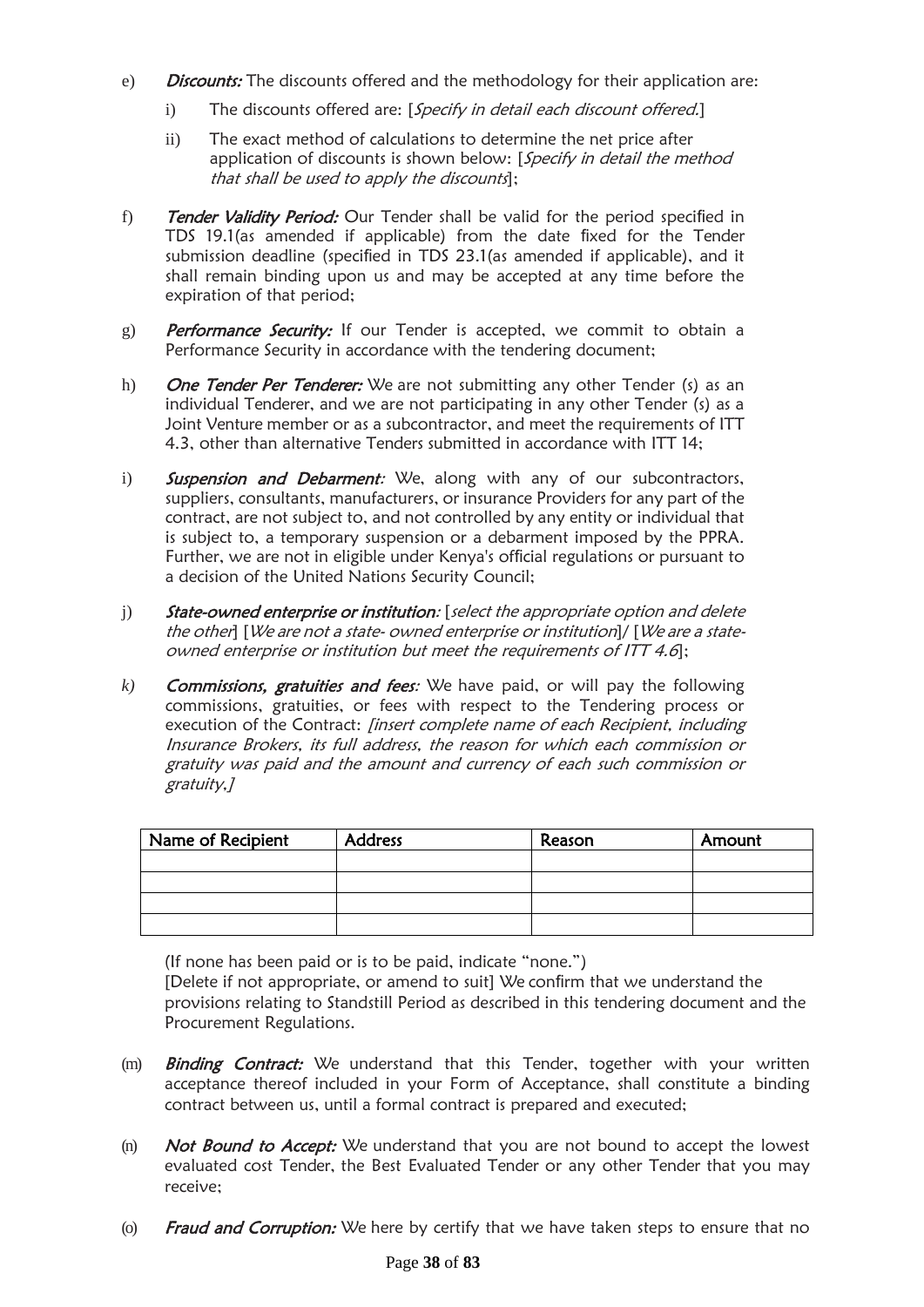person acting for us or on our behalf engages in any type of Fraud and Corruption.

- (p) **Collusive practices:** We here by certify and confirm that the tender is genuine, noncollusive and made with the intention of accepting the contract if awarded. To this effect we have signed the "Certificate of Independent tender Determination" attached below; and
- (q) **Code of Ethical Conduct:** We under take to adhere by the Code of Ethics for Persons Participating in Public Procurement and Asset Disposal, copy available from (specify website) during the procurement process and the execution of any resulting contract.
- (r) We, the Tenderer, have completed fully and signed the following Forms as part of our Tender:
	- (i) Tenderer's Eligibility; Confidential Business Questionnaire to establish we are not in any conflict to interest.
	- (ii) Certificate of Independent Tender Determination to declare that we completed the tender without colluding with other tenderers.
	- (iii) Self-Declaration of the Tenderer–to declare that we will, if awarded a contract, not engage in any form of fraud and corruption.
	- (iv) Declaration and commitment to the Code of Ethics for Persons Participating in Public Procurement and Asset Disposal.

Further, we confirm that we have read and understood the full content and scope of fraud and corruption as informed in "Appendix 1-Fraud and Corruption" attached to the Form of Tender.

Name of the Tenderer: \*[insert complete name of person signing the Tender]

Name of the person duly authorized to sign the Tender on behalf of the Tenderer: \*\*: ................. [insert complete name of person duly authorized to sign the Tender]

Title of the person signing the Tender: ................. [insert complete title of the person signing

the Tender] Signature of the person named above: ................ [insert signature of person

whose name and capacity are shown above]

Date signed: ........................................................ [insert date of signing] day of [insert

month], [insert year].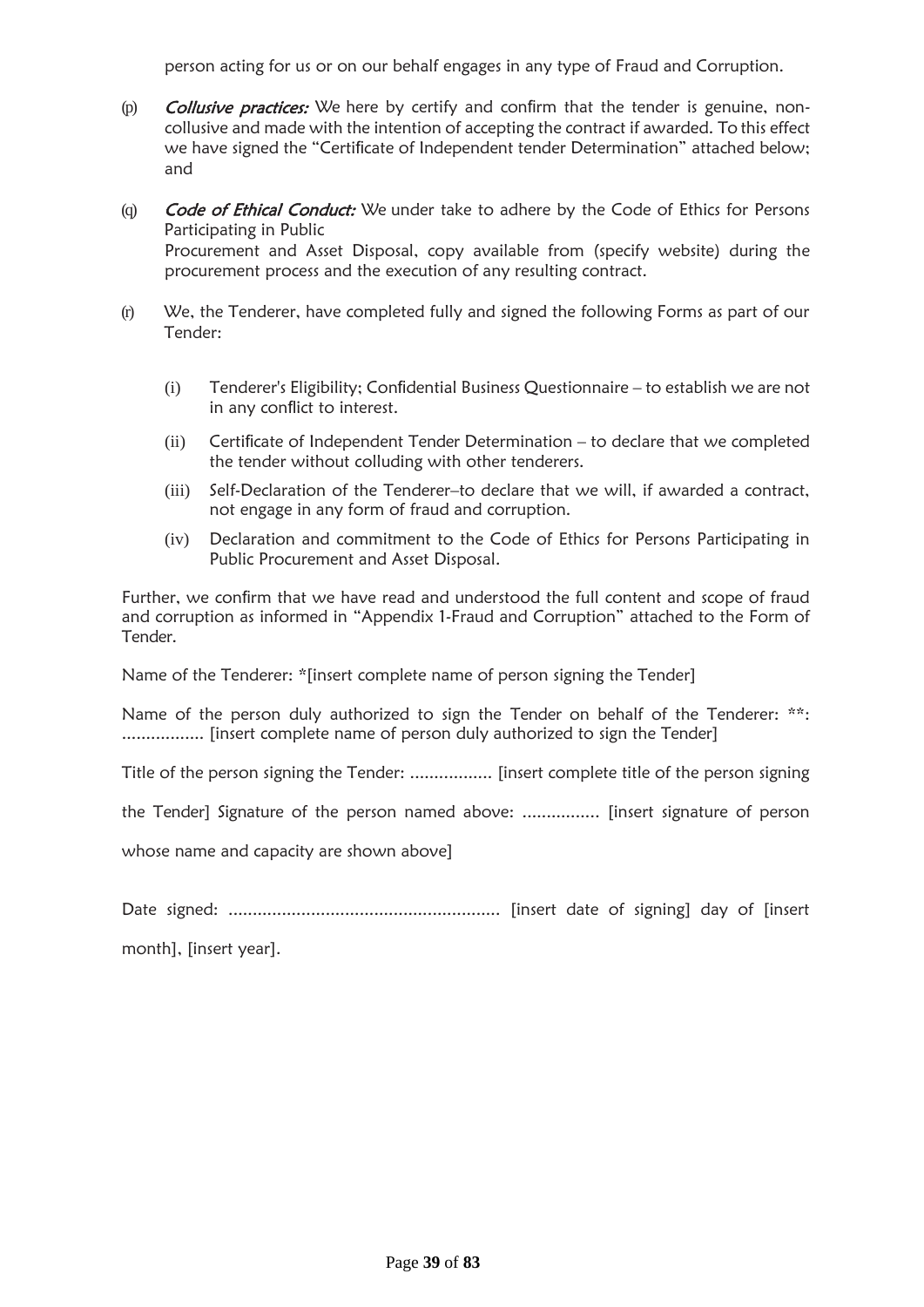# A. TENDERER'S ELIGIBILITY-CONFIDENTIAL BUSINESS QUESTIONNAIRE

#### Instruction to Tenderer

Tender is instructed to complete the particulars required in this Form, one form for each entity if Tender is a JV. Tenderer is further reminded that it is an offence to give false information on this Form.

#### a) Tenderer's details

|                | <b>ITEM</b>                                                                                                                                                                                    | <b>DESCRIPTION</b>                                                                                                                                                                   |
|----------------|------------------------------------------------------------------------------------------------------------------------------------------------------------------------------------------------|--------------------------------------------------------------------------------------------------------------------------------------------------------------------------------------|
| 1              | Name of the Procuring Entity                                                                                                                                                                   |                                                                                                                                                                                      |
| 2              | Reference Number of the Tender                                                                                                                                                                 |                                                                                                                                                                                      |
| 3              | Date and Time of Tender Opening                                                                                                                                                                |                                                                                                                                                                                      |
| 4              | Name of the Tenderer                                                                                                                                                                           |                                                                                                                                                                                      |
| 5              | Full Address and Contact Details of the Tenderer.                                                                                                                                              | 1.<br>Country<br>2.<br>City<br>3.<br>Location<br><b>Building</b><br>4.<br>5.<br>Floor<br>6. Postal Address<br>Name and email of contact<br>$7_{\scriptscriptstyle{\sim}}$<br>person. |
| 6              | Current Trade License Registration Number and<br>Expiring date                                                                                                                                 |                                                                                                                                                                                      |
| $\overline{7}$ | Name, country and full address (postal and<br>physical addresses, email, and telephone number)<br>of Registering Body/Agency                                                                   |                                                                                                                                                                                      |
| 8              | Description of Nature of Business                                                                                                                                                              |                                                                                                                                                                                      |
| 9              | Maximum value of business which the Tenderer<br>handles.                                                                                                                                       |                                                                                                                                                                                      |
| 10             | If a Kenyan tenderer, he/she has provided a current<br>tax clearance certificate or tax exemption certificate<br>issued by the the Kenya Revenue Authority.                                    |                                                                                                                                                                                      |
| 11             | State if Tenders Company is listed in stock<br>exchange, give name and full address (postal and<br>physical addresses, email, and telephone number)<br>$\circ$ f<br>state which stock exchange |                                                                                                                                                                                      |

#### General and Speci**fi**c Details

(b) Sole Proprietor, provide the following details.

Name in full example and the contract of Age example and Age and the contract of Age and the Contract of Age and the Contract of Age and the Contract of Age and the Contract of Age and the Contract of Age and the Contract Nationality Country of Origin

Citizenship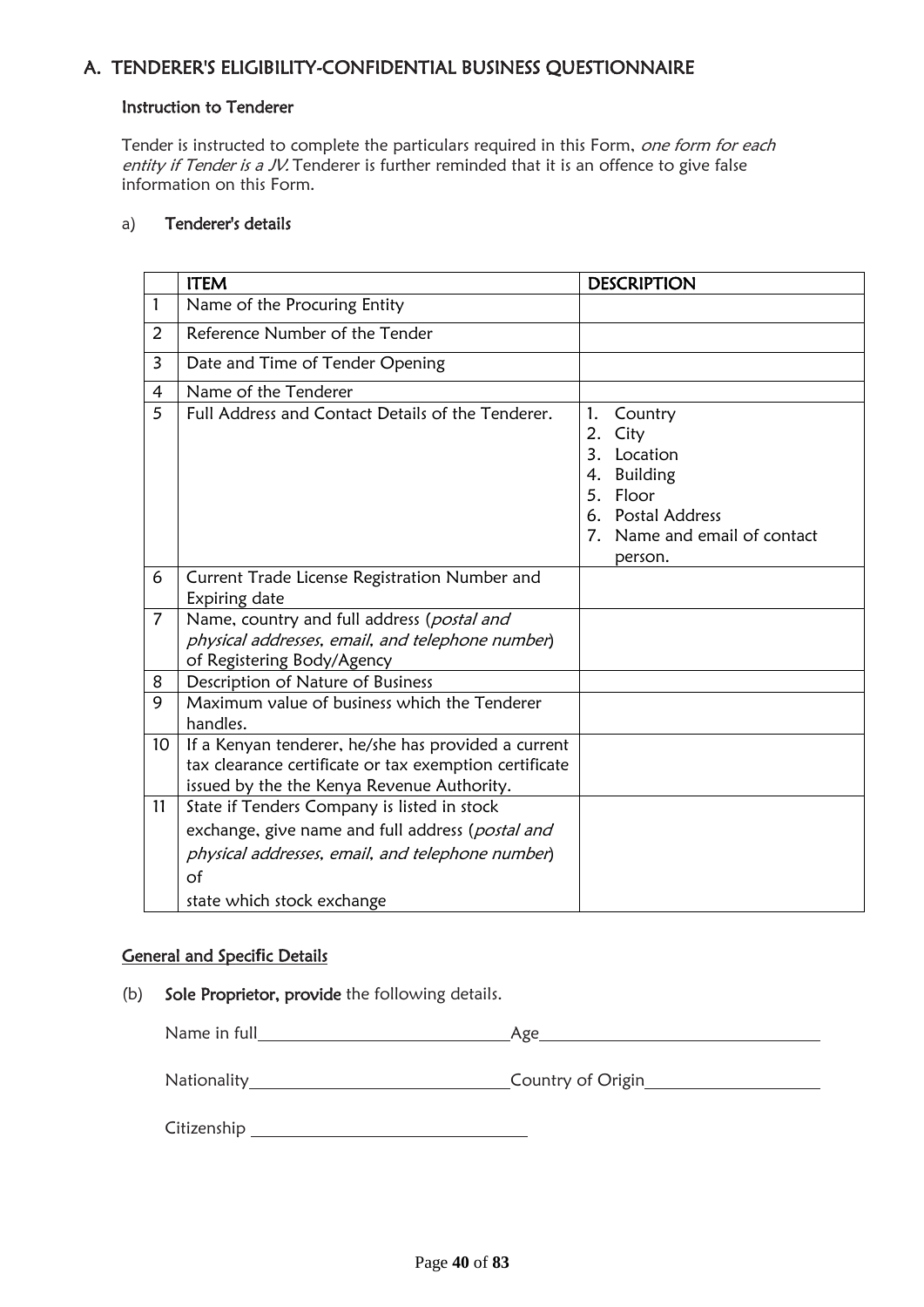#### c) Partnership, provide the following details.

| <b>Names of Partners</b> | Nationality | Citizenship | % Shares owned |
|--------------------------|-------------|-------------|----------------|
|                          |             |             |                |
|                          |             |             |                |
|                          |             |             |                |

#### d) Registered Company, provide the following details.

- i) Private or publicCompany..................................................................................................
- ii) State the nominal and issued capital of
- theCompany.........................................................
	- Nominal Kenya Shillings
	- (Equivalent)................................................................................

Issued Kenya Shillings

(Equivalent)....................................................................................

#### iii) Give details of Directors as follows.

| <b>Names of Director</b> | Nationality | Citizenship | % Shares owned |
|--------------------------|-------------|-------------|----------------|
|                          |             |             |                |
|                          |             |             |                |
|                          |             |             |                |

#### e) DISCLOSURE OF INTEREST-Interest of the Firm in the Procuring Entity.

i) Are there any person/persons in…………………… (Name of Procuring Entity)  $who$  has/ have an interest or relationship in this firm? Yes/No………………………

If yes, provide details as follows.

| Names of Person | Designation in the<br><b>Procuring Entity</b> | Interest or Relationship with<br>Tenderer |
|-----------------|-----------------------------------------------|-------------------------------------------|
|                 |                                               |                                           |
|                 |                                               |                                           |
|                 |                                               |                                           |

ii) Conflict of interest disclosure

|   | <b>Type of Conflict</b>                                                                                               | <b>Disclosure</b><br><b>YES OR NO</b> | If YES provide details of the<br>relationship with Tenderer |
|---|-----------------------------------------------------------------------------------------------------------------------|---------------------------------------|-------------------------------------------------------------|
|   | Tenderer is directly or indirectly controls, is<br>controlled by or is under common control with<br>another tenderer. |                                       |                                                             |
| 2 | Tenderer receives or has received any direct or<br>indirect subsidy from another tenderer.                            |                                       |                                                             |
| 3 | Tenderer has the same legal representative as<br>another tenderer                                                     |                                       |                                                             |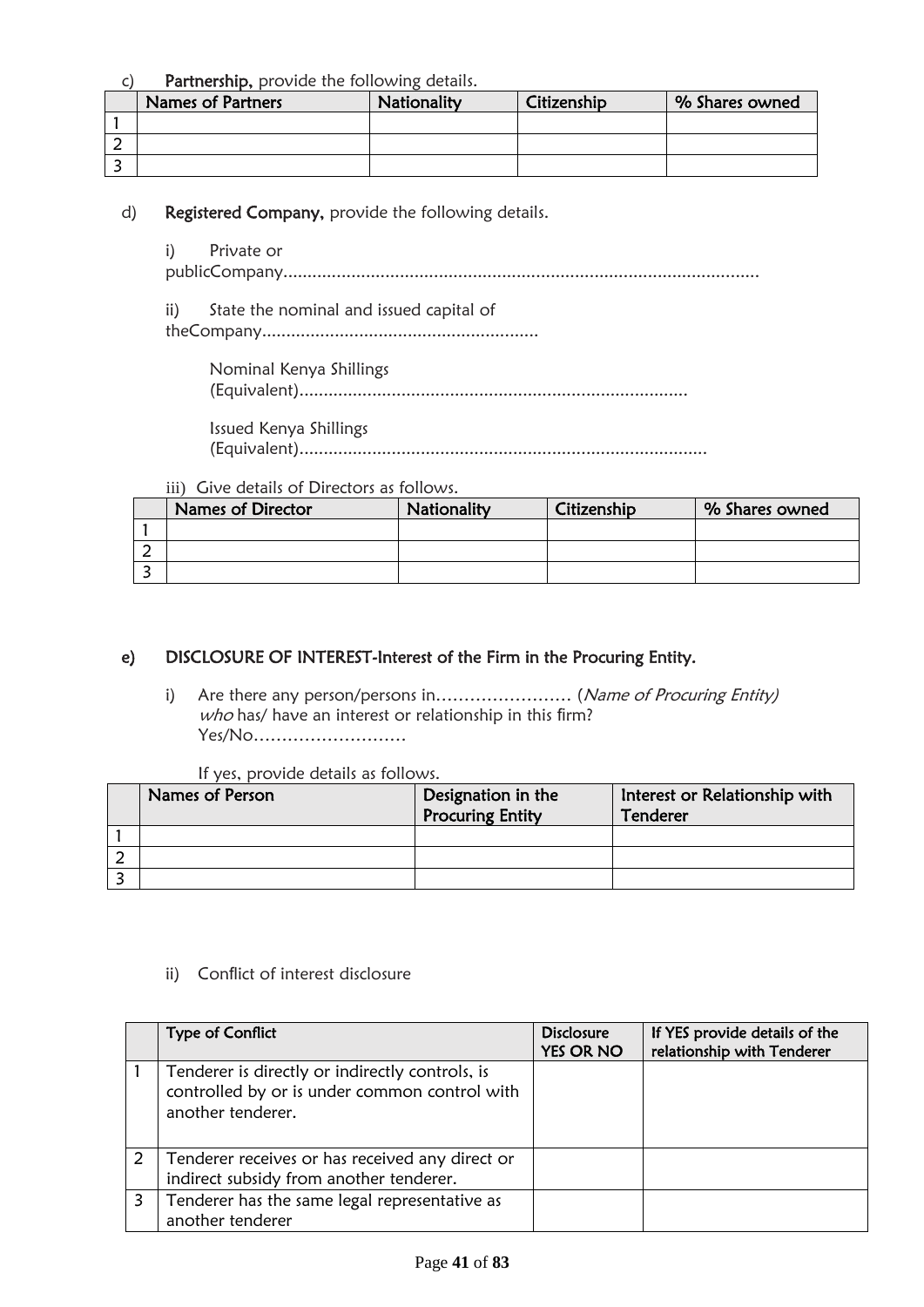|                | <b>Type of Conflict</b>                                                                                                                                                                                                                                                                              | <b>Disclosure</b><br><b>YES OR NO</b> | If YES provide details of the<br>relationship with Tenderer |
|----------------|------------------------------------------------------------------------------------------------------------------------------------------------------------------------------------------------------------------------------------------------------------------------------------------------------|---------------------------------------|-------------------------------------------------------------|
| 4              | Tender has a relationship with another<br>tenderer, directly or through common third<br>parties that puts it in a position to influence the<br>tender of another tenderer, or influence the<br>decisions of the Procuring Entity regarding this<br>tendering process.                                |                                       |                                                             |
| 5              | Any of the Tenderer's affiliates participated as a<br>consultant in the preparation of the design or<br>technical specifications of the works that are the<br>subject of the tender.                                                                                                                 |                                       |                                                             |
| 6              | Tenderer would be providing goods, works,<br>non-consulting services or consulting services<br>during implementation of the contract specified<br>in this Tender Document.                                                                                                                           |                                       |                                                             |
| $\overline{7}$ | Tenderer has a close business or family<br>relationship with a professional staff of the<br>Procuring Entity who are directly or indirectly<br>involved in the preparation of the Tender<br>document or specifications of the Contract,<br>and/or the Tender evaluation process of such<br>contract. |                                       |                                                             |
| 8              | Tenderer has a close business or family<br>relationship with a professional staff of the<br>Procuring Entity who would be involved in<br>the implementation or supervision of the<br>Contract.                                                                                                       |                                       |                                                             |
| 9              | Has the conflict stemming from such<br>relationship stated in item 7 and 8 above been<br>resolved in a manner acceptable to the<br>Procuring Entity throughout the tendering<br>process and execution of the Contract?                                                                               |                                       |                                                             |

#### f) Certi**fi**cation

On behalf of the Tenderer, I certify that the information given above is complete, current and accurate as at the date of submission. Full Name Title or Designation

(Signature) (Date)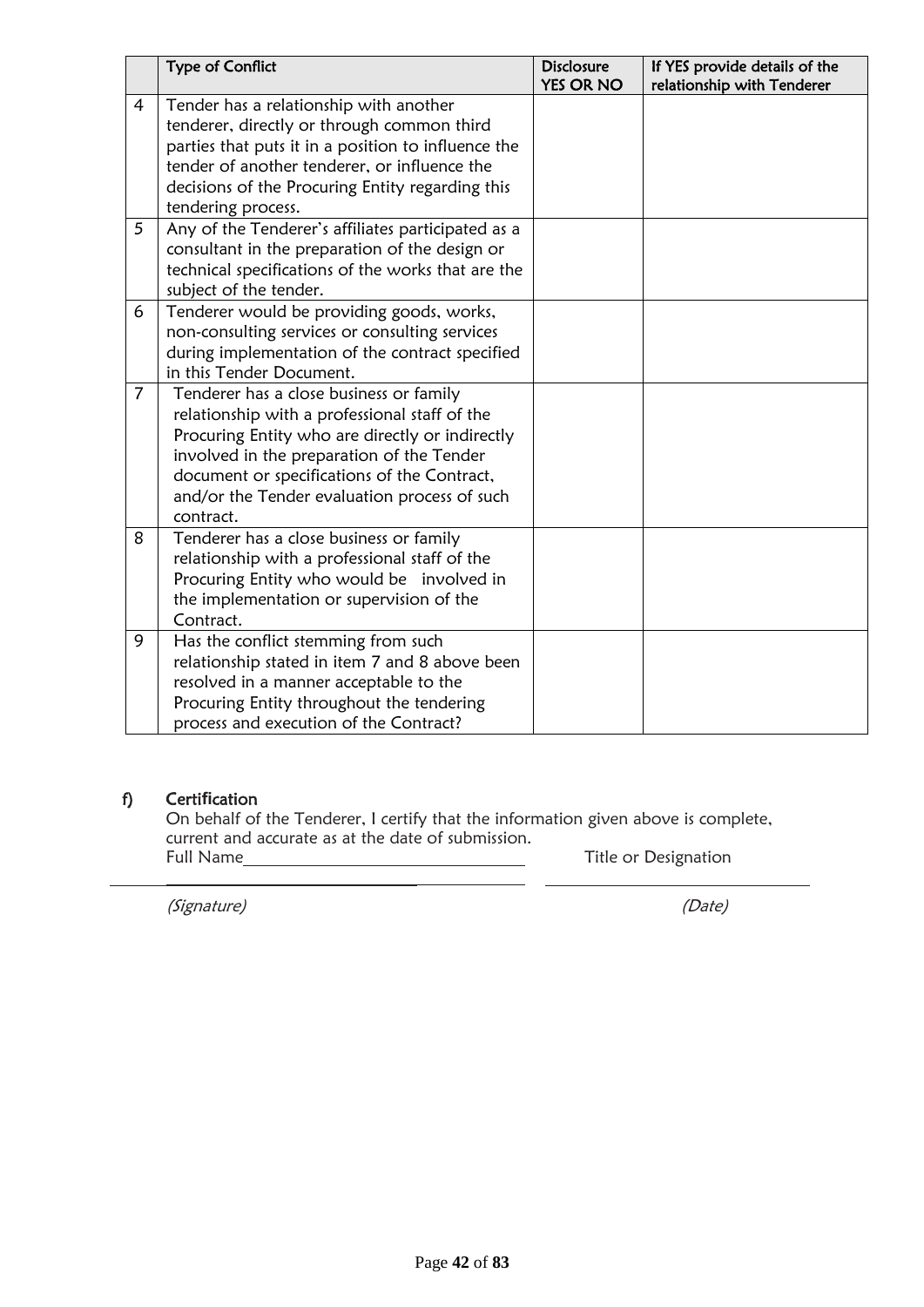# B. CERTIFICATE OF INDEPENDENT TENDER DETERMINATION

I, the undersigned, in submitting the accompanying Letter of Tender to the  $\frac{N_{\text{P}}}{N_{\text{P}}}\frac{1}{N_{\text{P}}}}$ 

|                                                                                        | [Name of                       |
|----------------------------------------------------------------------------------------|--------------------------------|
| Procuring Entity] for:                                                                 | [Name and number of Tender] in |
| response to the request for tenders made by:                                           | [Name of Tenderer] do hereby   |
| make the following statements that I certify to be true and complete in every respect: |                                |

I certify, on behalf of [Name of Tenderer] that:

- 1. I have read and I understand the contents of this Certificate;
- 2. IunderstandthattheTenderwillbedisqualifiedifthisCertificateisfoundnottobetrueandcom pleteinevery respect;
- 3. I am the authorized representative of the Tenderer with authority to sign this Certificate, and to submit the Tender on behalf of the Tenderer;
- 4. For the purposes of this Certificate and the Tender, I understand that the word "competitor" shall include any individual or organization, other than the Tenderer, whether or not affiliated with the Tenderer, who:
	- a) Has been requested to submit a Tender in response to this request for tenders;
	- b) could potentially submit a tender in response to this request for tenders, based on their qualifications, abilities or experience;
- 5. The Tenderer discloses that [check one of the following, as applicable]:
	- a) The Tenderer has arrived at the Tender independently from, and without consultation, communication, agreement or arrangement with, any competitor;
	- b) The Tenderer has entered into consultations, communications, agreements or arrangements with one or more competitors regarding this request for tenders, and the Tenderer discloses, in the attached document (s), complete details thereof, including the names of the competitors and the nature of, and reasons for, such consultations, communications, agreements or arrangements;
- 6. In particular, without limiting the generality of paragraphs  $(5)(a)$  or  $(5)(b)$  above, there has been no consultation, communication, agreement or arrangement with any competitor regarding:
	- a) prices;
	- b) methods, factors or formulas used to calculate prices;
	- c) the intention or decision to submit, or not to submit, a tender; or
	- d) the submission of a tender which does not meet the specifications of the request for Tenders; except as specifically disclosed pursuant to paragraph (5)(b) above;
- 7. In addition, there has been no consultation, communication, agreement or arrangement with any competitor regarding the quality, quantity, specifications or delivery particulars of the works or services to which this request for tenders relates, except as specifically authorized by the procuring authority or as specifically disclosed pursuant to paragraph (5)(b) above;
- 8. The terms of the Tender have not been, and will not be, knowingly disclosed by the Tenderer, directly or indirectly, to any competitor, prior to the date and time of the official tender opening, or of the awarding of the Contract, whichever comes first, unless otherwise required by law or as specifically disclosed pursuant to paragraph (5)(b) above.

Date

Name Title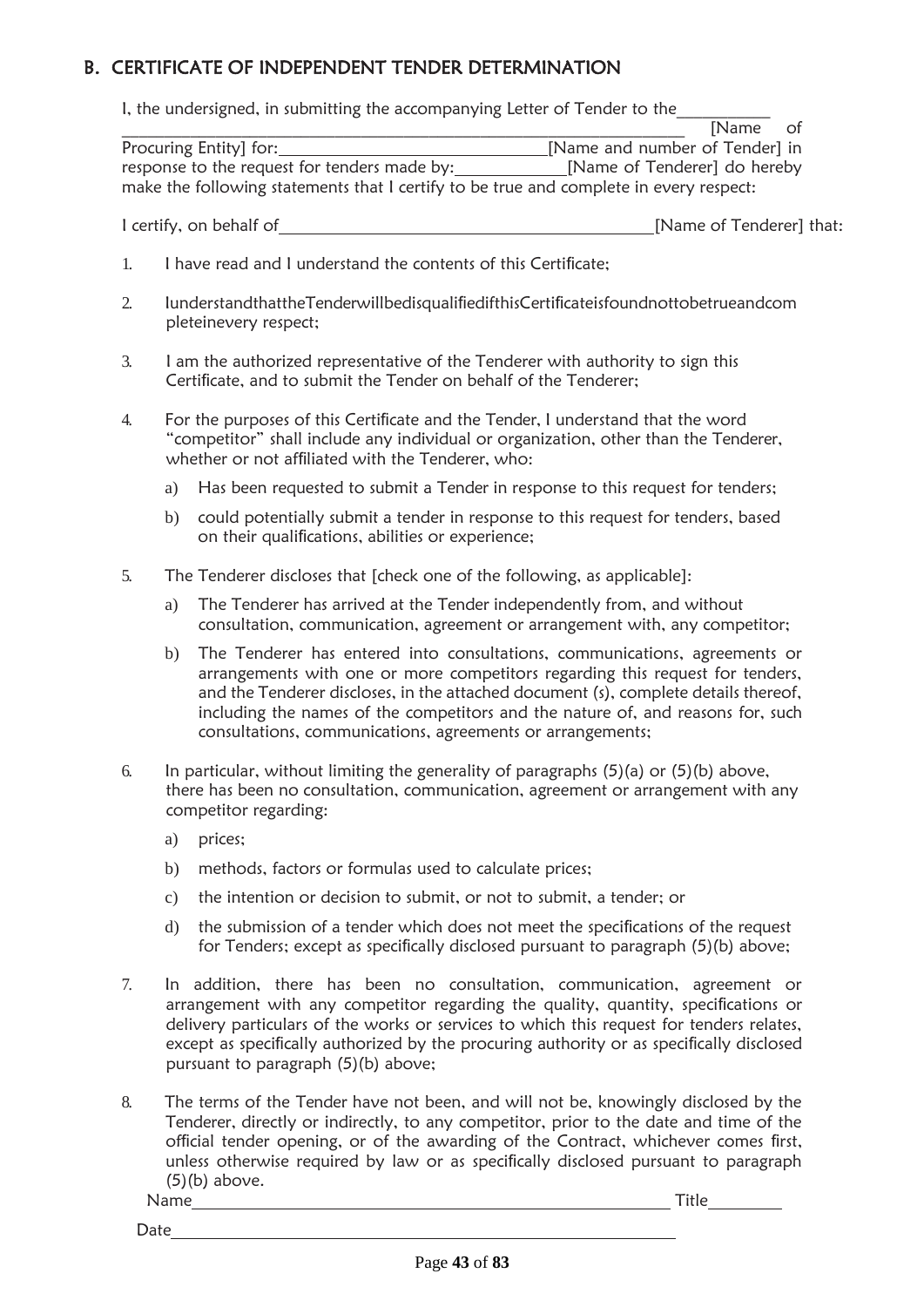[Name, title and signature of authorized agent of Tenderer and Date]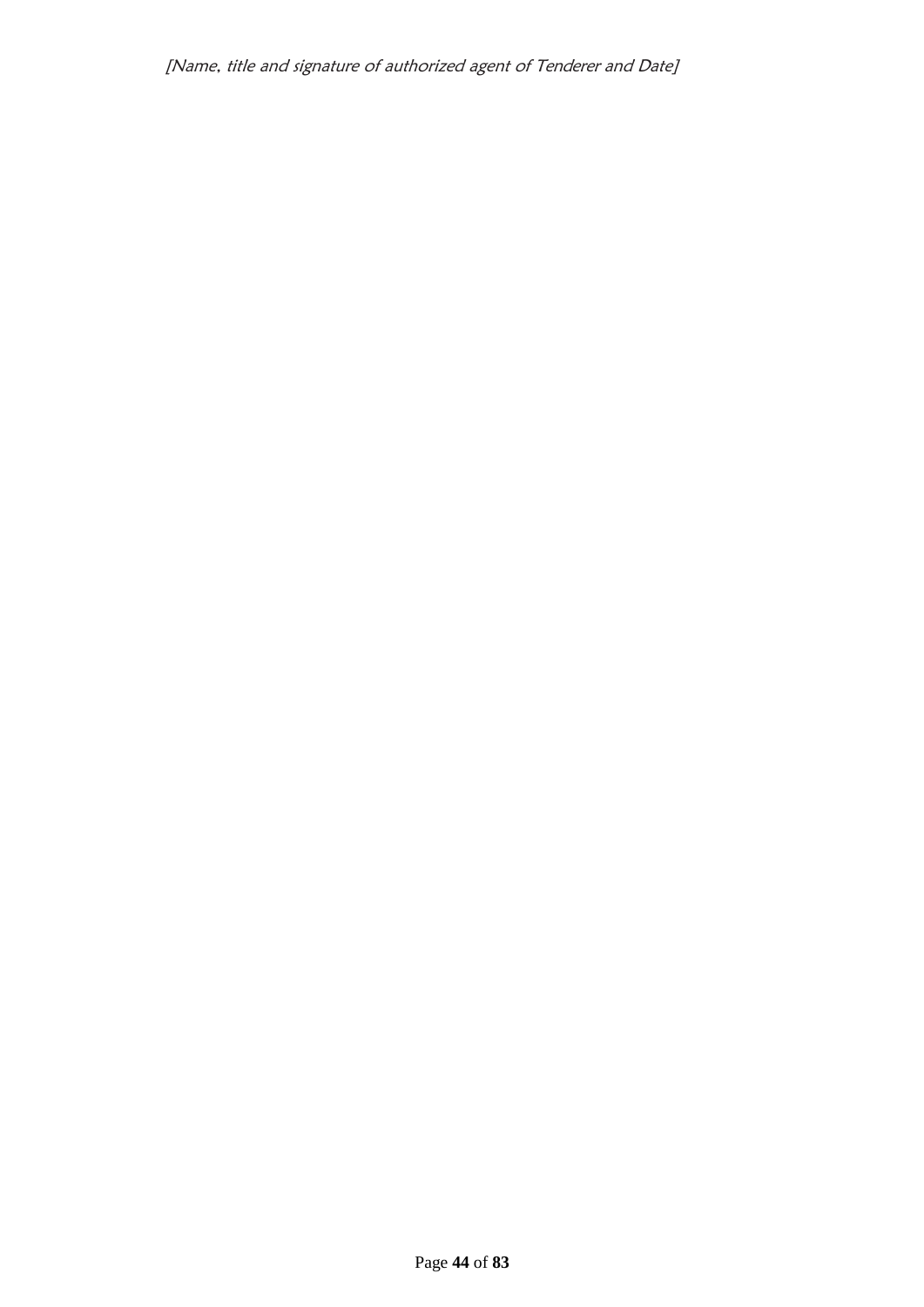#### FORM SD1

## SELF DECLARATION THAT THE PERSON/TENDERER IS NOT DEBARRED IN THE MATTER OF THE PUBLIC PROCUREMENT AND ASSET DISPOSAL ACT 2015

I, ……………………………………., of Post Office Box …….………………………. being a resident of …………………………………... in the Republic of ……………………………. do hereby make a statement as follows: -

- 1. THAT I am the Company Secretary/ Chief Executive/ Managing Director /Principal Officer/Director of ………....………………………………. (Insert name of the Company) who is a Bidder in respect of Tender No. …………………. for........................................................ (Insert tender title/description) for ……………………... (Insert name of the Procuring entity) and duly authorized and competent to make this statement.
- 2. THAT the aforesaid Bidder, its Directors and subcontractors have not been debarred from participating in procurement proceeding under Part IV of the Act.
- 3. THAT what is deponed to herein above is true to the best of my knowledge, information and belief.

…………………………………. ………………………………. ……………………… (Title) (Signature) (Date)

Bidder Official Stamp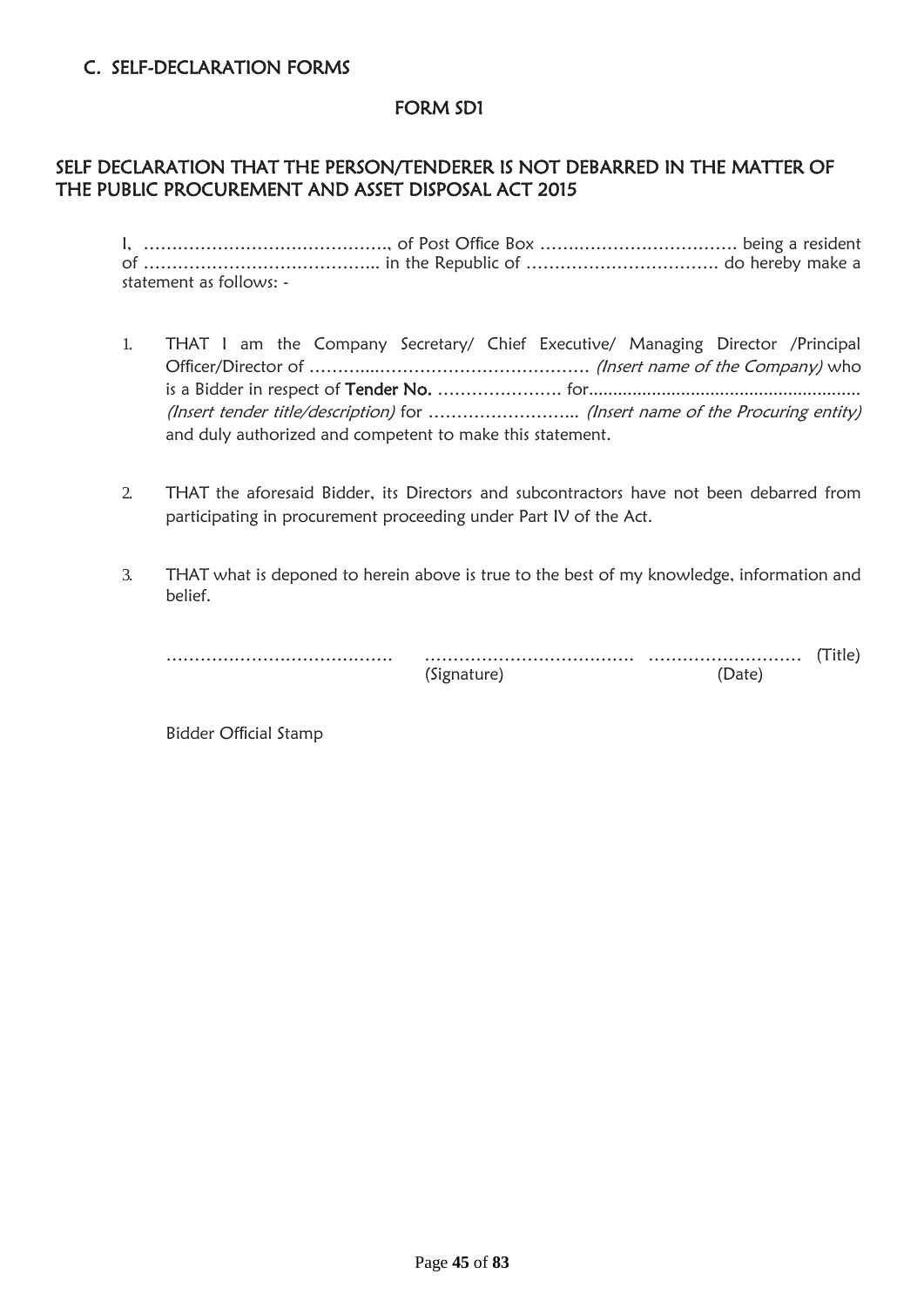## SELF DECLARATION THAT THE TENDERER WILL NOT ENGAGE IN ANY CORRUPT OR FRAUDULENT PRACTICE.

I, ……………………………......................................………. of P. O. Box ………………………. being a resident of ………………………………….. in the Republic of ………………. do hereby make a statement as follows: -

- 1. THAT I am the Chief Executive/Managing Director/Principal Officer/ Director of......……….... .................................................. (Insert name of the Company) who is a Bidder in respect of Tender No. ………………….. for ……………………. (Insert tender title/description) for ……………… (Insert name of the Procuring entity) and duly authorized and competent to make this statement.
- 2. THAT the aforesaid Bidder, its servants and/or agents /subcontractors will not engage in any corrupt or fraudulent practice and has not been requested to pay any inducement to any member of the Board, Management, Staff and /or employees and /or agents of……………………. (Insert name of the Procuring entity) which is the procuring entity.
- 3. THAT the aforesaid Bidder, its servants and/or agents /subcontractors have not offered any inducement to any member of the Board, Management, Staff and /or employees and /or agents of……………………. (Name of the procuring entity).
- 4. THAT the aforesaid Bidder will not engage /has not engaged in any corrosive practice with other bidders participating in the subject tender
- 5. THAT what is deponed to herein above is true to the best of my knowledge, information and belief.

|         |             | .                 |
|---------|-------------|-------------------|
| (Title) | (Signature) | Date <sup>1</sup> |

Bidder Official Stamp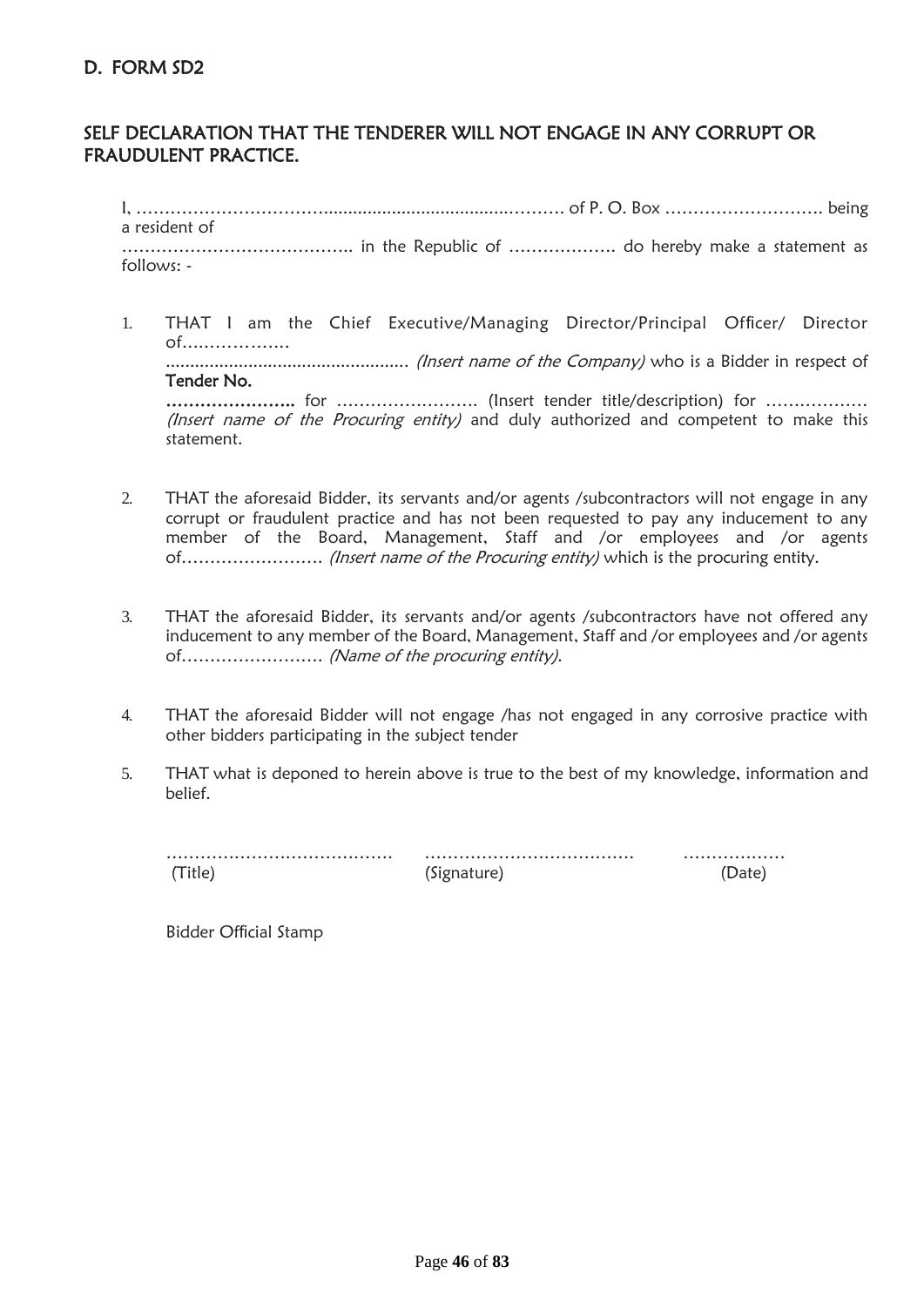# E. DECLARATION AND COMMITMENT TO THE CODE OF ETHICS

| of the Business/                                                                                  |
|---------------------------------------------------------------------------------------------------|
|                                                                                                   |
| understood the contents of the Public Procurement & Asset Disposal Act, 2015, Regulations and the |
| Code of Ethics for persons participating in Public Procurement and Asset Disposal and my          |
| responsibilities under the Code.                                                                  |
| I do hereby commit to abide by the provisions of the Code of Ethics for persons participating in  |
| Public Procurement and Asset Disposal.                                                            |
|                                                                                                   |
|                                                                                                   |
|                                                                                                   |
|                                                                                                   |
|                                                                                                   |
|                                                                                                   |
|                                                                                                   |
|                                                                                                   |
|                                                                                                   |
|                                                                                                   |
|                                                                                                   |
|                                                                                                   |
| (Company Seal/ Rubber Stamp where applicable)                                                     |
|                                                                                                   |
|                                                                                                   |
|                                                                                                   |
|                                                                                                   |
|                                                                                                   |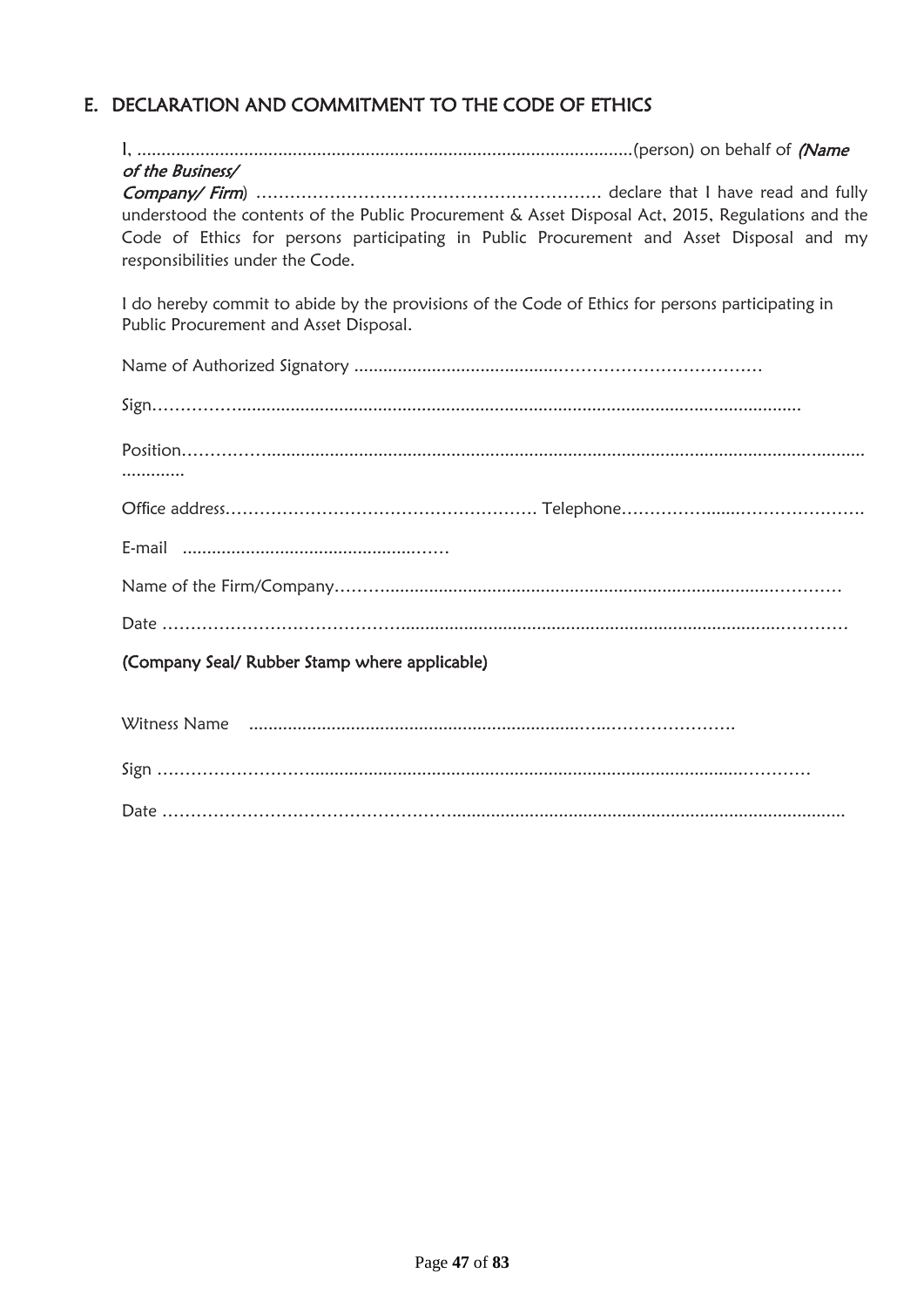# F. APPENDIX 1-FRAUD AND CORRUPTION

(Appendix 1 shall not be modi*fi*ed)

#### **1.** Purpose

The Government of Kenya's Anti-Corruption and Economic Crime laws and their sanction's policies and procedures, Public Procurement and Asset Disposal Act (no. 33 of 2015) and its Regulation, and any other Kenya's Acts or Regulations related to Fraud and Corruption, and similar offences, shall apply with respect to Public Procurement Processes and Contracts that are governed by the laws of Kenya.

#### **2.** Requirements

The Government of Kenya requires that all parties including Procuring Entities, Tenderers, (applicants/proposers), Consultants, Contractors and Suppliers; any Subcontractors, Sub-consultants, Service providers or Suppliers; any Agents(whether declared or not); and any of their Personnel, involved and engaged in procurement under Kenya's Laws and Regulation, observe the highest standard of ethics during the procurement process, selection and contract execution of all contracts, and refrain from Fraud and Corruption and fully comply with Kenya's laws and Regulations as per paragraphs1.1above.

Kenya's public procurement and asset disposal act (no. 33 of 2015) under Section 66 describes rules to be followed and actions to be taken in dealing with Corrupt, Coercive, Obstructive, Collusive or Fraudulent practices, and Conflicts of Interest in procurement including consequences for offences committed. A few of the provisions noted below highlight Kenya's policy of no tolerance for such practices and behavior:

- i) A person to whom this Act applies shall not be involved in any corrupt, coercive, obstructive, collusive or fraudulent practice; or conflicts of interest in any procurement or asset disposal proceeding;
- ii) A person referred to under subsection (1) who contravenes the provisions of that subsection commits an offence;
- iii) Without limiting the generality of the subsection (1) and (2), the person shall be:
	- a) disqualified from entering into a contract for a procurement or asset disposal proceeding; or
	- b) if a contract has already been entered into with the person, the contract shall be voidable;
- iv) The voiding of a contract by the procuring entity under subsection (7) does not limit any legal remedy the procuring entity may have;
- v) An employee or agent of the procuring entity or a member of the Board or committee of the procuring entity who has a conflict of interest with respect to a procurement
	- a) Shall not take part in the procurement proceedings;
	- b) shall not, after a procurement contract has been entered into, take part in any decision relating to the procurement or contract; and
	- c) shall not be a subcontractor for the tenderer to whom was awarded contract, or a member of the group of tenderers of whom the contract was awarded, but the subcontractor appointed shall meet all the requirements of this Act.
- vi) An employee, agent or member described in subsection (1) who refrains from doing anything prohibited under that subsection, but for that subsection, would have been within his or her duties shall disclose the conflict of interest to the procuring entity;
- vii) If a person contravenes subsection (1) with respect to a conflict of interest described in subsection (5)(a) and the contract is awarded to the person or his relative or to another person in whom one of them had a direct or indirect pecuniary interest, the contract shall be terminated and all costs incurred by the public entity shall be made good by the awarding officer. Etc.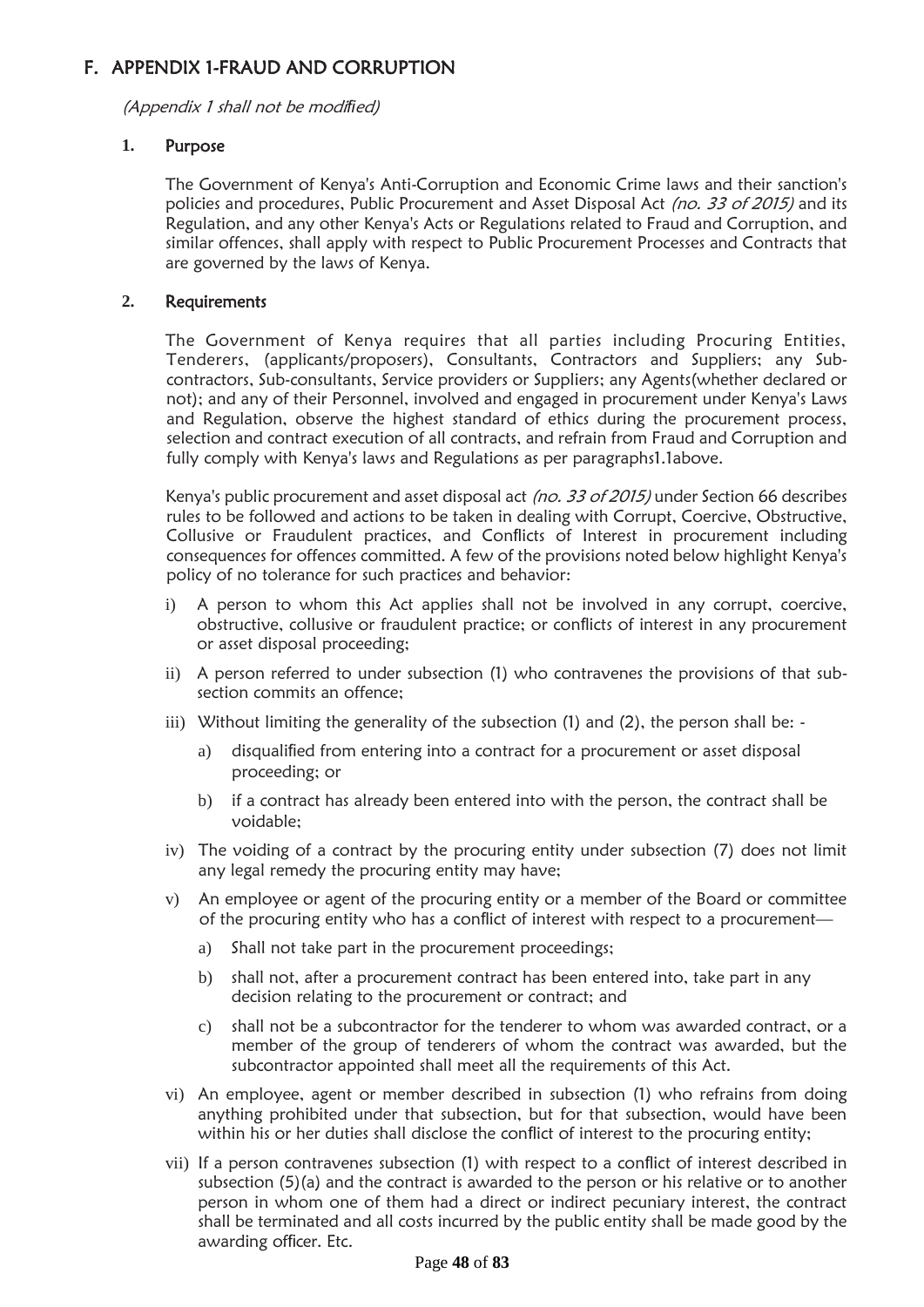Incompliance with Kenya's laws, regulations and policies mentioned above, the Procuring Entity:

- a) Defines broadly, for the purposes of the above provisions, the terms set forth below as follows:
	- i) "Corrupt practice" is the offering, giving, receiving, or soliciting, directly or indirectly, of anything of value to influence improperly the actions of another party;
	- ii) "Fraudulent practice" is any act or omission, including misrepresentation, that knowingly or recklessly misleads, or attempts to mislead, a party to obtain financial or other benefit or to avoid an obligation;
	- iii) "Collusive practice" is an arrangement between two or more parties designed to achieve an improper purpose, including to influence improperly the actions of another party;
	- iv) "Coercive practice" is impairing or harming, or threatening to impair or harm, directly or indirectly, any party or the property of the party to influence improperly the actions of a party;
	- v) "Obstructive practice" is:
		- Deliberately destroying, falsifying, altering, or concealing of evidence material to the investigation or making false statements to investigators in order to materially impede investigation by Public Procurement Regulatory Authority (PPRA) or any other appropriate authority appointed by Government of Kenya into allegations of a corrupt, fraudulent, coercive, or collusive practice; and/ or threatening, harassing, or intimidating any party to prevent it from disclosing its knowledge of matters relevant to the investigation or from pursuing the investigation; or
		- acts intended to materially impede the exercise of the PPRA's or the appointed and authority's authority's inspectionandauditrightsprovidedforunderparagraph2.3e. below.
- b) Defines more specifically, in accordance with the above procurement Act provisions set forth for fraudulent and collusive practices as follows:

"Fraudulent practice" includes a misrepresentation of fact in order to influence a procurement or disposal process or the exercise of a contract to the detriment of the procuring entity or the tenderer or the contractor, and includes collusive practices amongst tenderers prior to or after tender submission designed to establish tender prices at artificial non-competitive levels and to deprive the procuring entity of the benefits of free and open competition.

- c) Rejects a proposal for award of a contract if PPR A determines that the firm or individual recommended for award, any of its personnel, or its agents, or its subconsultants, sub-contractors, service providers, suppliers and/ or their employees, has, directly or indirectly, engaged in corrupt, fraudulent, collusive, coercive, or obstructive practices in competing for the contract in question;
- d) Pursuant to the Kenya's above stated Acts and Regulations, may sanction or debar or recommend to appropriate authority (I e s) for sanctioning and debarment of a firm or individual, as applicable under the Acts and Regulations;
- e) Requires that a clause be included in Tender documents and Request for Proposal documents requiring(i) Tenderers (applicants/proposers), Consultants, Contractors, and Suppliers, and their Sub-contractors, Sub- consultants, Service providers, Suppliers, Agents personnel, permit the PPRA or any other appropriate authority appointed by Government of Kenya to inspect<sup>2</sup>all accounts, records and other documents relating to the procurement process, selection and/or contract execution, and to have them audited by auditors appointed by the PPRA or any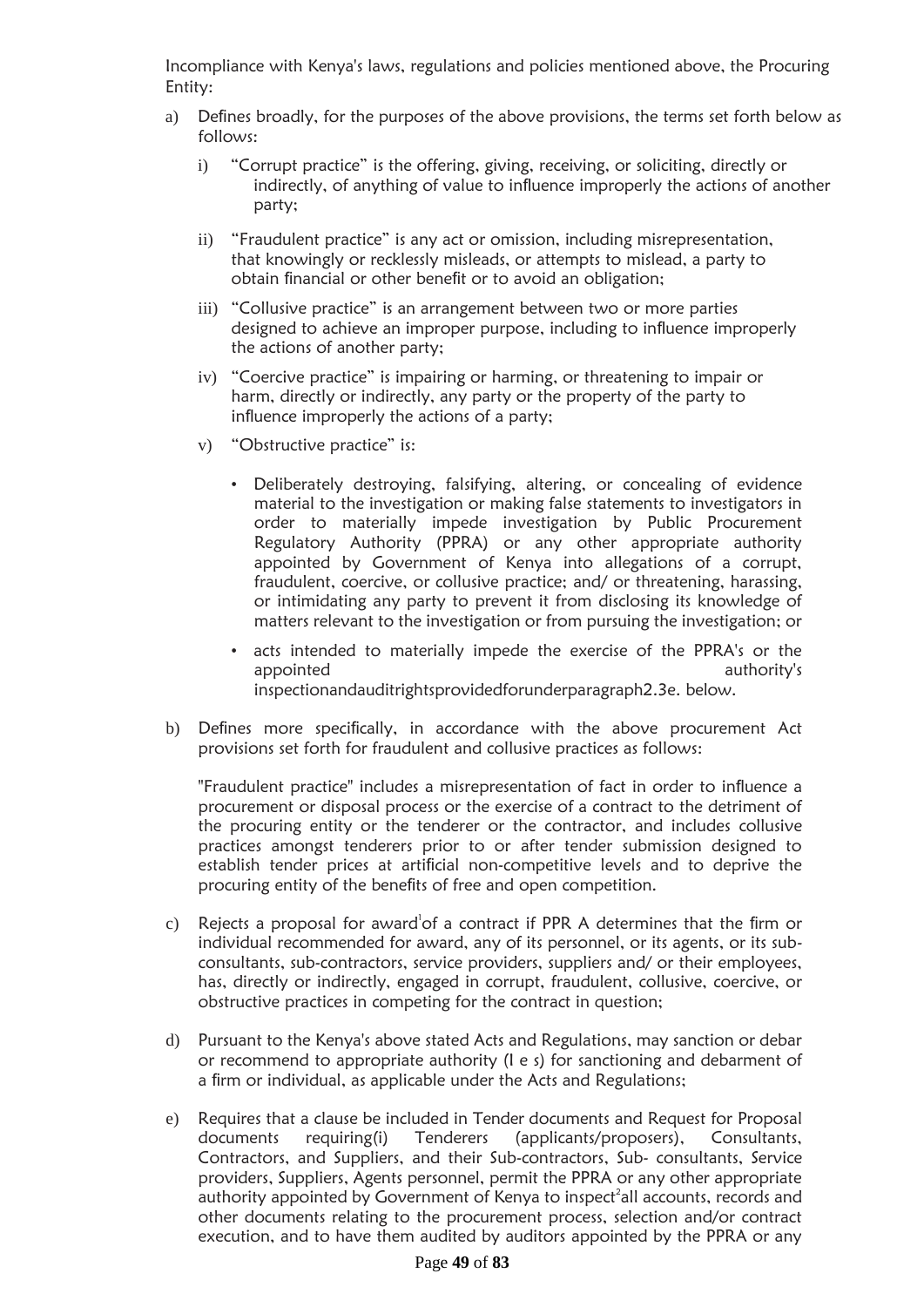other appropriate authority appointed by Government of Kenya; and

f) Pursuant to Section 62 of the above Act, requires Applicants/Tenderers to submit along with their Applications/Tenders/Proposals a "Self-Declaration Form" as included in the procurement document declaring that they and all parties involved in the procurement process and contract execution have not engaged/will not engage in any corrupt or fraudulent practices.

<sup>1</sup> For the avoidance of doubt, a party's ineligibility to be awarded a contract shall include, without limitation, (i) applying for pre-qualification, expressing interest in a consultancy, and tendering, either directly or as a nominated sub-contractor, nominated consultant, nominated manufacturer or supplier, or nominated service provider, in respect of such contract, and (ii) entering into an addendum or amendment introducing a material modification to any existing contract. 2 Inspections in this context usually are investigative (i.e., forensic) in nature. They involve factfinding activities undertaken by the Investigating Authority or persons appointed by the Procuring Entity to address specific matters related to investigations/audits, such as evaluating the veracity of an allegation of possible Fraud and Corruption, through the appropriate mechanisms. Such activity includes but is not limited to: accessing and examining a firm's or individual's financial records and information, and making copies thereof as relevant; accessing and examining any other documents, data and information (whether in hard copy or electronic format) deemed relevant for the investigation/audit, and making copies thereof as relevant; interviewing staff and other relevant individuals; performing physical inspections and site visits; and obtaining third party verification of information.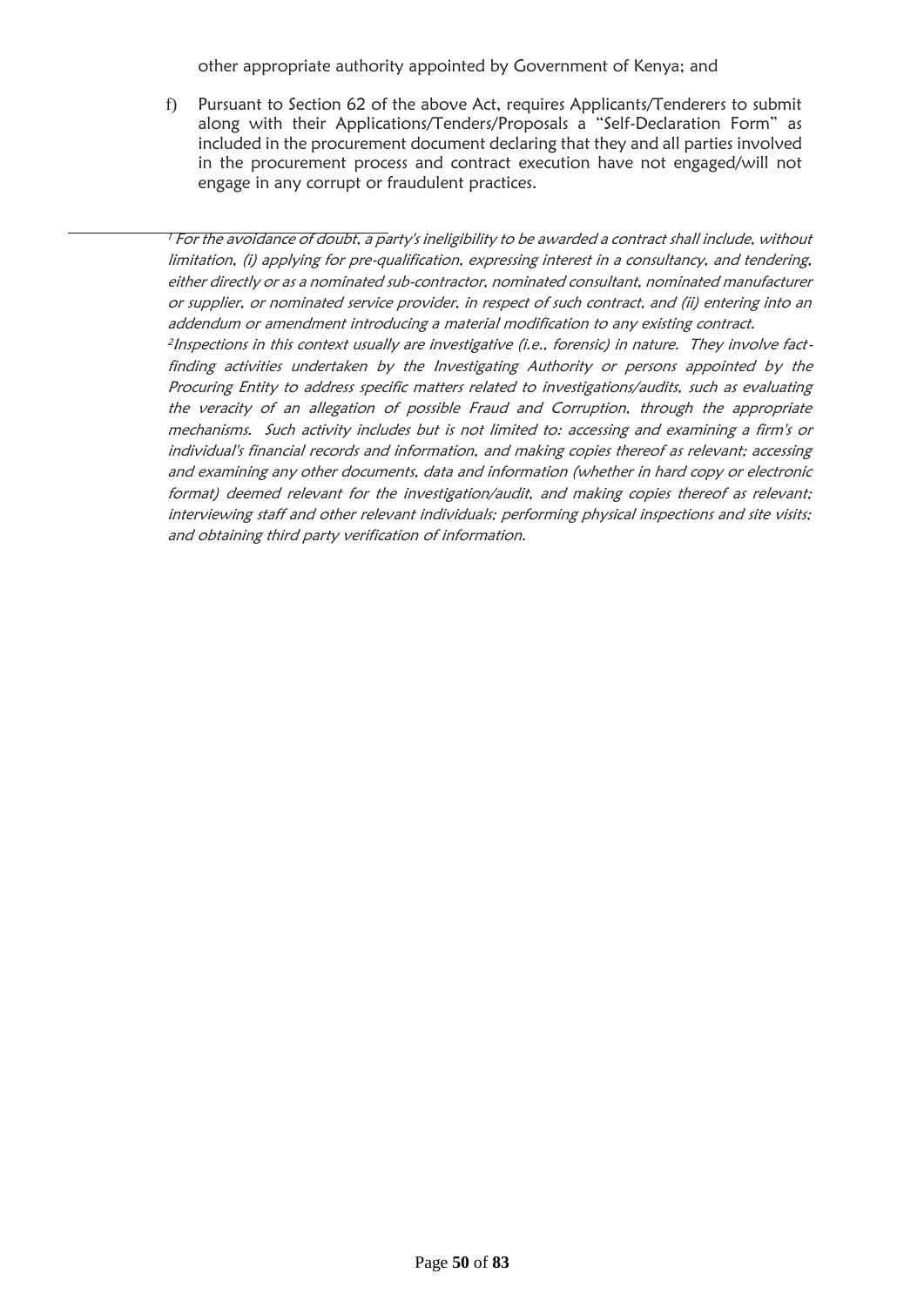# G. SCHEDULE OF PRICES FORM

[The Procuring Entity shall *fi*ll in these Forms to indicate the List of Insurance Services required by the Procuring Entity [Columns1-4and the Tenderer shall complete columns 5-7ashis /her Tender].

|                                                                     | 2                                                                                                                      |                                   |                                                  | 4                       | 5                                                           | ь                             |                                                                   |
|---------------------------------------------------------------------|------------------------------------------------------------------------------------------------------------------------|-----------------------------------|--------------------------------------------------|-------------------------|-------------------------------------------------------------|-------------------------------|-------------------------------------------------------------------|
| $\overline{\phantom{a}}$ No of<br>$\parallel$ item to be<br>insured | Description of<br>item to be<br>insured                                                                                | Value of<br>item to be<br>insured | Major<br>contingencies<br>requiring<br>insurance | Insuran<br>ce<br>period | Insurance Premium per<br>specified period (Tender<br>Price) | Price<br>discount (if<br>any) | <b>Total Tender Price for</b><br>Insurance Service (Col. 5-<br>6) |
| N <sub>0</sub> 1                                                    | Provision of<br><b>Staff Medical</b><br>Insurance<br>Cover for the<br>FLLoCA<br>Programme<br>for the Year<br>2022-2023 |                                   | As per $ToR$   As per $ToR$                      | Three<br>(3)<br>years   |                                                             |                               |                                                                   |
| N <sub>0</sub>                                                      |                                                                                                                        |                                   |                                                  |                         |                                                             |                               |                                                                   |
| $\vert$ No 3                                                        |                                                                                                                        |                                   |                                                  |                         |                                                             |                               |                                                                   |

Name of Tenderer ...........................................................................................................................................[insert complete name of Tenderer]

Signature of Tenderer................................................................................................................................... [signature of person signing the Tender]

|--|--|--|--|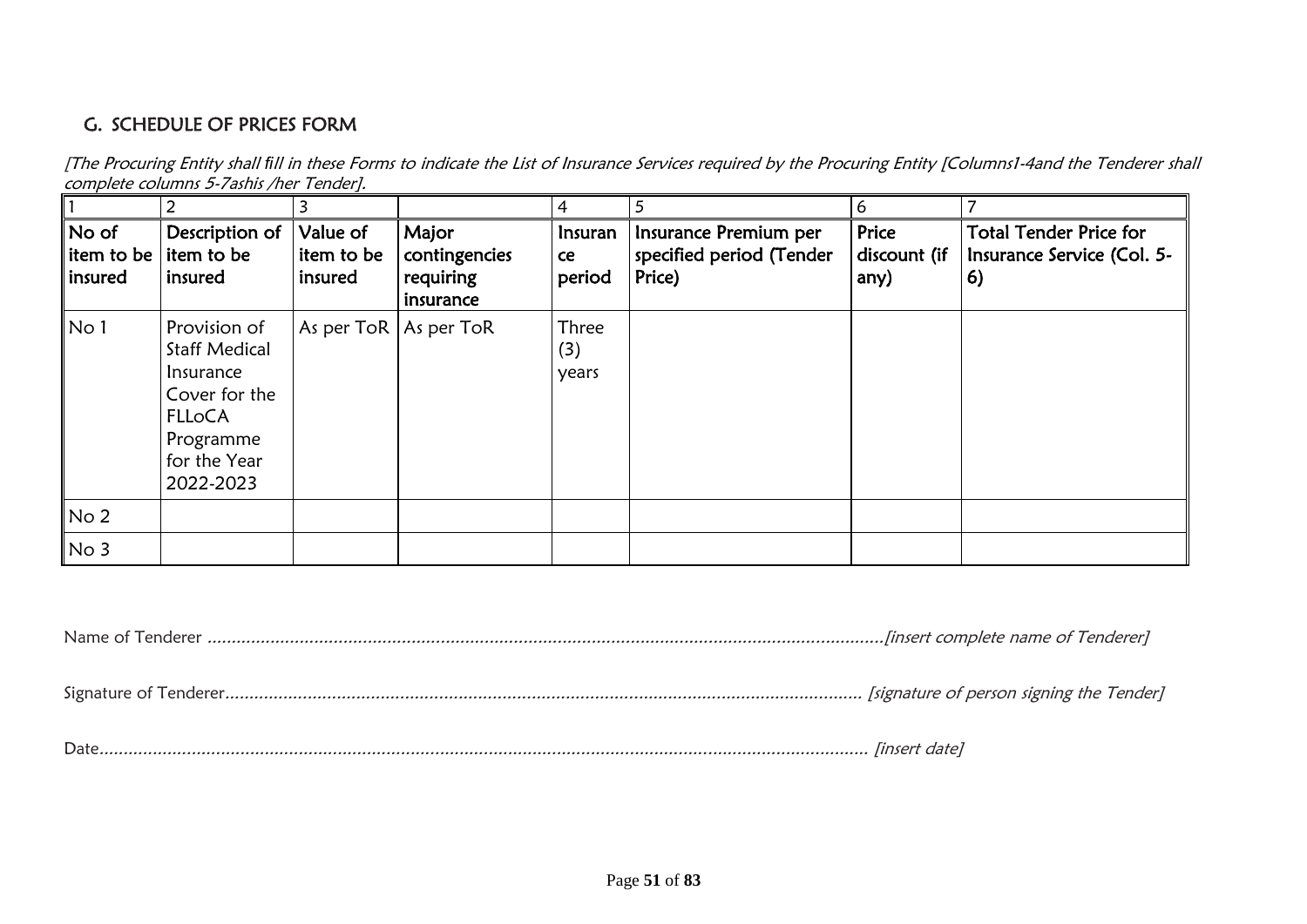# H. TENDERER INFORMATION FORM

[The Tenderer shall *fi*ll in this Form in accordance with the instructions indicated below. No alterations to its format shall be permitted and no substitutions shall be accepted.]

Date: .............................................................[insert date (as day, month and year) of Tender submission] ITT No.: ........................................................[insert number of Tendering process] Alternative No.: ...........................................[insert identi*fi*cation No if this is a Tender for an alternative]

1. Tenderer's Name [insert Tenderer's legal name]

3. Tenderer's actual or intended country of registration: *[insert actual or intended country of* registration]

4. Tenderer's year of registration: *[insert Tenderer's year of registration]* 

5. Tenderer's Address in country of registration: *[insert Tenderer's legal address in country of* registration]

6. Tenderer's Authorized Representative Information

Name: [insert Authorized Representative's name]

Address: [insert Authorized Representative's Address]

Telephone: *[insert Authorized Representative's telephone/fax numbers]* 

Email Address: [insert Authorized Representative's email address]

7. Attached are copies of original documents of *[check the box(es)* of the attached original documents]

- $\Box$  Articles of Incorporation (or equivalent documents of constitution or association), and/or documents of registration of the legal entity named above, in accordance with ITT 4.4.
- $\Box$  A current tax clearance certificate or tax exemption certificate issued by the the Kenya Revenue Authority, if tender is a Kenyan tenderer, in accordance with ITT 4.15.
- $\Box$  In case of state-owned enterprise or institution, in accordance with ITT 4.6 documents establishing:
	- Legal and financial autonomy
	- Operation under commercial law
	- Establishing that the Tenderer is not under the supervision of the agency of the Procuring Entity

2. Included are the organizational chart, a list of Board of Directors, and the beneficial ownership.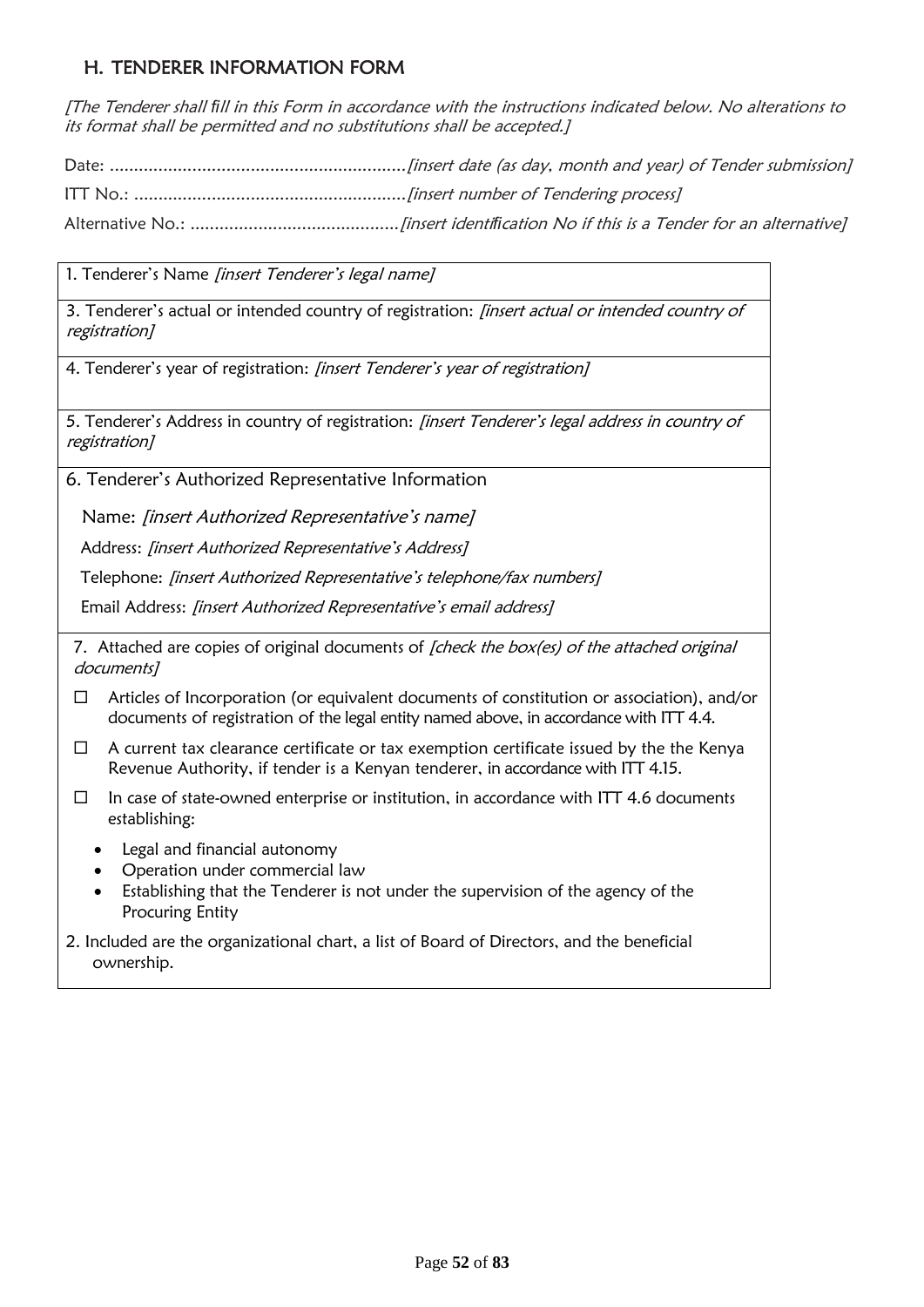# I. QUALIFICATION INFORMATION

- 1.1 Constitution or legal status of Tenderer: ..........................................................................[attach copy] Place of registration: ....................................................................................................... [insert] Principal place of business: ............................................................................................. [insert] Power of attorney of signatory of Tender: ........................................................................ [attach]
- 1.2 Total annual volume of services performed in five years, in the internationally traded currency specified in the TDS: ...............................................[insert]
- 1.3 Services performed as prime Insurance Provider on the provision of Services of a similar nature and volume over the last five years. The values should be indicated in the same currency used for Item 1.2 above. Also list details of Services underway or committed, including expected completion date.

| Item Insured and<br>name of country | Name of Procuring<br>Entity and contact<br>person | <b>Type of Services</b><br>provided and year<br>of completion | Value of contract |
|-------------------------------------|---------------------------------------------------|---------------------------------------------------------------|-------------------|
| (a)                                 |                                                   |                                                               |                   |
| (b)                                 |                                                   |                                                               |                   |

1.4 Financial reports for the last five years: balance sheets, profit and loss statements, auditors' reports, etc. List and attach copies.

- 1.5 Name, address, and telephone, and facsimile numbers of banks that may provide references if contacted by the Procuring Entity.
- 1.6 Information regarding any litigation, current or within the last five years, in which the Tenderer is or has been involved.

Other party(ies) Cause of dispute Details of litigation award Amount involved

- a)\_\_\_\_\_\_\_\_\_\_\_\_\_\_\_\_\_\_\_\_\_\_\_\_\_\_\_\_\_\_\_\_\_\_\_\_\_\_\_\_\_\_\_\_\_\_\_\_\_\_\_\_ b)
- 1.7 Statement of compliance with the requirements of ITT 4.2.
- 1.8 Any additional information required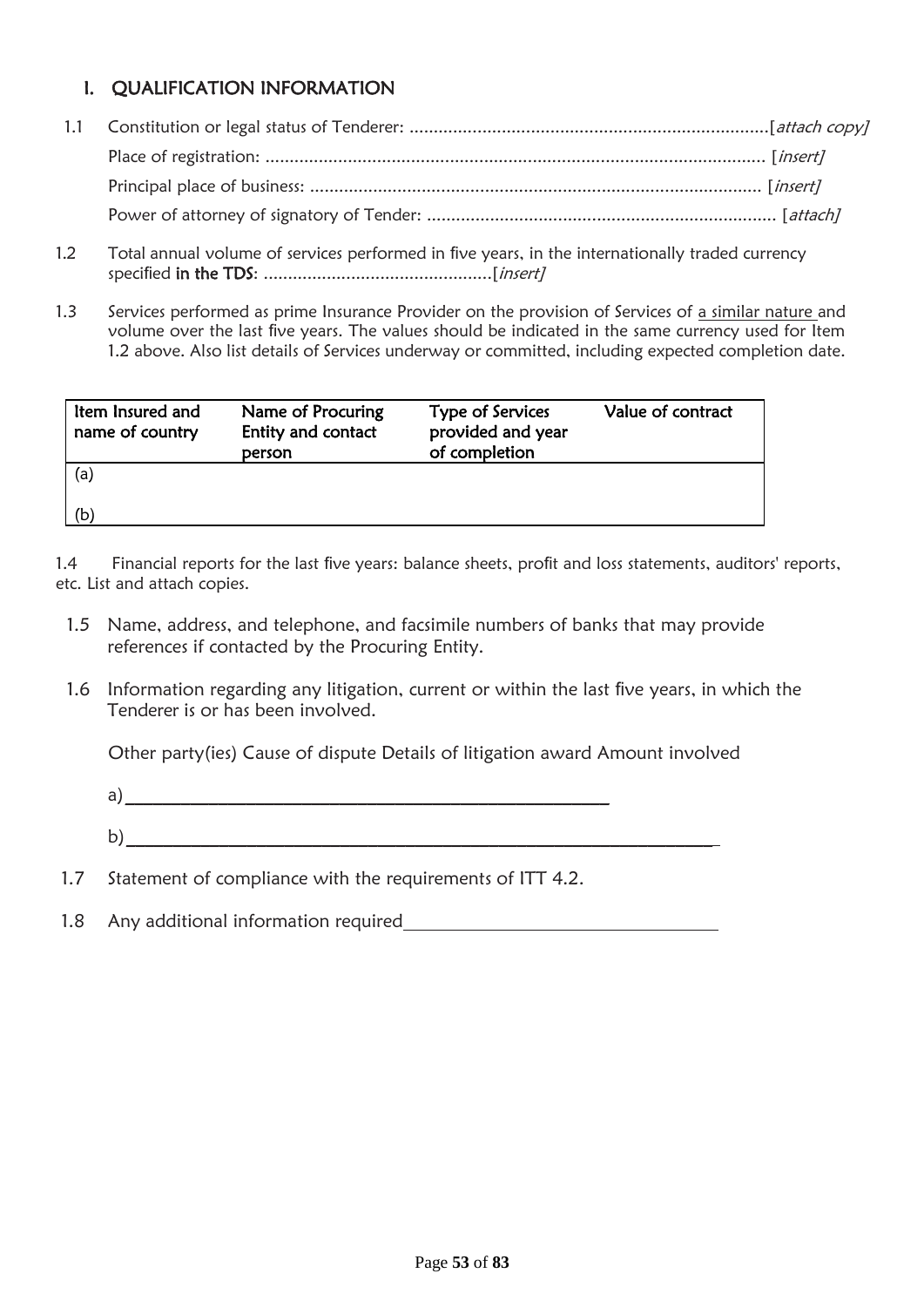# J. NOTIFICATION OF INTENTION TO AWARD

#### [This Noti*fi*cation of Intention to Award shall be sent to each Tenderer that submitted a Tender.] [Send this Noti*fi*cation to the Tenderer's Authorized Representative named in the Tenderer Information Form]

1) For the attention of Tenderer's Authorized Representative Name: ...................................................... [insert Authorized Representative's name] Address: ..........................................................[insert Authorized Representative's Address] Telephone numbers: ........................................[insert Authorized Representative's telephone/fax numbers] Email Address: ...............................................[insert Authorized Representative's email address] [IMPORTANT: insert the date that this Noti*fi*cation is transmitted to Tenderers. The Noti*fi*cation must be sent to all Tenderers simultaneously. This means on the same date and as close to the same time as possible.] **DATEOFTRANSMISSION:** This Notification is sent by: [*email/fax*] on [*date*](local time) ProcuringEntity:..............................................[insertthenameoftheProcuringEntity] Contract title: ...................................................[insert the name of the contract] ITT No: .............................................................[insert ITT reference number from Procurement Plan] This Notification of Intention to Award (Notification) notifies you of our decision to award the above contract. The transmission of this Notification begins the Standstill Period. During the Standstill Period you may:

- a) Request a debriefing in relation to the evaluation of your Tender, and/or
- b) Submit a Procurement-related Complaint in relation to the decision to award the contract.

The successful Tenderers are listed below.

|                 | $\parallel$ No of item to be insured $\parallel$ Description of Item $\parallel$ Name of Tenderer |  | <b>Tender Price</b> |
|-----------------|---------------------------------------------------------------------------------------------------|--|---------------------|
|                 |                                                                                                   |  |                     |
|                 |                                                                                                   |  |                     |
| No <sub>1</sub> |                                                                                                   |  |                     |
|                 |                                                                                                   |  |                     |
| N <sub>0</sub>  |                                                                                                   |  |                     |
| $N0$ 3          |                                                                                                   |  |                     |
|                 |                                                                                                   |  |                     |

2) Other Tenderers [INSTRUCTIONS: insert names of all Tenderers that submitted a Tender. If the Tender's price was evaluated include the evaluated price as well as the Tender price as read out.]

| No of<br>litem to<br>$\left\  \begin{array}{c} \text{be} \\ \text{insured} \end{array} \right\ $ | Description of Item | Name of Tenderer | <b>Tender Price</b> |
|--------------------------------------------------------------------------------------------------|---------------------|------------------|---------------------|
| No 1                                                                                             |                     |                  |                     |
| No <sub>2</sub>                                                                                  |                     |                  |                     |
| No <sub>3</sub>                                                                                  |                     |                  |                     |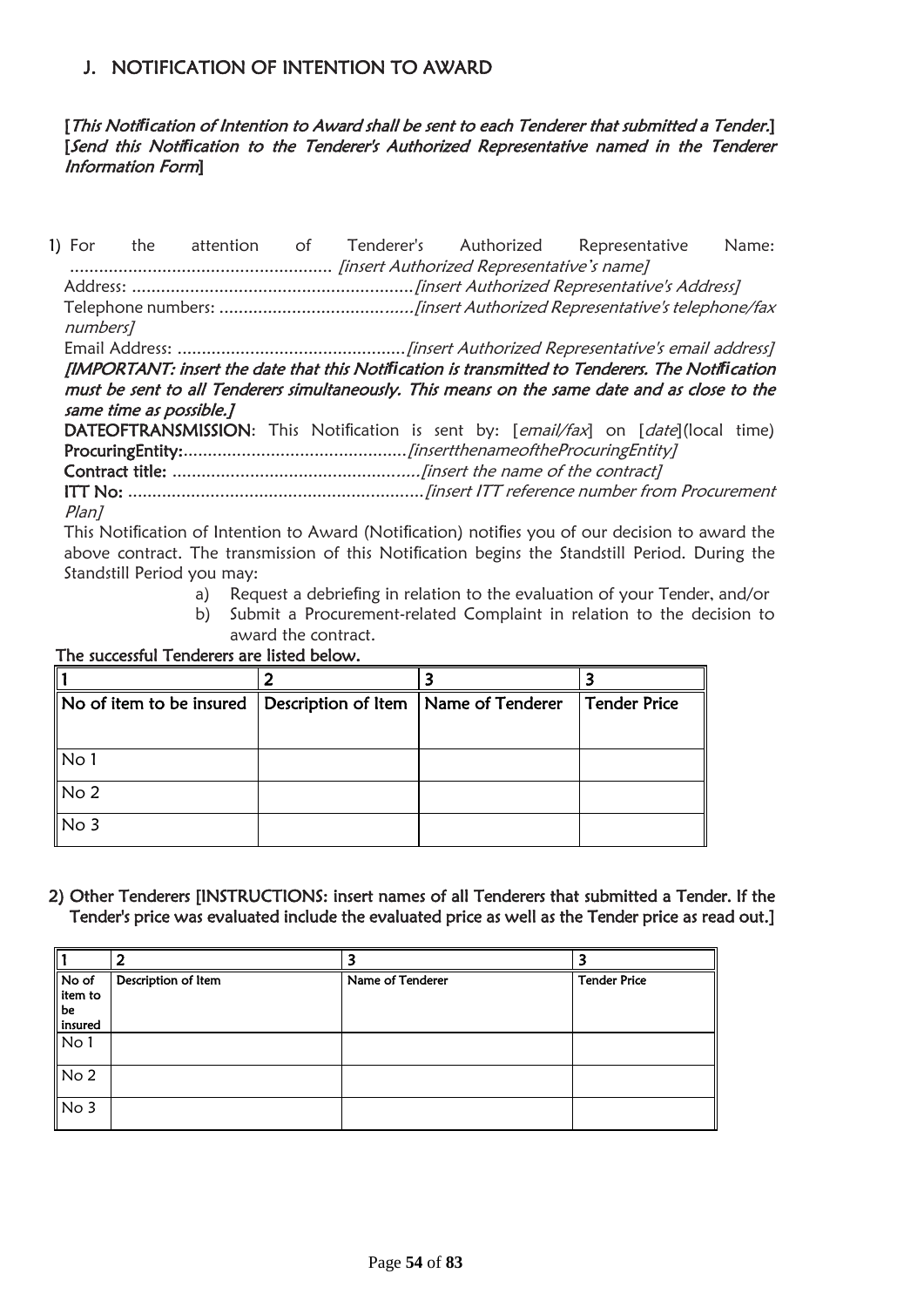## 3) How to request a debrie**fi**ng

#### DEADLINE: The deadline to request a debrie**fi**ng expires at midnight on [insert date] (local time).

You may request a debriefing in relation to the results of the evaluation of your Tender. If you decide to request a debriefing your written request must be made within three (3) Business Days of receipt of this Notification of Intention to Award.

Provide the contract name, reference number, name of the Tenderer, contact details; and address the request for debriefing as follows:

If your request for a debriefing is received within the 3 Business Days deadline, we will provide the debriefing within five (5) Business Days of receipt of your request. If we are unable to provide the debriefing within this period, the Standstill Period shall be extended by five (5) Business Days after the date that the debriefing is provided. If this happens, we will notify you and confirm the date that the extended Standstill Period will end.

The debriefing may be in writing, by phone, video conference call or in person. We shall promptly advise you in writing how the debriefing will take place and confirm the date and time.

If the deadline to request a debriefing has expired, you may still request a debriefing. In this case, we will provide the debriefing as soon as practicable, and normally no later than fifteen (15) Business Days from the date of publication of the Contract Award Notice.

#### 4) How to make a complaint

#### Period: Procurement-related Complaint challenging the decision to award shall be submitted by [insert date and time].

Provide the contract name, reference number, name of the Tenderer, contact details; and address the Procurement- related Complaint as follows:

At this point in the procurement process, you may submit a Procurement-related Complaint challenging the decision to award the contract. You do not need to have requested, or received, a debriefing before making this complaint. Your complaint must be submitted with in the Standstill Period and received by us before the Standstill Period ends.

In summary, there are four essential requirements:

- 1. You must be an 'interested party'. In this case, that means a Tenderer who submitted a Tender in this tendering process, and is the recipient of a Notification of Intention to Award.
- 2 The complaint can only challenge the decision to award the contract.<br>3 You must submit the complaint with in the period stated above.
- You must submit the complaint with in the period stated above.
- 4. You must include, in your complaint, all of the information required to support the complaint.
- 5. The application must be accompanied by the fees set out in the Procurement Regulations, which shall not be refundable (information available from the Public Procurement Authority at [complaints@ppra.go.ke](http://complaints@ppra.go.ke/) or [info@ppra.go.ke](mailto:info@ppra.go.ke)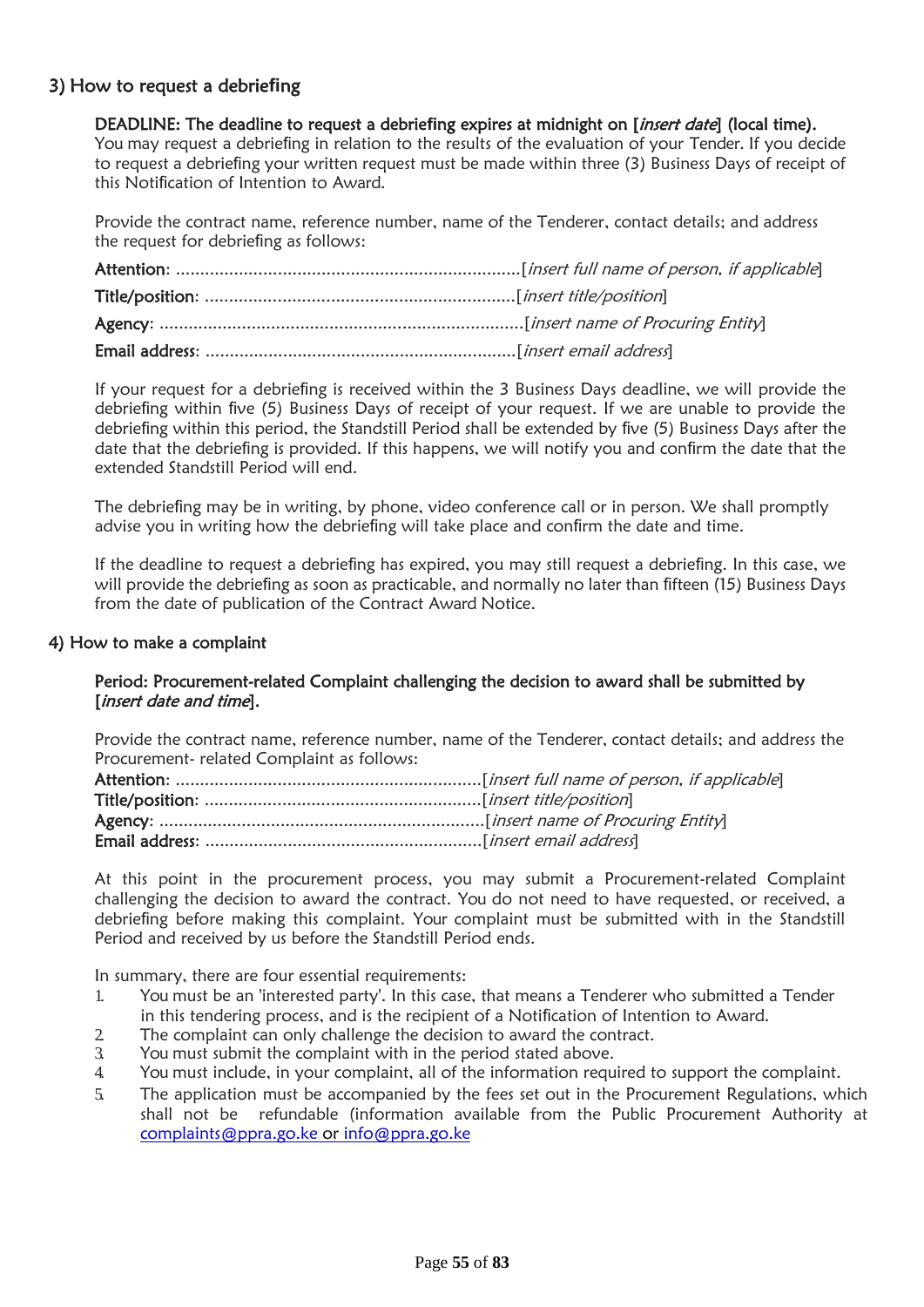#### 5) Standstill Period

DEADLINE: The Standstill Period is due to end at midnight on [insert date] (local time). The Standstill Period lasts ten (10) Business Days after the date of transmission of this Notification of Intention to Award.

The Standstill Period may be extended as stated in Section 4 above. If you have any questions regarding this Notification please do not hesitate to contact us.

On behalf of the Procuring Entity:

| Signature:      | Name:      |
|-----------------|------------|
| Title/position: | Telephone: |
| Email:          |            |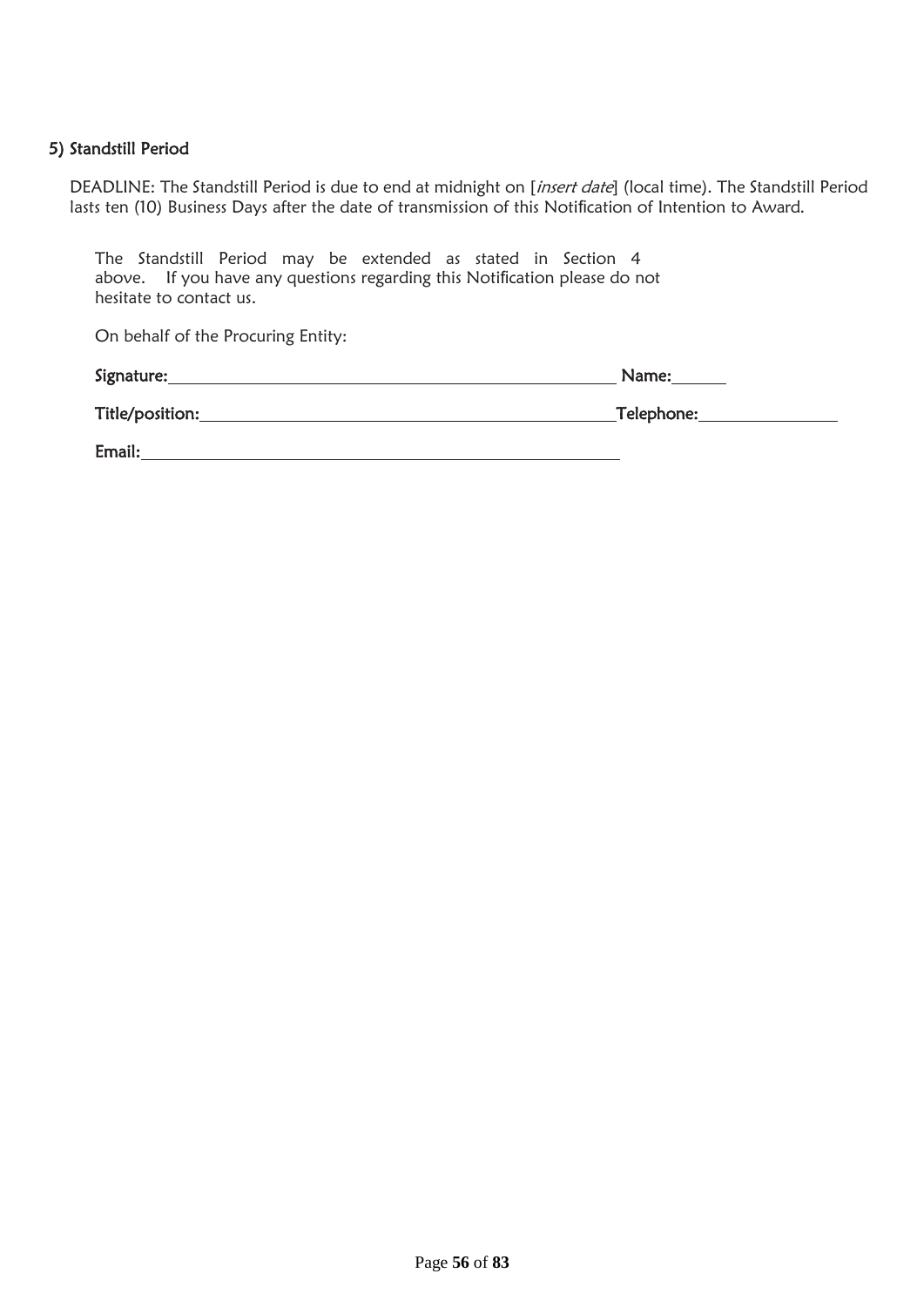#### FORM FOR REVIEW (r.203(1))

#### PUBLIC PROCUREMENT ADMINISTRATIVE REVIEW BOARD

APPLICATION NO……………. OF……….….20……...

#### **BETWEEN**

…………………………...………………………………. APPLICANT

#### AND

…………………………………RESPONDENT (Procuring Entity)

Request for review of the decision of the…………… (Name of the Procuring Entity of ……………dated the…day of ………….20……….in the matter of Tender No……….…of ………….20…... for .........(Tender description).

#### REQUEST FOR REVIEW

I/We……………………………, the above-named Applicant(s), of address: Physical address……………. P. O. Box No…………. Tel. No……...Email ……………, hereby request the Public Procurement Administrative Review Board to review the whole/part of the above-mentioned decision on the following grounds, namely: 1. 2. By this memorandum, the Applicant requests the Board for an order/ orders that: 1. 2. SIGNED ………………. (Applicant) Dated on……………. day of ……………/…20……  $\_$  . The contribution of the contribution of the contribution of the contribution of the contribution of the contribution of  $\mathcal{L}_\text{max}$ 

FOR OFFICIAL USE ONLY Lodged with the Secretary Public Procurement Administrative Review Board on…………day of ………....20….………

#### SIGNED

#### Board Secretary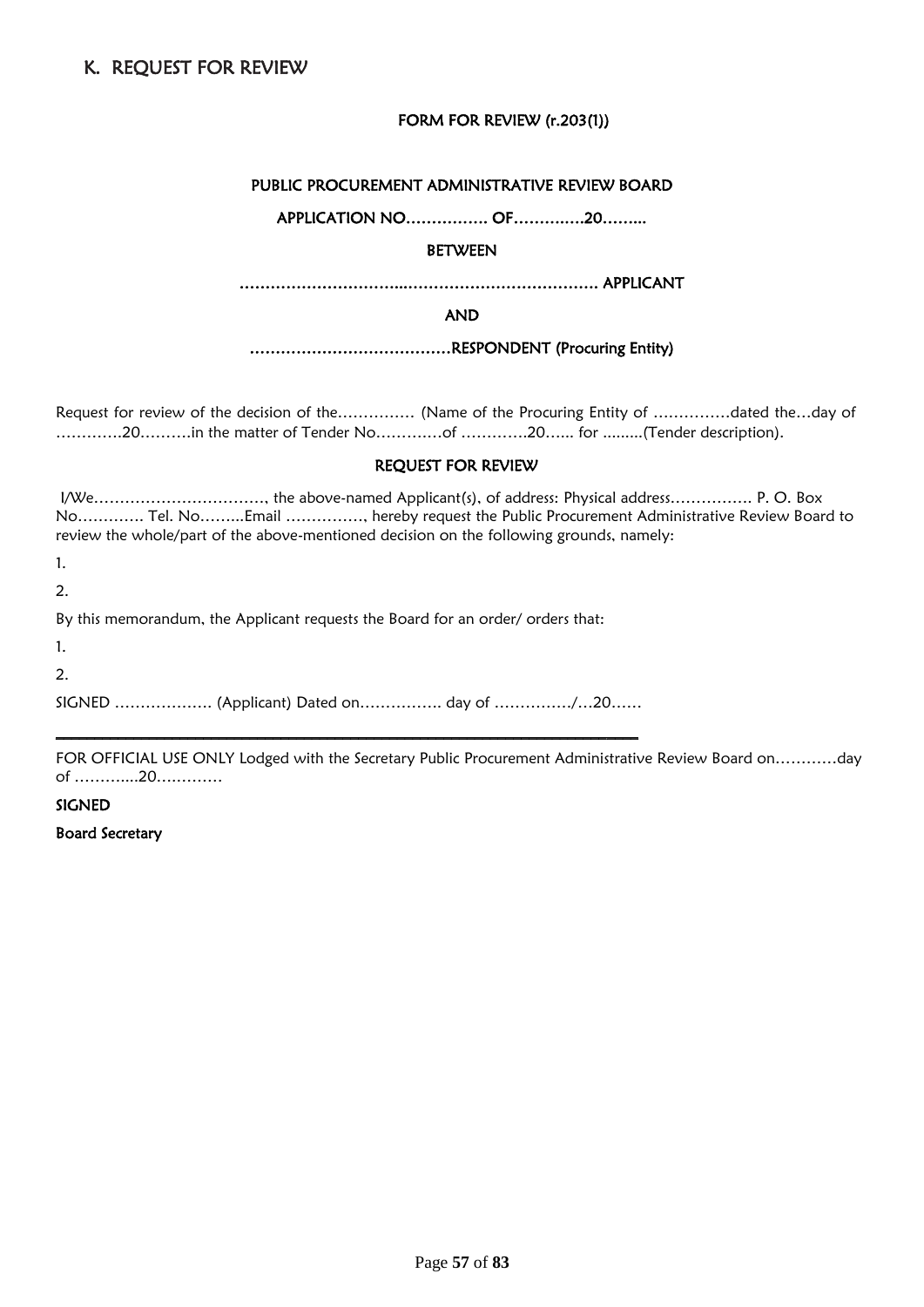# LETTER OF AWARD

[Form head paper of the Procuring Entity]

........................................[date]

To: ....................................[name and address of the Insurance Provider]

This is to notify you that your Tender dated.............................[date] for execution of the...........................[name of the Contract and identi*fi*cation number, as given in the Special Conditions of Contract] for the Contract Price of the equivalent of.............................................[amount in numbers and words] [name of currency], as corrected and modified in accordance with the Instructions to Tenderers is here by accepted by us (Procuring Entity).

You are requested to furnish the Performance Security within 28 days in accordance with the Conditions of Contract, using, for that purpose, one of the Performance Security Forms included in Section X, Contract Forms, of the tender document.

Please return the attached Contract dully signed Authorized Signature ...................................................

Name and Title of Signatory:....................................................................................................

Name of Agency: ......................................................................................................................

Attachment: Contract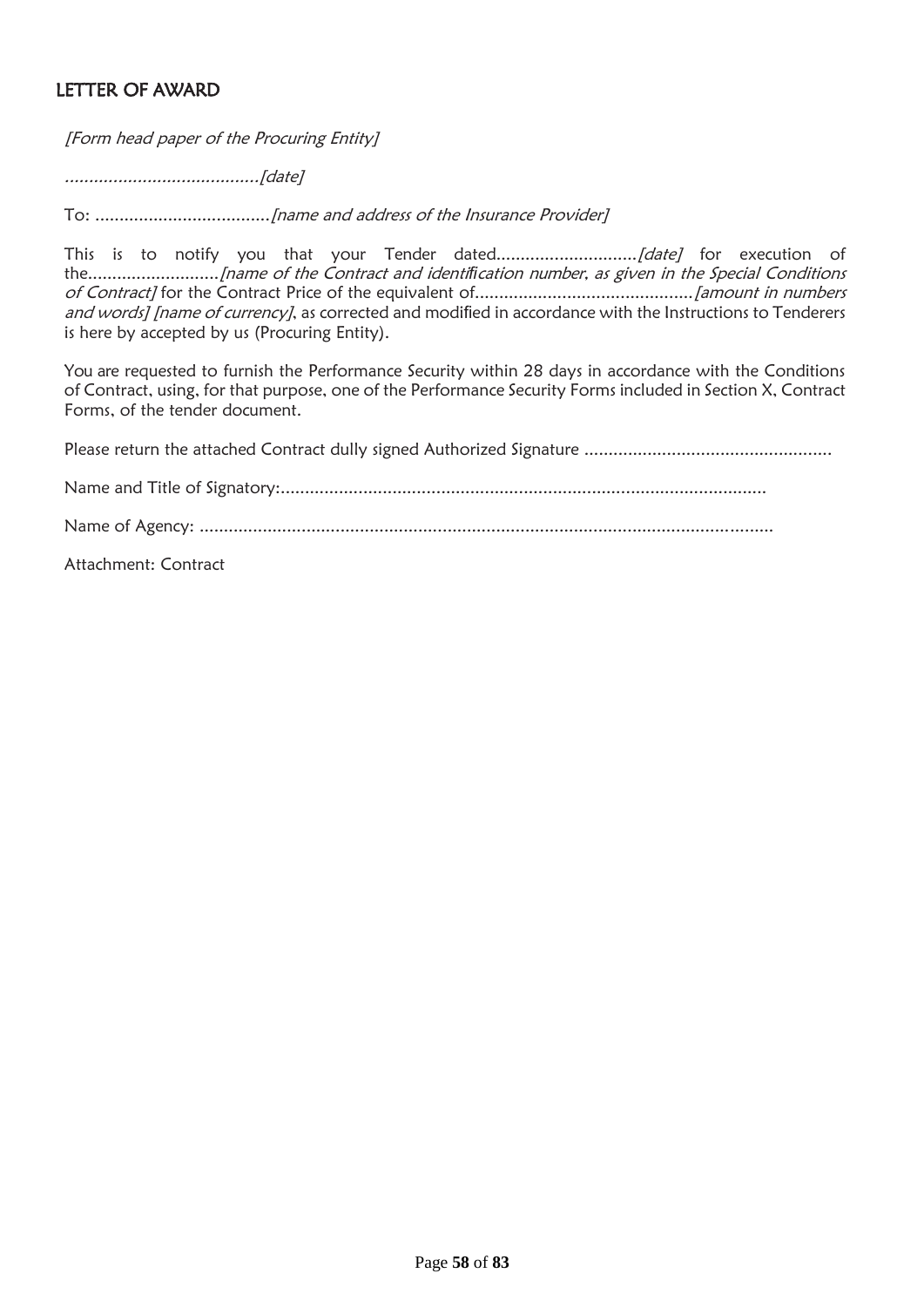# L. FORM OF CONTRACT

[Form head paper of the Procuring Entity]

#### LUMP-SUM REMUNERATION

This CONTRACT (here in after called the "Contract") is made the  $\int day$  day of the month of  $\int$ month, [year], between, on the one hand, [name of Procuring Entity] (here in after called the "Procuring Entity") and, on the other hand, *[name of Insurance Provider]* (here in after called the "Insurance Provider").

[Note: In the text below text in brackets is optional; all notes should be deleted in *fi*nal text. If the Insurance Provider consist of more than one entity, the above should be partially amended to read as follows:"… (here in after called the "Procuring Entity") and, on the other hand, a joint venture consisting of the following entities, each of which will be jointly and severally liable to the Procuring Entity for all the Insurance Provider's obligations under this Contract, namely, *[name of Insurance Provider]* and *[name of* Insurance Provider] (here in after called the "Insurance Provider").]

#### **WHEREAS**

- a) the Procuring Entity has requested the Insurance Provider to provide certain Services as defined in the General Conditions of Contract attached to this Contract (here in after called the "Services");
- b) the Insurance Provider, having represented to the Procuring Entity that they have the required professional skills, and personnel and technical resources, have agreed to provide the Services on the terms and conditions set forth in this Contract at a contract price of……………………;

NOW THEREFORE the parties hereto hereby agree as follows:

- The following documents shall be deemed to form and be read and construed as part of this Agreement, and the priority of the documents shall be as follows:
	- a) The Form of Acceptance;
	- b) The Insurance Provider's Tender
	- c) The General Conditions of Contract;
	- d) The Special Conditions of Contract;
	- e) The Priced Schedule of Requirements; and
	- f) The following Appendices: Appendix: Negotiated and Signed Insurance Policy (I e s)
- 2. The mutual rights and obligations of the Procuring Entity and the Insurance Provider shall be as set forth in the Contract, in particular:
	- a) The Insurance Provider shall carry out the Services in accordance with the provisions of the Contract; and
	- b) The Procuring Entity shall make payments to the Insurance Provider in accordance with the provisions of the Contract.

IN WITNESS WHERE OF, the Parties here to have caused this Contract to be signed in the irrespective names as of the day and year first above written.

For and on behalf of............................................. [name of Procuring Entity] [Authorized Representative]

For and on behalf of *Iname of Insurance Provider1 [Authorized Representative]* 

[Note: If the Insurance Provider consists of more than one entity, all these entities should appear as signatories, e.g., in the following manner:]

For and on behalf of each of the Members of the Insurance Provider.................................................[name of member] [Authorized Representative] [name of member] [Authorized Representative]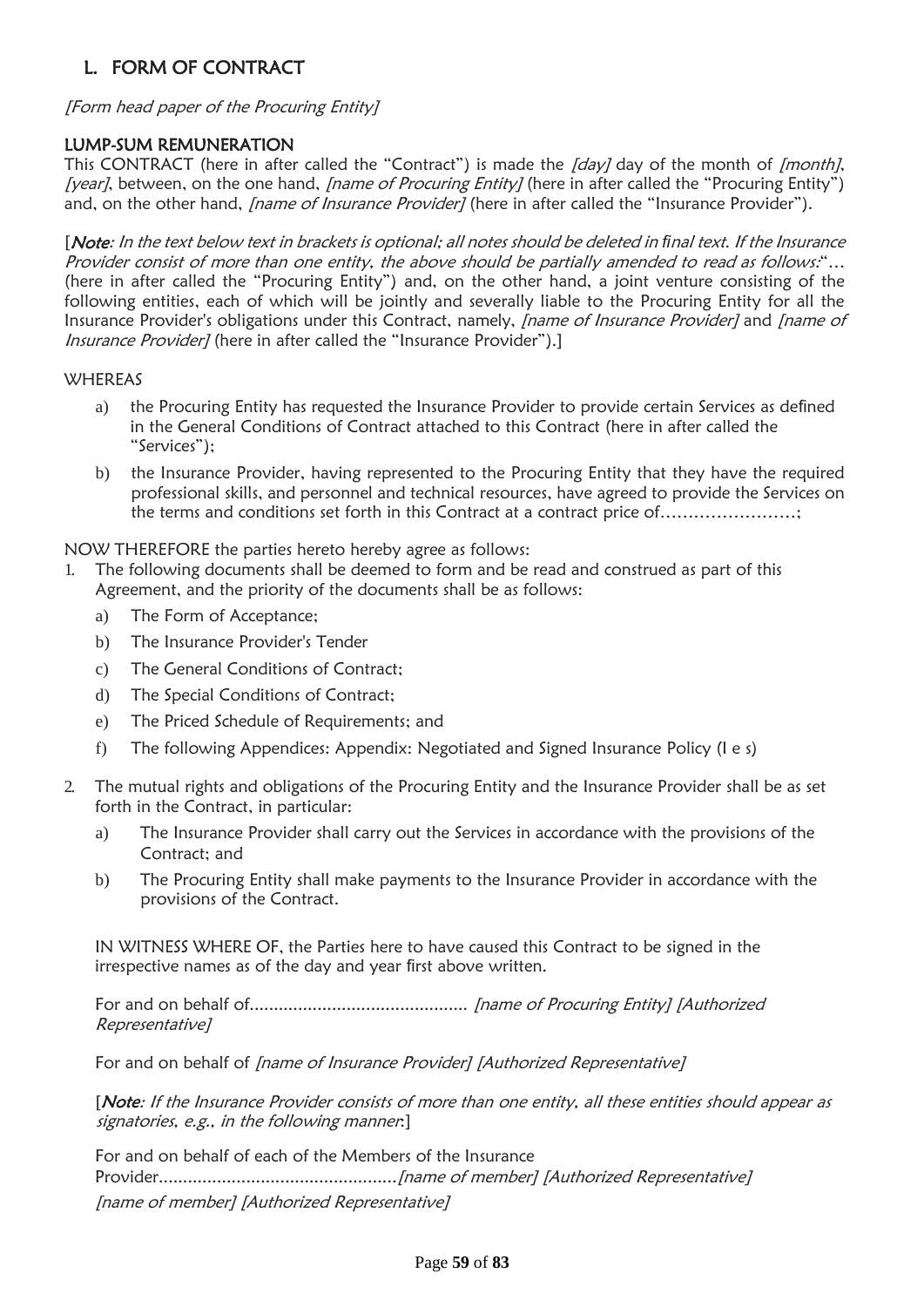## FORM OF TENDER SECURITY-[Option 1–Demand Bank Guarantee]

| Request for Tenders No:                            |
|----------------------------------------------------|
|                                                    |
|                                                    |
| <b>TENDER GUARANTEE No.: TENDER GUARANTEE NO.:</b> |
| Guarantor: Cuarantor:                              |

- 1. We have been informed that\_\_\_\_\_\_\_\_\_\_\_\_\_\_\_\_\_\_\_\_\_\_\_(here in after called "the Applicant") has submitted or will submit to the Beneficiary its Tender (here in after called" the Tender") for the execution of under Request for Tenders No. ("the ITT").
- 2. Furthermore, we understand that, according to the Beneficiary's conditions, Tenders must be supported by a Tender guarantee.
- 3. At the request of the Applicant, we, as Guarantor, hereby irrevocably undertake to pay the Beneficiary any sum or sums not exceeding in total an amount of  $\qquad \qquad$  ( ) upon receipt by us of the Beneficiary's complying demand, supported by the Beneficiary's statement, whether in the demand itself or a separate signed document accompanying or identifying the demand, stating that either the Applicant:
- (a) has withdrawn its Tender during the period of Tender validity set forth in the Applicant's Letter of Tender ("the Tender Validity Period"), or any extension thereto provided by the Applicant; or
- b) having been notified of the acceptance of its Tender by the Beneficiary during the Tender Validity Period or any extension there to provided by the Applicant, (i) has failed to execute the contract agreement, or (ii) has failed to furnish the Performance.
- 4. This guarantee will expire: (a) if the Applicant is the successful Tenderer, upon our receipt of copies of the contract agreement signed by the Applicant and the Performance Security and, or (b) if the Applicant is not the successful Tenderer, upon the earlier of (i) our receipt of a copy of the Beneficiary's notification to the Applicant of the results of the Tendering process; or (ii) thirty days after the end of the Tender Validity Period.
- 5. Consequently, any demand for payment under this guarantee must be received by us at the office indicated above on or before that date.

[signature(s)]

Note: All italicized text is for use in preparing this form and shall be deleted from the *fi*nal product.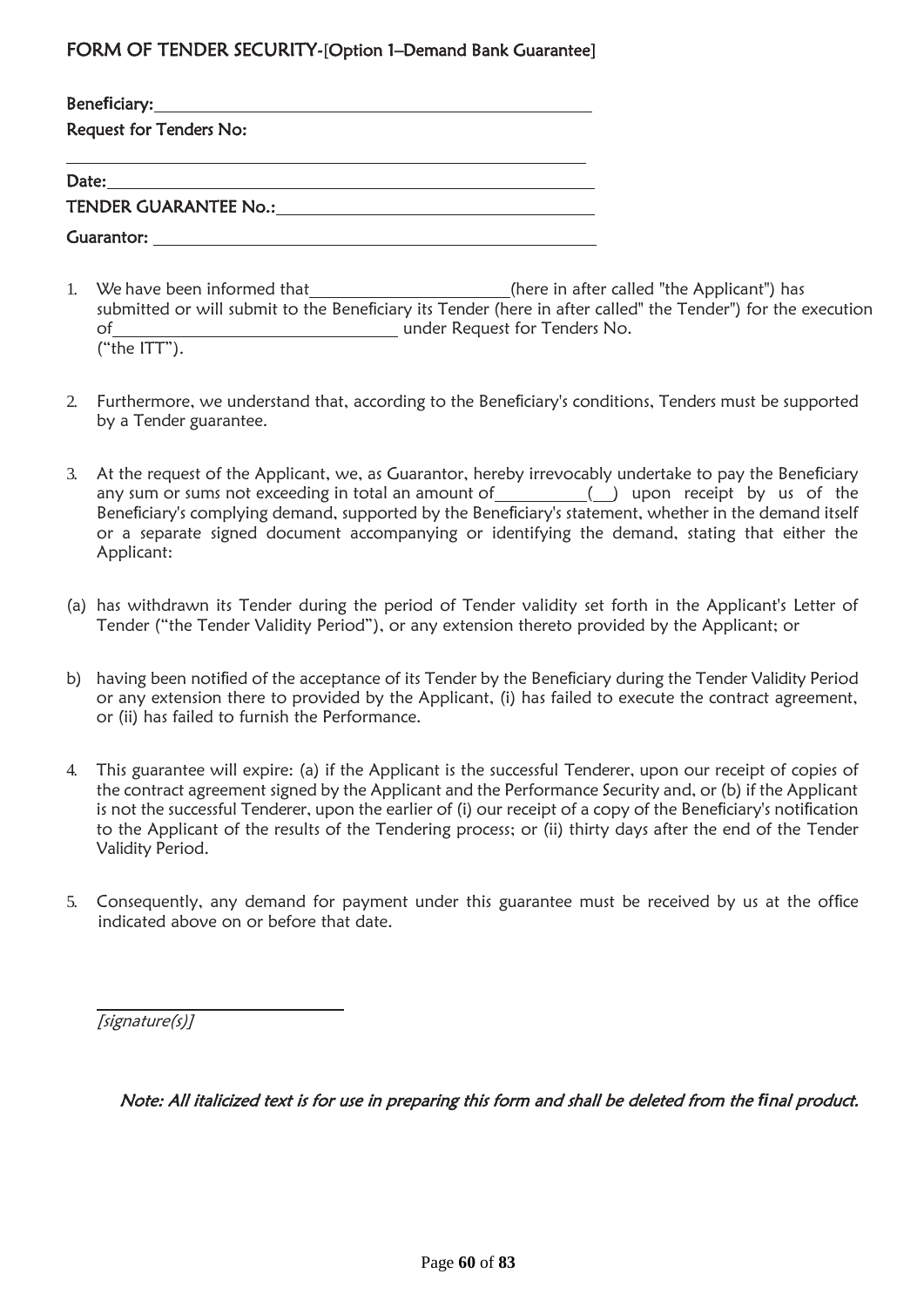#### FORMAT OF TENDER SECURITY [Option 2–Insurance Guarantee]

#### TENDER GUARANTEE No.:

- 1. Whereas ............ [Name of the tenderer] (hereinafter called "the tenderer") has submitted its tender dated ......... [Date of submission of tender] for the ............... [Name and/or description of the tender] (hereinafter called "the Tender") for the execution of \_\_\_\_\_\_ under Request for Tenders No.  $('the ITT").$
- 2. KNOW ALL PEOPLE by these presents that WE ………………… of ………… [Name of Insurance Company] having our registered office at ............... (hereinafter called "the Guarantor"), are bound unto .................. [Name of Procuring Entity] (hereinafter called "the Procuring Entity") in the sum of ………………… (Currency and guarantee amount) for which payment well and truly to be made to the said Procuring Entity, the Guarantor binds itself, its successors and assigns, jointly and severally, firmly by these presents.

Sealed with the Common Seal of the said Guarantor this  $\frac{dy}{dx}$  of  $\frac{dy}{dx}$  20  $\frac{dy}{dx}$ .

- 3. NOW, THEREFORE, THE CONDITION OF THIS OBLIGATION is such that if the Applicant:
	- a) has withdrawn its Tender during the period of Tender validity set forth in the Principal's Letter of Tender ("the Tender Validity Period"), or any extension thereto provided by the Principal; or
	- b) having been notified of the acceptance of its Tender by the Procuring Entity during the Tender Validity Period or any extension thereto provided by the Principal; (i) failed to execute the Contract agreement; or (ii) has failed to furnish the Performance Security, in accordance with the Instructions to tenderers ("ITT") of the Procuring Entity's Tendering document.

then the guarantee undertakes to immediately pay to the Procuring Entity up to the above amount upon receipt of the Procuring Entity's first written demand, without the Procuring Entity having to substantiate its demand, provided that in its demand the Procuring Entity shall state that the demand arises from the occurrence of any of the above events, specifying which event(s) has occurred.

- 4. This guarantee will expire: (a) if the Applicant is the successful Tenderer, upon our receipt of copies of the contract agreement signed by the Applicant and the Performance Security and, or (b) if the Applicant is not the successful Tenderer, upon the earlier of (i) our receipt of a copy of the Beneficiary's notification to the Applicant of the results of the Tendering process; or (ii)twenty-eight days after the end of the Tender Validity Period.
- 5. Consequently, any demand for payment under this guarantee must be received by us at the office indicated above on or before that date.

\_\_\_\_\_\_\_\_\_\_\_\_\_\_\_\_\_\_\_\_\_\_\_\_\_ \_\_\_\_\_\_\_\_\_\_\_\_\_\_\_\_\_\_\_\_\_\_\_\_\_\_\_\_\_\_

\_\_\_\_\_\_\_\_\_\_\_\_\_\_\_\_\_\_\_\_\_\_\_\_\_ \_\_\_\_\_\_\_\_\_\_\_\_\_\_\_\_\_\_\_\_\_\_\_\_\_\_\_\_\_\_ *[Date]* [Signature of the Guarantor]

[Witness] [Seal]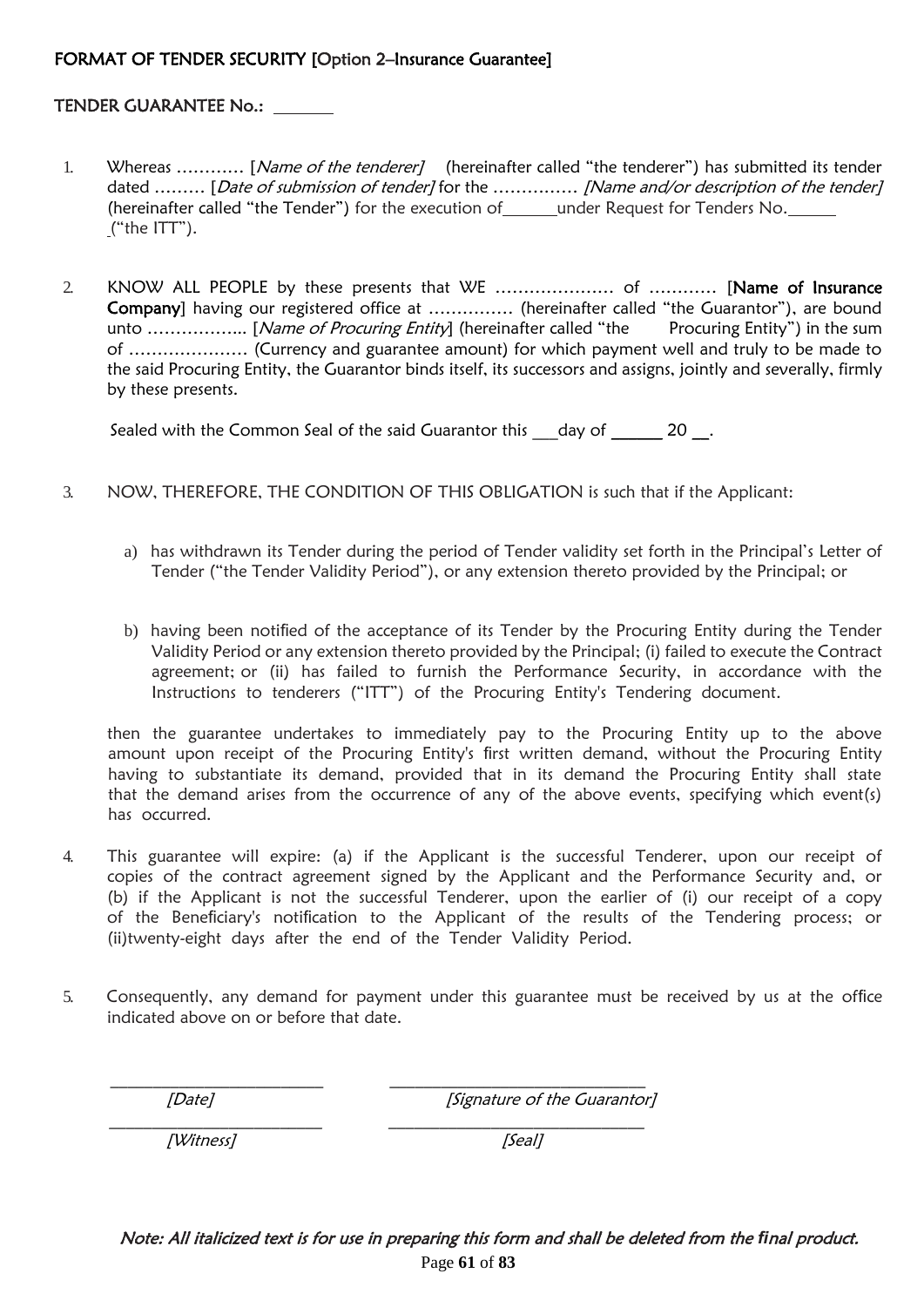# FORM OF TENDER-SECURING DECLARATION

[The Bidder shall complete this Form in accordance with the instructions indicated] Date: ....................................................[insert date (as day, month and year) of Tender Submission] Tender No.: ..........................................[insert number of tendering process] To: .......................................................[insert complete name of Purchaser]

I/We, the undersigned, declare that:

- 1. I/We understand that, according to your conditions, bids must be supported by a Tender-Securing Declaration.
- 2. I/We accept that I/we will automatically be suspended from being eligible for tendering in any contract with the Purchaser for the period of time of [insert number of months or years] starting on [insert date], if we are in breach of our obligation (s) under the bid conditions, because we- (a) have withdrawn our tender during the period of tender validity specified by us in the Tendering Data Sheet; or (b) having been notified of the acceptance of our Bid by the Purchaser during the period of bid validity, (i) fail or refuse to execute the Contract, if required, or (ii) fail or refuse to furnish the Performance Security, in accordance with the instructions to tenders.
- 3. I/We understand that this Tender Securing Declaration shall expire if we are not the successful Tenderer (s), upon the earlier of:
	- a) Our receipt of a copy of your notification of the name of the successful Tenderer; or
	- b) Thirty days after the expiration of our Tender.
- 4. I/We understand that if I am/we are/ in a Joint Venture, the Tender Securing Declaration must be in the name of the Joint Venture that submits the bid, and the Joint Venture has not been legally constituted at the time of bidding, the Tender Securing Declaration shall be in the names of all future partners as named in the letter of intent.

Signed………………………………………………………………....…...………...

|  |  |  | Dulv |
|--|--|--|------|
|  |  |  |      |
|  |  |  |      |

Seal or stamp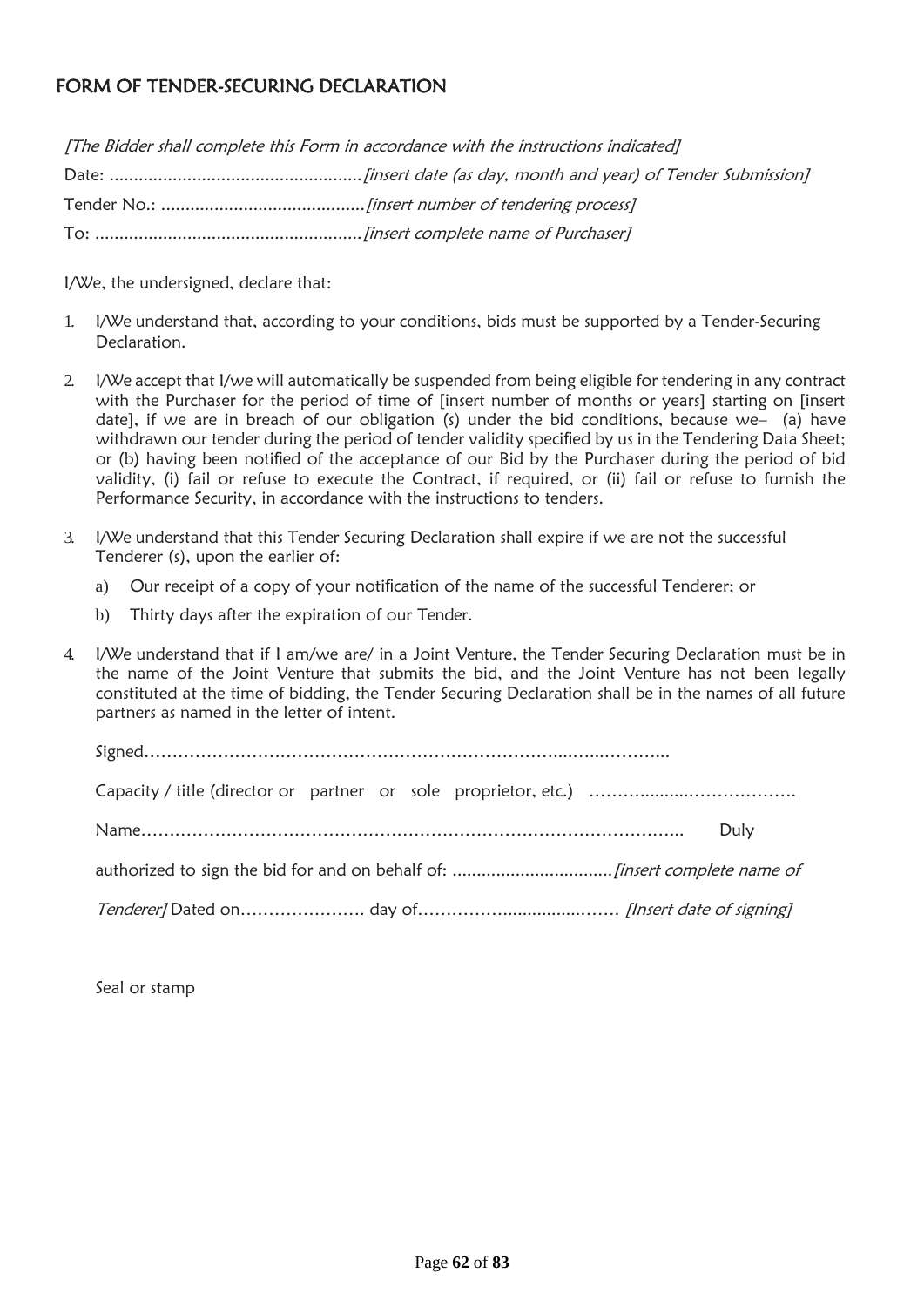# PRE-TENDER CONFERENCE ATTENDANCE FORM

| participated in the virtual Pre - Tender Conference meeting held on  for the                                                                                                                                       |                          |
|--------------------------------------------------------------------------------------------------------------------------------------------------------------------------------------------------------------------|--------------------------|
| (Tender Number and Tender Name)                                                                                                                                                                                    |                          |
| Management Services and Client Representative of the Tender for Provision of Staff Medical<br>Insurance for the Financing Locally-Led Climate Action (FLLoCA) Program for Year 2022-2023 do<br>hereby certify that | Head,<br>Supply<br>Chain |
| (Name of tender/tenderers representative)                                                                                                                                                                          |                          |
| (Name of bidding firm and address)                                                                                                                                                                                 |                          |
| Have actually attended the Pre -Tender Conference Meeting for the provision of                                                                                                                                     |                          |
| (Name of the services for which bids are invited)                                                                                                                                                                  |                          |
|                                                                                                                                                                                                                    |                          |
| Signature<br><b>Official Stamp</b>                                                                                                                                                                                 |                          |
| Declaration (by Tenderer)                                                                                                                                                                                          |                          |
| tenderer)                                                                                                                                                                                                          |                          |
| Do hereby declare that we have participated in the pre tender conference virtual meeting held on                                                                                                                   |                          |

………………………………. …………………..… …………………….. Date **Date** Official Stamp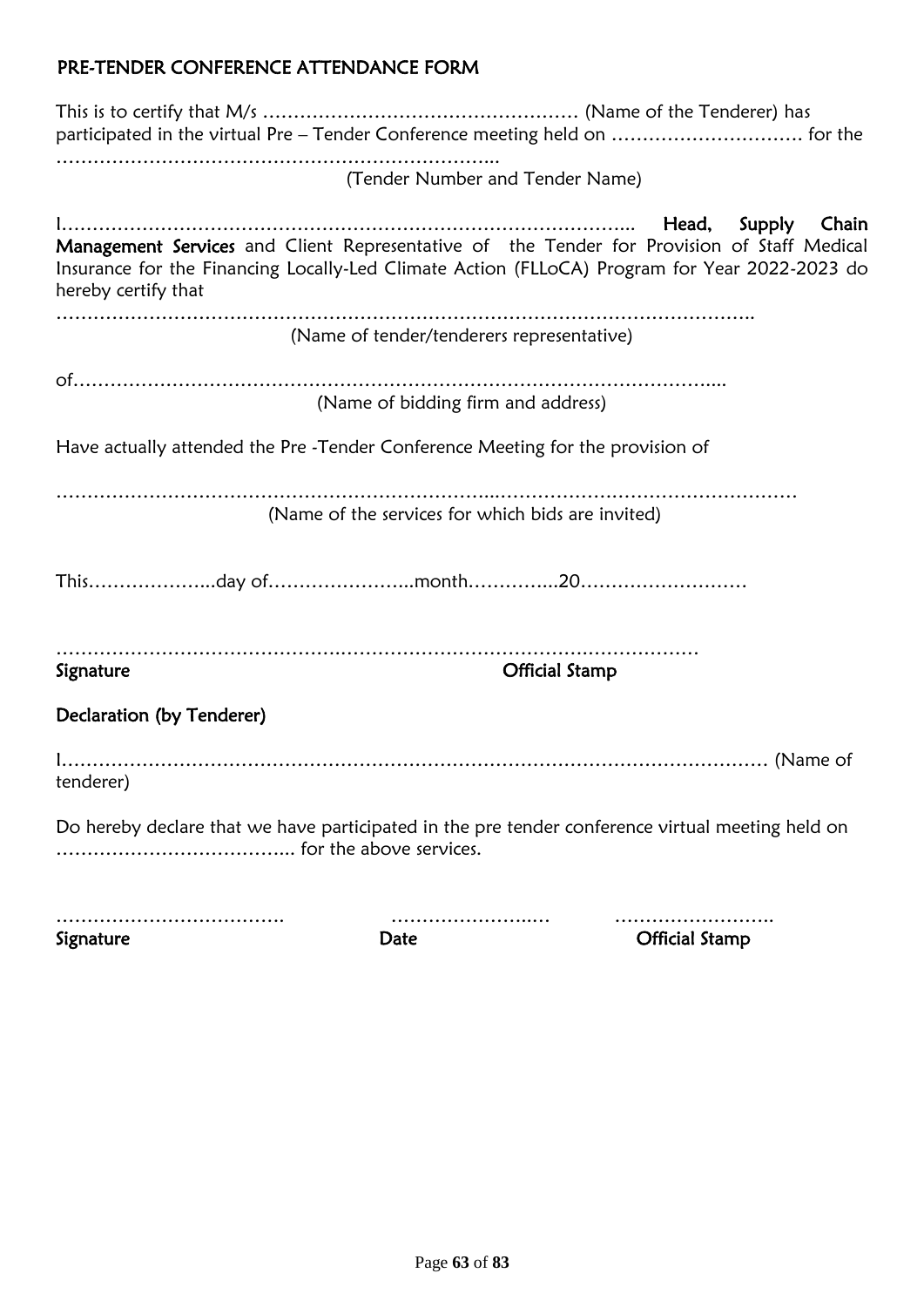# PART II – SCHEDULE OF INSURANCE REQUIREMENTS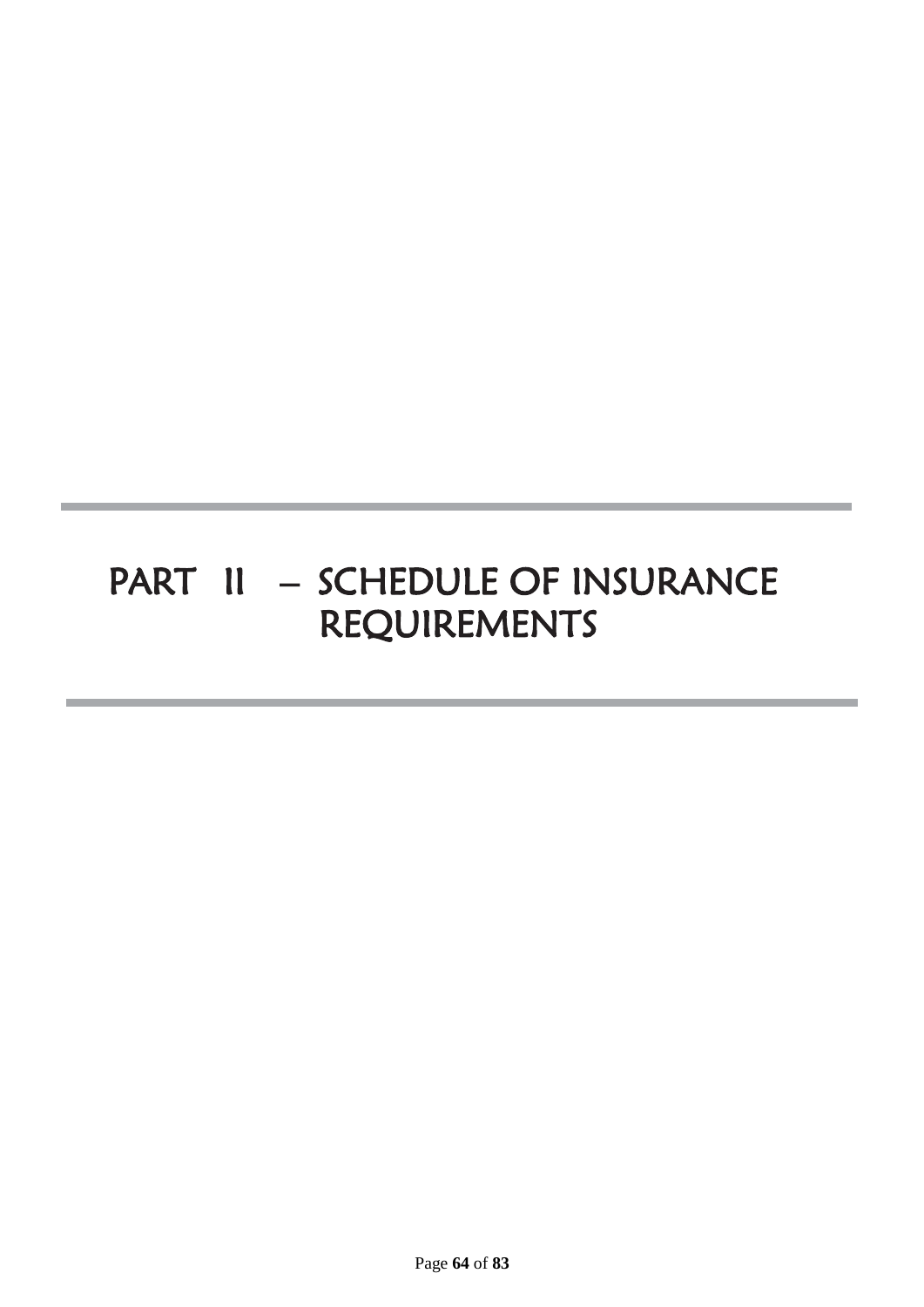# SECTION V – SCHEDULE OF REQUIREMENTS

# TERMS OF REFERENCE FOR PROVISION OF STAFF MEDICAL INSURANCE COVER

# 1. INTRODUCTION.

The Project Implementation Unit (PIU) has been established at the National Treasury to manage the Financing Locally-Led Climate Action Program (FLLoCA). The FLLoCA is a World Bank funded program whose objective is to deliver Locally-Led climate resilience actions and strengthen County and National governments` capacity to manage climate risks.

The National Treasury, Financing Locally-Led Climate Action Program intends to contract the services of an experienced and reputable Insurance Firm to provide a Staff Medical Insurance Cover that entails benefits which ensure members of staff receive quality health care.

The proposed medical scheme shall be a fully enhanced medical scheme cover and is intended to provide all employees and their dependents quality and affordable medical and health care services on 24 hours cover basis taking into cognizance the unpredictable nature of sicknesses and/or accidents.

## 2. OBJECTIVE OF THE COVER

The primary objective of the cover is to provide a comprehensive in-patient and out-patient Medical Cover for the PIU members of staff and their dependents (their immediate dependents, i.e. spouses and their children).

# 3. SCOPE

The provider is expected to provide efficient and effective medical services for the PIU staff and their immediate dependents. The service must be easily available and accessible to members of the PIU staff as and when required.

#### The following should be Noted: -

The estimated staff (Principal) members expected to be covered are Fourteen (14No). In case of a change the Medical Insurance Provider will be advised accordingly.

#### SPECIFIC SERVICES

The provider is expected to Provide: -

#### A. OUTPATIENT COVER

The Outpatient scheme shall deal with cases of illness not requiring admission into a hospital and will include examinations, diagnosis, and speedy treatment at health clinics and/or hospitals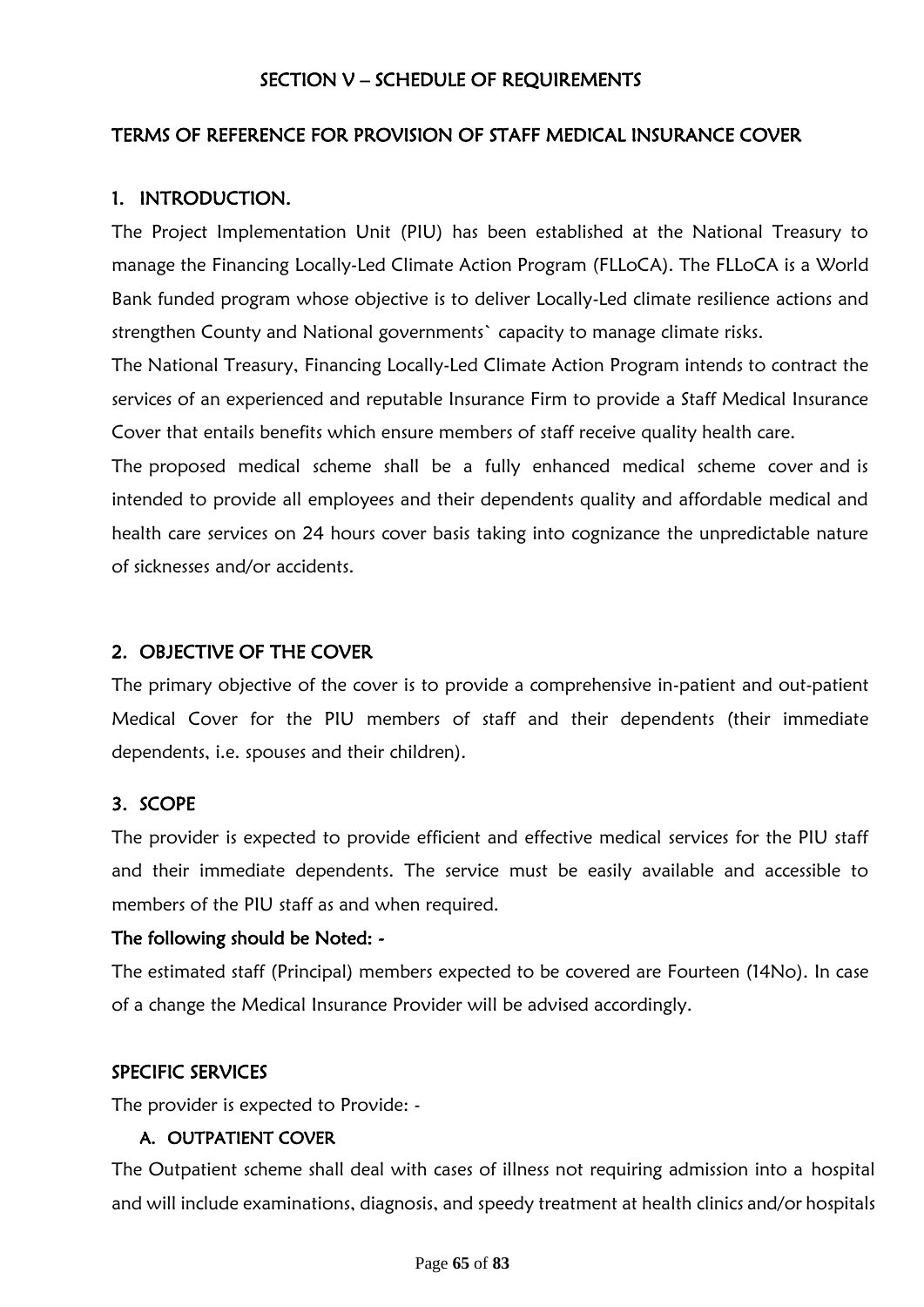with the aim of preventing any ailment or illness from growing into cases that require hospitalization.

The outpatient cover shall encompass the following benefits for the principal member,spouse and maximum of four (4) children up to 18 years or up to 25 years for those who are still school going: -

- a) Routine outpatient consultation;
- b) Diagnostic Laboratory and Radiology services (including radiotherapy, chemotherapy, Magnetic Resonance Imaging (MRI), Computerized Tomography CT scans, Ultrasound and X-rays;
- c) Prescribed Physiotherapy by Chiropractor;
- d) Prescribed drugs and dressings;
- e) HIV/AIDS related conditions and prescribed ARVs to the full cover limit per family;
- f) Antenatal checkups and Postnatal care of up to six weeks of post-deliveryincluding Ultrasound (U/S) exam;
- g) Chronic, pre-existing, recurring conditions;
- h) Emergency Ambulance Services;
- i) Congenital Conditions covered up to full limit;
- j) Psychiatry conditions & Counselling up to full limit;
- k) Road and Air Evacuation leading to admission covered within inpatient;
- l) Home Care Services;
- m) Cover for COVID-19 pandemic both in private and public hospitals;
- n) Annual comprehensive health checks up to the cover limit per family including Pap smear and breast checks for female members and dependents, and prostrate checks for male members and dependents;
- o) One PSA and PAP smear for employees and spouses;
- p) Circumcision unless as a treatment of a covered illness/infection;
- q) Immunization vaccines e.g., KEPI vaccines and Baby Friendly for children up to5 years up to full limit;
- r) Laser surgery treatment;
- s) Treatment to correct bodily injuries;
- t) Gynecological surgery;
- u) Dermatological conditions. Prescribed Soaps and Oils e.g. Oiltum for Eczema;
- v) Prescribed Nutrients;
- w) Prescribed occupational therapy e.g., hydrotherapy;
- x) Health Education (Wellness programmes); and

Page **66** of **83**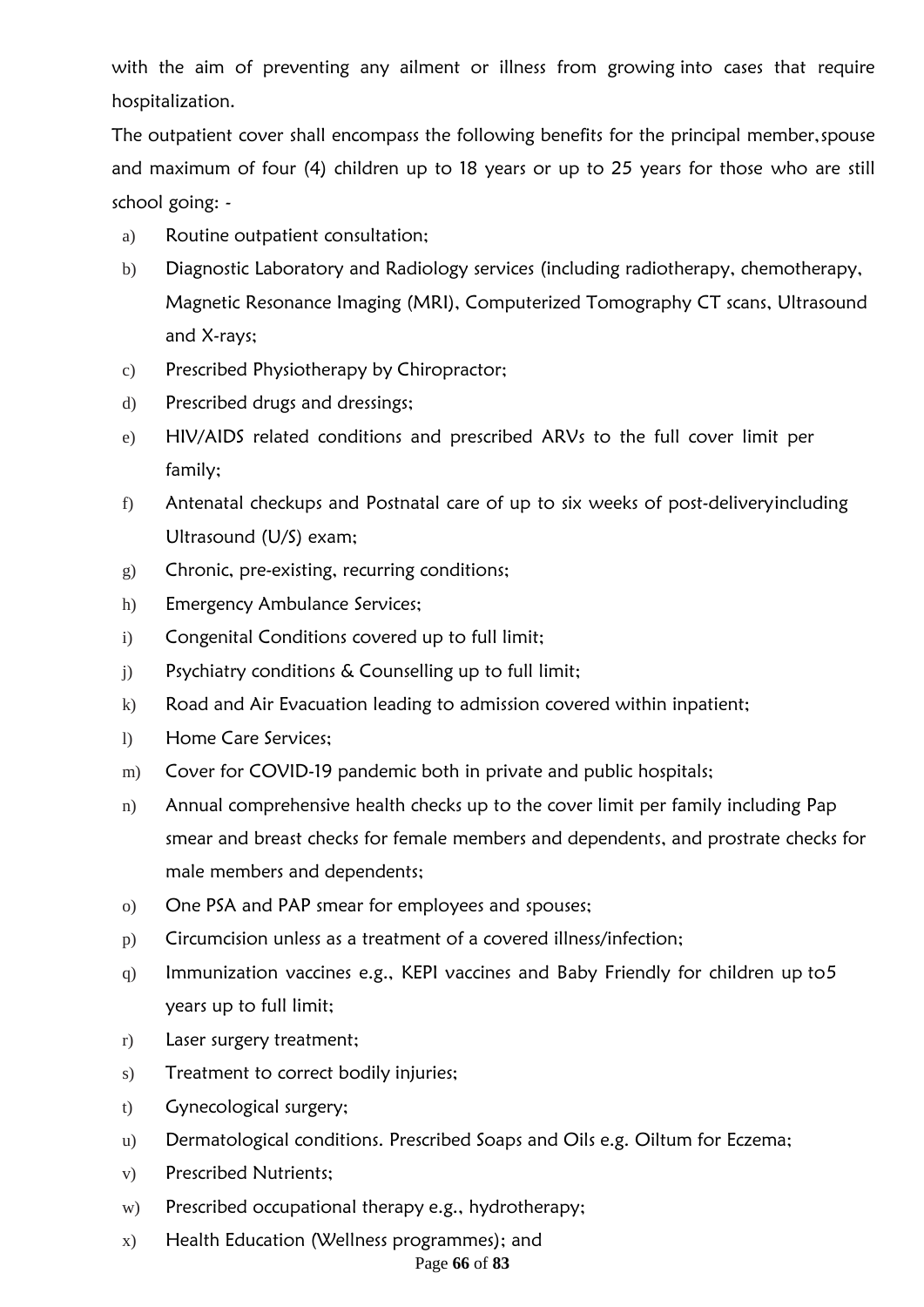y) Any additional benefits should be specified by the bidder.

# B. IN-PATIENT COVER

The In-patient cover benefit shall cater for illnesses requiring hospitalization and will be fully enhanced with pre-existing illnesses, chronic illnesses including HIV/AIDS condition and will cater for the following benefits for the principal member, spouse and maximum of four children up to 18 years or up to 25 years for those who are still school going:

- a) Accidental and illness hospitalization including dental, optical, maternity admission before 28 weeks covering accommodation, doctor(s), Anesthetists, surgeon's fees, operating theatre, ICU/ HDU charges, physiotherapy, prescribed drugs, dressings and internal surgical appliances, X-rays, Ultrasound, ECG and Computerized Tomography, MRI Scans, Radiotherapy and Chemotherapy;
- b) Inpatient and Day Care Surgery;
- c) Lodger fees: Up to 12 years;
- d) Lodger fees: No age limit for children with special needs;
- e) Gynecological conditions and procedures;
- f) Inpatient Psychotherapy cover;
- g) Congenital and Neonatal expenses conditions;
- h) Antenatal and postnatal including ultrasound is covered within theoutpatient;
- i) Maternity and pregnancy complications:
- j) Pre-existing and chronic conditions cover;
- k) Newly diagnosed pre-existing and chronic conditions shall be covered upto full limit;
- l) Cover for COVID-19 pandemic both in private and public hospitals;
- m) Ambulance rescue and evacuation subject to overall cover limit (both road and air);
- n) Non-Accidental Dental Cover;
- o) Non-Accidental Ophthalmological cover & Laser Surgery;
- p) Corrective Surgery;
- q) Circumcision that is medically necessitated;
- r) Post Hospitalization;
- s) Terrorism, Political War and Violence to be covered;
- t) Treatment while in hospital;
- u) Discharge from hospital and the cost of treatment thereof;
- v) No co-pay feature; and
- w) Any additional benefits should be specified by the bidder.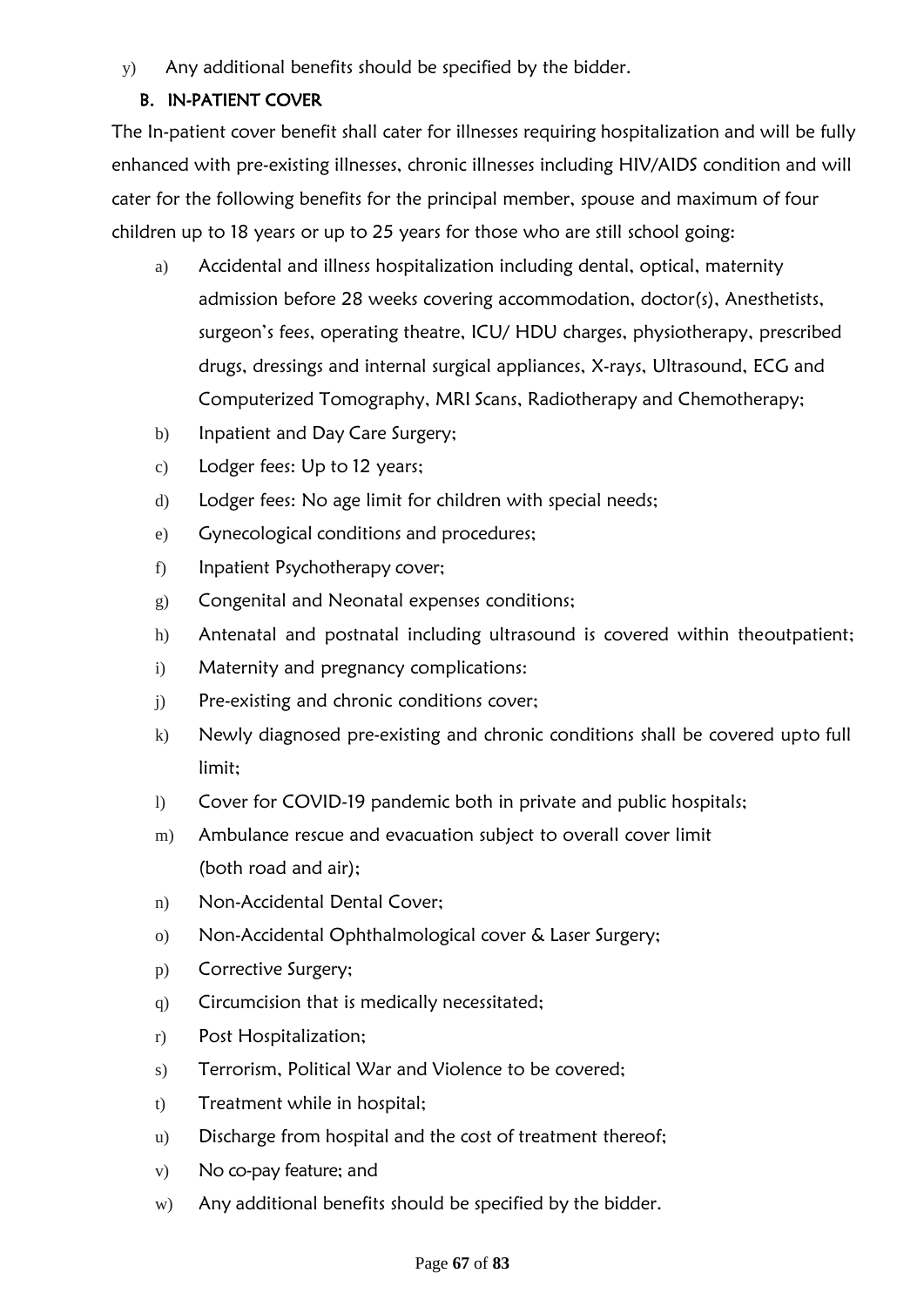# OTHER BENEFITS

**a)** Dental cover: including accidental damage to teeth, simple and difficult extractions, fillings (temporary and permanent), dentures, gum surgery, root canal treatment, pulpotomy, minor oral surgery, basic prescribed dentures subject to the set limit per person;

# **b)** Optical Cover:

The Optical cover provides for:

- Expenses related to eye treatment;
- Eye testing;
- Treatment arising from injury to the eyes caused solely and directly by accident external and visible means or arising from a disease affecting the eye or optic nerve;
- The supply and fitting of eyeglasses and frames on a prescription only from the Company's approved ophthalmologist;
- The prescribed spectacles will be acquired from an approved optician,

Please note that eyeglasses are limited to one pair every two years, unless otherwise proven to bemedically necessary

# a. Normal Maternity:

- i. Shall cover the principal and or the spouse up to the maximum prescribed limit ad will cater for: -
- ii. Normal deliveries and pregnancy complications
- iii. Elective and subsequent caesarean sections other than the first emergency.
- iv. Applicable to female principal member and female registered spouses only.

# b. First caesarean section

Shall cover the principal and or the spouse up to the maximum prescribed limit and will cater for: -

# i. Annual Excess of Cover

Annual Excess of cover of 5 million for both inpatient and outpatient.

# ii. Bed Entitlement

All staff who have cover of over 2M are entitled to a Standard Private room. The same will be paid less NHIF cover for bed charges.

#### Page **68** of **83**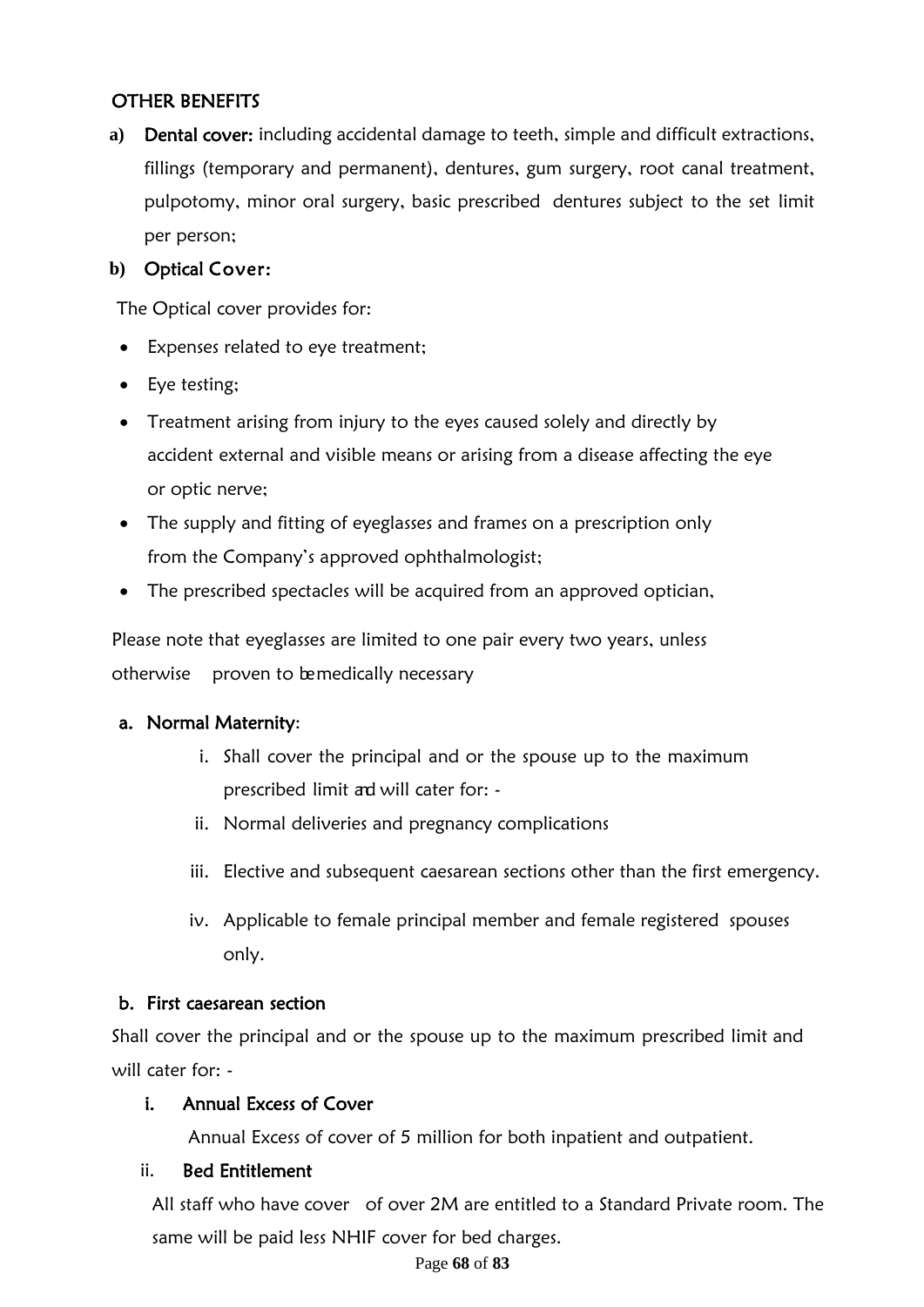# Seeing doctors /specialists outside list provided by the Insurance provider

Members to be allowed to see other providers on pay. The applicable charges to be reimbursed 100%.

# c. Smart card

Smart card technology with biometrics to be used to manage the scheme.

# d. Road air Evacuation

In case of any emergency the insurance firm shall ensure that the staff or dependents are evacuated from the scene and taken to the hospital within the shortest time possible.

# Unique salient features (Added Values)

- Claim reimbursement;
- Any expenses for medical examinations done for check-up purposes not arising out of sickness or accident;
- Cover outside Kenya on holiday and/or Business (Six weeks);
- Qualified and dedicated personnel with ability to address customer queries;
- 24-hour emergency/ help line;
- Evacuation abroad for treatment not locally available;
- Regular utilization reports;
- Credit Facilities available to all the major hospitals across the country;
- Health talks.

# h) Medical Statements

The insurer shall provide periodical medical statements to staff on their individual accounts and to the Program Coordinator- FLLoCA. In a case where the allocation reaches at least 75% and there is a likelihood of an over expenditure based on the condition of the patient, the Program Coordinator- FLLoCA shall be notified immediately.

# i) Last Expense

Funeral cover/last expense (Principal member at Kshs.100,000/- and dependent at Ksh. 50,000.00/- covered within inpatient cover.

# j) Overseas treatment

Overseas treatment is a benefit available if required. The insurer should arrange the transfer of the patient destination country and subsequent treatment, subject to cover limits. Travel will be limited to insured person using scheduled air flight on economy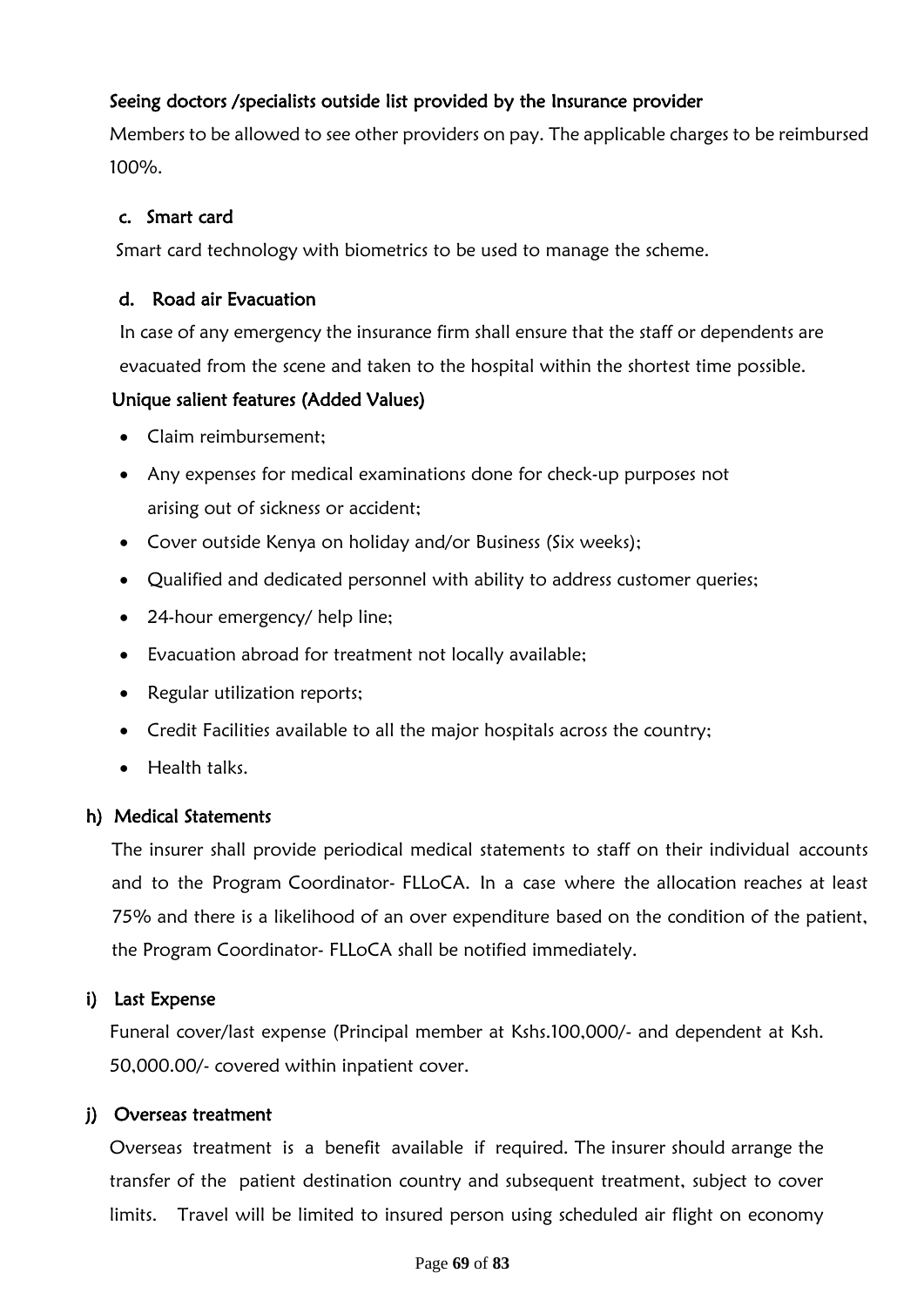class. Benefit will extend to include lodger fee while member is in hospital. Authority to incur expenditure for medical treatment outside Kenya will only be authorized by the Program Coordinator- FLLoCA.

# k) List of appointed service providers

The list of Service providers to be given shall be comprehensive and to have National distribution. The Program Coordinator- FLLoCA should be allowed to add to the list of service providers frequently visited by staff which may not be in the initial list. FLLoCA PIU will provide the Health insurance provider with a list of the areas of

operations outside Nairobi to enable them to arrange for appropriate medical facilities for the members of staff.

# l) Provision of Quarterly Reports

The Health Insurance Provider is expected to furnish the Program Coordinator-FLLoCA with quarterly returns on the utilization of the employee's medical entitlements to enable FLLoCA to inform the staff accordingly.

# m) Misuse of Medical Cover

The Health Insurance Provider is expected to report to the Program Coordinator-FLLoCA immediately in case of any misuse of the medical cover by the beneficiaries.

# n) Reporting

The Health Insurance provider shall be responsible to the Program Coordinator-FLLoCA through the Program Manager, Finance & Strategy-FLLoCA.

# o) Outputs/Deliverables

The Health Insurance Provider shall be responsible for the following deliverables:

- i. Conduct a debriefing exercise and submit a report;
- ii. Furnish FLLoCA with the package of the Employee Health Insurance Scheme it offers and how it operates, giving full details;
- iii. Do a presentation of the services that they offer;
- iv. Send monthly statements to staff to ensure that staff do not overshoot their limits;
- v. Submit Quarterly reports on the progress of the medical scheme and its utilization by individual staff members; and
- vi. Educate FLLoCA staff on medical cover Benefits and the Hospitals to be used.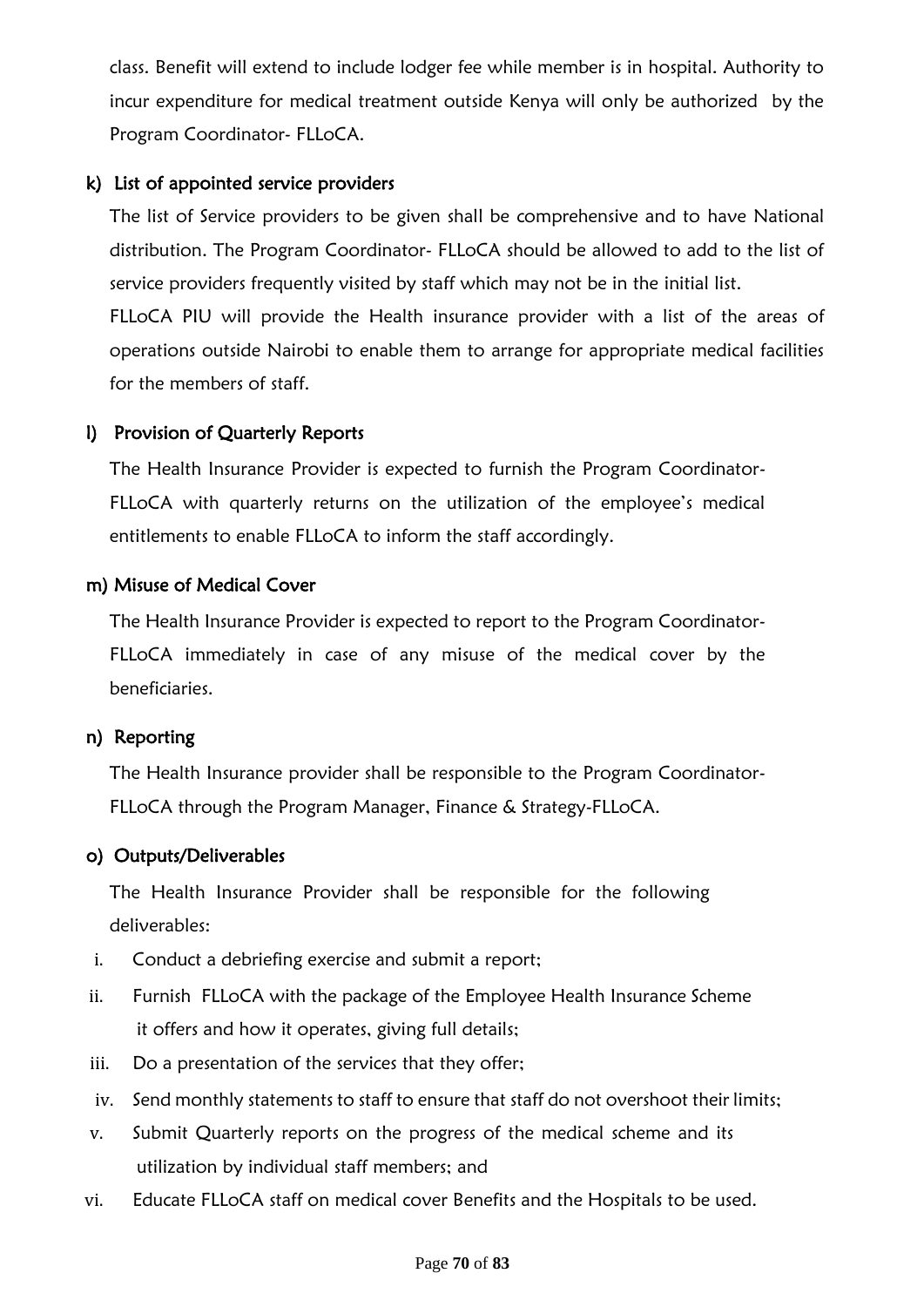# p) Date of Inception/Commencement

The Health Insurance Provider is expected to start providing the employee medical cover from the date of execution of the contract or as may be agreed.

#### q) Period of Cover

The contract period shall be Three (3) years, renewable yearly upon satisfactory performance.

#### Medical Cover Benefits Limits in Kshs.

| In        | Patient   Out Patient | Dental | Optical | Normal    | First     | Accommodation |
|-----------|-----------------------|--------|---------|-----------|-----------|---------------|
| (Kshs)    | (Kshs)                | (Kshs) | (Kshs)  | Maternity | Caesarean | per person    |
|           |                       |        |         | (Kshs)    | maternity |               |
|           |                       |        |         |           | (Kshs)    |               |
| 2,500,000 | 350,000               | 50,000 | 40,000  | 200,000   | 250,000   | 18,000        |

NB: Clearly indicate the following;

- 1. All the exclusions
- 2. Any other additional benefits you will provide
- 3. Procedure for emergency evacuations
- 4. Scheme administration
- 5. Provider panel
- 6. Utilization/ Case management

#### Summary of Population

(Full population will be supplied at the point of contract award)

| <b>Category</b> | <b>Estimated Number of families</b> |
|-----------------|-------------------------------------|
| $M+2$           |                                     |
| $M+3$           | ◢                                   |
| $M+4$           |                                     |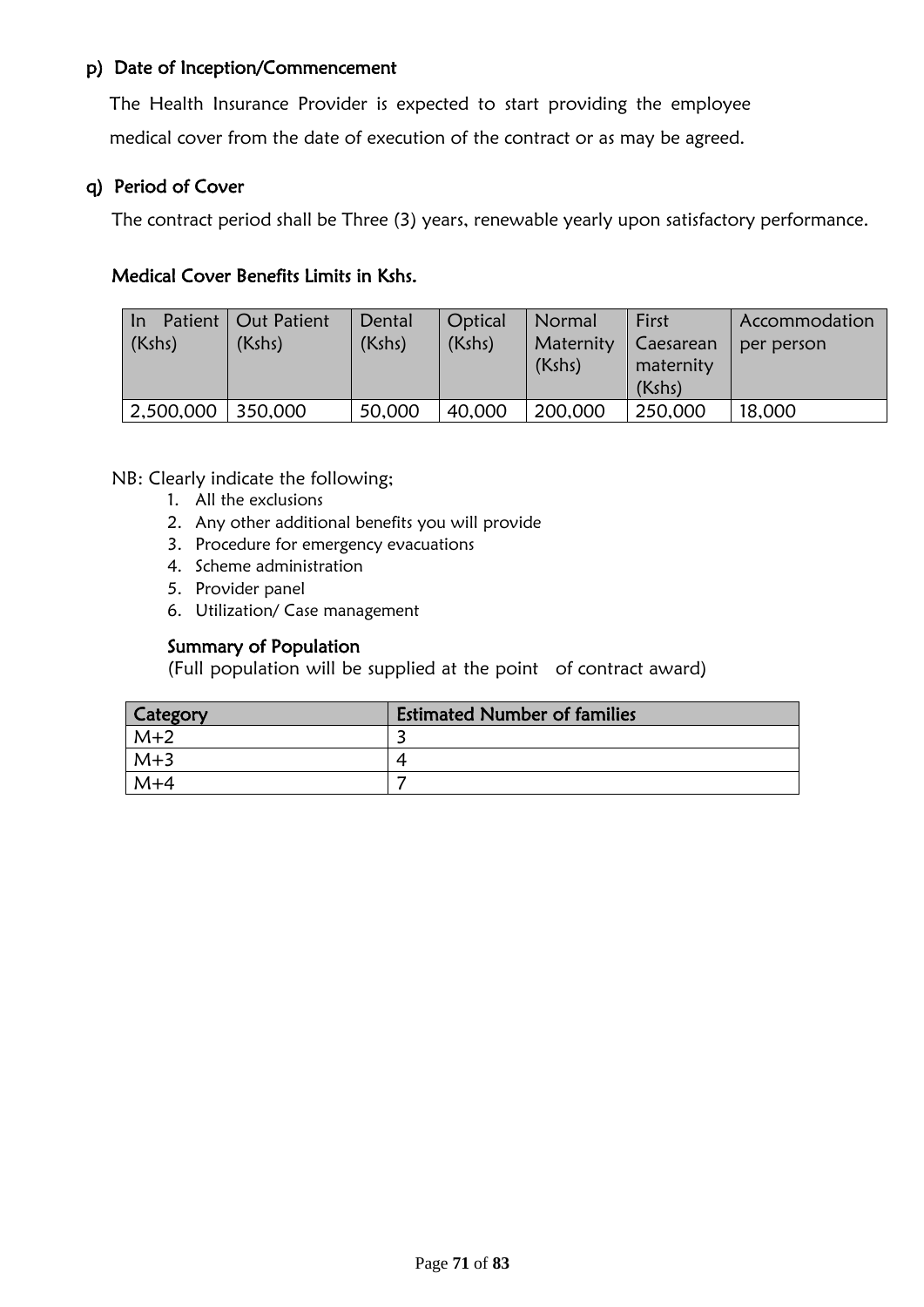# SCHEDULE OF REQUIREMENTS

[The Procuring Entity shall *fi*ll in this Form to indicate the List of Insurance Services required by the Procuring Entity [Columns 1-4 and the Tenderer shall complete columns 5- 7 as his/her Tender].

|                                    |                                                                                                        |                                      | 4                                                | 5                   | 6                                                              |                               |                                                                       |
|------------------------------------|--------------------------------------------------------------------------------------------------------|--------------------------------------|--------------------------------------------------|---------------------|----------------------------------------------------------------|-------------------------------|-----------------------------------------------------------------------|
| No of<br>item to be $ $<br>insured | Description of item to<br>be insured                                                                   | Value of<br>item to<br>be<br>insured | Major<br>contingencies<br>requiring<br>insurance | Insurance<br>period | Insurance<br>Premium per<br>specified period<br>(Tender Price) | Price<br>discount<br>(if any) | <b>Total Tender Price</b><br>for Insurance<br>Service<br>$(Col. 6-7)$ |
| No 1                               | Provision of Staff<br>Medical Insurance<br>Cover for the FLLoCA<br>Programme for the year<br>2022-2023 | As per<br><b>ToR</b>                 | As per ToR                                       | Three (3)<br>years  |                                                                |                               |                                                                       |
| No <sub>2</sub>                    |                                                                                                        |                                      |                                                  |                     |                                                                |                               |                                                                       |
| No 3                               |                                                                                                        |                                      |                                                  |                     |                                                                |                               |                                                                       |

| name of Tenderer]   |  |
|---------------------|--|
|                     |  |
| signing the Tender] |  |

...................................................................................................................................................................................................................................................

Date

..[insert date]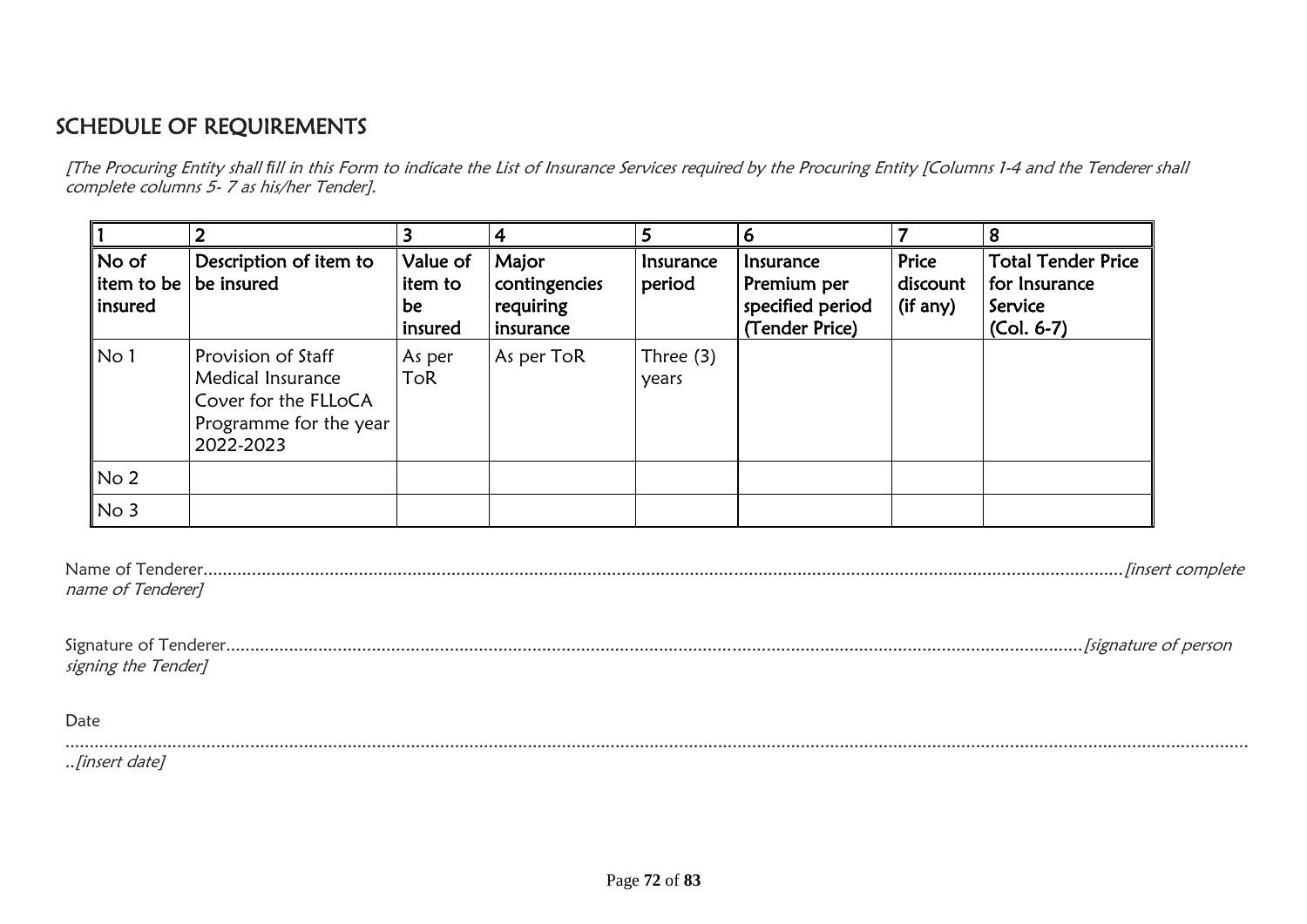# PART III – CONDITIONS OF CONTRACT AND CONTRACT FORMS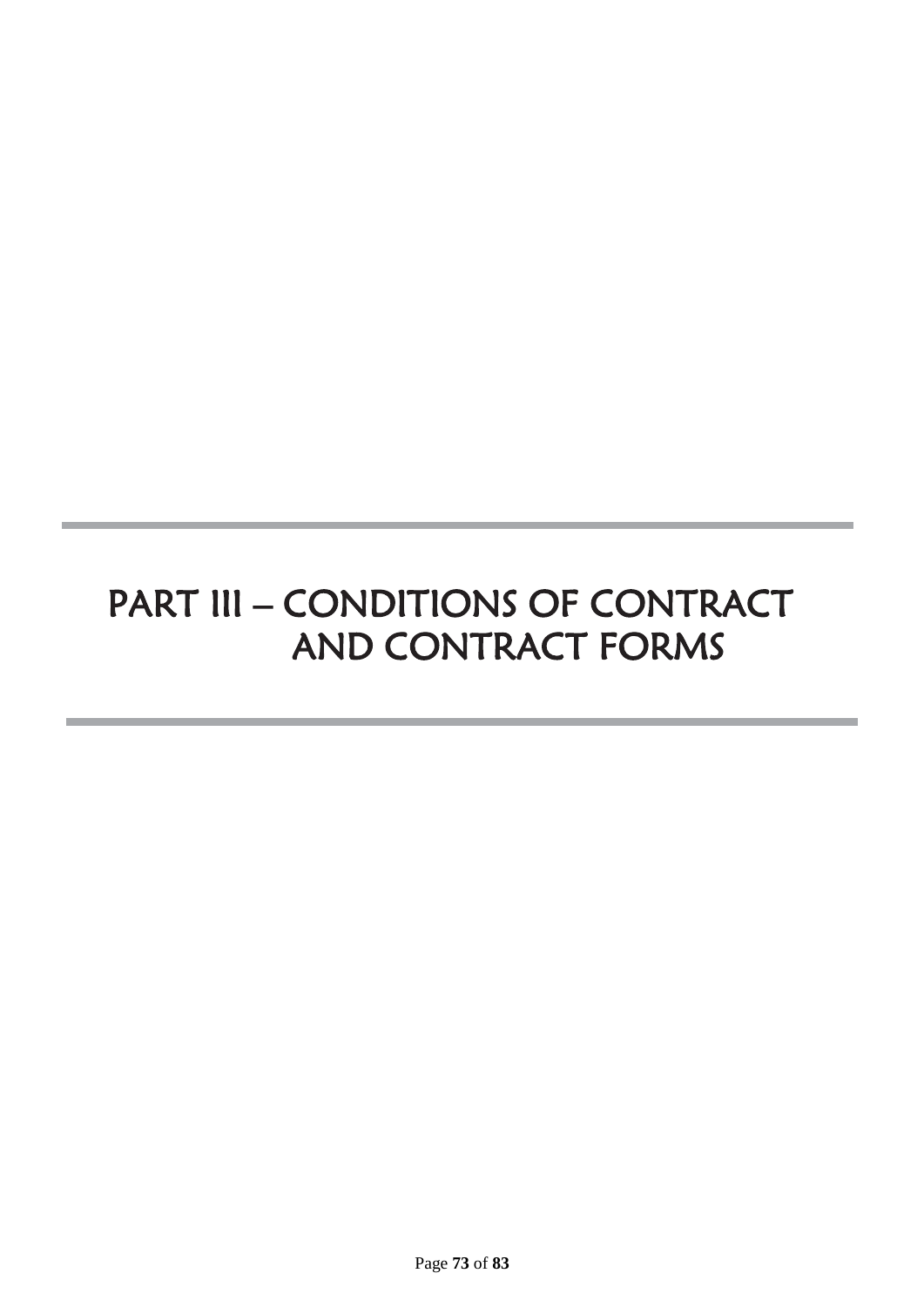# SECTION VI - GENERAL CONDITIONS OF CONTRACT

# A. General Provisions

## 1.1 De**fi**nitions

Unless the context otherwise requires, the following terms whenever used in this Contract have the following meanings:

- a) "Schedule of Requirements" is the priced and completed list of items of Services to be performed by the Insurance Provider forming part of his Tender;
- b) "Completion Date" means the date of completion of the Services by the Insurance Provider as certified by the Procuring Entity
- c) "Contract" means the Contract signed by the Parties, to which these General Conditions of Contract (GCC) are attached, together with all the documents listed in Clause1 of such signed Contract;
- d) "Contract Price" means the price to be paid for the performance of the Services, in accordance with Clause 6;
- e) "Procuring Entity" means the Procuring Entity or party who employs the Insurance Provider
- f) "Foreign Currency" means any currency other than the currency of Kenya;
- g) "GCC" means these General Conditions of Contract;
- h) "Government" means the Government of Kenya;
- i) "Local Currency" means Kenya shilling;
- j) "Party" means the Procuring Entity or the Insurance Provider, as the case may be, and "Parties" means both of them;
- k) "Personnel" means persons hired by the Insurance Provider;
- l) "Insurance Provider" is a person or corporate body whose Tender to provide the Services has been accepted by the Procuring Entity;
- m) "Insurance Provider's Tender" means the completed Tendering Document submitted by the Insurance Provider to the Procuring Entity
- n) "SCC" means the Special Conditions of Contract by which the GCC may be amended or supplemented;
- o) "Services" means the work to be performed by the Insurance Provider pursuant to this Contract, as described in Schedule of Requirements included in the Insurance Provider's Tender.
- p) "Public Procurement Regulatory Authority (PPRA)" shall mean the Government Agency responsible for oversight of public procurement.

#### 1.2 Applicable Law

The Contract shall be interpreted in accordance with the laws of Kenya.

#### 1.3 Language

This Contract has been executed in the English language, which shall be the binding and controlling language for all matters relating to the meaning or interpretation of this Contract.

#### 1.4 Notices

Any notice, request, or consent made pursuant to this Contract shall be in writing and shall be deemed to have been made when delivered in person to an authorized representative of the Party to whom the communication is addressed, or when sent by registered mail, hand delivery, or email to such Party at the address speci**fi**ed in the SCC.

#### 1.5 Location

The Services shall be performed at such locations as are specified in Appendix A, in the specifications and, where the location of a particular task is not so specified, at such locations, whether in Kenya or elsewhere, as the Procuring Entity may approve.

#### 1.6 Authorized Representatives

Any action required or permitted to be taken, and any document required or permitted to be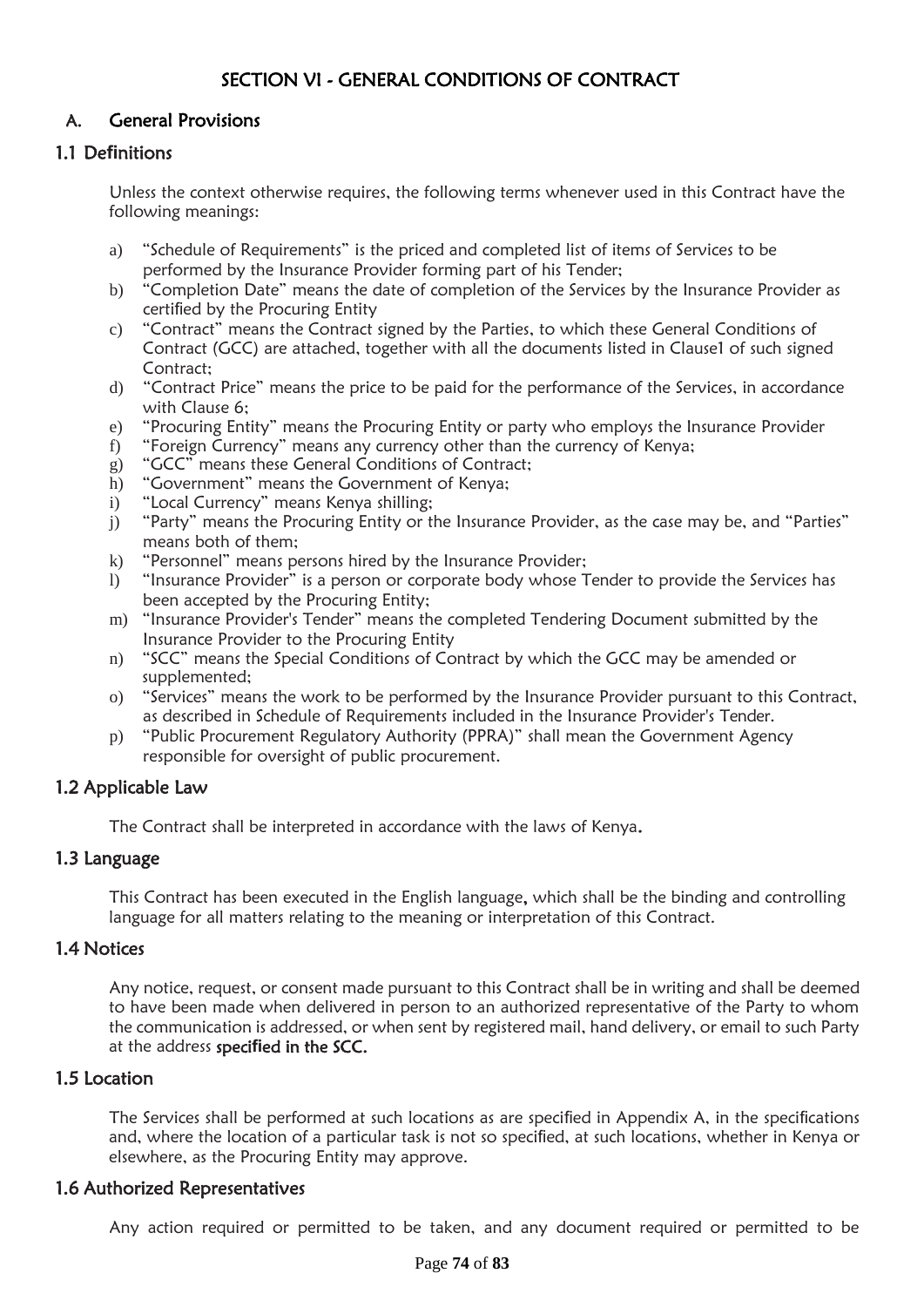executed, under this Contract by the Procuring Entity or the Insurance Provider may be taken or executed by the officials speci**fi**ed in the SCC.

#### 1.7 Inspection and Audit by the PPRA

Pursuant to paragraph 2.2e. of Attachment1 to the General Conditions, the Insurance Provider shall permit and shall cause its subcontractors and sub-consultants to permit, PPRA and/ or persons appointed by PPRA to inspect the Site and/ or the accounts and records relating to the procurement process, selection and/ or contract execution, and to have such accounts and records audited by auditors appointed by PPRA. The Insurance Provider's and its Subcontractors' and sub-consultants' attention is drawn to Sub-Clause 3.10 which provides, inter alia, that acts intended to materially impede the exercise of PPRA's inspection and audit rights constitute a prohibited practice subject to contract termination (as well as to a determination of ineligibility pursuant to PPRA's prevailing sanctions procedures).

#### 1.8 Taxes and Duties, e t c

The Insurance Provider shall pay such taxes, duties, fees, levies and other impositions as may be levied under the Applicable Law, the amount of which is deemed to have been included in the Contract Price.

#### 2. Commencement, Completion, Modi**fi**cation, and Termination of Contract

#### 2.1 Effectiveness of Contract

This Contract shall come in to effect on the date the Contract is signed by both parties or such other later date as may be stated in the SCC.

2.2 Duration and Commencement of Services the Commencement date and duration of the insurance cover shall be speci**fi**ed in the SCC.

#### 2.3. Modi**fi**cation

Modification of the terms and conditions of this Contract, including any modification of the scope of the Services or of the Contract Price, may only be made by written agreement between the Parties.

#### 2.4 Force Majeure

#### 2.4.1 De**fi**nition

For the purposes of this Contract, "Force Majeure" means an event which is beyond the reasonable control of a Party and which makes a Party's performance of its obligations under the Contract impossible or so impractical as to be considered impossible under the circumstances.

#### 2.4.2 No Breach of Contract

The failure of a Party to fulfill any of its obligations under the contract shall not be considered to be a breach of, or default under, this Contract insofar as such inability arises from an event of Force Majeure, provided that the Party affected by such an event (a) has taken all reasonable precautions, due care and reasonable alternative measures in order to carry out the terms and conditions of this Contract, and (b) has informed the other Party as soon as possible about the occurrence of such an event.

#### 2.4.3 Extension of Time

Any period within which a Party shall, pursuant to this Contract, complete any action or task, shall be extended for a period equal to the time during which such Party was unable to perform such action as a result of Force Majeure.

#### 2.4.4 Payments

During the period of their inability to perform the Services as a result of an event of Force Majeure,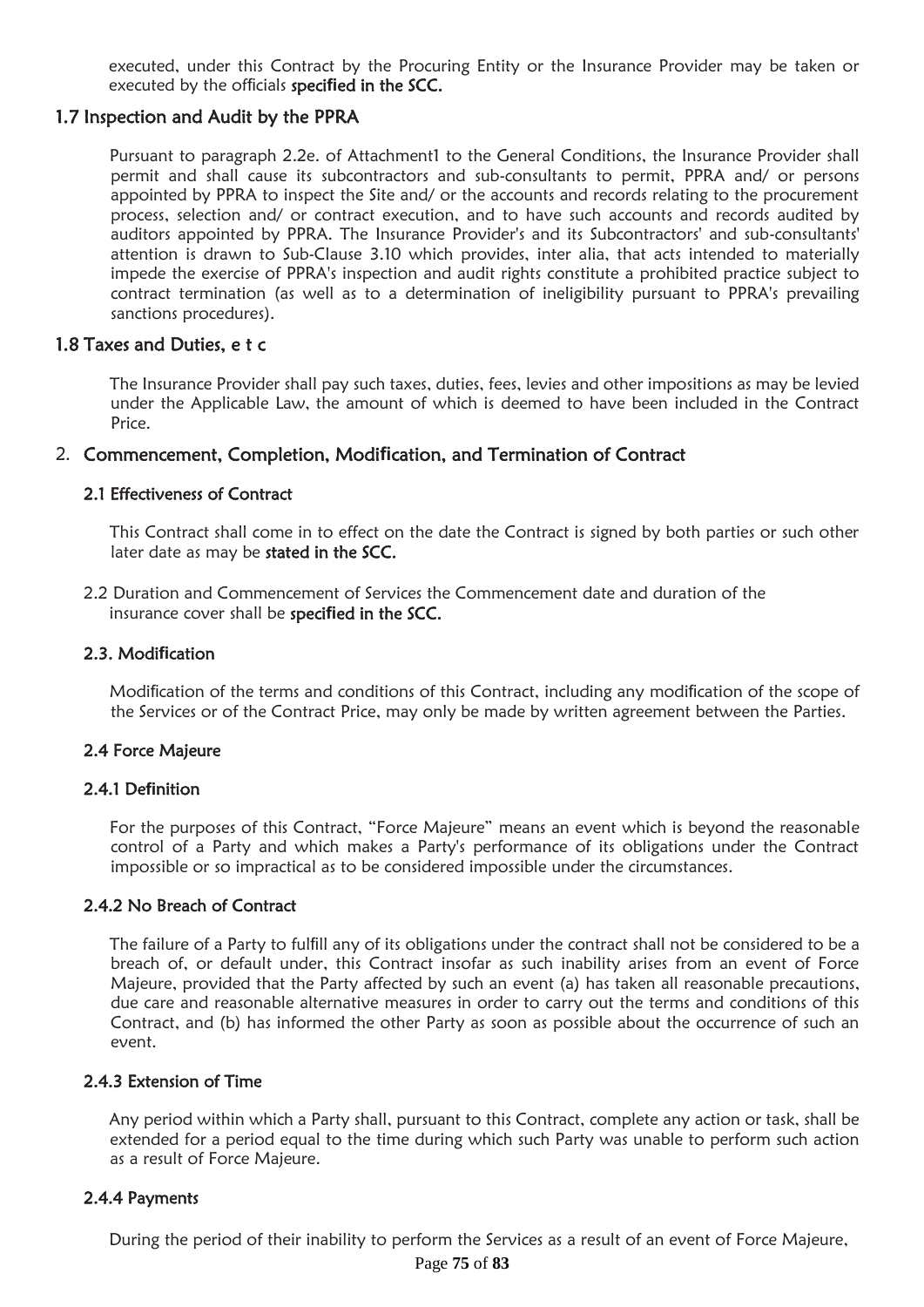the Insurance Provider shall be titled to continue to be paid under the terms of this Contract, as well as to be reimbursed for additional costs reasonably and necessarily incurred by them during such period for the purposes of the Services and in reactivating the Service after the end of such period.

#### 2.5. Termination

#### 2.5.1 By the Procuring Entity

The Procuring Entity may terminate this Contract, by not less than thirty (30) days' written notice of termination to the Insurance Provider, to be given after the occurrence of any of the events specified in paragraphs (a) through of this Sub-Clause 2.5.1:

- a) If the Insurance Provider does not remedy a failure in the performance of its obligations under the Contract, within thirty (30) days after being notified or within any further period as the Procuring Entity may have subsequently approved in writing;
- b) If the Insurance Provider become in solvent or bankrupt;
- c) if, as the result of Force Majeure, the Insurance Provider is unable to perform a material portion of the Services for a period of not less than sixty (60) days; or
- d) if the Insurance Provider, in the judgment of the Procuring Entity has engaged in Fraud and Corruption, as defined in paragraph 2.2a. of Attachment1 to the GCC, in competing for or in executing the Contract

#### 2.5.2 By the Insurance Provider

The Insurance Provider may terminate this Contract, by not less than thirty (30) days' written notice to the Procuring Entity, such notice to be given after the occurrence of any of the events specified in paragraphs (a) and (b) of this Sub-Clause 2.5.2:

- a) If the Procuring Entity fails to pay any monies due to the Insurance Provider pursuant to this Contract and not subject to dispute pursuant to Clause 7 within forty-five (45) days after receiving written notice from the Insurance Provider that such payment is overdue; or
- b) if, as the result of Force Majeure, the Insurance Provider is unable to perform a material portion of the Services for a period of not less than sixty (60) days.

#### 2.5.3 Payment upon Termination

Upon termination of this Contract pursuant to Sub-Clauses 2.5.1 or 2.5.2, the Procuring Entity shall make the following payments to the Insurance Provider:

- a) remuneration pursuant to Clause 5 for Services satisfactorily performed prior to the effective date of termination;
- b) except in the case of termination pursuant to paragraphs (a), (b), (d) of Sub-Clause 2.5.1, reimbursement of any reasonable cost incident to the prompt and orderly termination of the Contract.
- c) The Insurance provider shall pay or refund to the Procuring Entity any moneys paid but for which no consume rate services were provided.

#### 3. Obligations of the Insurance Provider

#### 3.1 General

The Insurance Provider shall perform the Services in accordance with the terms of the signed Insurance Policy and the Schedule of Requirements, and carry out its obligations with all due diligence, efficiency, and economy, in accordance with generally accepted professional techniques and practices, and shall observe sound management practices, and employ appropriate advanced technology and safe methods. The Insurance Provider shall always act, in respect of any matter relating to this Contract or to the Services, as faithful adviser to the Procuring Entity, and shall at all times support and safeguard the Procuring Entity's legitimate interests in any dealings with Subcontractors or third parties.

#### 3.2 Con**fl**ict of Interests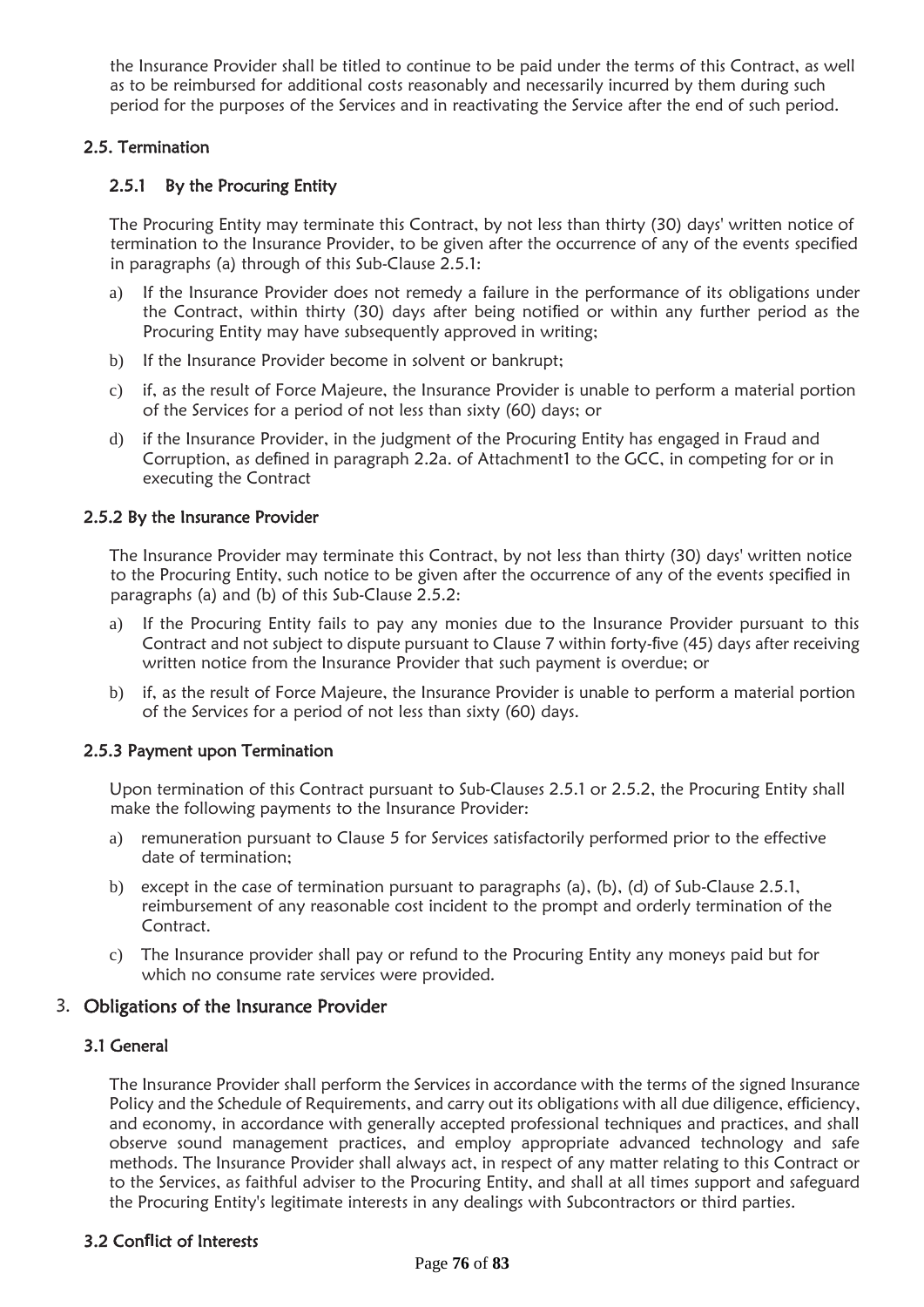3.2.1 Insurance Provider Not to Benefit from Commissions and Discounts.

The remuneration of the Insurance Provider pursuant to Clause 6 shall constitute the Insurance Provider's sole remuneration in connection with this Contract or the Services, and the Insurance Provider shall not accept for their own benefit any trade commission, discount, or similar payment in connection with activities pursuant to this Contract or to the Services or in the discharge of their obligations under the Contract, and the Insurance Provider shall use their best efforts to ensure that the Personnel, any Subcontractors, and agents of either of them similarly shall not receive any such additional remuneration.

3.2.2 Insurance Provider and Affiliates Not to be Otherwise Interested in Services other than the insurance Services

The Insurance Provider agree that, during the term of this Contract and after its termination, the Insurance Provider and its affiliates, as well as any Subcontractor and any of its affiliates, shall be disqualified from providing goods, works, or Services (other than the insurance Services and any continuation thereof) for any contingency resulting from or closely related to the Services.

3.2.3 Prohibition of Conflicting Activities

Neither the Insurance Provider nor its Subcontractors nor the Personnel shall engage, either directly or indirectly, in any of the following activities:

- a) During the term of this Contract, any business or professional activities in Kenya which would conflict with the activities as signed to them under this Contract;
- b) during the term of this Contract, neither the Insurance Provider nor their Subcontractors shall hire public employees in active duty or on any type of leave, to perform any activity under this Contract;
- **c)** after the termination of this Contract, such other activities as may be speci**fi**ed in the SCC.

#### 3.3 Con**fi**dentiality

The Insurance Provider, its Subcontractors, and the Personnel of either of them shall not, either during the term or within two (2) years after the expiration of this Contract, disclose any proprietary or confidential information relating to the Project, the Services, this Contract, or the Procuring Entity's business or operations without the prior written consent of the Procuring Entity.

#### 3.4 Reporting Obligations

The Insurance Provider shall submit to the Procuring Entity the reports and documents specified in Appendix B in the form, in the numbers, and within the periods set for in the said Appendix.

#### 3.5 Documents Prepared by the Insurance Provider to Be the Property of the Procuring Entity.

All reports, and other documents and software submitted by the Insurance Provider in accordance with Sub- Clause 3.4 shall become and remain the property of the Procuring Entity, and the Insurance Provider shall, not later than upon termination or expiration of this Contract, deliver all such documents and software to the Procuring Entity, together with a detailed inventory thereof. The Insurance Provider may retain a copy of such documents and software. Restrictions about the future use of these documents, if any, shall be speci**fi**ed in the SCC.

#### 3.6 Liquidated Damages

#### 3.6.1 Payments of Liquidated Damages

The Insurance Provider shall pay liquidated damages to the Procuring Entity at the rate per day stated in the SCC for each day that the Insurance Provider fails to pay the agreed compensation costs beyond or later the agreed date when such compensation should be made. The date by when the compensation costs should be made is specified in the SCC. The total amount of liquidated damages shall not exceed the amount de**fi**ned in the SCC. The Procuring Entity may deduct liquidated damages from payments due to the Insurance Provider. Payment of liquidated damages shall not affect the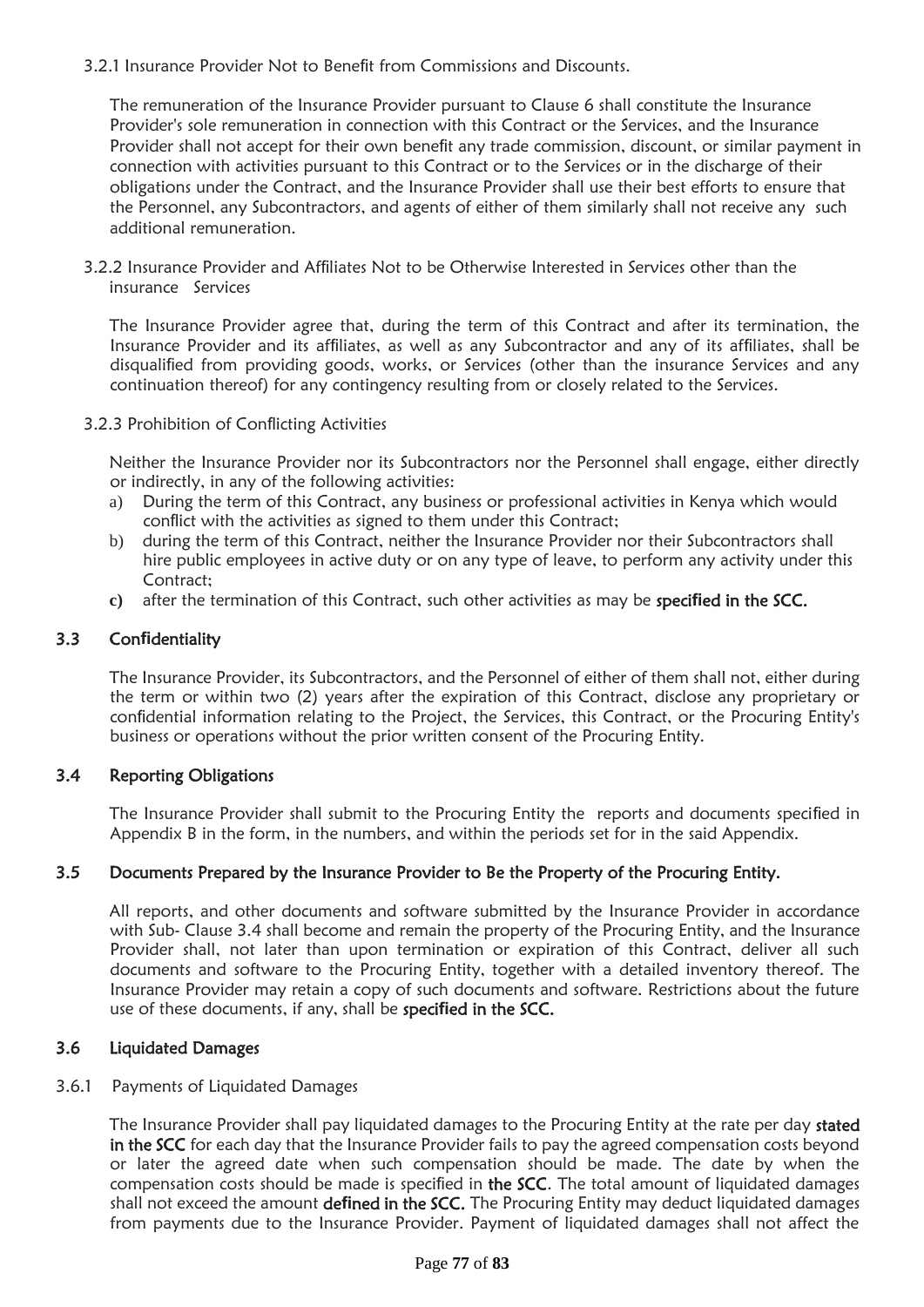Insurance Provider's liabilities.

#### 3.6.2 Correction for Over-payment

The Procuring Entity shall correct any overpayment of liquidated damages by the Insurance Provider by adjusting the next payment premium or certificate. The Insurance Provider shall be paid interest on the overpayment, calculated from the date of payment to the date of repayment, at the rates specified in Sub-Clause 6.5.

#### 3.7 Performance Security

The Insurance Provider shall not be required to provide any Performance Security to the Procuring Entity.

#### 3.8 Fraud and Corruption

The Procuring Entity requires compliance with the Government's Anti-Corruption laws and its prevailing sanctions. The Procuring Entity requires the Insurance Provider to disclose any commissions or fees that may have been paid or are to be paid to agents or any other party with respect to the tendering process or execution of the Contract. The information disclosed must include at least the name and address of the agent or other party, the amount and currency, and the purpose of the commission, gratuity or fee.

#### 4. Insurance Provider's Personnel

The Contract shall not obligate the Insurance Provider to provide any specific personnel for carrying out of the Services.

#### 5. Obligations of the Procuring Entity

#### 5.1 Change in the Applicable Law

If, after the date of this Contract, there is any change in the Applicable Law with respect to taxes and duties which increases or decreases the cost of the Services rendered by the Insurance Provider, then the remuneration and reimbursable expenses otherwise payable to the Insurance Provider under this Contract shall be increased or decreased accordingly by agreement between the Parties, and corresponding adjustments shall be made to the amounts referred to in Sub-Clauses 6.2 (a) or (b),as the case may be.

#### 6. Payments to the Insurance Provider

#### 6.1 Lump-Sum Remuneration

The Insurance Provider's remuneration shall not exceed the Contract Price and shall be a fixed lumpsum. Except as provided in Sub-Clause 5.1, the Contract Price may only be increased above the amounts stated in Sub- Clause 6.2 if the Parties have agreed to additional payments in accordance with Sub-Clauses 2.3 and 6.3.

#### 6.2 Contract Price

The price payable is set forth in the SCC.

#### 6.3 Terms and Conditions of Payment

Payments will be made to the Insurance Provider according to the payment schedule stated in the SCC.

#### 6.4 Interest on Delayed Payments

If the Procuring Entity has delayed payments beyond thirty (30) days after the due date stated in the SCC, interest shall be paid to the Insurance Provider for each day of delay at the rate stated in the SCC.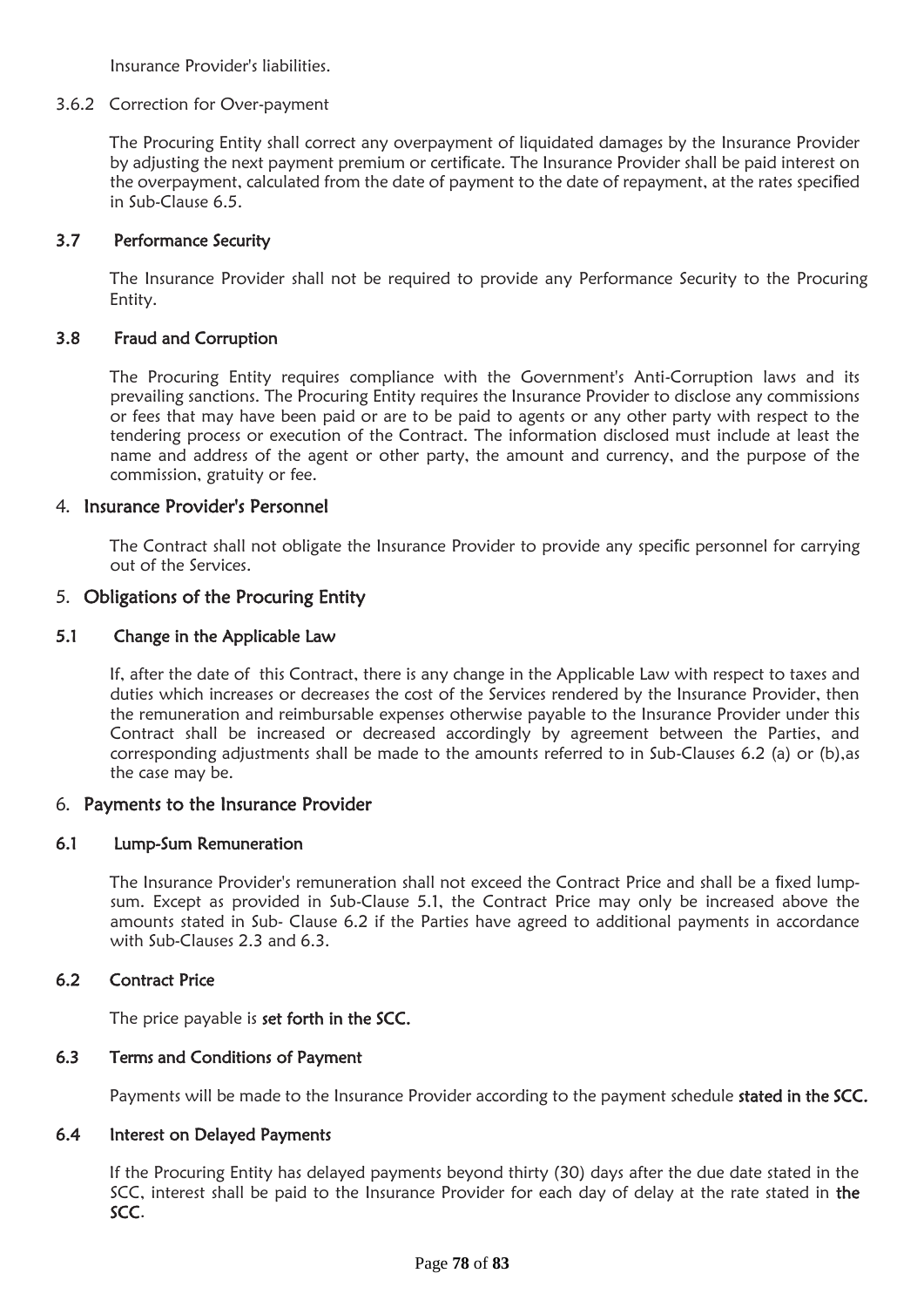## 7. Quality Control

7.1 The contract shall not have any quality control modalities as this is not envisaged in the industry

### 8. Settlement of Disputes

#### 8.1 Amicable Settlement

Any party with dispute against the other party shall give notice to the other party, requesting the party to make

Good the matters of the dispute. The Parties shall attempt to settle the dispute amicably. If the dispute cannot be settled amicably, the complaining party should move to commence arbitration after thirty days from the day on which a notice was given, even if no attempt at an amicable settlement has been made.

#### 8.2 Arbitration if the Insurance Provider is a Kenyan **fi**rm

- 8.2.1 Any claim or dispute between the Parties arising out of or in connection with the Contract not settled amicably in accordance with Sub-Clause 8.1 shall be finally settled by arbitration. Arbitration shall be conducted in accordance with the Arbitration Laws of Kenya.
- 8.2.2 The arbitrators shall have full power to open up, review all matters relevant to the dispute. Nothing shall disqualify representatives of the Parties from being called as a witness and giving evidence before the arbitrators on any matter whatsoever relevant to the dispute.
- 8.2.3 Arbitration may be commenced prior to or after completion of the services. The obligations of the Parties shall not be altered by reason of any arbitration being conducted during the progress of the services.
- 8.2.4 The terms of the remuneration of each or all the members of Arbitration shall be mutually agreed upon by the Parties when agreeing the terms of appointment. Each Party shall be responsible for paying one-half of this remuneration.
- 8.2.5 In case of any claim or dispute, such claim or dispute shall be notified in writing by either party to the other with a request to submit it to arbitration and to concur in the appointment of an Arbitrator within thirty days of the notice. The dispute shall be referred to the arbitration and final decision of a person to be agreed between the parties. Failing agreement to concur in the appointment of an Arbitrator, the Arbitrator shall be appointed, on the request of the applying party, by the Chairman or Vice Chairman of any of the following institutions the:
	- i) Law Society of Kenya, or
	- ii) Chartered Institute of Arbitrators (Kenya Branch), or
	- iii) Insurance Institute of Kenya, or
	- iv) The Actuarial Society of Kenya.
- 8.2.6 The institution written to first by the aggrieved party shall take precedence over all other institutions.
- 8.2.7 The award of such Arbitrator shall be final and binding upon the parties.

#### 8.3 Failure to Comply with Arbitrator's Decision

8.3.1 In the event that a Party fails to comply with a final and binding Arbitrator's decision, then the other Party may, without prejudice to any other right sit may have, refer the matter to a competent Court of law.

#### 8.4 Arbitration if the Insurance Provider is a foreign **fi**rm

8.4.1 Arbitration proceedings shall be conducted in accordance with the rules of procedure specified in the SCC.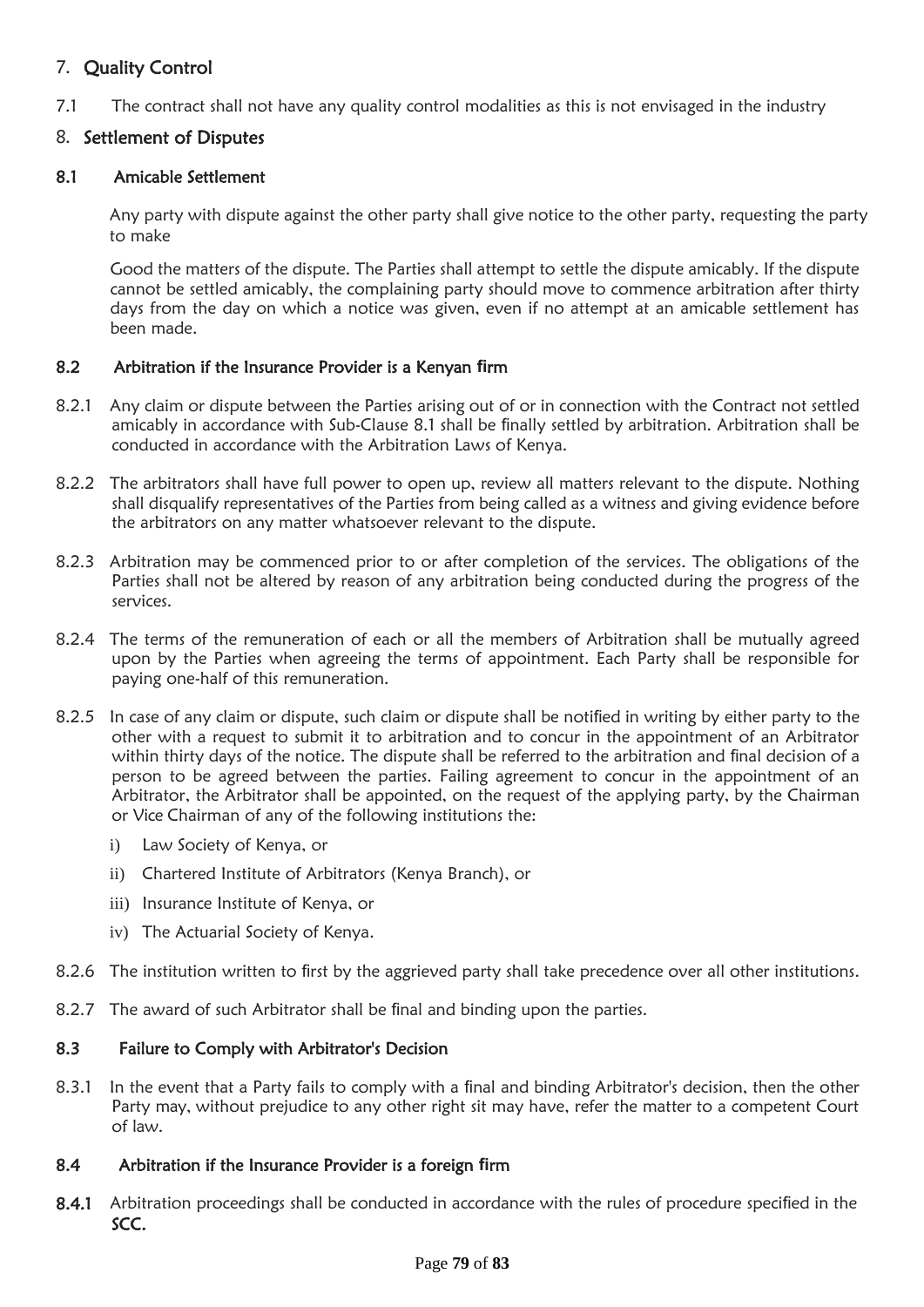# SECTION VII - SPECIAL CONDITIONS OF CONTRACT

| Number of        | Amendments of, and Supplements to, Clauses in the General Conditions of Contract                                                                                                                                               |  |  |  |  |
|------------------|--------------------------------------------------------------------------------------------------------------------------------------------------------------------------------------------------------------------------------|--|--|--|--|
| <b>GC Clause</b> |                                                                                                                                                                                                                                |  |  |  |  |
| 1.1              | The Parties to the Contract are:                                                                                                                                                                                               |  |  |  |  |
|                  | The Procuring Entity is The National Treasury                                                                                                                                                                                  |  |  |  |  |
|                  |                                                                                                                                                                                                                                |  |  |  |  |
|                  | <u>perpetration)</u>                                                                                                                                                                                                           |  |  |  |  |
|                  | The contract name is PROVISION OF STAFF MEDICAL INSURANCE COVER FOR THE<br>FINANCING LOCALLY-LED CLIMATE ACTION PROGRAM FOR YEAR 2022-2023                                                                                     |  |  |  |  |
| 1.4              | For notices, the Procuring Entity's address shall be:                                                                                                                                                                          |  |  |  |  |
|                  | The Principal Secretary<br><b>The National Treasury</b><br><b>Treasury Building, Harambee Avenue</b><br>P.O. Box $30007 - 00100$<br>Nairobi<br>Tel: +254 020 2252299                                                           |  |  |  |  |
|                  | Email:                                                                                                                                                                                                                         |  |  |  |  |
|                  | Attn: Program Coordinator, Financing Locally- Led Climate Action                                                                                                                                                               |  |  |  |  |
|                  | Program                                                                                                                                                                                                                        |  |  |  |  |
|                  |                                                                                                                                                                                                                                |  |  |  |  |
|                  | Attention:                                                                                                                                                                                                                     |  |  |  |  |
|                  | Email address and the contract of the contract of the contract of the contract of the contract of the contract of the contract of the contract of the contract of the contract of the contract of the contract of the contract |  |  |  |  |
|                  | (to be included during contract perpetration)                                                                                                                                                                                  |  |  |  |  |
| 1.6              | The Authorized Representatives are:                                                                                                                                                                                            |  |  |  |  |
|                  | For the Procuring Entity:<br>Program Coordinator- FLLoCA<br>The National Treasury<br>Reinsurance Plaza,<br>7 <sup>th</sup> Floor<br>P.O. Box $30007 - 00100$<br>Nairobi<br>Tel: +254 020 2252299<br>Email:                     |  |  |  |  |
|                  |                                                                                                                                                                                                                                |  |  |  |  |
|                  | [Name, Postal Address, Email, Telephone Number]                                                                                                                                                                                |  |  |  |  |
|                  | (to be included during contract perpetration)                                                                                                                                                                                  |  |  |  |  |
| 2.1              | The date on which this Contract shall come into effect is ______________________<br>.(to be included<br>during contract perpetration                                                                                           |  |  |  |  |
| 2.2              | The Commencement date and duration of the insurance cover shall be:<br>Commencement date ___________________                                                                                                                   |  |  |  |  |
|                  |                                                                                                                                                                                                                                |  |  |  |  |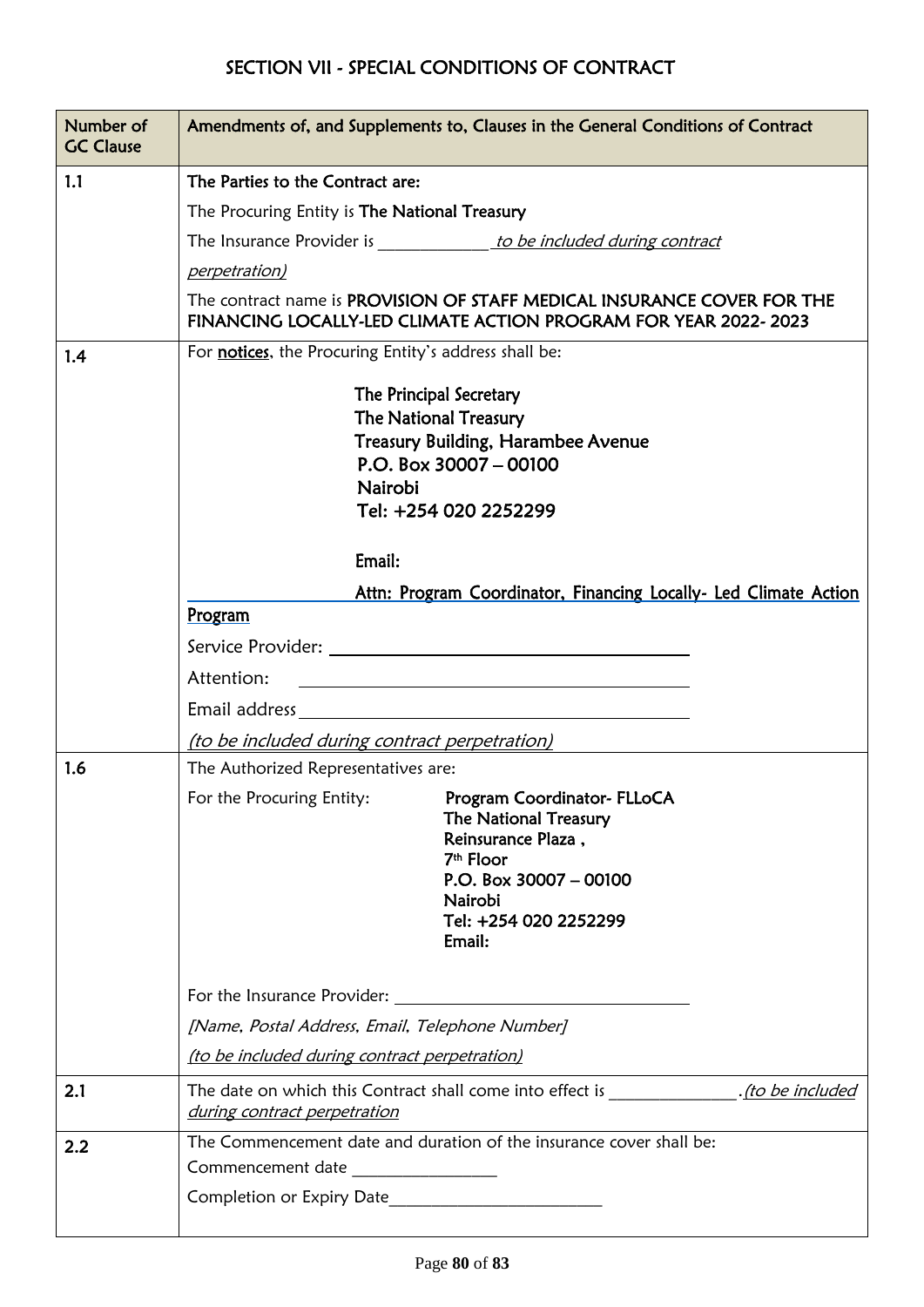| Number of<br><b>GC Clause</b> | Amendments of, and Supplements to, Clauses in the General Conditions of Contract                                                                                                 |  |  |  |  |
|-------------------------------|----------------------------------------------------------------------------------------------------------------------------------------------------------------------------------|--|--|--|--|
|                               | Duration of the coverage <b>Example 20</b>                                                                                                                                       |  |  |  |  |
|                               | (to be included during contract perpetration                                                                                                                                     |  |  |  |  |
| 3.2.3 (c)                     | After the termination of this Contract, the activities are:                                                                                                                      |  |  |  |  |
|                               | <u>(to be included during</u>                                                                                                                                                    |  |  |  |  |
|                               | contract perpetration                                                                                                                                                            |  |  |  |  |
| 3.6.1                         |                                                                                                                                                                                  |  |  |  |  |
|                               | The date by when the compensation costs should be made is<br>days.                                                                                                               |  |  |  |  |
|                               | The total amount of liquidated damages shall not exceed<br>(to be included during contract                                                                                       |  |  |  |  |
|                               | perpetration                                                                                                                                                                     |  |  |  |  |
| $6.2 - 6.3$                   |                                                                                                                                                                                  |  |  |  |  |
|                               | The price shall be made in one lump sum on contract signature or the price shall be made<br>on monthly installments of<br>(to be included during contract perpetration           |  |  |  |  |
| 6.4                           | Interest shall be paid to the Insurance Provider for each day of delayed payment at the<br>rate of 9% per month.<br>(to be included during contract perpetration                 |  |  |  |  |
| 8.4.1                         | The rules of procedure for arbitration proceedings with a foreign Insurance Provider shall<br>be as follows:                                                                     |  |  |  |  |
|                               | If the Supplier is from outside Kenya arbitration proceedings shall be conducted in<br>accordance with the rules of arbitration of: Nairobi Centre for International arbitration |  |  |  |  |

# APPENDIX TO THE CONTRACT

The Appendix to the contract shall be an Insurance Policy that shall provide a description of the Services, compensation procedure and all the contingencies that shall lead to the compensation claim. The Policy is an industry form (the norm) but would be negotiated before signature to ensure all parties concerns are taken into account. No provision or Clause in the Insurance Policy shall negate any Condition of Contract.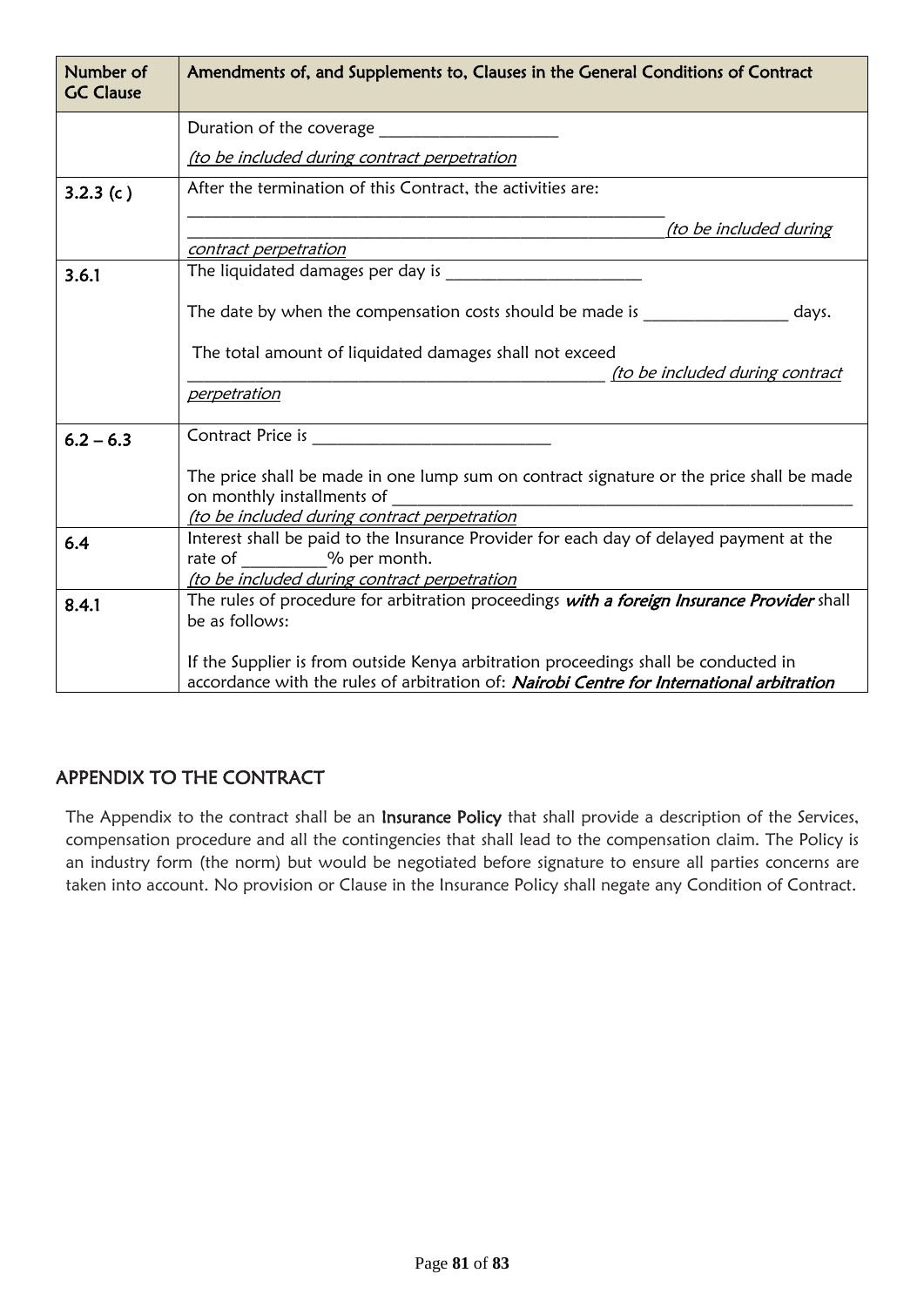## BENEFICIAL OWNERSHIP DISCLOSURE FORM

#### *INSTRUCTIONS TO TENDERERS: DELETE THIS BOX ONCE YOU HAVE COMPLETED THE FORM*

*This Beneficial Ownership Disclosure Form ("Form") is to be completed by the successful tenderer. In case of joint venture, the tenderer must submit a separate Form for each member. The beneficial ownership information to be submitted in this Form shall be current as of the date of its submission.*

*For the purposes of this Form, a Beneficial Owner of a Tenderer is any natural person who ultimately owns or controls the Tenderer by meeting one or more of the following conditions:*

- *Directly or indirectly holding 25% or more of the shares.*
- *Directly or in directly holding 25% or more of the voting rights.*
- *Directly or indirectly having the right to appoint a majority of the board of directors or equivalent governing body of the Tenderer.*

Tender Reference No.: [insert identi*fi*cation no] Name of the Assignment: [insert name of the assignment] to: *[insert complete name of Procuring Entity]* 

In response to your notification of award dated *[insert date of notification of award]* to furnish additional information on beneficial ownership: *[select one option as applicable and delete* the options that are not applicable]

I) We here by provide the following beneficial ownership information.

#### Details of bene**fi**cial ownership

| Identity of Beneficial<br>Owner                                                                     | Directly or<br>indirectly holding<br>25% or more of<br>the shares<br>(Yes / No) | Directly or indirectly<br>holding 25 % or<br>more of the Voting<br><b>Rights</b><br>(Yes / No) | Directly or indirectly having the right<br>to appoint a majority of the board of<br>the directors or an equivalent<br>governing body of the Tenderer<br>(Yes / No) |
|-----------------------------------------------------------------------------------------------------|---------------------------------------------------------------------------------|------------------------------------------------------------------------------------------------|--------------------------------------------------------------------------------------------------------------------------------------------------------------------|
| <i><b>finclude full name</b></i><br>(last, middle, first),<br>nationality, country<br>of residence] |                                                                                 |                                                                                                |                                                                                                                                                                    |

OR

*ii)* We declare that there is no Bene*fi*cial Owner meeting one or more of the following conditions: directly or indirectly holding 25% or more of the shares. Directly or indirectly holding 25% or more of the voting rights. Directly or indirectly having the right to appoint a majority of the board of directors or equivalent governing body of the Tenderer.

#### OR

We declare that we are unable to identify any Bene*fi*cial Owner meeting one or more of the following conditions. [If this option is selected, the Tenderer shall provide explanation on why it is unable to identify any Bene*fi*cial Owner]

Directly or indirectly holding 25% or more of the shares. Directly or indirectly holding25% or more of